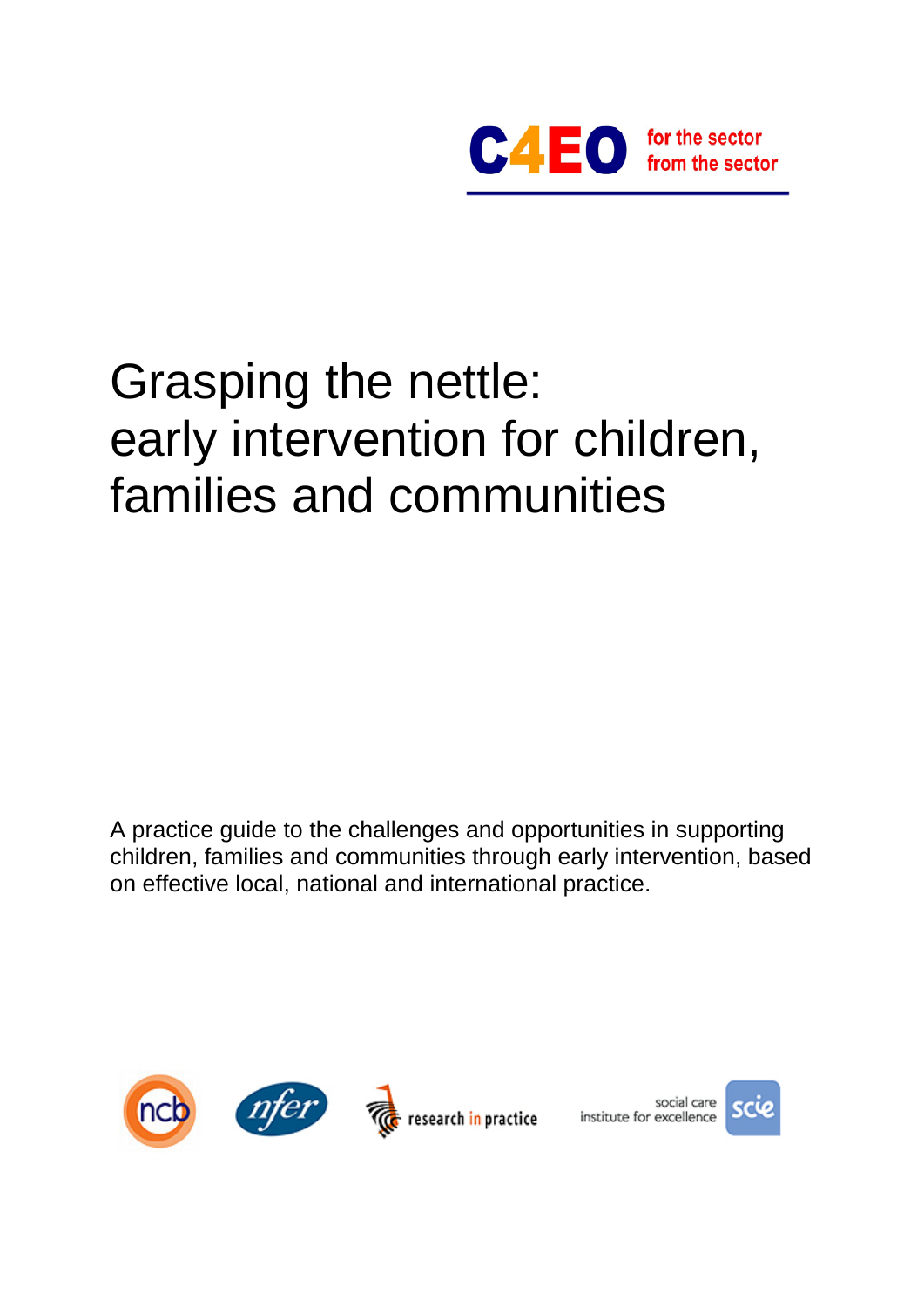# **Contents**

| Foreword                            | 3              |
|-------------------------------------|----------------|
| <b>Executive Summary</b>            | $\overline{4}$ |
| 1. The policy context               | 14             |
| 2. Five golden threads - a summary  | 17             |
| 3. The best start in life           | 19             |
| 4. Language for life                | 31             |
| 5. Engaging parents                 | 40             |
| 6. Smarter working, better services | 51             |
| 7. Knowledge is power               | 64             |
| 8. Where is it best to invest?      | 74             |
| <b>Appendix I</b>                   |                |
| Membership of Expert Group          | 80             |
| References                          | 81             |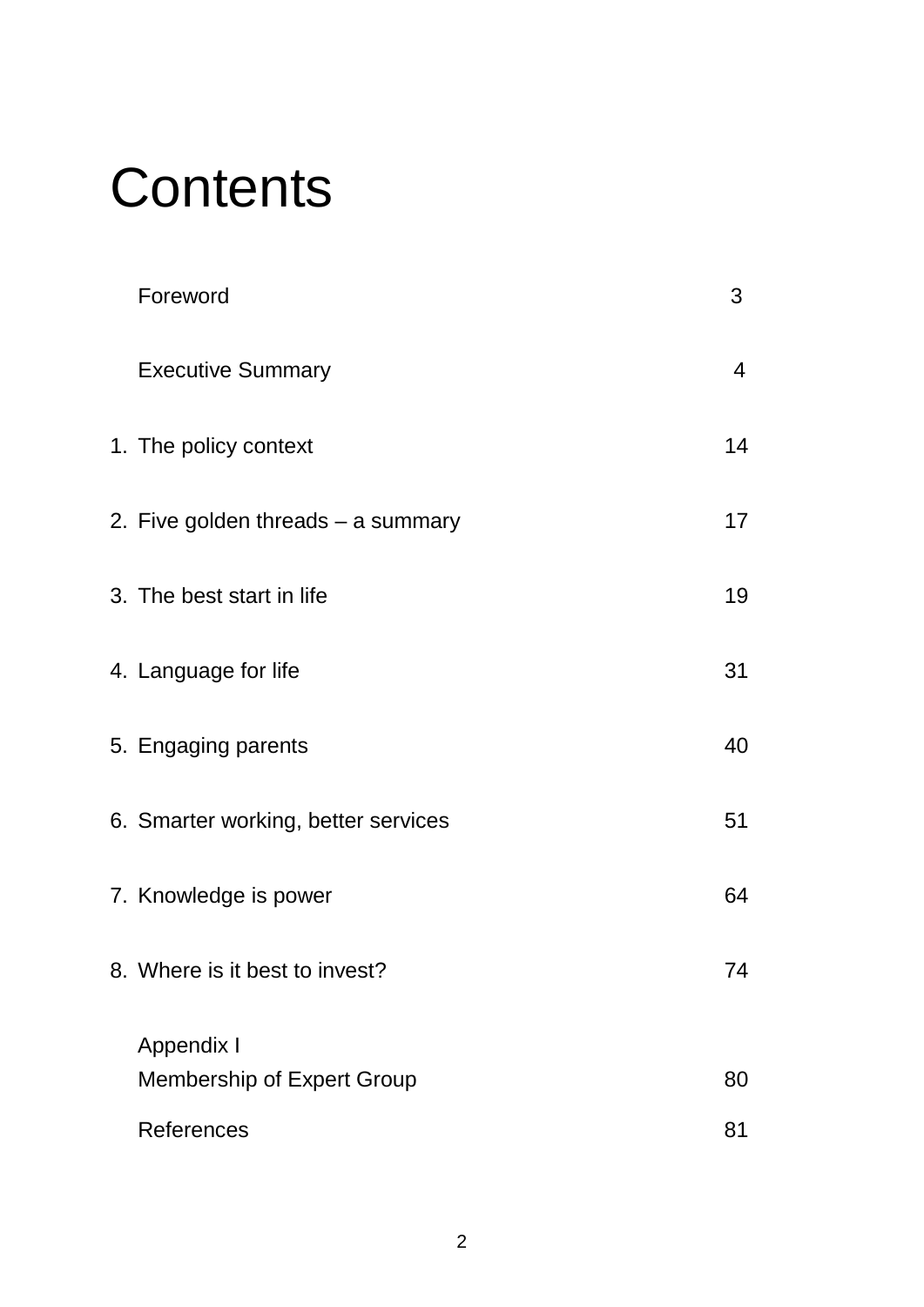## Foreword

Early intervention is a force for transforming the lives of children, families and communities, particularly the most disadvantaged. Its importance today in terms of policy and practice owes as much to its economic sense, as well as the social and personal benefits that it can generate.

Since our joint call for evidence of effective local practice in early intervention at the beginning of the year, we have been overwhelmed by the response; over 100 submissions have already been received and more are coming in by the day. In parallel, we commissioned a rapid review of international experience to build a solid base of evidence. By teasing out and distilling the key messages from this wealth of evidence of 'what works', including research findings, this practice guide aims to support local authorities and their partners in improving the quality of life for the children, families and communities that they serve.

Ultimately, tough decisions need to be taken at a national and local level in the best interests of children, families, communities and the long-term prosperity of the country. Not only does this guide identify specific interventions proven to work, but, in a number of examples, it also includes information on the costs of effective interventions at project level. This knowledge should assist both national and local policy-makers in helping decide where to allocate scarce resources and thereby achieving better value for money, especially during times of austerity.

Whilst celebrating the considerable progress made by local areas in recent years and highlighting innovations that have been developed at home and abroad, this guide guards against complacency by focussing on a number of key areas for development. In order to sustain improvements, it is vital that these areas are acted on with urgency.

Our thanks go to Simon Bird and Martin Rogers for pulling the evidence together for this report, with guidance from June Statham (Institute of Education); to George Hosking and Ita Walsh of the Wave Trust for producing the evidence of effective international practice; and, most of all, to those who submitted examples of local practice considered by C4EO's validation process. C4EO's Expert Group has also provided invaluable advice throughout.

We share the Coalition Government's belief "that strong and stable families of all kinds are the bedrock of a strong and stable society", and very much welcome its decision to set up an independent expert review on early intervention chaired by Graham Allen, MP for Nottingham North. We hope that this practice guide will support the important work of the commission.

**Christine Davies CBE Kim Bromley-Derry**

**C4EO Director Chair, C4EO Early Intervention Expert Group (Immediate Past President, ADCS)**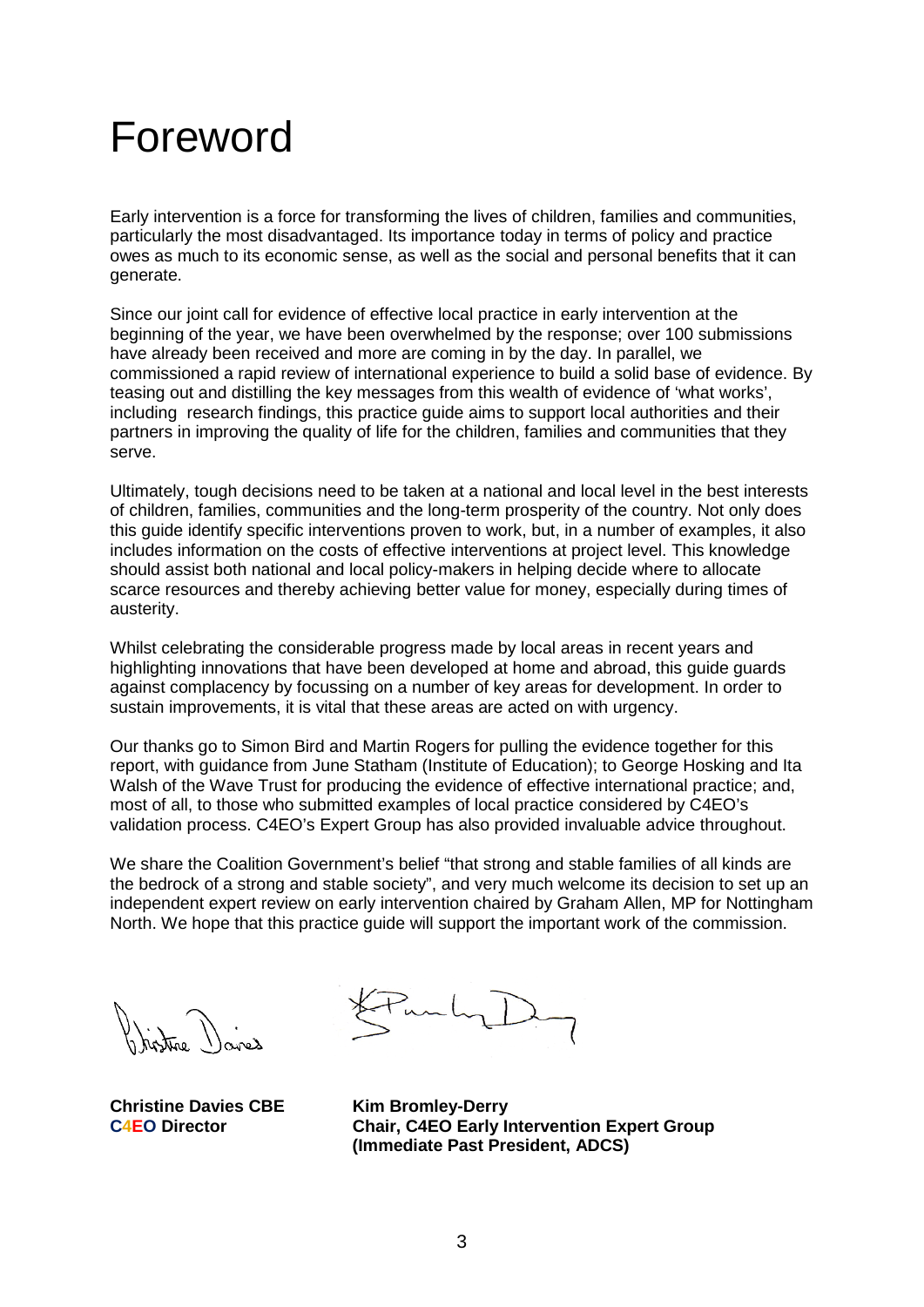## Executive Summary

## **Background**

The growing interest in early intervention as a policy issue reflects the widespread recognition that it is better to identify problems early and intervene effectively to prevent their escalation than to respond only when the difficulty has become so acute as to demand action. It is better for the individuals concerned, their families and society more broadly; it avoids a lot of personal suffering, reduces social problems and generally, it costs less than remedial action – so early intervention is nothing new. What has changed is that our knowledge and understanding of human development, especially in childhood, has grown to the point that we can now identify many more problems earlier; some we can even anticipate, or clearly predict a risk factor. Practice has also developed to enable us to intervene more effectively to address many of these problems. Such developments are continual, but we appear to have reached a tipping point where our knowledge and practice have progressed sufficiently to make the policy question not whether we should invest in early intervention, but how can we not do so?

To reflect its strategic importance, early intervention became the latest cross-cutting theme in the Centre for Excellence and Outcomes' (C4EO's) programme of work, with a joint call for evidence with ADCS (Association of Directors of Children's Services) to help build the knowledge base and support local areas in learning from each other about effective approaches. Over 100 submissions have been received (with more coming in), which have been subject to C4EO's validation process to assess their impact and their potential for replication in different contexts in other local areas. About a quarter of the submissions met C4EO's criteria for effective practice, and most of these are summarised in this publication.

C4EO, through its Expert Group on Early Intervention, also commissioned the Wave Trust to undertake a rapid review of international experience of early intervention. As with the local practice examples, evidence of effective practice from abroad has been distilled into case studies for inclusion in this publication. Running alongside both of these main sources of evidence are key findings and messages from academic research.

#### **Definition of early intervention**

For the purposes of this practice guide, the following definition is used: "intervening early and as soon as possible to tackle problems emerging for children, young people and their families or with a population most at risk of developing problems. Early intervention may occur at any point in a child or young person's life".

## **Main findings**

The most striking message is that early intervention clearly works – when it is an appropriate intervention, applied well, following timely identification of a problem; and the earlier the better to secure maximum impact and greatest long term sustainability (both as early in the child's life as possible and/or as soon as possible after a difficulty becomes apparent). The wealth of effective local, national and international practice showing evidence of improvements in outcomes and the quality of life for many children and families gives cause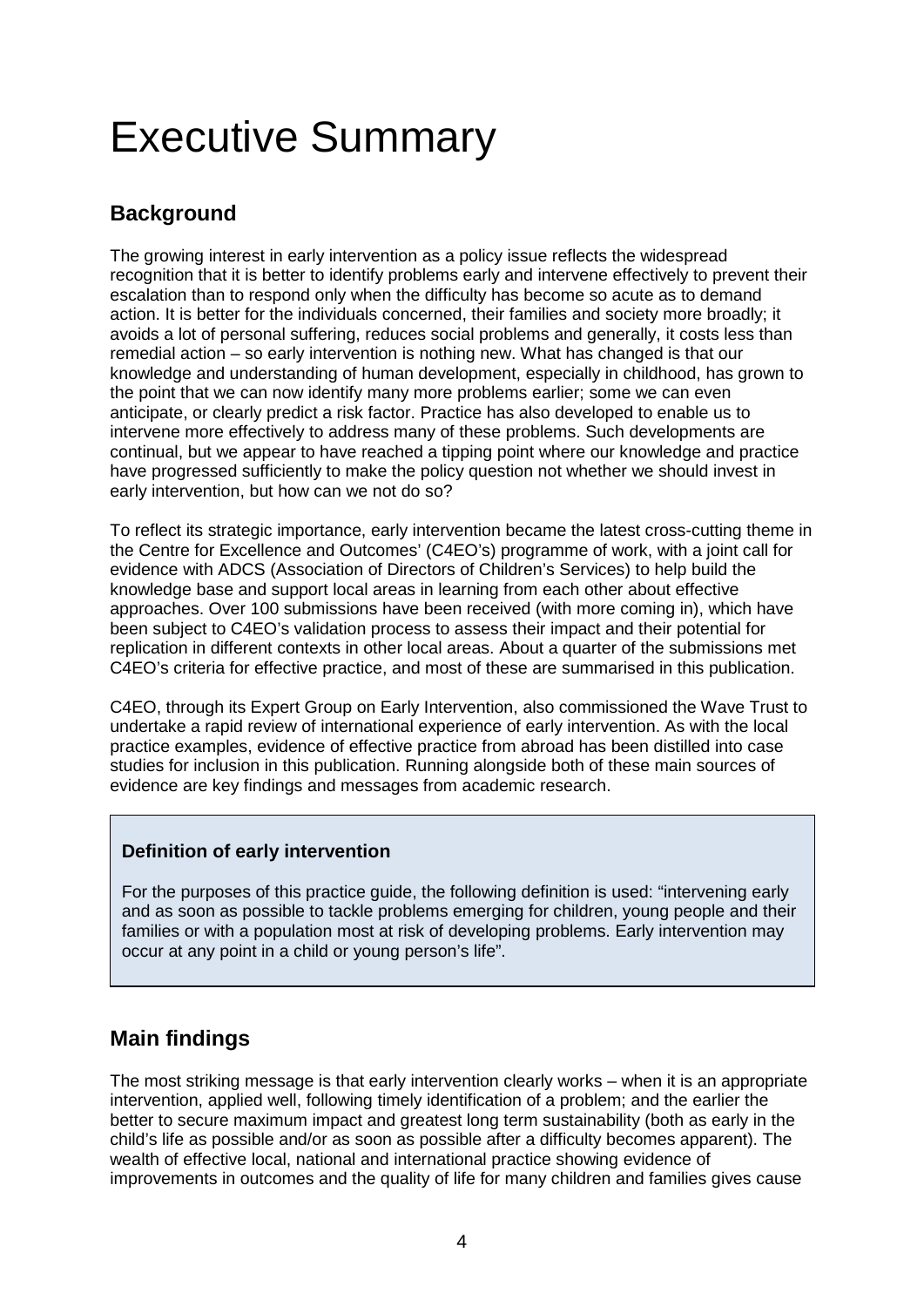for optimism, and encouragement to replicate local innovations more widely. Indeed, some of the examples describe practice that has already spread widely (often internationally) from its local origins.

A clear need has been identified for more research into the effectiveness and the relative cost-effectiveness of early intervention strategies, but several characteristics emerge as common to a number of the successful examples described. These are reflected in five 'golden threads', which are described in chapter 2, and form the headings for the thematic chapters that follow. Where possible, these golden threads need to be taken together, when they constitute a coherent strategy for systemic change.

#### **Five golden threads**

- The best start in life
- Language for life
- Engaging parents
- Smarter working, better services
- Knowledge is power.

Energetic and visionary leadership, inspired by a strong sense of moral purpose, is critical. This needs to be underpinned by understanding the compelling economic and social case for early intervention, combined with well planned and robust commissioning arrangements.

The role of health services, children's centres and schools in delivering and supporting effective early intervention cannot be underestimated – from early pregnancy and support for families with young children, throughout childhood and adolescence. If we are, as a nation, to 'close the gap' for vulnerable children, young people and their families, the active engagement of local health commissioners, providers and schools in both identifying need at the earliest opportunity and helping meet these needs is crucial.

The well-developed approaches of Sweden and the Netherlands, which lead both the UNICEF and OECD league tables for child well-being, warrant closer scrutiny. Given these two countries' positions of strength and what we now know about the significant impact that parenting has on a child's development, together with research on early brain development, in this country "what is needed is a whole society attitude shift to parenting akin to those achieved with seat belt wearing and drink driving. Instead of parenting being seen as a private matter which must not be invaded, it should be celebrated as a matter where achieving high standards is in everyone's interest, and it is socially acceptable for everyone to recognise they are able to learn" (Wave Trust 2010).

Of all the potential areas for intervention, it is in the combination of early years development, including language and communication skills, and parenting support that the most significant impact could be made. The Coalition Government has already declared its commitment to supporting families, especially those with multiple problems, and refocusing resources towards an increase in the number of health visitors. The potential benefits of extending this commitment to the development of a coherent, strategic approach to early parenting, early child development and successful language acquisition would be huge, for a relatively modest step. A good foundation could be achieved through relatively low cost public education and making best use of the National Year of Speech, Language and Communication planned for 2011.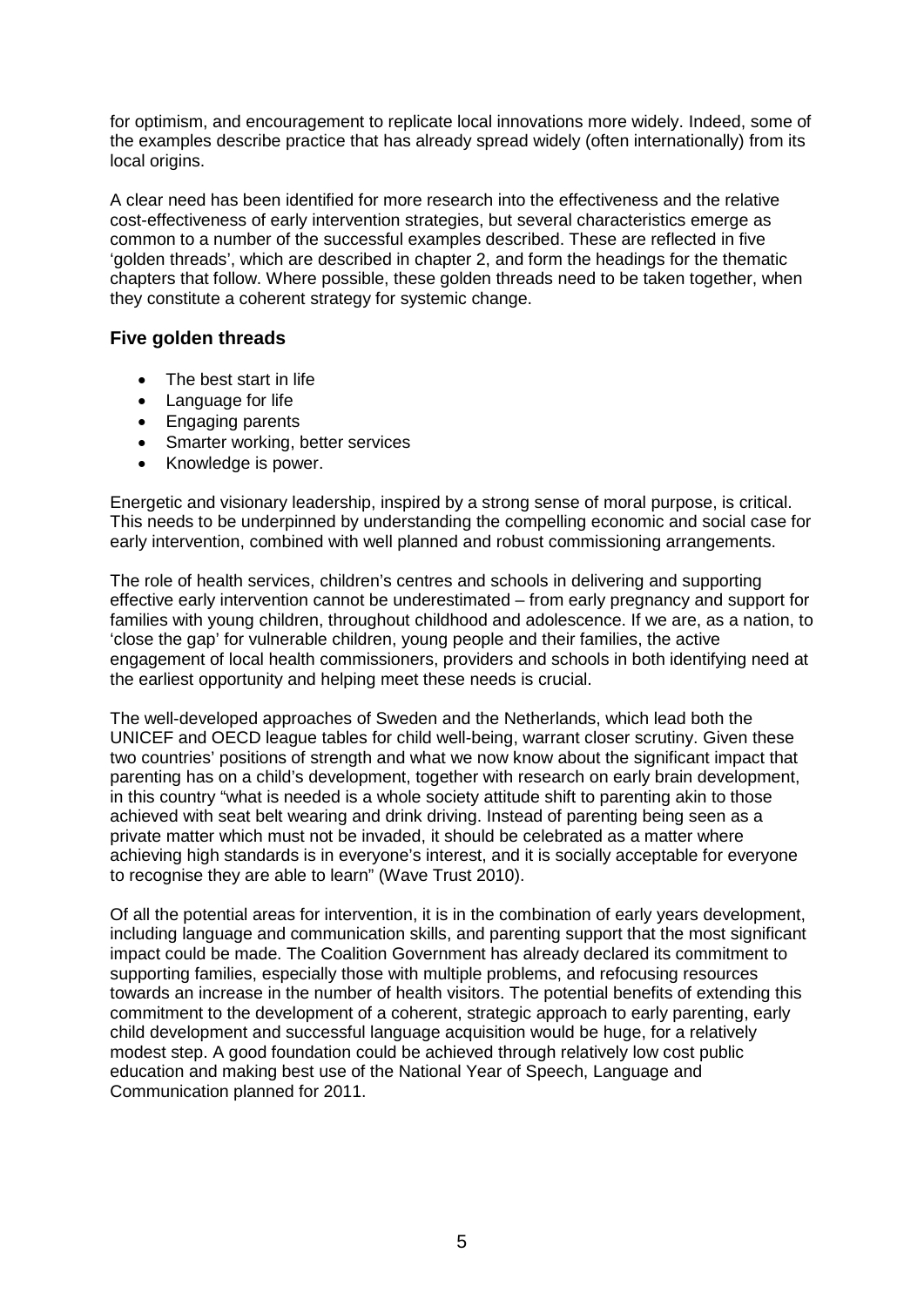#### **The best start in life**

Far more is known now than even a few years ago about the extent to which a child's early development, including before birth, lays the foundation for their future life. But little of this knowledge is applied systematically to ensure that all children get off to the best start; too much is still left to what is often referred to as the 'accident of birth'.

Most parents are largely unaware of the conditions that promote early brain development and some members of the workforce know less than they might. Traditional, cross-generational support networks are often weaker than they were as a result of changes in society. So universal services, such as children's centres and schools, are more important in transmitting the knowledge and information to ensure a good early start – but many of the most vulnerable don't even make it to children's centres without significant encouragement.

#### **Key messages:**

- There is now compelling evidence to show that what a child experiences during the early years (starting in the womb) lays down a foundation for the whole of their life, which needs to be reflected in policy and practice, both at a national and local level.
- Children's centres lie at the 'hub' of a continuum of support for children, families and communities with additional needs, but require an effective outreach strategy to ensure that interventions target and support the most vulnerable in the community.
- Despite the significant benefits of breastfeeding having been clearly illustrated. breastfeeding rates in England are among the lowest in Europe. Effective local initiatives, such as in Blackpool, are needed to achieve and sustain significant improvements.
- Complementary action is needed to dramatically increase the current low proportion of hospitals in England (less than one in 10) accredited under the Baby Friendly Hospital Initiative, a set of standards developed by UNICEF and the WHO (World Health Organisation) to promote breastfeeding.
- More needs to be done to promote the use of peer support: volunteers from the community (including local parents) who are trained to work alongside professionals, but whose similar life experiences bridge the 'approachability gap'.

#### **Language for life**

The ability to communicate is an essential life skill which underpins a child's future development, but more children struggle than is commonly recognised. Yet awareness of the importance of language and communication skills and the creation of language rich environments for young children remains generally inadequate – not only with many parents, but also amongst policy-makers, commissioners of services and service providers. The practice examples describe a range of approaches for improving this and it is encouraging that a high proportion of language difficulties can be remedied with the right support – though for some it appears that this needs to be done by the age of  $5\frac{\frac{1}{2}}{1}$  $5\frac{\frac{1}{2}}{1}$  $5\frac{\frac{1}{2}}{1}$  and many early years staff and primary teachers report a lack of confidence in meeting these needs.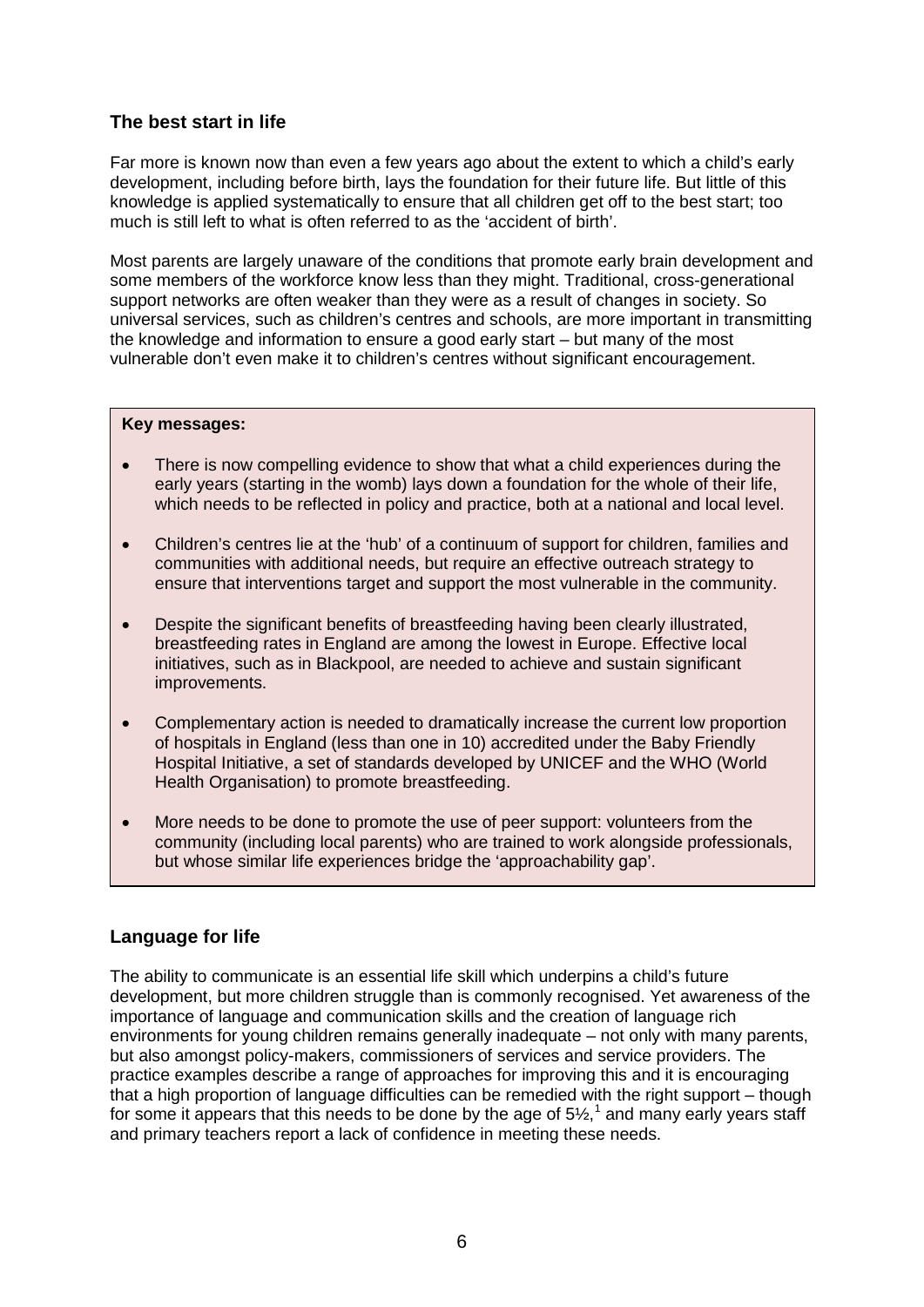#### **Key messages:**

- The scale of children affected is considerable: up to 10% of children have a longterm, persistent communication disability, and approximately 50% in socially disadvantaged areas have significant language delay on entry to school. There is a strong correlation between communication difficulties and low attainment, mental health issues, poor employment or training prospects and youth crime.
- As there is insufficient understanding amongst policy-makers and commissioners nationally and locally, and sometimes parents and families themselves, raising awareness of the importance of language and communication skills and creating language rich environments is urgently needed.
- With the right support, many children with language delay go on to catch up with their peers, and those with a pre-school history of persistent disorders that can be resolved by the age of 5½ (which appears to be a critical age). Effective support or intervention in the early years is vital to improving persistent disorders and speeding up the resolution of difficulties linked to social disadvantage.
- A skilled and confident workforce is critical, with the ability to identify communication problems at an early age, and distinguish between transient and persistent difficulties so that appropriate interventions can be put in place. Yet many early years staff feel inadequately equipped to help these children and over 60% of primary teachers lack confidence in their ability to meet children's language needs.
- Effective local practice was characterised by a large scale training programme and dissemination of information to equip staff and parents alike in successfully targeting early intervention and support, resulting in marked improvements in children's learning and achievement, practitioners' confidence and parental feedback. Other key characteristics included the effective use of data, not least to track progress, building capacity through sharing the knowledge of specialist staff, and strong parental engagement.
- The National Year of Speech, Language and Communication 2011 should be fully exploited.

#### **Engaging parents**

We know how important good parenting is to successful outcomes, from a child's early development through to them achieving independence – including the crucial acquisition of language and communication skills. But, again, our national approach to parenting support is far from systematic, with the inevitable consequence that many children and young people experience problems that are largely avoidable, and which blight their lives – and those of their parents and families – often escalating into more serious situations that may require expensive intervention.

Effective intervention with children depends not only on the *fact* of involving their parents, and sometimes wider family, but also on the *way* of doing so. The examples in this publication repeatedly demonstrate the importance of engaging parents in a collaborative approach, building on their strengths and taking account of their views and experiences.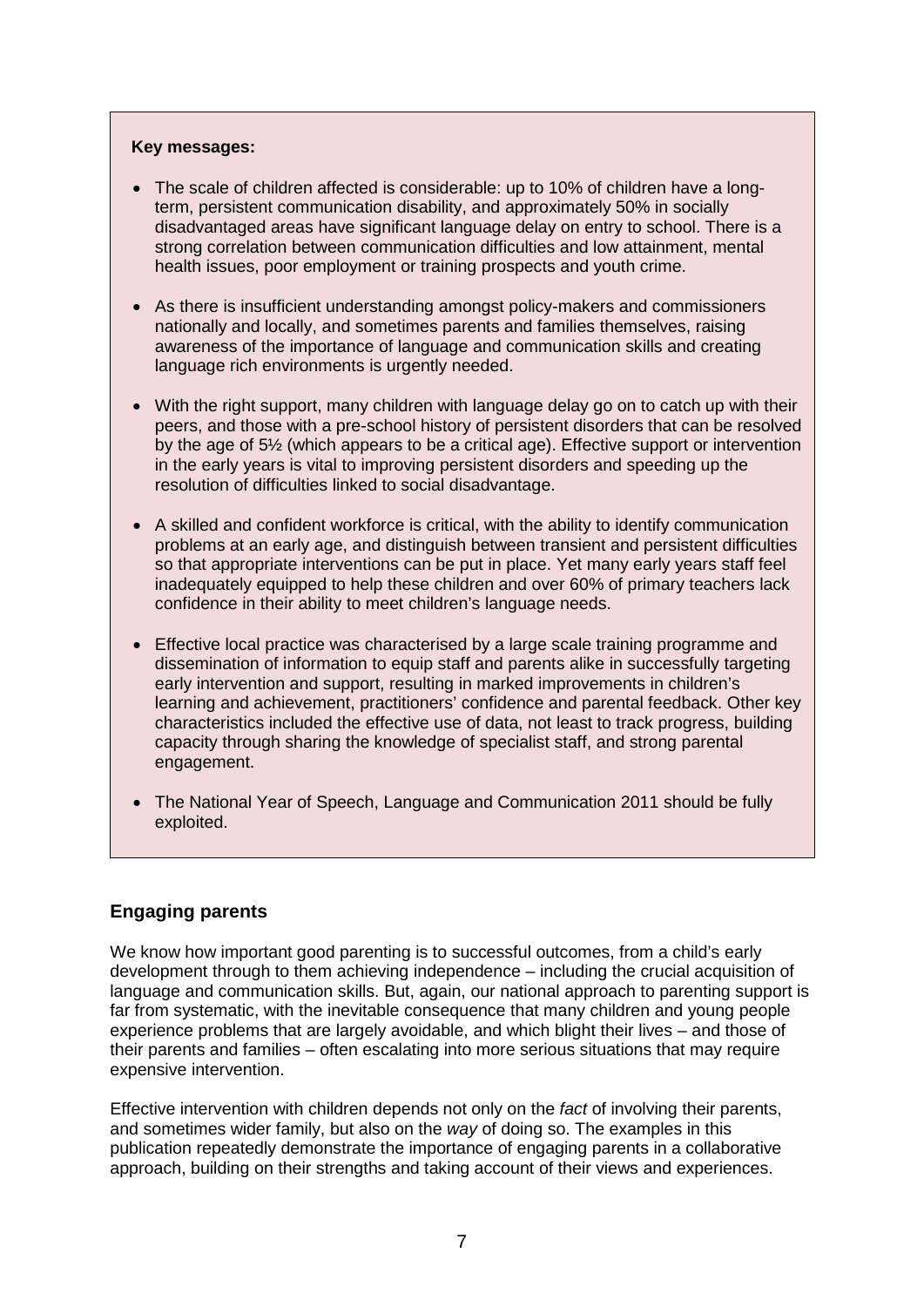They highlight the need to recognise the problems that families themselves often face and to develop strategies that build confidence and capacity to enable parents to properly fulfil the crucial role they play. They illustrate the vital part that outreach work often plays in making contact with families who would otherwise miss out on services, but who can often be successfully drawn into both universal or specialist (targeted) provision.

A key feature of several examples is the use of peer support: volunteers from the community who are trained to work alongside professionals, but whose similar life experiences bridge the 'approachability gap' that often prevents the take up of support. To some extent, this is also a way of addressing an issue identified previously in the *Narrowing the Gap* guidance,<sup>[2](#page-80-1)</sup> that many professionals still lack confidence in working with parents, and receive inadequate training to help them. Most parents need support of some kind at some time, and 'normalising' parenting support would greatly widen the reach of the benefits it brings.

#### **Key messages:**

- Parents are the most significant influence on children, and parenting has profound consequences for their future lives, so it is important to persuade parents that engaging in their child's development can make a difference, and to build positively on their existing strengths and actively involve them in decisions.
- Disadvantage is not a block to good parenting but low levels of literacy and numeracy and confidence are obstacles, and self-perception contributes to parents' motivation to change – so it is particularly important to persuade such parents to engage with support services by convincing them that they can bring real and lasting benefits to their children.
- As most parents need support of some kind at some time and effective parenting support does help improve parenting; systematic parenting support should be rolled out across the UK.
- A whole society attitude shift to parenting is needed: parenting should be celebrated as a matter where achieving high standards is in everyone's interest, and it is socially acceptable for everyone to recognise they are able to learn, rather than being seen as a private matter which must not be invaded.

#### **Smarter working, better services**

The quality of leadership will be key in determining both how far there is a shift of emphasis towards early intervention, and how effective it will be. There needs to be a clarity of purpose, and a determination to make improvements, *because it's the right thing to do*. Commissioning provides a robust, credible and objective way of making decisions about the use of scarce public resources so that they have maximum positive impact on the lives of children and families. Effective commissioning starts with a strategic understanding of how the whole system works and how the total resource is being used. A key to success is understanding that early intervention requires a reorientation of the system at all levels.

The importance of agencies working in partnership to meet the needs of children and families lies at the heart of recent changes in approach to service development and delivery. Many of the examples of effective early intervention arise explicitly from such practice, either in the form of multi-disciplinary teams working with children and families – often making use of the CAF (common assessment framework) to determine the action to be taken – or, in some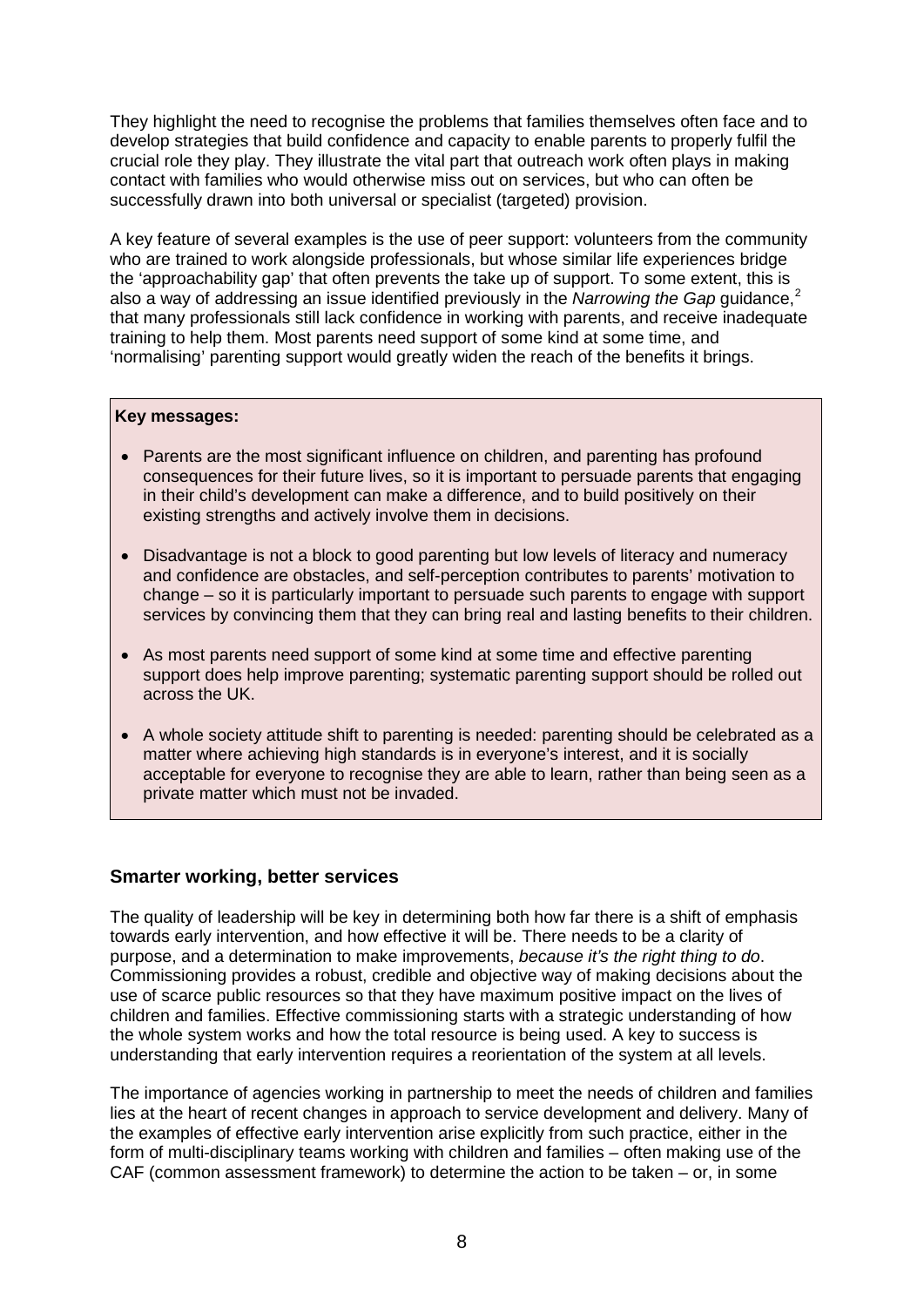cases, through one group of highly trained professionals supporting colleagues from other disciplines in the identification of need, facilitating a joint approach to resolving them. Staff in all settings need to have an increased understanding of the principles of early intervention, of how they can identify early difficulties, of how they should respond, and of the role of others. Some interventions, particularly those involving outreach or intensive support, require changes of practice to enable services to be offered out of 'normal' hours in order to meet families' needs. These often involve specialist staff working closely with colleagues from other agencies, with a lead professional or key worker providing consistent support.

The problems experienced by some children and families will respond to a single intervention, others will require longer term support; some will be complex and may even cross generations. It is, therefore, essential that a continuum of support is available with the capacity to meet specific needs at a particular time. Creating and sustaining such provision requires a high level of interagency collaboration, as well as good communication with families.

#### **Key messages:**

- When resources are scarce, and the workforce feels under pressure, there is a tendency to defend (or at least cling to) the *status quo* which can make innovation and change harder to implement; but it is only by doing things differently that better outcomes will be achieved. Energetic and visionary leadership, combined with effective joint commissioning, is therefore critical in delivering whole system change.
- Effective commissioning applies evidence of what works to improve outcomes for local people and will become increasingly important as budgets are constrained. It provides a robust, credible and objective way of making decisions about the use of scarce public resources so that they have maximum positive impact on the lives of children and families.
- As some children and families need ongoing support, while others may have their needs met sufficiently by an 'earlier' intervention to prevent later interventions, a continuum of services is needed to identify the most appropriate intervention to match specific needs at a particular point.<sup>[3](#page-80-2)</sup>
- Considerable progress has been made in inter-agency working, but there is still much more to do. Key characteristics of effective integrated working that need to be in place everywhere include having a shared vision, clear understanding of needs and identification of gaps, sharp focus on improving outcomes for children, young people and families, clear and consistent messages communicated to staff and families, and an underpinning integrated workforce development strategy. Time needs to be invested to build trust, strong relationships and, ultimately, to secure buy-in from all agencies.
- To overcome the inconsistencies and confusion about the CAF (Common Assessment Framework) process, it should be developed into *the* standardised tool for conducting assessments for children's additional needs, and for developing and agreeing on a process through which agencies work together to meet those needs.
- Evidence suggests that professionals in all kinds of settings may lack confidence and experience in working directly with parents and families, particularly if they are disadvantaged. Continuing investment in developing workforce skills and capacity is essential to effectively engage with parents.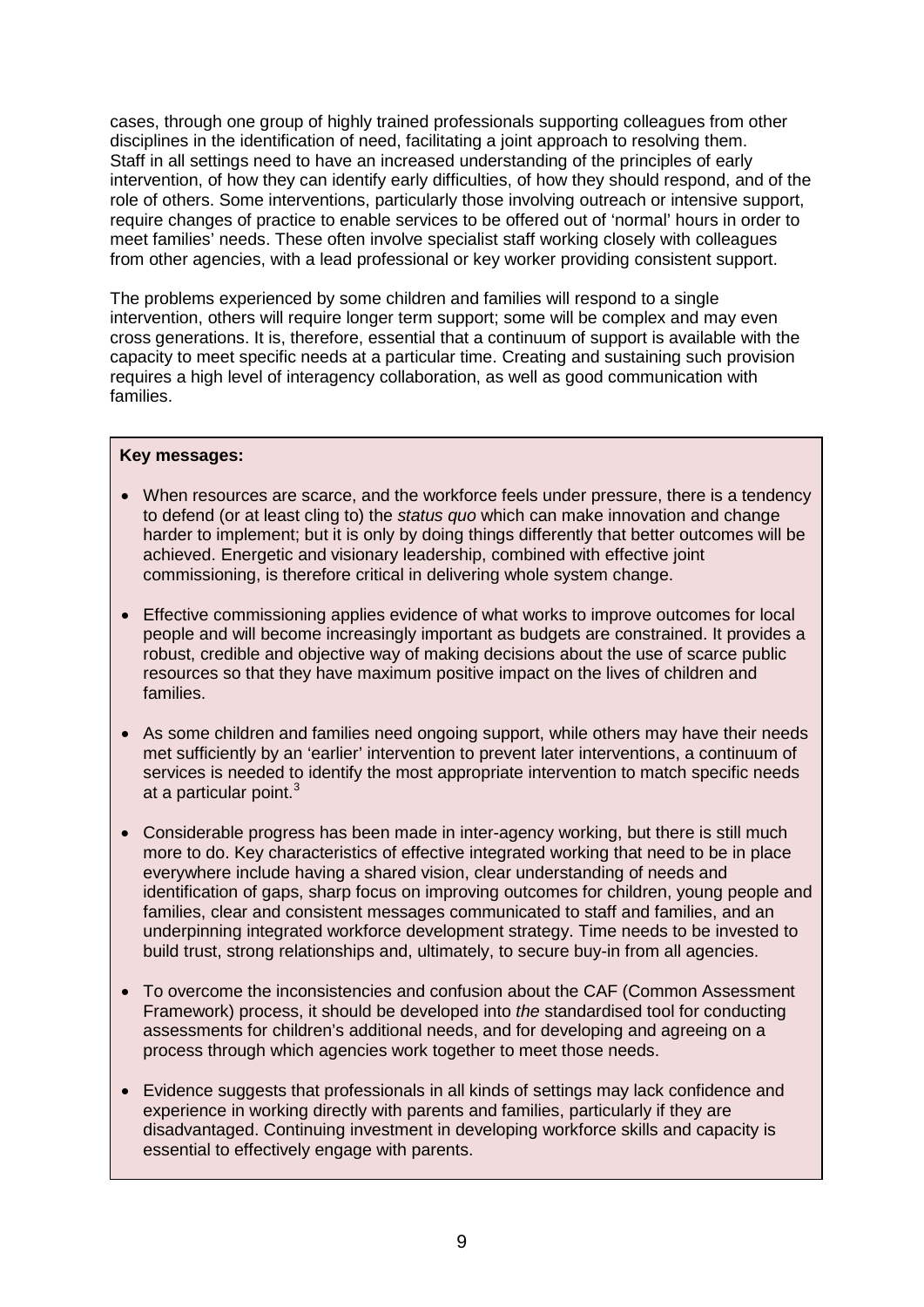#### **Knowledge is power**

Many have observed that we frequently fail to make effective use of the data we already gather, let alone gather and use systematically what would help us to make real progress. Existing data, well used and interrogated, would often highlight needs earlier. And asking the right questions would often lead to more effective forms of intervention. The recent Ofsted review of Special Education Needs and Disability observed that, "What consistently worked well was rigorous monitoring of the progress of individual children and young people, with quick intervention and thorough evaluation of its impact" (p 6).<sup>[4](#page-80-3)</sup> It is the progress, or lack of it, being made by children that often signifies the existence of a problem.

Whilst the practice examples in this publication illustrate data being used effectively, the international examples show how much we have to learn from other countries. It is vital that staff at all levels are able to recognise objectively the value of their work, and to both measure and question their practice against objective criteria assessing its impact.

#### **Key messages:**

- Evidence suggests that the use of data is a systemic weakness. In short, if we cannot provide evidence to show that an intervention is having a positive impact, how can we justify funding it? Evidence should be used as an integral part of the process and as an aid to innovation. We can learn much from international experience in this area.
- International research suggests that the most successful programmes tend to share common characteristics: they target specific populations; they are intensive; they focus on behaviour; they include both parents and children; and they stay faithful to the programme.
- Effective local practice is characterised by clarity of purpose; interventions are informed by a comprehensive evidence base; there is a clear analysis of local needs, including feedback from children, families and practitioners; and, critically, there is a baseline to enable the intervention to be tracked at key stages following its implementation to measure impact on outcomes.
- Sufficient analytical capacity within children's services needs to be addressed as a workforce development priority (both nationally and locally).

#### **Where is it best to invest?**

When resources are scarce, priorities must be clearly established, as it is particularly important to allocate them where there can be confidence of achieving significant impact and good value from the investment. Some of the examples described achieve impact through a targeted focus on specific areas of need across population groups, others target specific groups and achieve broader benefits. Both approaches can deliver excellent value.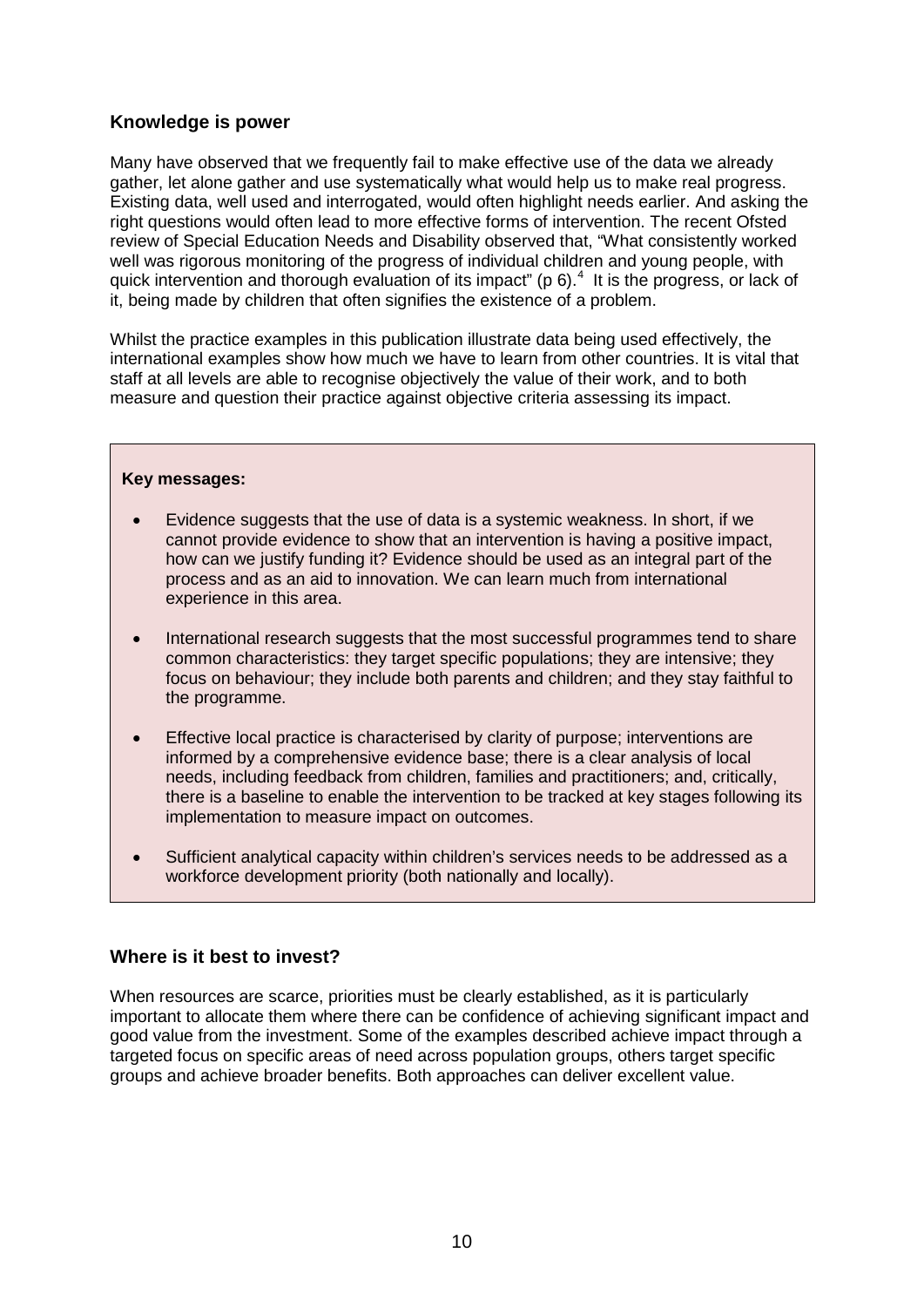#### **Key messages:**

- The temptation to cut back on investment in early intervention in times of austerity needs to be resisted, for short term financial gains can lead to long term costs. The challenge is not, therefore, deciding whether to maintain spending on early intervention, but working out how to get better value out of the money already being invested.
- The powerful body of research (home and abroad) showing that what a child experiences during the early years (starting in the womb) lays the foundation for the whole of their life, makes a compelling case for prioritising investment in this area.
- In general, targeted approaches tend to be judged more cost effective than universal approaches. Yet there is little comparative evidence to determine which approach might be most 'cost effective'. The evidence suggests that it is unlikely to be a question of one or the other. What is needed is a range of interventions able to provide support at different levels of need.
- Spending should be prioritised on children's centres and early years (in particular breastfeeding initiatives and the Nurse Family Partnership); speech, language and communication needs; parenting programmes; targeted family support; and young people on the edge of care.
- Three of the recommended interventions Nurse Family Partnership, Incredible Years and Multi-Systemic Therapy – are among the 11 'Blueprint' programmes identified by the Center for the Study and Prevention of Violence at the University of Colorado which meet high standards of effectiveness, as part of a review of 800 early intervention programmes.
- The OECD suggestion that expenditure on children should be regarded as if it were an *investment portfolio*, and be subjected to a continuous iterative process of evaluation, reallocation and further evaluation to ensure child well-being is actually improved, poses a formidable but necessary challenge to this nation. Learning from international experience in particular can be invaluable in helping us to move forward, though, ultimately, tough decisions need to be taken at a national and local level in the best interests of children, families and, indeed, the long-term prosperity of the country.

## **Conclusion**

This practice guide provides inspiration for action, at many levels. Families themselves, including their children, would doubtless be encouraged to discover the range of activities and interventions that are in use to address the needs and problems many of them experience. But as awareness grows of the successful efforts being made, so too will demand for their greater availability. This demand will also increase amongst practitioners, as recognition spreads that many of the families with whom they are involved could have been helped earlier, if better systems existed to identify problems before they escalated. The scale of intervention required would have been lower.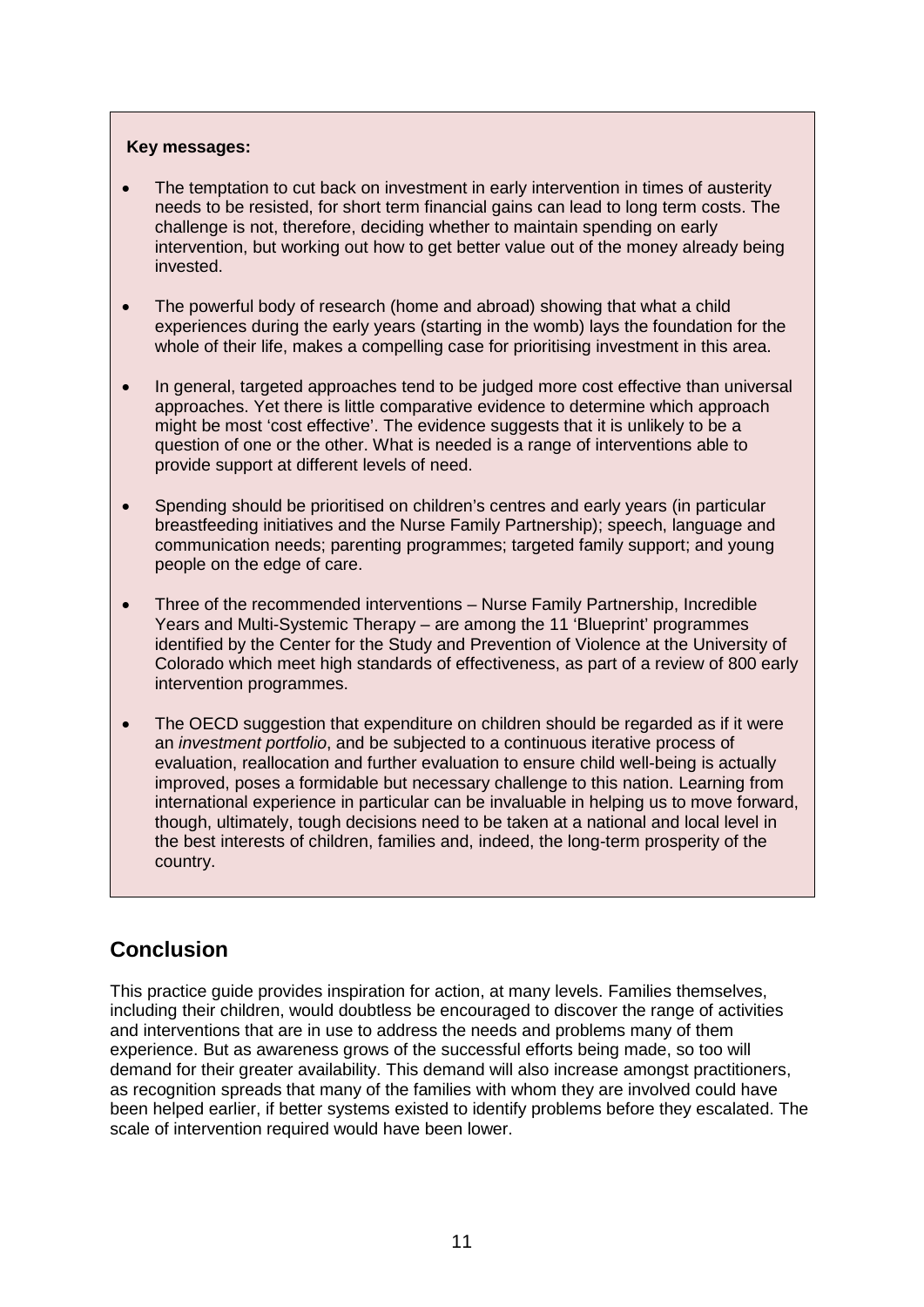This presents policy-makers, locally and nationally, with some real challenges – particularly at a time when resources are significantly constrained. Ways must be found to enable the systematic development of earlier interventions, which will bring both social and financial benefits, without neglecting those already 'in the system'.

This publication demonstrates what could be done by describing what already is being done in many, but not in all areas of the country. The challenge to be met is drawing together key elements into a strategic approach that will extend those possibilities. Bold action is urgently needed to bring this about.

### **Areas for Action – for all those with responsibility for policy and practice**

- 1. There is a need for more public information about the crucial importance of the early stages of child development. Official publications and pronouncements should emphasise far more directly how simple changes in how parents relate to their young children can bring permanent benefits.
- 2. There should be a major effort to increase breastfeeding rates, promoting the benefits to the baby, which go on into later life; emphasising the positive aspects for mothers, and countering negative perceptions.
- 3. Parents' and professionals' awareness of the importance of language skills needs to be more actively promoted. The forthcoming National Year of Speech, Language and Communication should be made a key focus, upon which further progress can be built. Existing health checks at age two should include a specific emphasis on language development, to detect early signs of possible delay.
- 4. Workforce development plans need to ensure that everyone working with children and families, especially disadvantaged groups, receive adequate training on language development, engaging and working with parents, and the value and uses of research and data (particularly to analyse need, for early identification).
- 5. Opportunities should be explored to make best use of skilled, but scarce, specialist staff (notably speech and language therapists) through training and support for other practitioners to ensure early identification of potential difficulties, offering more widespread and sustained support in meeting needs.
- 6. Opportunities should be created to promote the use of trained peer support (including local parents) working alongside professionals – to convey positive influences from their own experience and encourage local families' full use of advice and practical help from local services and agencies.
- 7. Positive parenting should be publicly celebrated, alongside recognition that most parents need some support at some time. Systematic support should be encouraged nationally, but with particular emphasis on meeting the needs of the most disadvantaged. Parents should be engaged as early and as positively as possible, ideally before their babies are born, with helpful information from the outset about the importance of their role, and the local services available.
- 8. Further progress is needed to ensure that in every local area there is a continuum of support for the many families whose needs vary over time, with children's centres and schools at its heart. Children's centres should be strongly encouraged to develop effective outreach strategies to draw in isolated and 'hard to reach' families.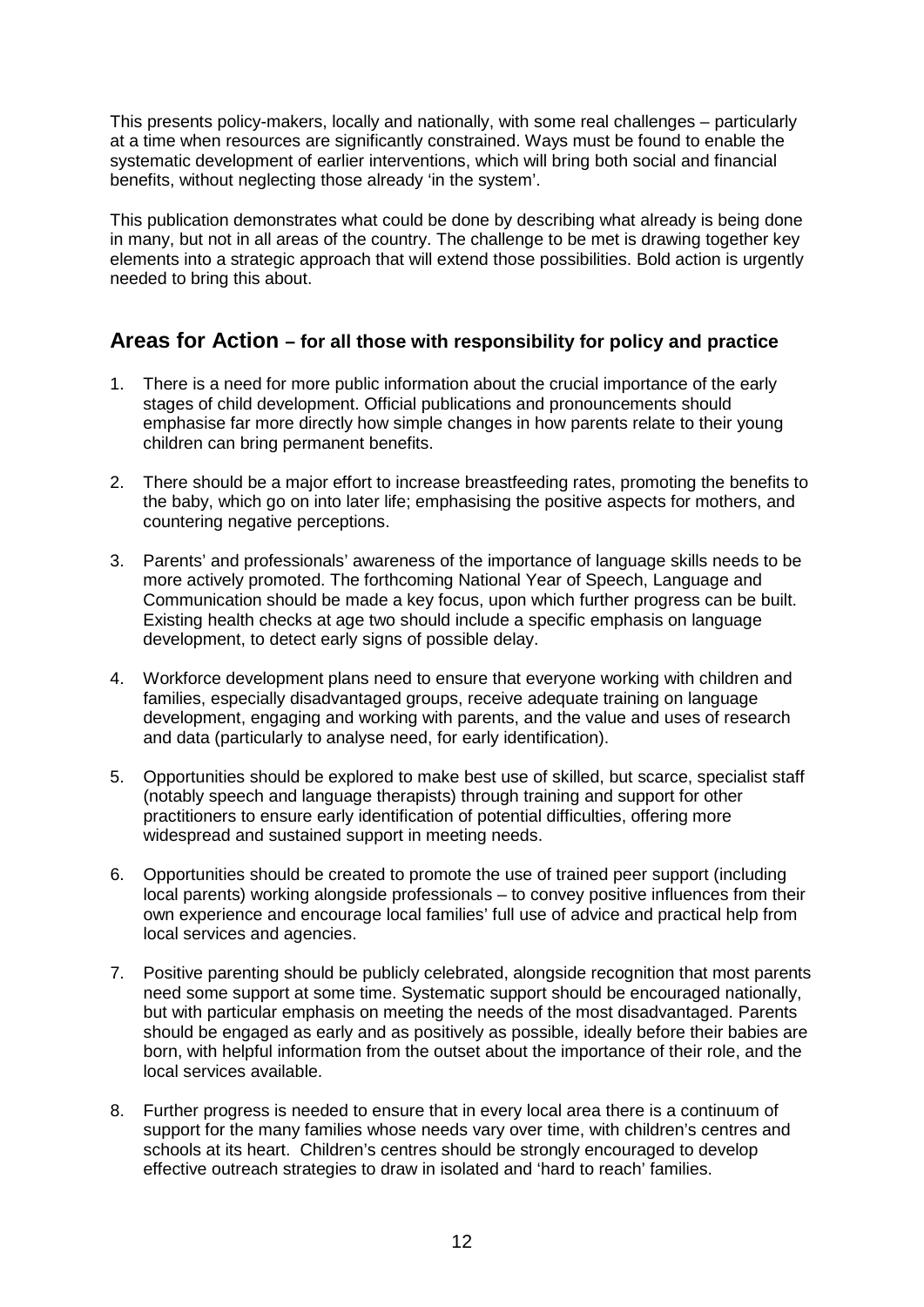- 9. In order to consolidate use of the Common Assessment Framework (CAF), rapid progress should be made in making it the standard mechanism for conducting assessments and accessing additional support for both children and families.
- 10. Intervention programmes should be aligned to whole system change and have a clear purpose, be informed by a comprehensive evidence base and analysis of local needs, and include baseline data to enable evaluation of impact at key stages.

#### **C4EO's next steps**

- The body of evidence in this report should contribute to the independent expert review on early intervention set up by the Government and chaired by Graham Allen, MP.
- Continue to build a body of evidence of excellent local practice which is both (a) effective in closing the gap for vulnerable children, young people and their families and (b) cost effective.
- Working with ADCS and LGID (Local Governance Improvement & Development) continue to gather evidence from local areas which are redesigning services around whole system change, with early intervention at their heart.
- Undertake in depth studies of those local areas which seem to have reduced the demand for acute services (such as reduced rates of offending and re-offending, the proportion of children entering care), better understanding what is 'making the difference' in those localities.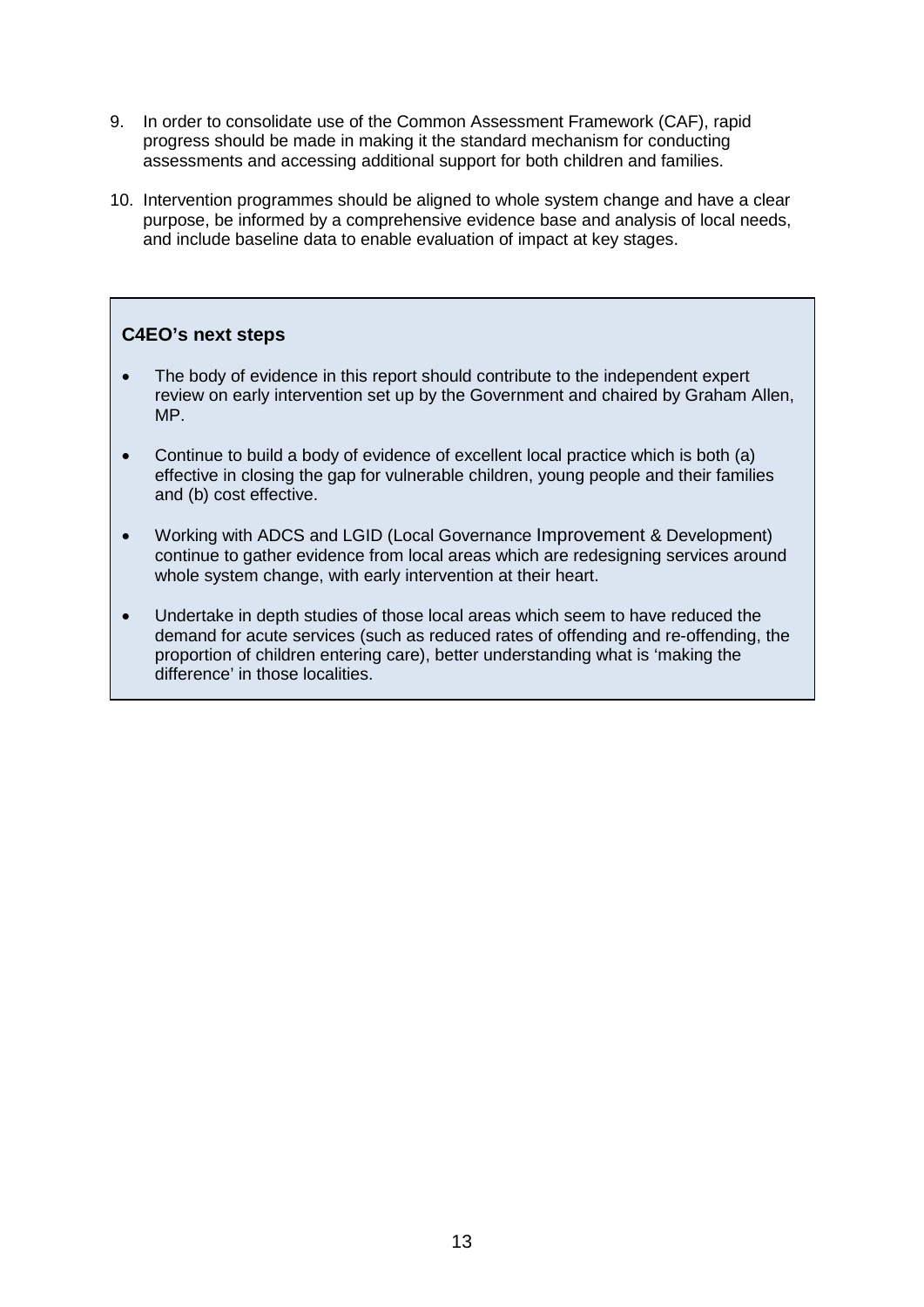# 1. The policy context

**"No child's future should be predetermined by the decisions or mistakes of his or her parents, and I firmly believe that every child should have the chance to succeed, regardless of their background. Intervening earlier with troubled families can not only prevent children and their parents falling into a cycle of deprivation, anti-social behaviour and poverty but can save thousands if not millions of pounds in the longer term.**

**"This review [independent commission to be chaired by Graham Allen MP] demonstrates the importance the Government places on improving early intervention, we want to learn from the areas already pioneering a successful approach to tackling troubled families early and build on local good practice."**

Sarah Teather, Minister of State for Children and Families *Early intervention: Key to giving disadvantaged children the opportunities they*  deserve, Department for Education Press Notice, 28<sup>th</sup> July 2010

## **Background**

Early intervention has become a hot topic, attracting widespread international, national and local interest from policy-makers, practitioners, academics, think tanks and others from around the globe, as is illustrated throughout this publication. In short, the case for early intervention rests on the growing body of evidence demonstrating what happens when children and young people's emerging difficulties are *not* spotted and addressed, coupled with promising evidence about the difference that programmes and approaches can make if delivered well. It is clear that in some cases, without identification, assessment and help, children's problems become entrenched and then spiral and multiply, causing significant long term damage for them and for others around them, and creating major financial costs for a wide range of public services far into the future.<sup>[5](#page-80-4)</sup> Early interventions, according to the Nobel Prize winning economist Professor James Heckman of the University of Chicago, "promote schooling, raise the quality of the workforce, enhance the productivity of schools and reduce crime, teenage pregnancy and welfare dependency. They raise earnings and promote social attachment. Focusing solely on earnings gains, returns to dollars invested are as high as 15- 17%... a rare public policy initiative that promotes fairness and social justice and at the same time promotes productivity in the economy and in society at large" (Heckman 200[6](#page-80-5)).<sup>6</sup>

An estimated 20-30% of children and young people have additional needs at some point in their lives.[7](#page-80-6) This could be for a limited period, or on a longer-term basis. It is this group for whom targeted support within universal settings – principally schools, children's centres and primary health care – will be most appropriate. The 'Every Child Matters' programme led to the introduction of a new framework for integrated working within children's services designed to change the way that services are delivered, and to shift the focus so that children's needs are identified early, assessed and result in appropriate, timely support. These issues are covered in more depth in chapter 6.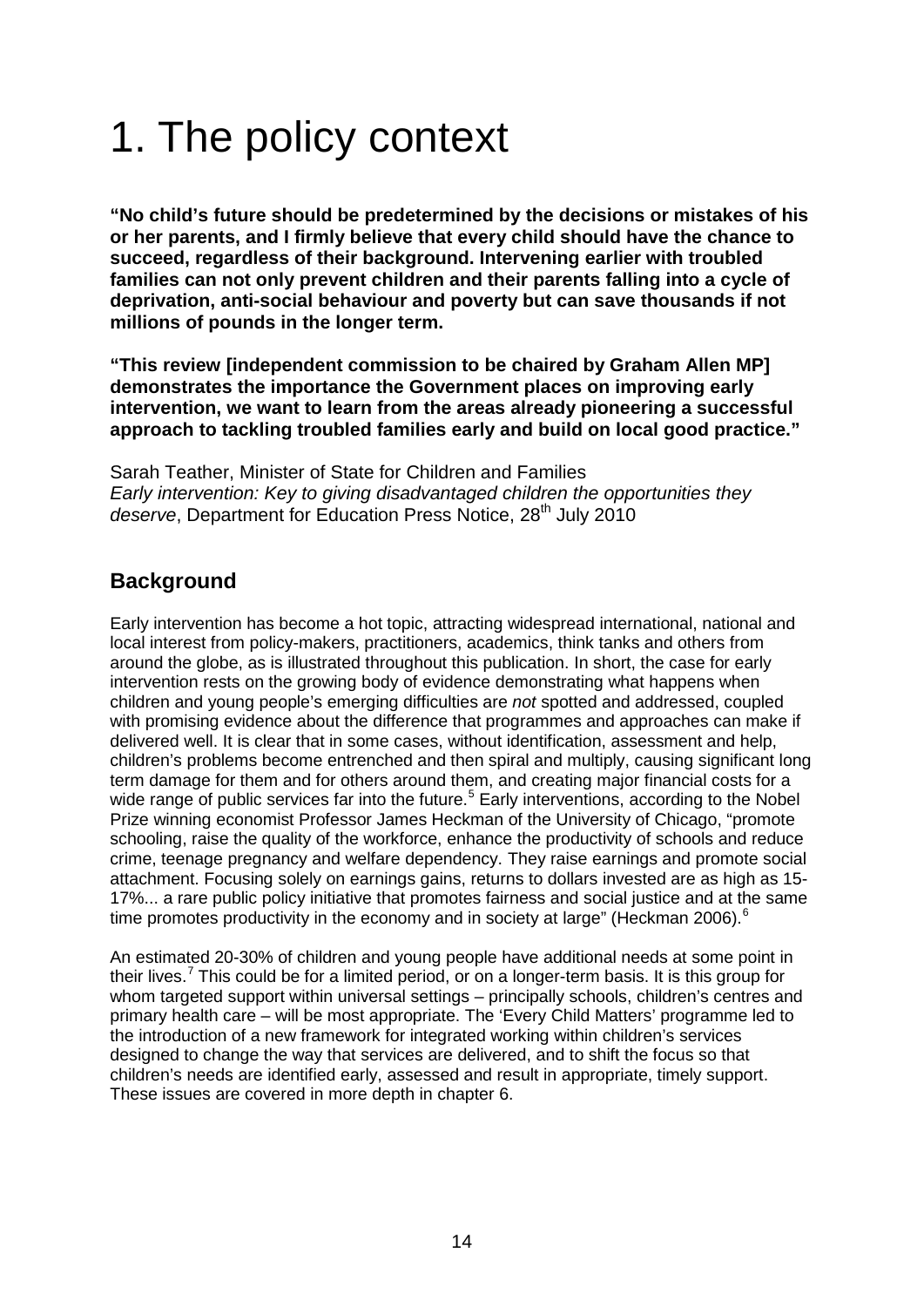#### **Coalition government priorities**

In May 2010, the Coalition Government published its programme.<sup>[8](#page-80-7)</sup> The section on families and children opened by stating, "The Government believes that strong and stable families of all kinds are the bedrock of a strong and stable society" (HM Government 2010). Key commitments include:

- Taking Sure Start back to its original purpose of early intervention, increase its focus on the neediest families, and better involve organisations with a track record of supporting families.
- Refocusing funding from Sure Start [children's centres] peripatetic outreach services, and from the Department for Health budget, to pay for 4,200 extra Sure Start health visitors.
- Investigating a new approach to helping families with multiple problems.

In a major speech hosted by Barnardo's on the  $17<sup>th</sup>$  June 2010, the Deputy Prime Minister Nick Clegg set out his vision of how the Government can help give children the best start in life. The speech recognised "the importance of early intervention; the importance of helping families prevent problems, rather than just trying to pick up the pieces once it's already too late".<sup>[9](#page-80-8)</sup> He also announced the establishment of a Ministerial Childhood and Families Task Force. Chaired by the Prime Minister and with senior Ministers represented on it, the Task Force aims to complete its review by the autumn, ahead of the next public spending review.

On the 28<sup>th</sup> July 2010, the Secretary of State for Work and Pensions, Iain Duncan Smith, and Minister of State for Children and Families, Sarah Teather, announced that the Government would be setting up an independent commission on early intervention to be chaired by Graham Allen, MP for Nottingham North. Mr Allen has pioneered early intervention in Nottingham and collaborated with Iain Duncan Smith. In 2008, the two MPs published a powerful report on early intervention calling for a "cross-party consensus" on the subject.<sup>[10](#page-80-9)</sup> The independent commission will report by the end of January 2011 on the issue of best practice and provide an interim report on funding. A final report on funding will be produced by May 2011.

#### **C4EO's cross-cutting work on early intervention**

Due to its strategic importance and building on a wealth of evidence from the national programme on 'Narrowing the Gap' (led by the Local Government Association), early intervention became the latest cross-cutting theme in C4EO's programme of work to support local areas in improving outcomes for children, young people and families. On the 28<sup>th</sup> January 2010, C4EO and the Association of Directors of Children's Services (ADCS) made a joint call for evidence of effective local practice in early intervention to help build the evidence base and support local areas in learning from each other about effective approaches. Since then over 100 submissions have been received and are continuing to be sent in. These submissions have been subject to C4EO's validation process to assess whether they do indeed work and their potential to be replicated in different contexts in other local areas. About a quarter of the submissions met C4EO's stringent criteria for effective practice, most of which are summarised in this publication.

In order to complement the effective local practice examples, and expand our knowledge and understanding of what works, C4EO (through the Expert Group) commissioned the Wave Trust to undertake a rapid review of international experience of early intervention.<sup>[11](#page-80-10)</sup> It should be acknowledged that, whilst there is much to learn from international experience, there are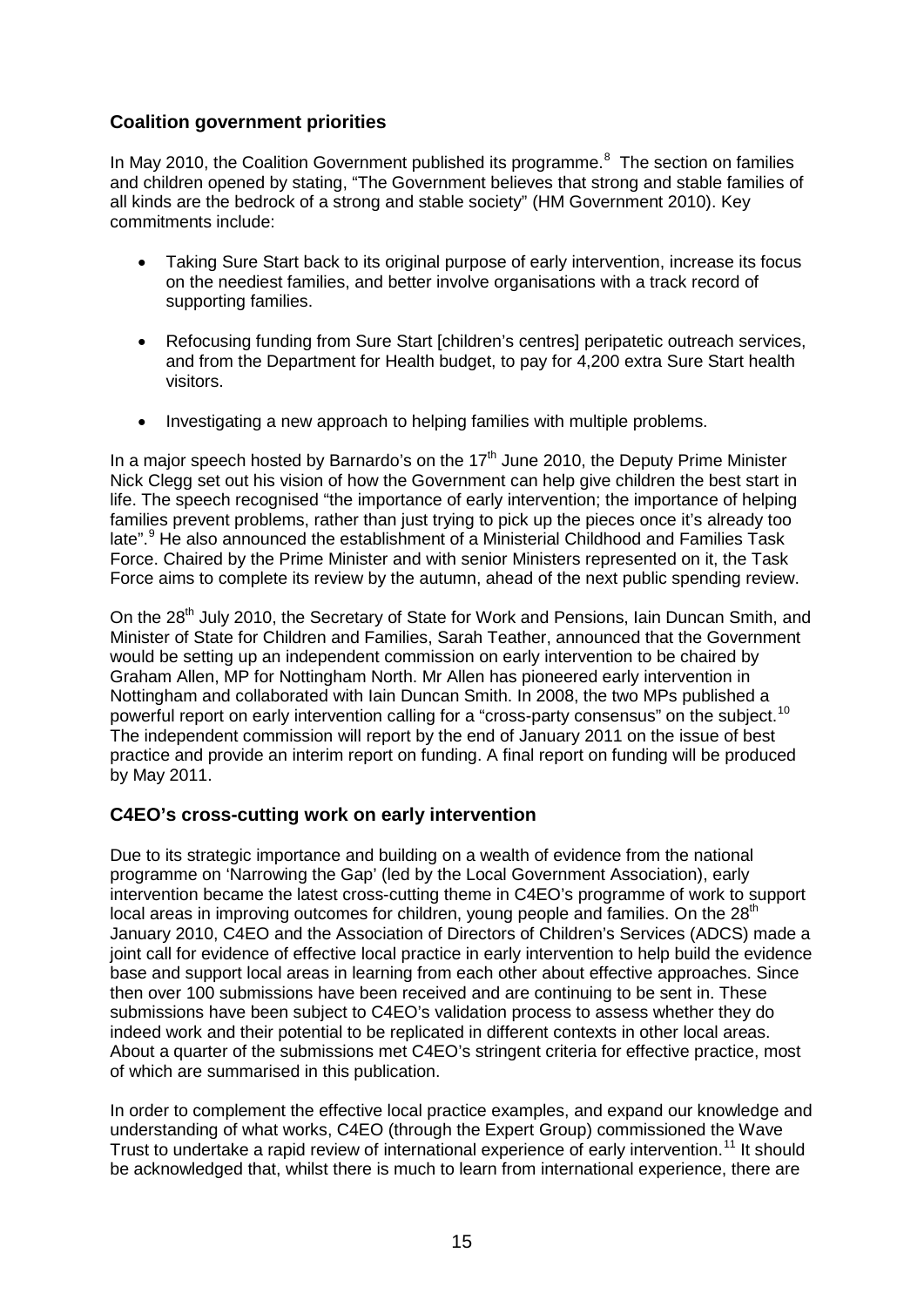economic, social, legislative, political and cultural differences which need to be taken into account. As with the effective local practice examples, evidence of effective practice from abroad has been distilled into case studies and included in this publication. Running alongside both these main sources of evidence are key findings and messages from academic research and a summary of the policy framework.

To drive the early intervention programme forward, and to challenge conventional thinking and practice, C4EO assembled an Expert Group chaired by Kim Bromley-Derry, Immediate Past President of ADCS, and made up of academics, think tanks, the third sector, national organisations and local areas at the cutting edge of practice in early intervention (see Appendix I).

#### **Definition of early intervention**

For the purposes of this practice guide, the following definition is used: "intervening early and as soon as possible to tackle problems emerging for children, young people and their families or with a population most at risk of developing problems. Early intervention may occur at any point in a child or young person's life".

#### **Structure of this practice guide**

Chapter 2 summarises the five 'golden threads' that emerge from an analysis of the effective local practice examples, supported by research findings and international experience of what works. These golden threads are analysed in more depth in the subsequent five chapters.

Each of these five chapters follows the same format, starting with a background section, including relevant research findings and policy issues, and followed by effective international practice (where applicable), effective local practice validated by C4EO and a conclusion pulling together the main implications. The final chapter aims to assist policy-makers in deciding where to allocate scarce resources and thereby achieve better value for money.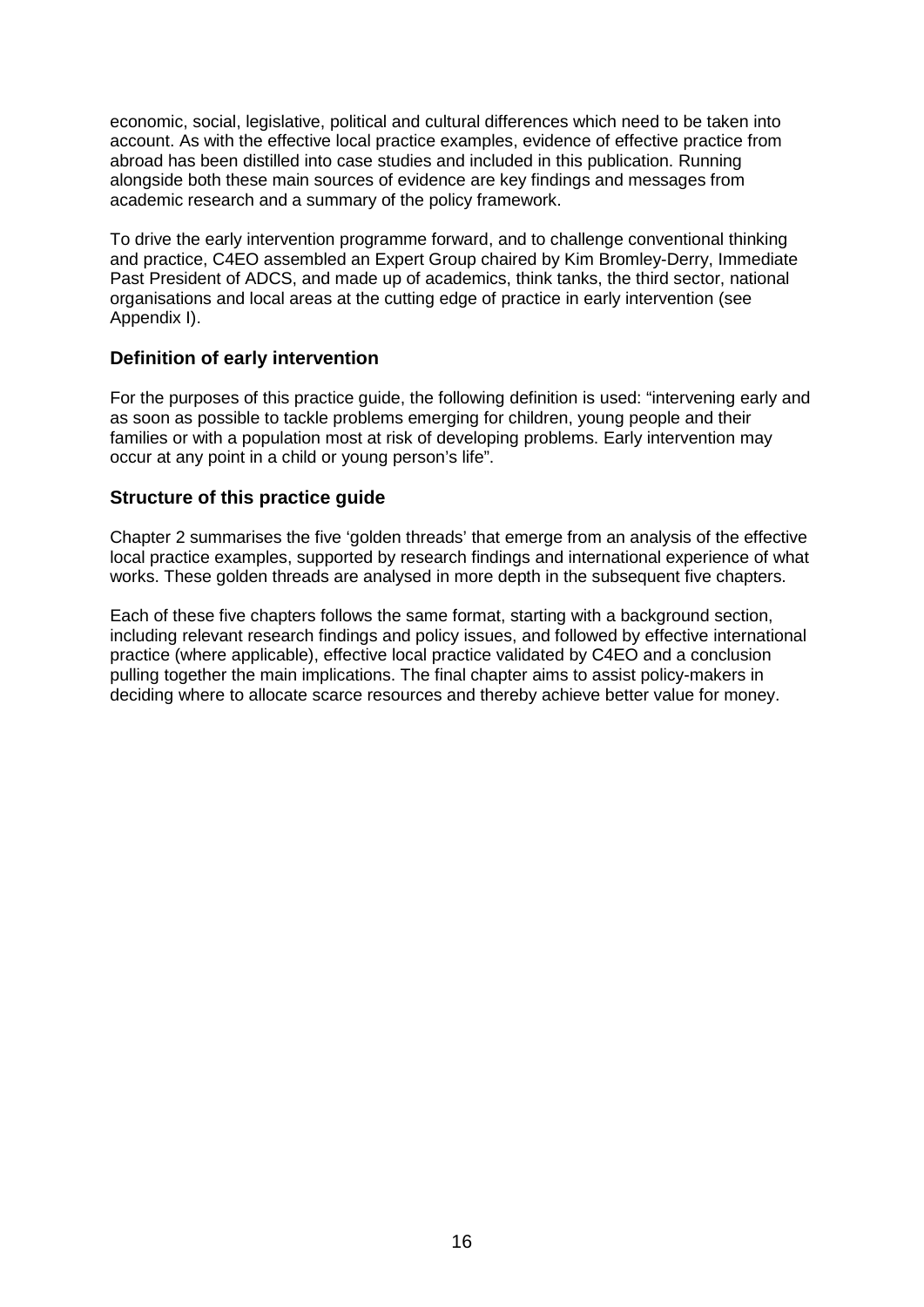## 2. Five golden threads

**"These golden threads have to be taken together, applied universally and pursued relentlessly to achieve significant change. In other words, they are not a 'pick and mix' list but a recipe for whole system change. These are the keys to change, are of interest to everyone but in particular are essential reading for those responsible for leading and managing services, especially Directors of Children's Services (along with their partners…) and other leaders across the children's sector."**

*Narrowing the Gap – final guidance year 1*, January 2008

From the analysis of effective practice, supported by research findings and international experience of what works, five 'golden threads' of essential practice became apparent.

Like those from 'Narrowing the Gap', these golden threads need to be taken together and, in so doing, constitute a coherent strategy for systemic change. Energetic and visionary leadership, combined with effective joint commissioning, is critical in delivering whole system change. 'Cherry-picking' the golden threads may yield improvements but the impact will be far more limited than if they were applied together. Thus the golden threads are more than the sum of their parts.

- **The best start in life** the science of early brain development, established over decades of neuroscience and behavioural research, helps illustrate why child development – particularly from birth to five years – is a foundation for a prosperous and sustainable society. Later interventions, although important, are considerably less effective where good early foundations are lacking.
- **Language for life** research shows that up to 10% of children have a long-term, persistent communication disability, and approximately 50% in socially disadvantaged areas have significant language delay on entry to school. There is a strong correlation between communication difficulties and low attainment, mental health issues, poor employment or training prospects and youth crime. With the right support, however, many children with language delay go on to catch up with their peers, and those with a pre-school history of persistent disorders that can be resolved by the age of 5½, go on to perform within normal limits.
- **Engaging parents** parents are the most significant influence on children, and parenting has profound consequences for their future lives, so it is important to persuade parents that engaging in their child's development can make a difference, and to build positively on their existing strengths and actively involve them in decisions. Disadvantage is not a block to good parenting but low levels of literacy and numeracy and confidence are obstacles, and self-perception contributes to parents' motivation to change – so it is important to persuade such parents to engage with support services by convincing them that they can bring real and lasting benefits to their children.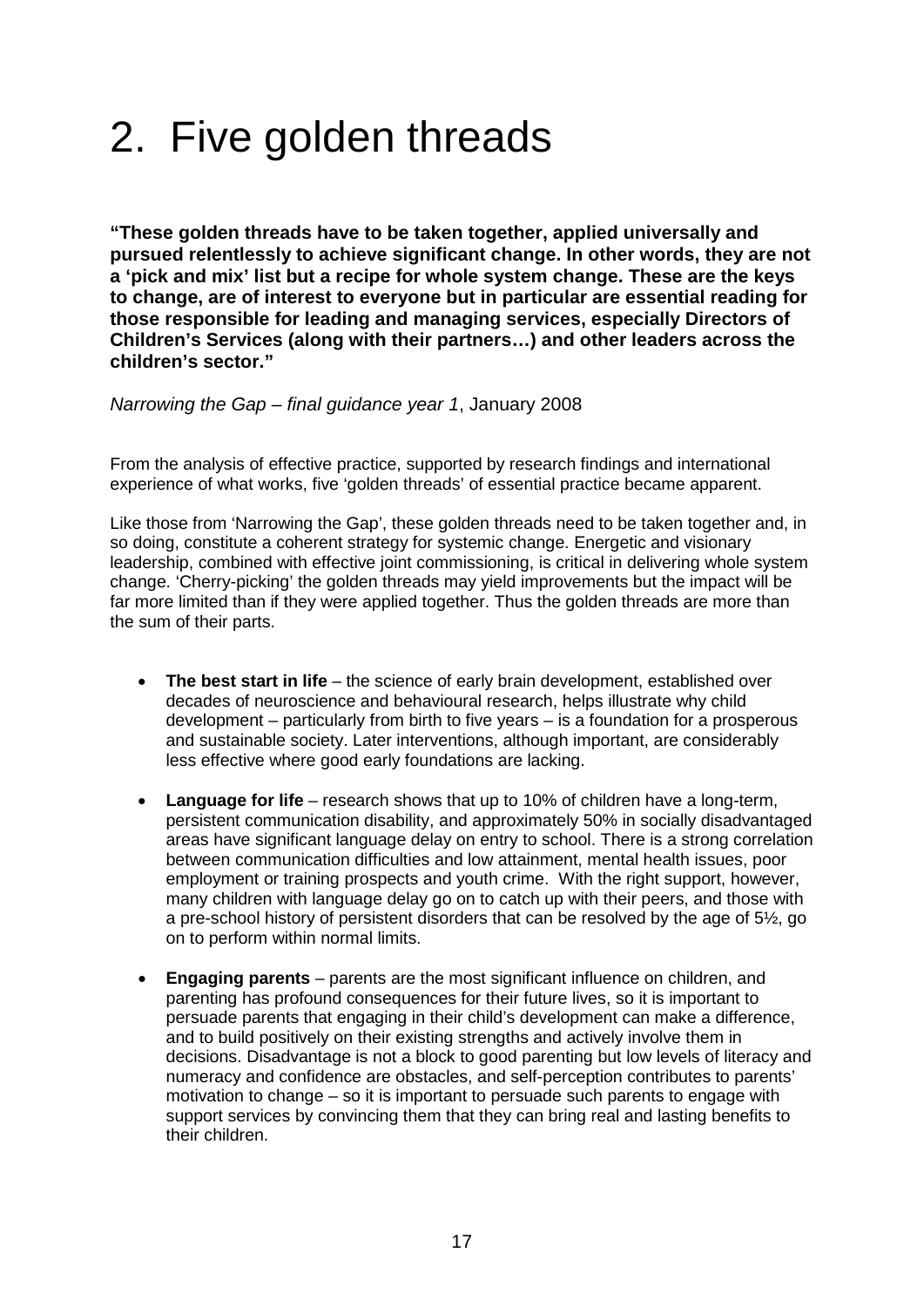- **Smarter working, better services** some children and families need ongoing support, while others may have their needs met sufficiently by an 'earlier' intervention to do not require later interventions. A continuum of services is needed to identify the most appropriate intervention to match specific needs at a particular point.<sup>[12](#page-80-11)</sup> Children's centres in particular lie at the 'hub' of a continuum of support: often where emerging difficulties can be first spotted, or where children, young people and their families will themselves first ask for help, and often the most appropriate setting within which the extra help children need can be delivered.
- **Knowledge is power** evidence and data is used as an integral part of the intervention process and as an aid to innovation. There is clarity of purpose through clearly stated aims. Interventions are informed by a sound evidence base, from local, national and even international sources. There is a clear analysis of local needs, including feedback from children, families and practitioners. Critically, a baseline is established at the point at which the intervention is first implemented, enabling the intervention to be tracked at key stages, to measure the extent to which it is delivering its stated aims and making a significant impact on outcomes.

Each of these golden threads is explored in turn in the following chapters.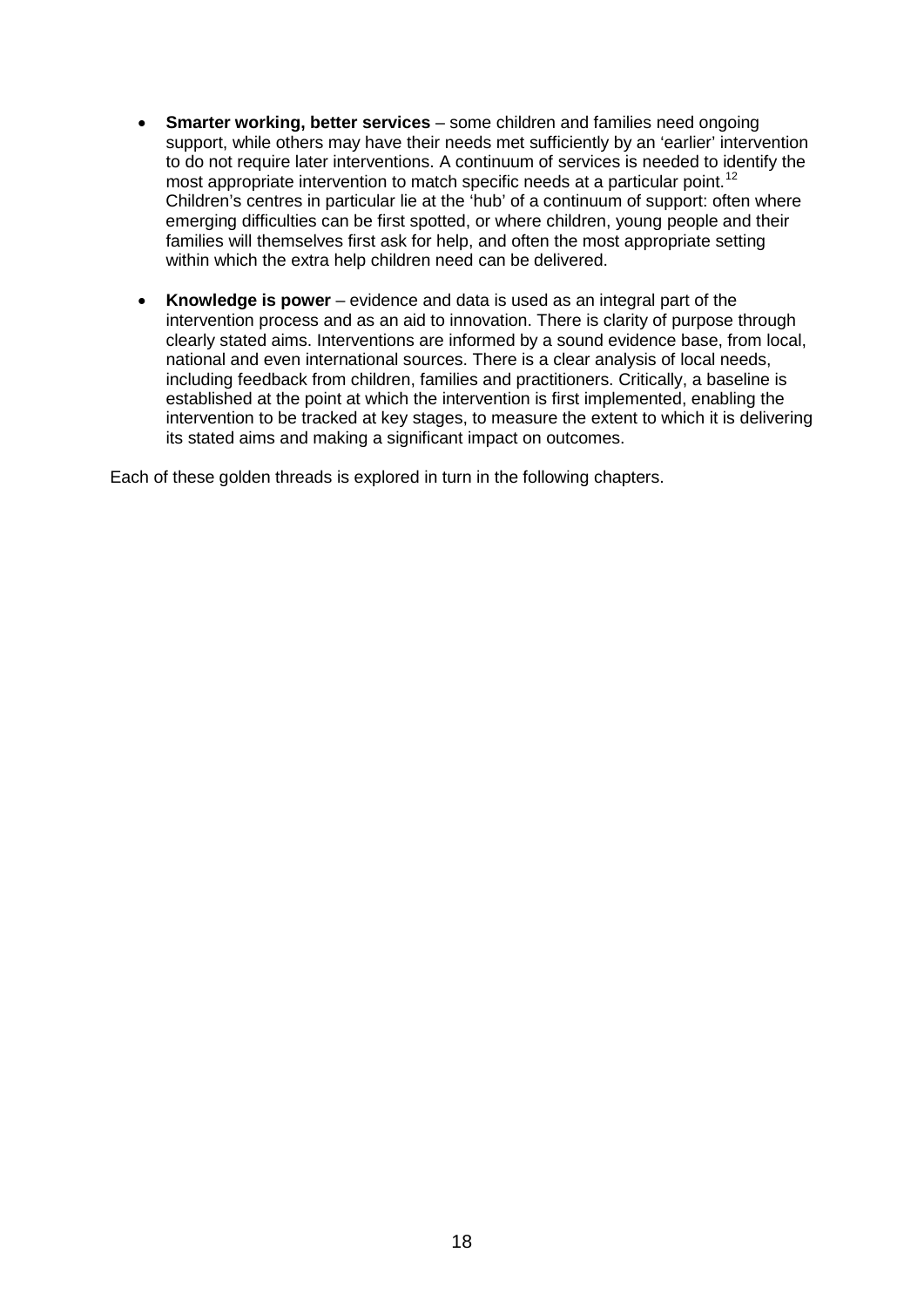## 3. The best start in life

**"Giving every child the best start in life is crucial to reducing health inequalities across the life course. The foundations for virtually every aspect of human development – physical, intellectual and emotional – are laid in early childhood. What happens during these early years (starting in the womb) has lifelong effects on many aspects of health and well-being – from obesity, heart disease and mental health, to educational achievement and economic status. To have an impact on health inequalities we need to address the social gradient in children's access to positive early experiences. Later interventions, although important, are considerably less effective where good early foundations are lacking."**

*Fair Society, Healthy Lives: A Strategic Review of Health Inequalities in England Post-2010 (The Marmot Review),* February 2010

## **Background**

There is a powerful body of evidence to show that what a child experiences during the early years lays down a foundation for the whole of their life. A child's physical, social, and cognitive development during the early years strongly influences their school-readiness and educational attainment, economic participation and health.<sup>[13](#page-80-12)</sup> Development begins before birth when the health of a baby is crucially affected by the health and well-being of their mother. Low birth weight in particular is associated with poorer long-term health and educational outcomes,<sup>[14](#page-80-13)</sup> and the evidence also suggests that maternal health is related to socioeconomic status.<sup>[15](#page-80-14)</sup> Disadvantaged mothers are far more likely to have babies of low birth weight. The literature on 'foetal programming' demonstrates that in-utero environments affect adult health.<sup>[16](#page-80-15)</sup> It has been shown, for example, that when human foetuses have to adapt to a limited supply of nutrients, they permanently change their structure and metabolism. These 'programmed' changes may be the origins of a number of diseases in later life, including coronary heart disease and the related disorders of stroke, diabetes and hypertension.<sup>[17](#page-80-16)</sup>

Socially graded inequalities are present prenatally and increase through early childhood. Maternal health, including stress, diet, drugs, alcohol and tobacco use during pregnancy, has significant influence on foetal and early brain development. The biological effects of birth weight on brain development interact with other influences associated with socio-economic factors to influence cognitive development. Lower birth weight, earlier gestation and being small for gestational age are associated with infant mortality. In a study of all infant deaths in England and Wales (excluding multiple births), deprivation, births outside marriage, nonwhite ethnicity of the infant, maternal age under the age of 20 and male gender of the infant were all independently associated with an increased risk of infant mortality. A trend of increasing risk of death with increasing deprivation persisted after adjustment for these other factors.<sup>[18](#page-80-17)</sup>

The first year of life is crucial for neuro-development to provide the foundations for children's cognitive capacities.<sup>[19](#page-80-18)</sup> There is good evidence to show that if children fall behind in early cognitive development, they are more likely to fall further behind at subsequent educational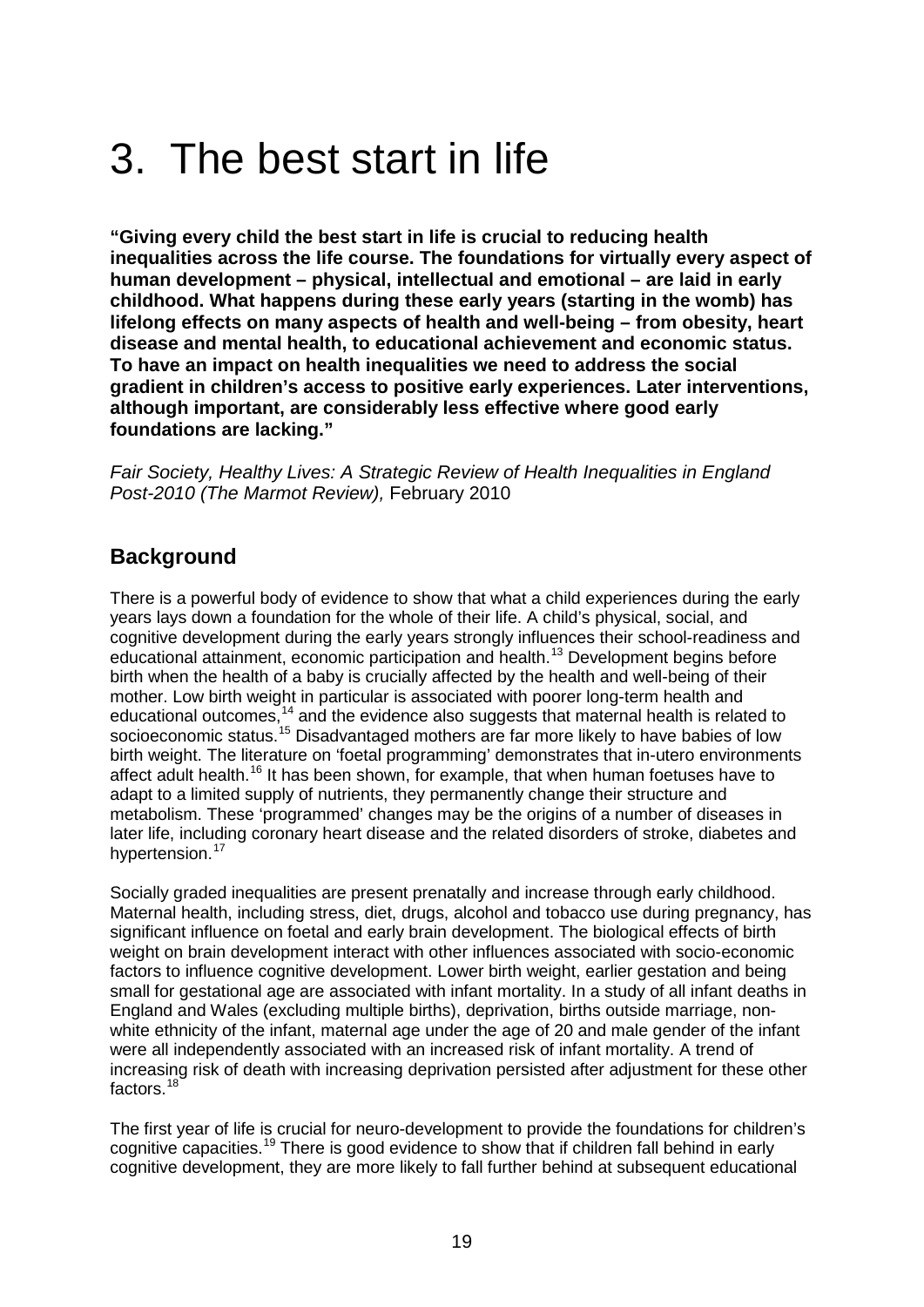stages. $^{20}$  $^{20}$  $^{20}$  The evidence also shows that the development of early cognitive ability is strongly associated with later educational success, income and better health. $^{21}$  $^{21}$  $^{21}$  The early years are also important for the development of non-cognitive skills such as application, self-regulation, resilience and empathy. These are the emotional and social capabilities that enable children to make and sustain positive relationships and succeed both at school and in later life.<sup>[22](#page-80-21)</sup>

#### **Science of early brain development**

The science of early brain development, established over decades of neuroscience and behavioural research, helps illustrate why child development – particularly from birth to five years – is a foundation for a prosperous and sustainable society. This has been summarised<sup>[23](#page-80-22)</sup> in the following five basic concepts by the Center on the Developing Child based at Harvard University, a multi-disciplinary collaboration of scientists and scholars from many universities designed to bring the science of early childhood and early brain development to bear on public policy decision-making.

- **Brains are built over time**. The basic architecture of the brain is constructed through an ongoing process that begins before birth and continues into adulthood. Early experiences affect the quality of that architecture by establishing either a sturdy or a fragile foundation for all of the learning, health and behaviour that follow.
- **The interactive influences of genes and experience shape the developing brain.**  Scientists now know that a major ingredient in this developmental process is the 'serve and return' relationship between children and their parents and other carers in the family or community. Young children naturally reach out for interaction. In the absence of such responses – or if the responses are unreliable or inappropriate – the brain's architecture does not form as expected, which can lead to disparities in learning and behaviour.
- **The brain's capacity for change decreases with age.** The brain is most flexible, or 'plastic', early in life, and as the maturing brain becomes more specialised to assume more complex functions, it is less capable of reorganising and adapting to new or unexpected challenges. By the first year, the parts of the brain that differentiate sound are becoming specialised to the language the baby has been exposed to; at the same time, the brain is already starting to lose the ability to recognise different sounds found in other languages. Although the 'windows' for language learning and other skills remain open, these brain circuits become increasingly difficult to alter over time. Early plasticity means it is easier and more effective to influence a baby's developing brain architecture than to rewire parts of its circuitry in the adult years.
- **Cognitive, emotional, and social capacities are inextricably intertwined throughout the life course.** Emotional well-being and social competence provide a strong foundation for emerging cognitive abilities, and together they are the bricks and mortar that comprise the foundation of human development. The emotional and physical health, social skills, and cognitive-linguistic capacities that emerge in the early years are all important prerequisites for success in school and later in the workplace and community.
- **Toxic stress damages developing brain architecture, which can lead to life-long problems in learning, behaviour, and physical and mental health.** Scientists now know that chronic, unrelenting stress in early childhood, caused by extreme poverty, repeated abuse, or severe maternal depression, for example, can be toxic to the developing brain. In the absence of the buffering protection of adult support, toxic stress becomes built into the body by processes that shape the architecture of the developing brain.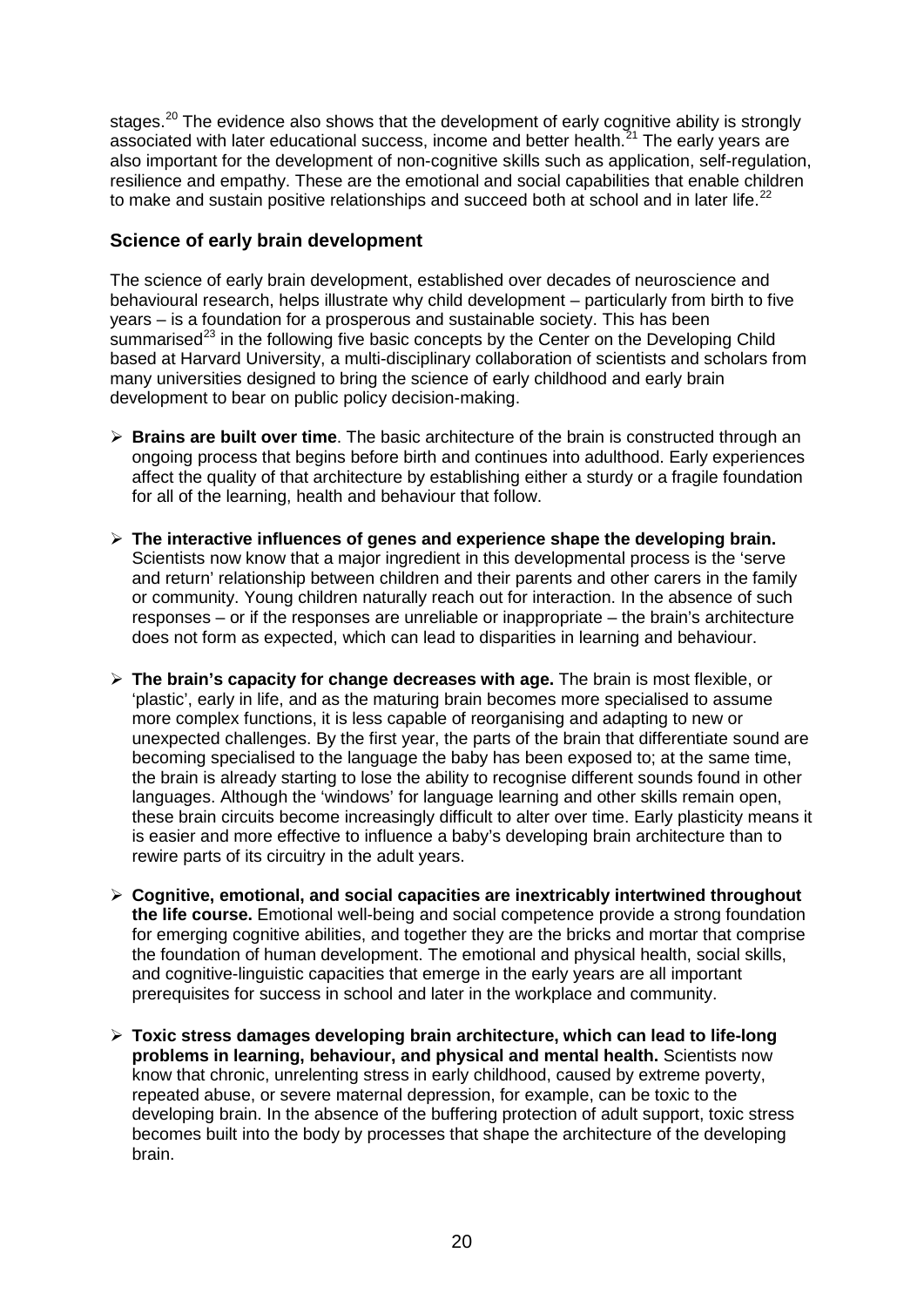#### **Research into the origins of violent behaviour**

In four decades of research into the origins of violent behaviour, Professor Richard Tremblay of the University of Montreal has found solid evidence that the most aggressive and violent adolescents did not become more violent in their adolescent years; they were already very violent at age 6.<sup>[24](#page-80-23)</sup> In fact comparisons at age 3 show they had much higher levels of violence than other children of the same age, and maintained that higher level of violence for the next 10-15 years: at age 2½ years the 17% most aggressive toddlers are already 10 times more aggressive than the 32% least aggressive.

Tremblay has also followed the developmental trajectories from 60 months to 17 years and found that the most aggressive at age 3 are most likely to be the most violent adolescents. While all children tend to show reduced levels of aggression from ages 2-3 onwards, and some dip significantly after age 6, the most aggressive continue to stand out from the crowd. Those who have not learned to control their aggressive reactions by the time they enter the school system enter a vicious circle of negative interactions, where rejection from their peers, because of their aggressive behaviour, leads to more aggression.<sup>[25](#page-80-24)</sup>

The factors underlying the striking early differences in levels of aggression include the quality of the prenatal and postnatal environments, and gene-environment interactions. Tremblay brings a new perspective to the gene-environment by introducing the scientific term 'epigenetics'.<sup>[26](#page-80-25)</sup> Epigenetics is now suggesting the environment, especially during pregnancy and very early childhood, activates or silences good and bad genes crucial for mental wellbeing and social adaptation. These studies also indicate that inadequate perinatal environments are not only silencing or activating a few specific genes, but thousands of genes may be affected by maternal stress, inadequate nutrition, obesity, diabetes, alcohol and tobacco use. The prenatal factors that eventually lead to obesity, cardiovascular problems and cancer may also lead to serious mental health problems throughout an individual's life. Tremblay argues that a substantial increase in resources to support pregnant women, pre-school children and their families would produce major rewards in prevention of mental illness and the improved health of the next generation.

#### **Breastfeeding**

Breastfeeding is one of the most effective ways to ensure child health and survival, according to the World Health Organisation (WHO). It states that a lack of exclusive breastfeeding during the first six months of life contributes to over a million avoidable child deaths each year, and strongly recommends exclusive breastfeeding for the first six months of life. At six months, other foods should complement breastfeeding for up to two years or more. In addition, breastfeeding should begin within an hour of birth; breastfeeding should be 'on demand', as often as the child wants day and night; and bottles or pacifiers should be avoided. Breast milk is the ideal food for newborns and infants. It gives infants all the nutrients they need for healthy development. It is safe and contains antibodies that help protect infants from common childhood illnesses – such as diarrhoea and pneumonia, the two primary causes of child mortality worldwide. Breastfeeding also benefits mothers. The practice when done exclusively often induces a lack of menstruation, reduces risks of breast and ovarian cancer later in life, helps women return to their pre-pregnancy weight faster, and lowers rates of obesity. Breastfeeding contributes to a lifetime of good health. Adults who were breastfed as babies often have lower blood pressure and lower cholesterol, as well as lower rates of overweight, obesity and type-2 diabetes.<sup>[27](#page-80-26)</sup>

The 2005 Department of Health Infant Feeding Survey<sup>[28](#page-80-27)</sup> shows that, in England, only 32% of women in the routine and manual socioeconomic groups breastfeed beyond six weeks, compared with 65% in managerial and professional groups. Breastfeeding rates in England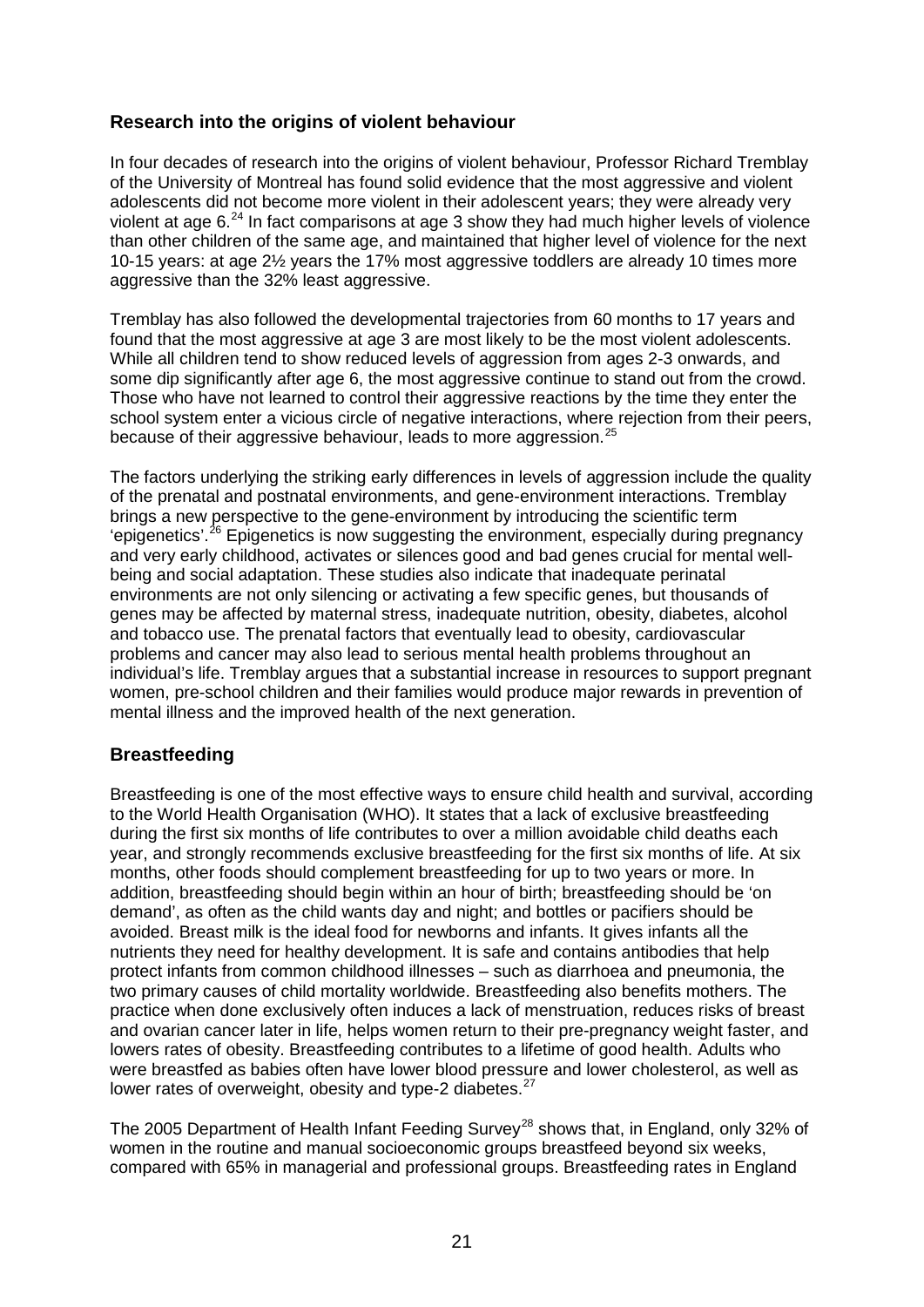are amongst the lowest in Europe. Less than a fifth of English mothers are still breastfeeding their babies after the recommended six months compared with 80% of mothers in Norway and 72% of mothers in Sweden. A shortage of midwives and overcrowded maternity units are said to be contributors to the problem. Fewer than one in 10 hospitals in England has achieved Baby-Friendly Hospital Initiative (BFHI) status, a set of standards developed by UNICEF and the WHO, such as helping women to start breast-feeding within half an hour of birth and to breastfeed exclusively for the first six months. This compares to 100% of hospitals in Sweden and 64% in Norway.

The scope for improvement is considerable. This is a societal 'habit' influenced by culture. A 2004 Northern Ireland Department of Health report<sup>[29](#page-81-0)</sup> captured the main reasons for this by observing that social and cultural influences play an important role in a mother's decision to breast or bottle feed her baby. Many young people either have no knowledge of breastfeeding or are subjected to negative images of breastfeeding by the media which tends to portray bottle feeding as less problematic. Many young mothers lack access to key sources of information and advice on breastfeeding such as antenatal classes, peer support programmes, friends, family and other social support networks. Although many women have access to community midwives after discharge from hospital, research evidence suggests that young first time mothers in particular may lack assertiveness and are, therefore, reluctant to ask for information or advice on issues such as breastfeeding.

The report cites research highlighting that young women from low income areas are least likely to breastfeed for a number of reasons including embarrassment, lack of role models which portray breastfeeding in positive circumstances, fear of pain, misconceptions that their babies will not gain sufficient weight from breastfeeding alone, and exposure to a bottle feeding culture which promotes the use of formula milk. The provision of tokens for free formula milk may also act as a disincentive for young and low income mothers to breastfeed their infants.

Several studies referred to the beneficial impact on breastfeeding of early skin-to-skin contact, beginning ideally at birth, between baby and mother (or father);<sup>[30](#page-81-1)</sup> Moore et al  $(2007),<sup>31</sup>$  $(2007),<sup>31</sup>$  $(2007),<sup>31</sup>$  a Cochrane review, found statistically significant and positive effects of early skin to skin contact for breastfeeding and breastfeeding duration. Higher levels of maternal affection and maternal attachment behaviour and shorter crying times by infants were also observed. Bull et al (2004) found evidence from review-level literature that rates of breastfeeding could be improved by home visiting programmes.<sup>[32](#page-81-3)</sup>

## **Effective international practice**

#### **1. Spotlight on Sweden**

The countries of Scandinavia consistently lead international comparisons in terms of child welfare and general well-being.<sup>[33](#page-81-4)</sup> Recognising the value of prevention and early intervention programmes, in the last 20-30 years, these countries have increased investment in such channels.  $34 \times 35$  $34 \times 35$  $34 \times 35$ 

#### **Delivery**

A comparison of societal child welfare between the UK and Scandinavia shows marked differences in a range of factors. Maternity healthcare services in Sweden are accessed by the vast majority of pregnant women, who typically have 11 individual contacts, mostly with midwives. 99% of all maternity healthcare clinics offer parenting education in groups to firsttime parents, with 60% allowing repeat parents to participate. Additional support in the form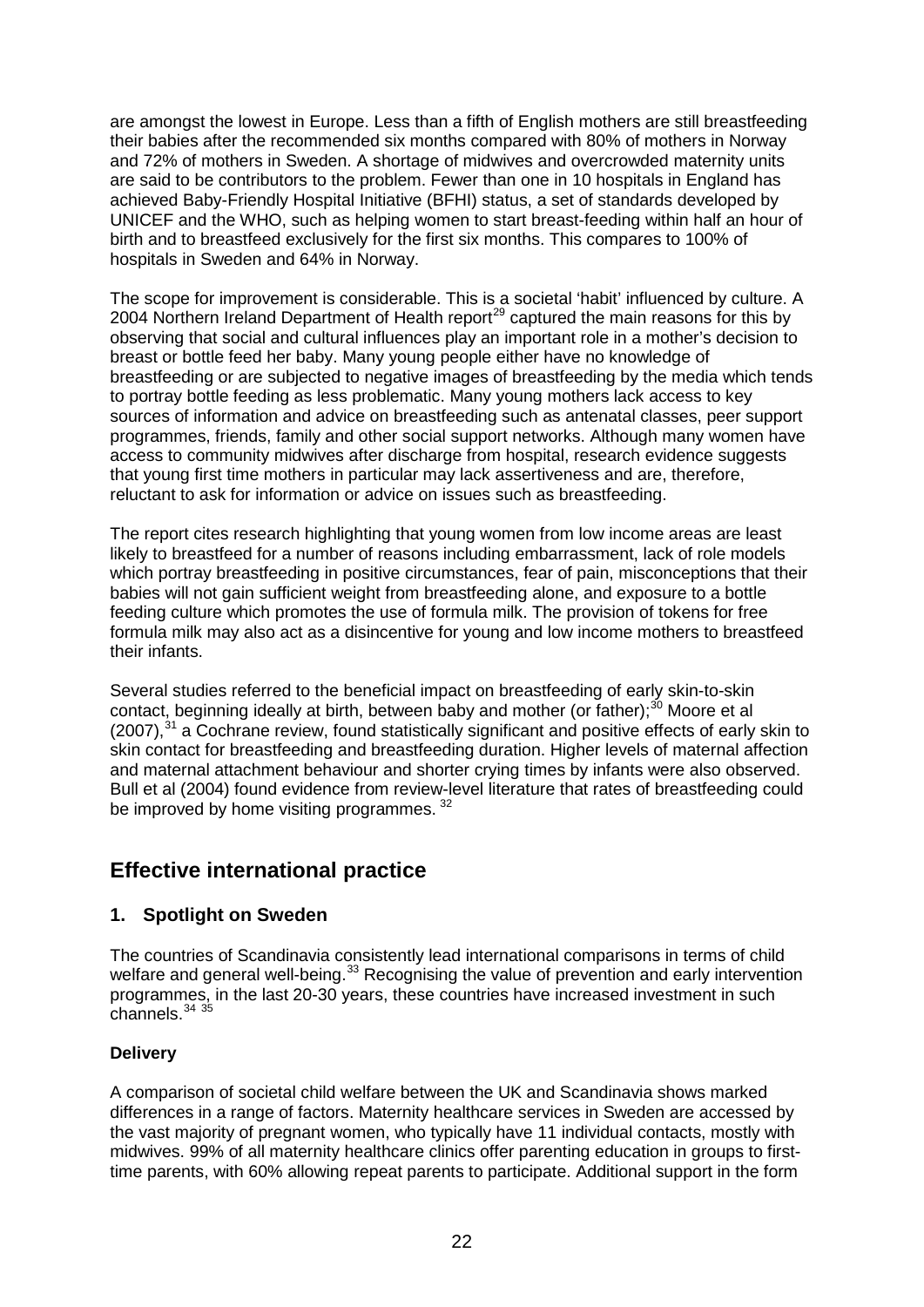of specialised groups is provided to those mothers with particular needs, for example young mothers, single mothers and those expecting twins.

99% of all families make use of the child healthcare services in Sweden. They have an average of 20 individual contacts, primarily with nurses. Parents are invited to join parent groups when the child has reached the age of 1-2 months. In Stockholm County for example, 61% of all first-time parents participated in at least five sessions in 2002.[36](#page-81-7) Parent education accounts for around 8-10% of midwives' working time; 65% of midwives received regular professional training on the subject, and 72% were instructed by a psychologist.<sup>[37](#page-81-8)</sup>

#### **Impact**

At 2.5 per thousand live births, the infant mortality rate in Sweden was the lowest in the EU in 2005 and half that in the UK*.* Sweden also performs well on a number of health indicators from later life; the country has the third lowest mortality rate in the EU from cancer and circulatory diseases, amongst the lowest rates for deaths due to chronic liver disease and smoking related causes, and has the highest life expectancy in the EU for men (and the third highest for women). Sweden, moreover, has the third-lowest rate of teenage pregnancies in the European Union at 1.6%, compared to 7.1% in the UK.

|                                                   | <b>SWEDEN</b> | UK.    |
|---------------------------------------------------|---------------|--------|
|                                                   | (2005)        | (2005) |
| % Of Live Births To Mothers Under 20 Yrs          | 1.6           | 7.1    |
| <b>Infant Mortality</b>                           | 2.5           | 5.1    |
| (rate per 1,000 live births)                      |               |        |
| <b>Smoking</b>                                    | 15.9          | 25.0   |
| (% daily smokers aged 15 and over)                |               |        |
| <b>Alcohol</b>                                    | 6.9           | 11.4   |
| (annual pure alcohol litres per person)           |               |        |
| <b>Adult Obesity</b>                              | 10.7          | 23.0   |
| (% of population)                                 |               |        |
| <b>Smoking Related Deaths</b>                     | 195.5         | 244.9  |
| (age standardised per 100,000 popn)               |               |        |
| <b>Chronic Liver Disease Deaths, Under 65 Yrs</b> | 4.0           | 9.5    |
| (per 100,000 popn)                                |               |        |
| <b>Cancer Deaths, Under 65 Yrs</b>                | 56.0          | 67.5   |
| (age standardised per 100,000 popn)               |               |        |
| <b>Circulatory Disease Deaths, Under 65</b>       | 31.9          | 43.3   |
| (age standardised per 100,000 popn)               |               |        |

These figures strongly imply a well-resourced and highly professional healthcare service in Sweden, with a major focus on prevention, and starting at the very beginning of life with emphasis on breastfeeding (98% of Swedish mothers begin breastfeeding compared with 79% in the UK). In addition, long periods of maternity and parental leave support attention to the needs of the child in its earlier months. All maternity hospitals have Baby-Friendly Hospital Initiative status (developed by UNICEF and the World Health Organisation), compared to less than 10% in the UK, and early parent training is provided for a high proportion of the population. From such a solid beginning, Sweden is able to improve the quality of life through helping to avoid many preventable illnesses, and is enabling the country to save money on both the healthcare and non-healthcare costs of those illnesses.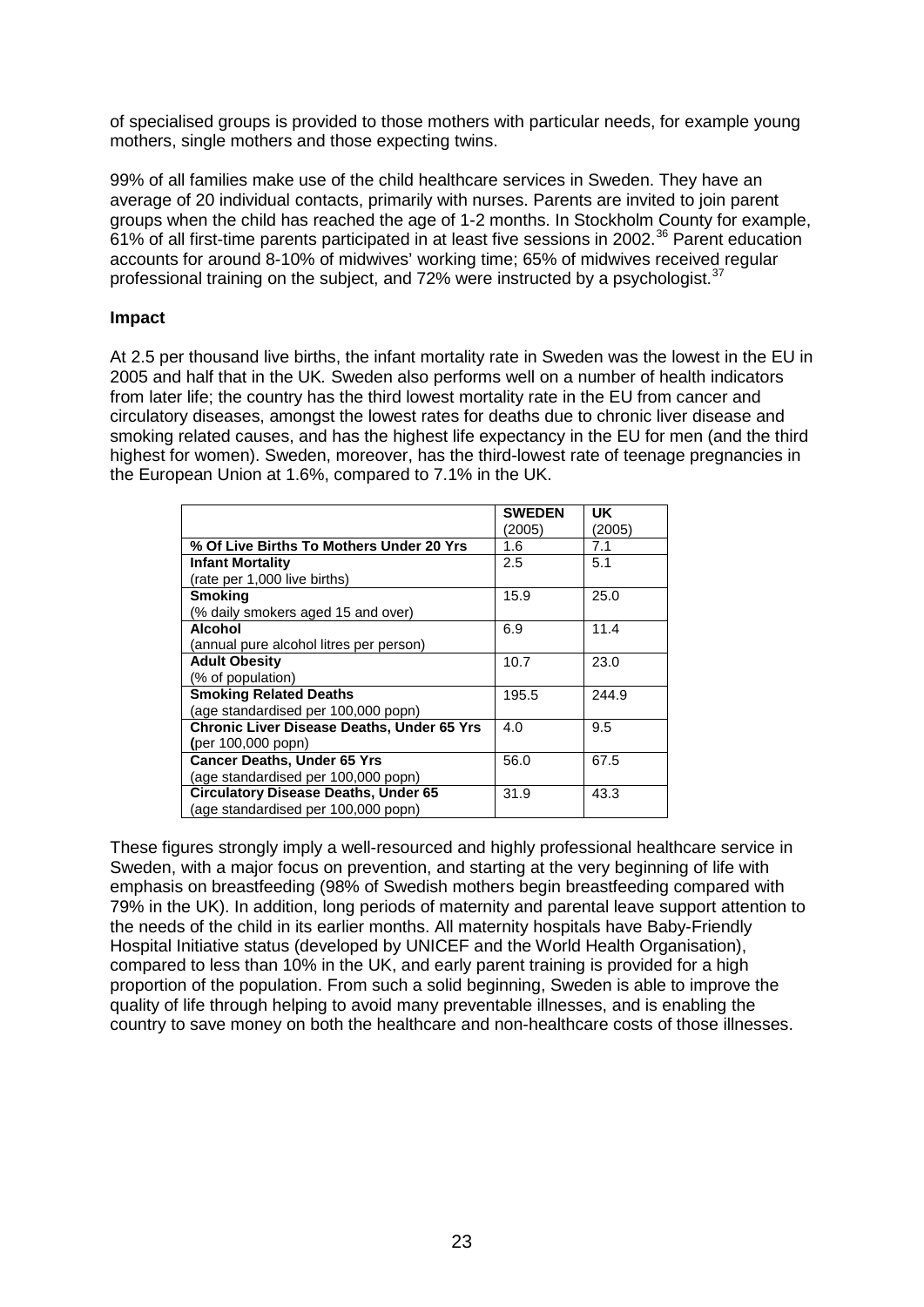#### **2. Kraamzorg, Netherlands**

The system of maternity care, 'kraamzorg', in the Netherlands is unique. No other country in the world provides such support, where a professional maternity nurse looks after a mother and her new born baby during the first days after birth. The nurse shows parents how to care for their newborn baby e.g. how to breastfeed properly, and how to bathe him/her. In the case of a home birth the nurse will be there after the birth to help clean up.

#### **Aim**

Kraamzorg is a universal postnatal service in the first 8-10 days after the birth of the baby, provided through a compulsory health insurance system. The purpose of 'kraamzorg' is to aid the recovery of the mother and provide her with advice and assistance to care for her newborn. The goal is to get the mother swiftly back on her feet to independently care for her baby and return to daily life. Kraamzorg is the reason why, in normal circumstances, hospital staff release mothers from their care within hours of giving birth in the Netherlands.

#### **Delivery**

Every pregnant woman in the Netherlands has the right to kraamzorg but the hours to which she is entitled vary depending on her particular circumstances. Kraamzorg is part of the basic health insurance package in the Netherlands, though for some parents a small individual contribution per hour of care is due.

#### **Impact**

While the maternity nurse is looking after the mother, she keeps a special diary called a 'kraamdossier' to make notes about the health and progress of the mother and baby. This book is used for reference by the doctor, district midwife and health clinic. When the nurse is due to leave, she will inform the district nurse at the health clinic, who will then be responsible for ongoing help, support and guidance in looking after the baby. The health clinic is responsible for providing routine healthcare and checking the development of children from birth until they start primary school at the age of 4. It keeps the kraamdossier on the child after the kraamzorg period is over.

#### **3. 'Community Mothers' Programme, Ireland**

The Community Mothers Programme (CMP) grew out of the Early Childhood Development Programme designed in Bristol and piloted in Ireland in 1988. In its evolved form, it is being delivered to nearly 1,200 parents each year in the Greater Dublin area. It operates mainly in disadvantaged neighbourhoods and is offered to both fathers and mothers – first-timers and some second-timers – of children from birth to 24 months.

#### **Aims**

It aims to aid the development of parenting skills and improve parents' confidence and selfesteem, through advice and support on a range of family issues from breastfeeding through toddler groups to goal-setting. The delivery method is a monthly family visit when parents – mothers and fathers alike – are encouraged to set themselves goals for the month ahead. The approach supports the parents' own ideas and acknowledges they usually want to do what is best for their child.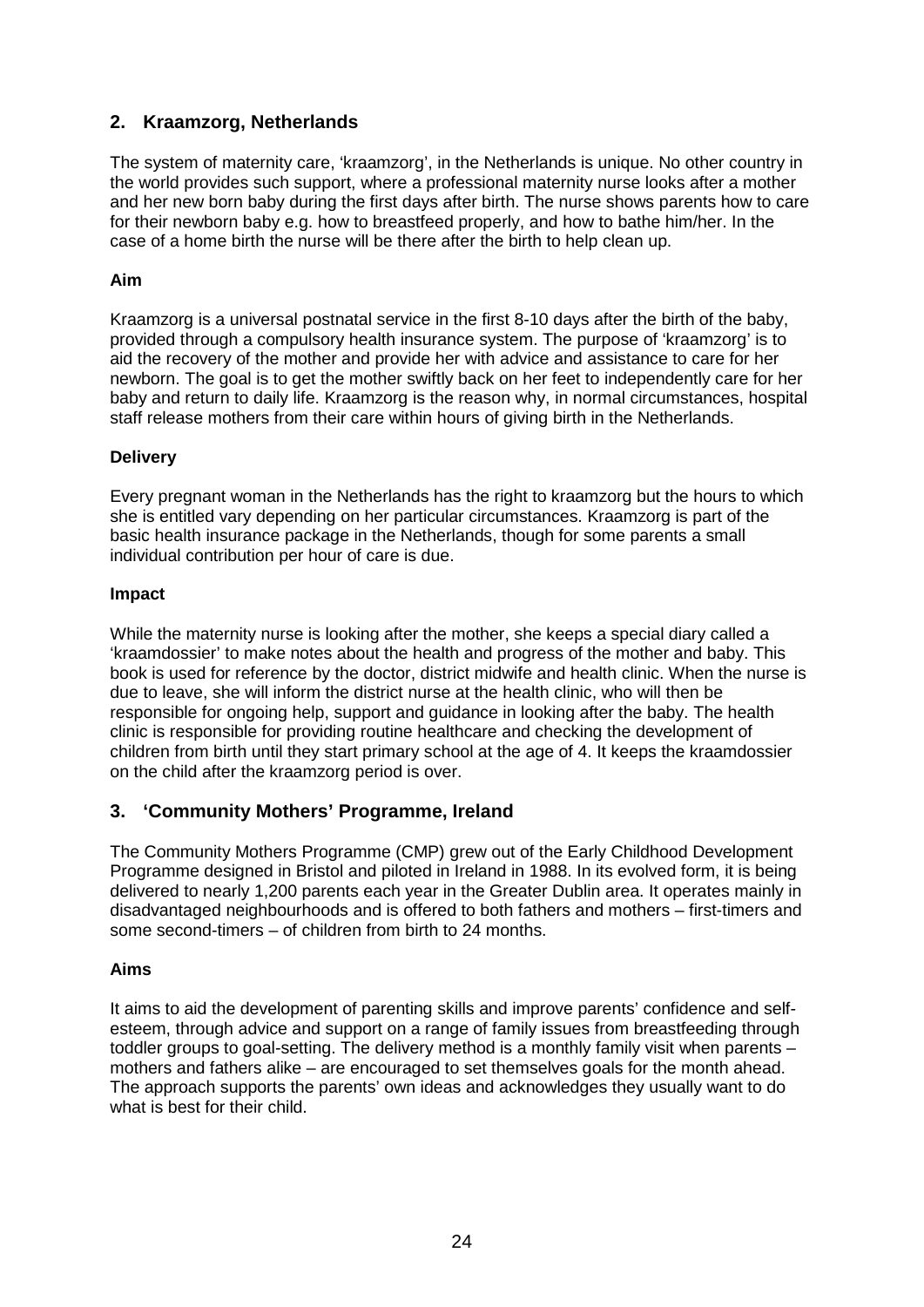#### **Delivery**

'Community Mothers' are recruited, trained and supported by family development nurses. Each full-time family development nurse runs a team of 18-20 Community Mothers, enabling them to support 100-120 families at any one time. Family development nurses are in turn supported by a programme director who offers specialist support, education and management in the development, implementation and maintenance of the programme. 'Community Mothers' visit parents monthly in their own homes, armed with a set of strategies focusing on health care, nutrition and overall child development. They typically spend upwards of 13 hours each month on their visits to between 5 and 15 families, and receive nominal expenses.

An important aspect of the approach is for the Community Mothers to reflect the ethos of the community they intend to visit. The programme trains experienced, volunteer mothers from the local community. It is not costly or intensive, and offers benefits to the mothers visited, volunteers and, ultimately, to the wider community.

#### **Impact**

Using a randomised controlled approach, the programme was evaluated when the children were 1 years old. Both intervention and control groups received the standard support from local public health nurses and invitations to attend for primary immunisations and a development assessment. The programme was found to have significant beneficial effects: children in the intervention group scored better in terms of immunisation, cognitive development and nutrition, and their mothers scored better in terms of nutrition and self-esteem than those in the control group.<sup>[38](#page-81-9)</sup>

Evaluation when the children were aged 8 found a persistence of superior parenting skills among programme families. Children whose mothers were in the CMP were more likely to have better nutritional intake, read books and visit the library regularly, and to have higher levels of self-esteem; mothers were more likely to oppose smacking, have strategies to help them and their children to deal with conflict, enjoy participating in their children's games, eat appropriate foods and express positive feelings about motherhood. The benefits also extended to subsequent births: children were more likely to complete their primary and MMR immunization and to be breastfed. There were indications that just 12 contact hours in the first year of a child's life can make a difference.

#### **4. Nurse Family Partnership, United States**

#### **Aim**

The Nurse Family Partnership (NFP, or known as the 'Family Nurse Partnership', FNP, in England) is an evidence-based programme that helps transform the lives of vulnerable young mothers pregnant with their first child.

#### **Delivery**

Each mother served by NFP is partnered with a health visitor in the second trimester of her pregnancy and receives ongoing home visits continuing through to her child's second birthday. Early and sustained contact allows time for any critical behaviour changes needed to improve the health of the mother and child.

#### **Impact**

Three randomised controlled trials have been conducted in the US since the programme was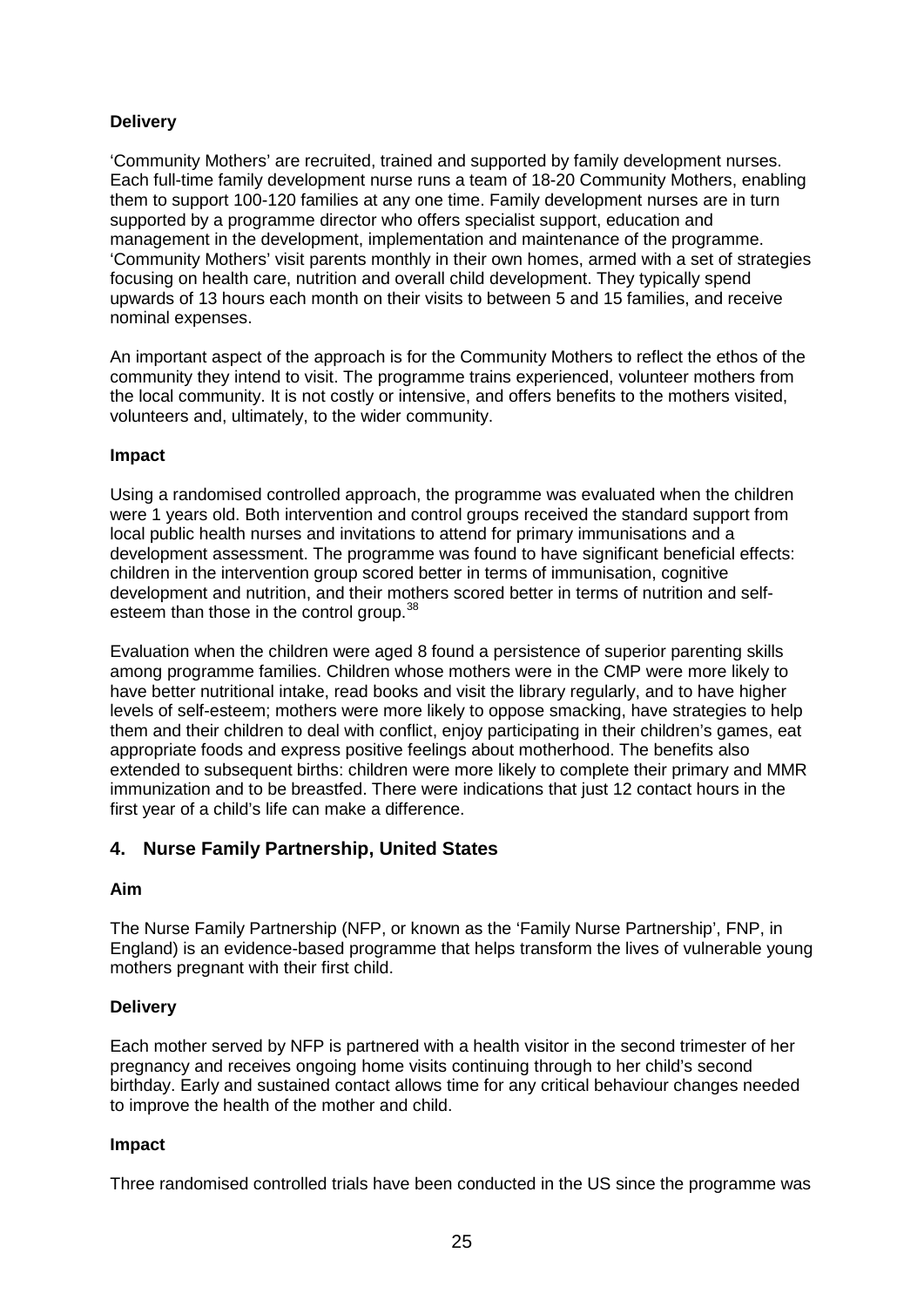first started in New York in the 1970s. NFP has been shown to deliver multi-generational outcomes that reduce the cost of long-term social service programmes. For instance, the following outcomes were observed in one of the randomised controlled trials:

- 48% reduction in child abuse and neglect
- 56% reduction in emergency room visits for accidents and poisonings
- 59% reduction in arrests at child age 15
- 67% reduction in behavioural and intellectual problems at child age 6
- 72% fewer convictions of mothers at child age 15
- 83% increase in labour force participation by the mother at child age 4
- 20% reduction in months on welfare.

A systematic review of the costs and long-term benefits of the Nurse Family Partnership found US costs just over \$9,000 per child, but an average benefit of more than \$26,000 per child, based on the longer term outcomes of the Elmira trial up to the time children were 15 years old.<sup>[39](#page-81-10)</sup> A second study by the same team<sup>[40](#page-81-11)</sup> found that crime reduction was an important contributor to the benefit. Crime is expensive for victims, for the state which has to investigate, prosecute and fund sentences, and for those who offend in terms of reduced earnings potential.

The programme is voluntary and in the first wave of test sites in England has been taken up by 87% of the families who have been offered it. After promising early findings (though substantial site variability was observed) $41$  the programme is now being tested across England.

### **Effective local practice**

#### **1. Early notification of pregnancy, Lancashire**

#### **Aim**

In Lancashire, following the identification of high numbers of infant deaths and injuries, a task group based on the network of 16 children's centres looked at how professionals could support prospective parents from the early stages of pregnancy, with a particular focus on those considered to be potentially vulnerable.

#### **Delivery**

The task group agreed to take forward an early notification process – a simple notification form completed by a midwife with the mother at the antenatal booking clinic and forwarded to the children's centre and health visitor, giving the children's centre permission to contact the mother.

Children's centre staff have been involved in direct negotiations to move existing community health services into children's centres as a result of the partnership developed between the organisations. In October 2009, 21 antenatal booking clinics began across community venues in central Lancashire, 16 of which are in children's centres, resulting in 64 hours of midwifery time delivered in children's centres.

#### **Impact**

As a result, Lancashire reports that families now receive more and better support earlier, across the county, which covers three NHS Primary Care Trusts (PCTs) and seven Acute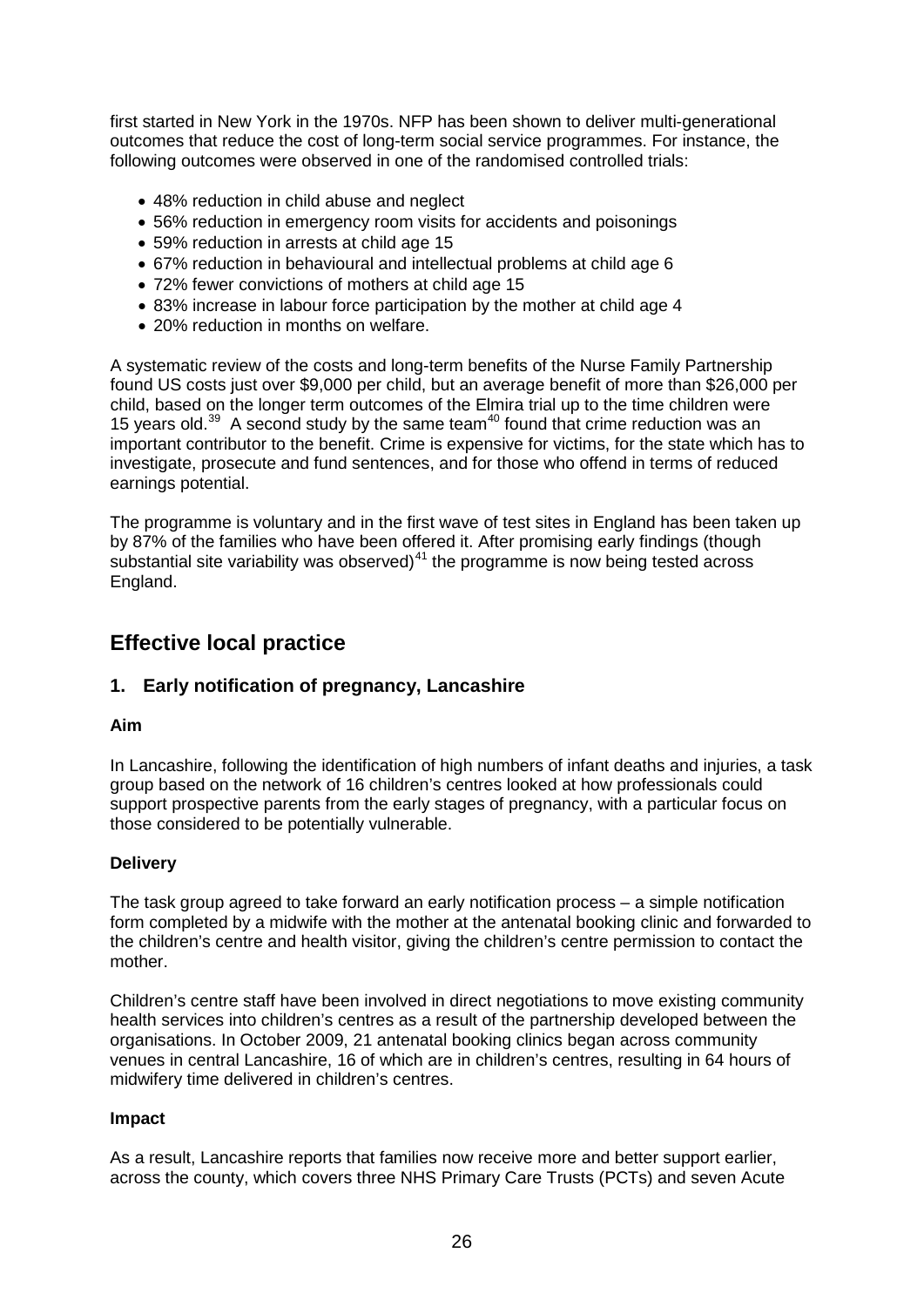Trusts. In the period April – August 2009, 430 early notifications were received in one locality, which were distributed to 16 different children's centres. Communication improved between all the relevant services and a simple mechanism to enable effective information sharing is now in place. The families identified as highly vulnerable are offered support before their baby is born and report feeling better supported. This partnership approach also frees midwives up to concentrate on their clinical role, because they know the relevant services will offer the other kinds of support the family needs. It has also been found that the families who start to go to children's centres before their child is born are more likely to continue to do so afterwards, helping to ensure they get the extra help they need, examples of which include Citizens Advice Bureau, Jobcentre Plus, housing advice, debt advice and Job Search.

Overall, 430 vulnerable families received targeted support from 16 children's centres at a cost of £5,400.

#### **2. Breastfeeding Initiative, Blackpool**

#### **Aims**

In Blackpool, a partnership between children's centres and PCTs was established to reach out to young mothers from disadvantaged areas who are less likely to breastfeed. The aim was to achieve improved standards within the 12 children's centres across Blackpool that would support breastfeeding, and ensure that parents are given the correct health information and support to encourage breastfeeding. The partnership embarked on the Children's Centre Baby Friendly Accreditation as a vehicle for achieving and sustaining these improved outcomes for young mothers and their babies.

#### **Delivery**

The children's centres have been developed to welcome breastfeeding, ensuring that staff can direct queries about breastfeeding to both professional and voluntary sources, and set up support groups. The PCT provided training to staff and the children's centres promoted the 'Be a Star' campaign aimed at increasing the profile of breastfeeding to young women.

A breastfeeding policy was developed across all children's centres and this is displayed at each centre. The policy provides clear guidance on how centres can support breastfeeding. Breastfeeding support groups were developed across Blackpool's children's centres to ensure that parents were able to access groups in their local community. All information given at children's centres is impartial, evidence-based and free from commercial influence.

A children's centre in the south of Blackpool has been able to accommodate breastfeeding peer volunteers; this has further strengthened the working partnership between children's centres and the PCT. Peer volunteers provide a home visiting service to support breastfeeding mothers who request the service after discharge from hospital.

The first satellite milk bank centre in the UK was set up within a children's centre in Blackpool. This has enabled mothers who want to donate breast milk to have easy access to milk storage. Breast milk is collected by Wirral Hospital, treated and donated to babies on the neonatal units across Lancashire.

High standards are maintained through staff being trained in the Baby Friendly modules which enhance their knowledge about the benefits of breastfeeding and what is available to support breastfeeding mothers. A regular assessment is conducted by the PCT to ensure that individual children's centres meet the Baby Friendly requirements for accreditation.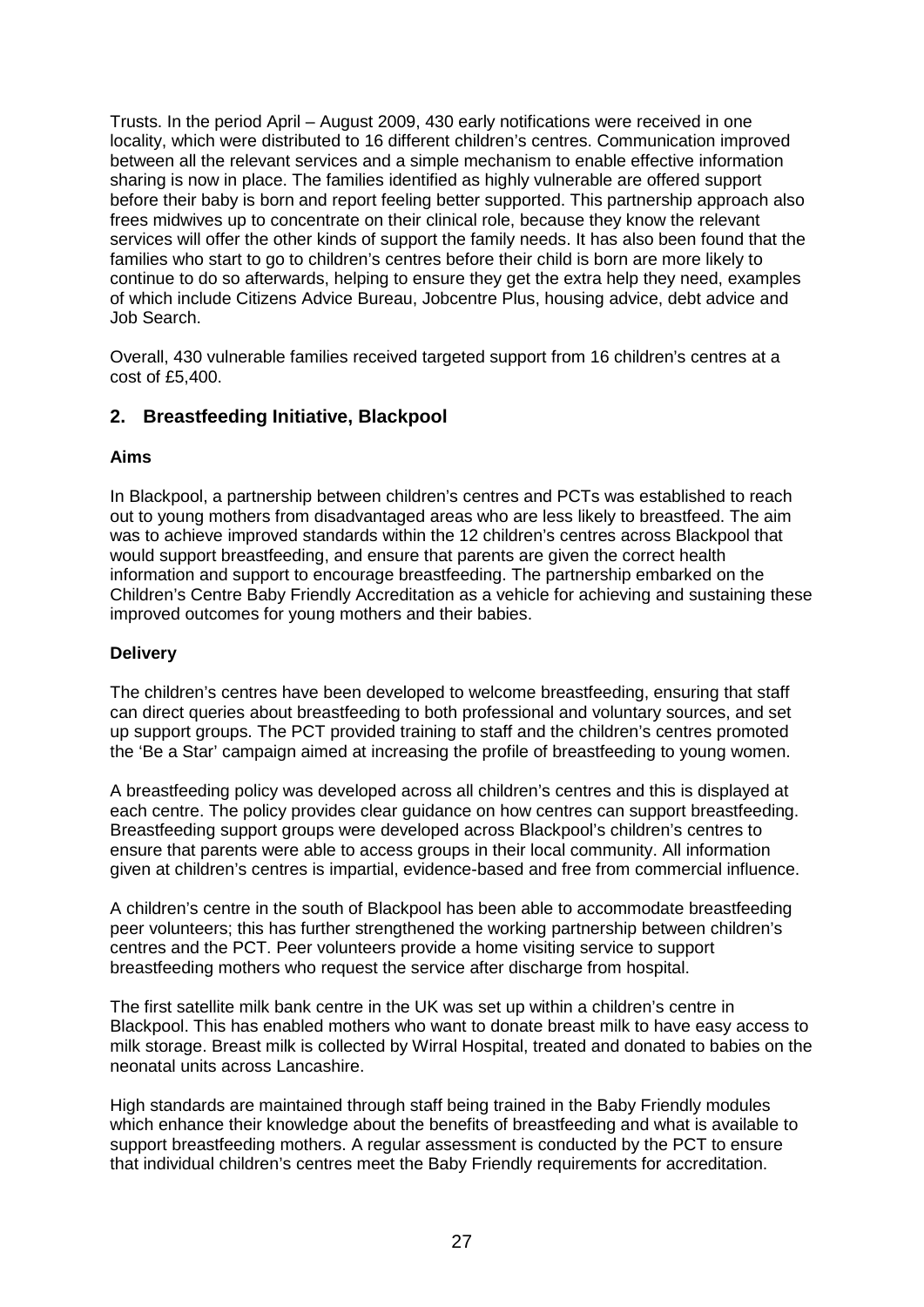#### **Impact**

As a result of the initiative, the breastfeeding initiation rates in Blackpool increased from 42% in 2006/07 to 49.4% in 2007/08 and 56% during 2008/09, far exceeding the set target of a 2% rise in breastfeeding rates per year. Blackpool is one of a small number of local areas in the country to have achieved stage 1 of the Children's Centre Baby Friendly accreditation, and is aiming to achieve full accreditation by 2011.

Overall, 903 vulnerable young mothers received targeted support at a cost of £29,811 or £33 per mother per year. This indicates a social return on investment of £1.56 for every £1 invested, and estimated savings to the Department of Health of £57,500 over a two-year period.

#### **3. Child Development Programme, Darlington**

The Child Development Programme is a resource pack designed for parents and carers of children aged three to five, to use in the home with support from early years settings.

#### **Aim**

The primary aim was to 'narrow the gap' between the low-achieving children and their higherachieving peer group. As children in part-time nursery education spend only 6.5% of their time within the setting and, recognising a parent's role as their child's 'first and most enduring educator', it was felt that a programme that used research evidence on child development, and that would support parents to promote their child's learning and development, would be key to success and to improving outcomes for children.

#### **Delivery**

The programme offers structured physical activities; targets thinking skills and the development of pre-requisites for literacy and numeracy; and also provides, in the manual, a chapter on healthy eating. It is equally applicable for children of all abilities, whether they are the most gifted or children with significant learning or physical difficulties. It provides the framework for early learning experiences that, according to feedback from the children themselves, their parents and carers and the staff in the settings, are challenging, enjoyable and show measurable achievement.

The initial pilot took place in two Early Years Foundation Stage (EYFS) settings, with the majority of assessments carried out by the University of Durham. As the programme has been rolled out, the EYFS advisory teachers or practitioners have assessed the children. At the outset, children were assessed using a standardised developmental checklist, to establish a baseline in physical development, thinking and language skills. They were then re-assessed to measure the impact of the programme after six months.

The programme is contained in a resource pack, which contains all of the equipment and instruction necessary for implementation. It is supported with a DVD that demonstrates the activities and the approach parents and carers should use with their children. In addition, there are extension activities available on an interactive website.

Initial training was provided for parents and practitioners within the early years setting. It is a holistic programme with essential information about child development, brain development and the importance of taking into account gender differences in the development of physical, communication, social and perceptual skills. Training also included information on how parents and carers could use the programme, and the support provided by practitioners in the setting and local authority.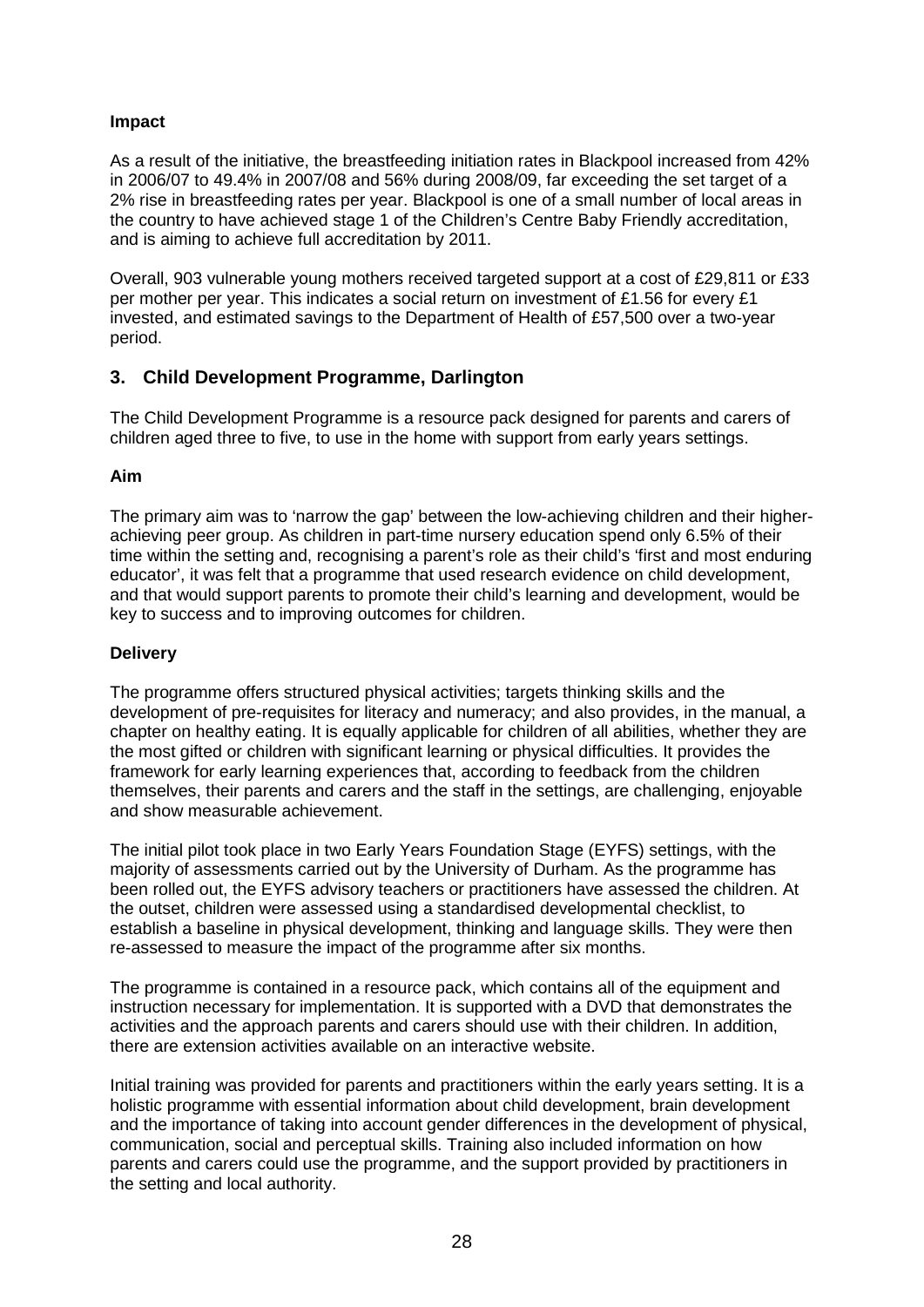As a result of highly successful pilots, the decision was made to roll out the programme to all children's centres and offer universal training, with the wider early years team supporting implementation in settings. Use of the programme continues to be extended. Currently seven settings are implementing the programme, with three more due to begin in September 2010. The programme is being successfully used by children's centres in Darlington to engage vulnerable and 'hard to reach' families by early years practitioners working individually with parents in their home.

#### **Impact**

The results from the pilot were extremely positive and validated by independent developmental assessments, as well as evidenced by Darlington local authority data. Improvements in pupils' achievement have been sustained as the programme has extended. Through the programme, gains have been achieved for some of the most vulnerable children, whilst extending the capabilities of the most able children. Another notable success of the programme has been the high level of parental involvement which has exceeded anything that had been tried before.

The programme was delivered at a cost of £107 per institution.

## **Conclusion**

The powerful body of research (home and abroad) showing that what a child experiences during the early years (starting in the womb) lays the foundation for the whole of their life, makes a compelling case for prioritising both investment and, arguably more important, a shift in government policy in this most critical area. It has even been suggested that, "despite current policy's far reaching positive implications, a 'golden thread' is missing: a recognition in the underpinning framework of the importance of relationships in every young child's development. Relationships in the early years remain on the sideline in current policy with no recognition of the fundamental role that attachment and familial relationships play in bringing about children's well-being and reducing the likelihood of many physical and psychological problems. The five Every Child Matters outcomes made little reference to a child's relationships" (CSJ 2008).<sup>[42](#page-81-13)</sup> Similarly, it has been suggested that there needs to be a "simple, broad-based media campaign, centred around the concept of a 'Neuron Footprint' to put awareness of the brain's development during the early years at the heart of the nation's thinking on all aspects of family, social and other influences on our young children" (CSJ 2008).<sup>[43](#page-81-14)</sup> The thrust of this suggestion is reinforced in Chapter 5 which focuses on parents as the most significant influence on children, with profound consequences for their future lives.

Notwithstanding the above, there are some positive developments, as reflected in the roll out of the highly successful Nurse Family Partnership programme, although the substantial site variability of its implementation in this country to date suggests that careful monitoring to assure quality and fidelity to the programme is needed. It is important to note, however, that the full cost savings from the United States are unachievable in England, since England already has universal health visitor services, albeit at a lower level of intensity. Additionally, the effective practice examples featured in this chapter show that local areas are embracing key messages from both the research and international experience. Lancashire has shown that making simple changes, through its early pregnancy notification, can lead to potentially significant benefits. The breastfeeding initiative in Blackpool, with its focus on quality standards (including in relation to health information) and the use of peer volunteers, has resulted in marked improvements in breastfeeding rates. The Community Mothers Programme in Ireland, meanwhile, gives an insight into how the vast (yet largely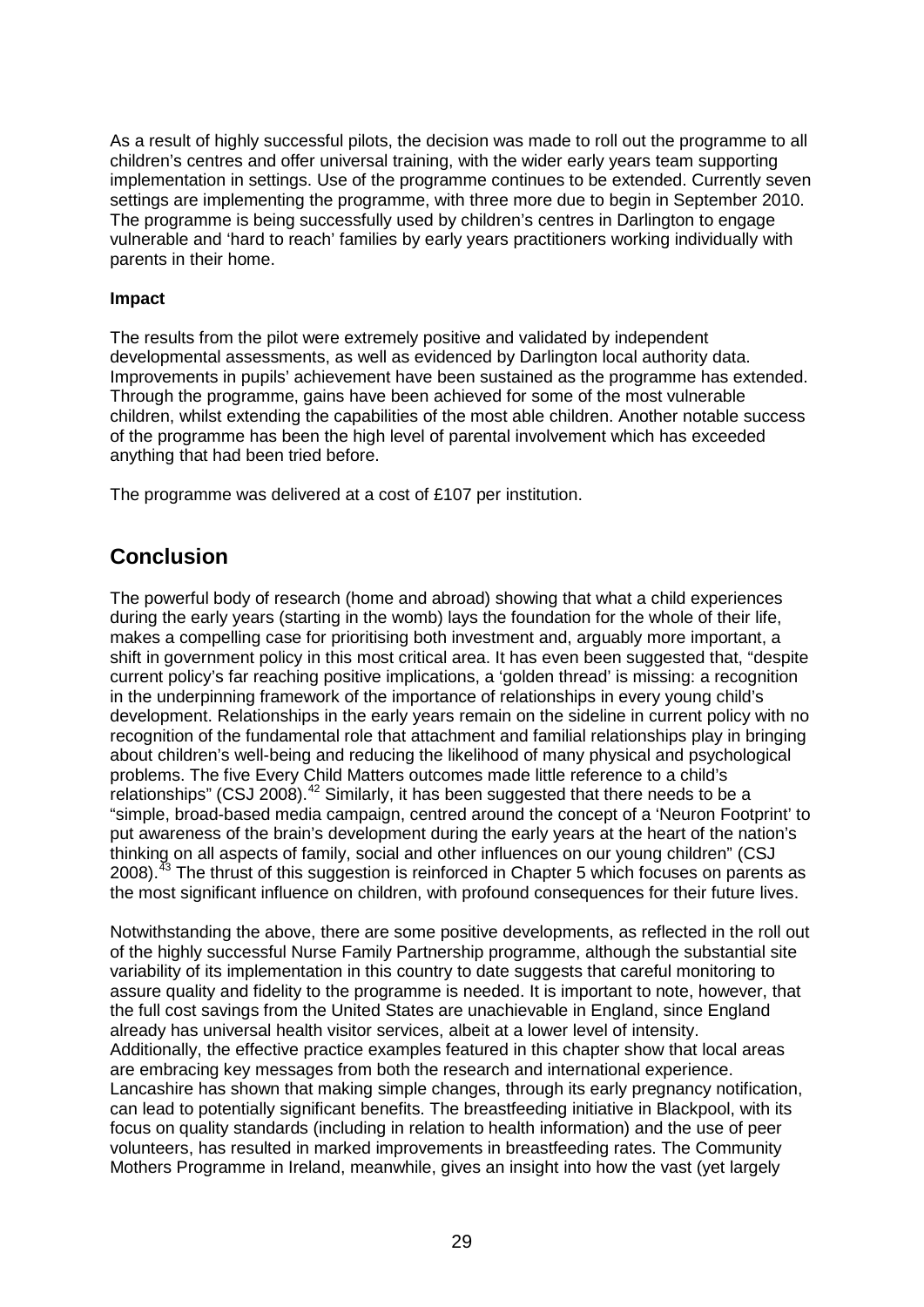untapped) resources of the wider community can benefit the baby, parents, volunteer and community; in this case, for no more than 12 contact hours in the first year of a child's life.

#### **Key messages**

- There is now compelling evidence to show that what a child experiences during the early years (starting in the womb) lays down a foundation for the whole of their life, which needs to be reflected in policy and practice, both at a national and local level.
- Children's centres lie at the 'hub' of a continuum of support for children, families and communities with additional needs, but require an effective outreach strategy to ensure that interventions target and support the most vulnerable in the community.
- Despite the significant benefits of breastfeeding having been clearly illustrated, breastfeeding rates in England are among the lowest in Europe. Effective local initiatives, such as in Blackpool, are needed to achieve and sustain significant improvements.
- Complementary action is needed to dramatically increase the current low proportion of hospitals in England (less than one in 10) accredited under the Baby Friendly Hospital Initiative, a set of standards developed by UNICEF and the WHO (World Health Organisation) to promote breastfeeding.
- More needs to be done to promote the use of peer support: volunteers from the community (including local parents) who are trained to work alongside professionals, but whose similar life experiences bridge the 'approachability gap'.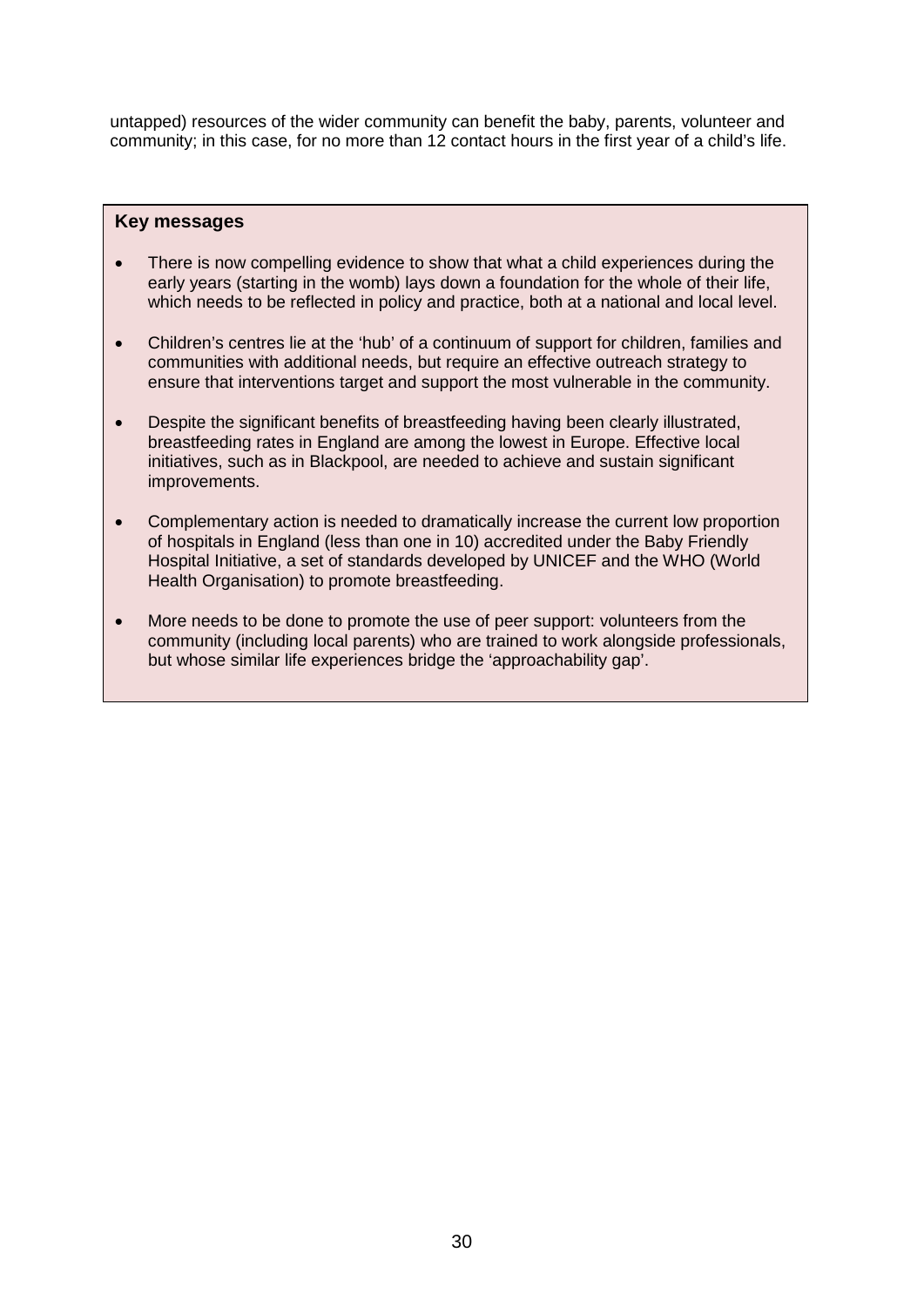# 4. Language for life

**"Early intervention means making a prompt intervention to support the child and family. In addressing SLCN [speech, language and communication needs], there is strong clinical opinion about the value of early intervention and the danger of its absence. If a child receives the right help early on, he or she has a better chance of tackling problems, communicating well and making progress. If a child does not benefit from early intervention, there are multiple risks – of lower educational attainment, of behavioural problems, of emotional and psychological difficulties, of poorer employment prospects, challenges to mental health and, in some cases, of a descent into criminality."**

#### *The Bercow Report*

*A Review of Services for Children and Young People (0-19) with Speech, Language and Communication Needs,* July 2008

### **Background**

Although awareness of the importance of language and communications skills has been raised in recent years – through a combination of the activities of some very effective voluntary sector bodies, academic researchers and government-sponsored enquiries (in the UK and abroad) – it remains generally inadequate. Publications that have been influential are *The Cost to the Nation of Children's Poor Communication*, I CAN 2006<sup>[44](#page-81-15)</sup> and *The Bercow Report, A Review of Services for Children and Young People (0-19) with Speech, Language*  and Communication Needs, DCSF 2008<sup>[45](#page-81-16)</sup> – all of which draw attention to the number of children who have speech, language and communication needs (SLCN), the difficulty many families have gaining access to often patchy provision of support, the difference that support can make, and the cost (to the individual, families and the nation) of the failure to provide it in a timely and effective manner.

#### **Scale of children affected**

Research cited in the I CAN report shows that up to 10% of children have a long-term, persistent communication disability, and approximately 50% in socially disadvantaged areas have significant language delay on entry to school. There is a strong correlation between communication difficulties and low attainment, mental health issues, poor employment or training prospects and youth crime.

Children with persistent language disorders are five times more likely than their peers to be classified as having learning disabilities, and the same patterns can occur in children with transient difficulties without appropriate support. There is growing evidence of undetected communication difficulties amongst children with behavioural, emotional and social difficulties, and children with an early diagnosis of language or communication difficulties who do not receive appropriate support are more likely to have poorer emotional health and to develop mental health problems. One study<sup>[46](#page-81-17)</sup> has shown that only 50% of young people with language difficulties remained in full-time education post-16 compared with 75% of their peers and an American survey<sup>[47](#page-81-18)</sup> found that men with speech difficulties were eight times more likely to be unemployed. 50% of the UK prison population has literacy difficulties,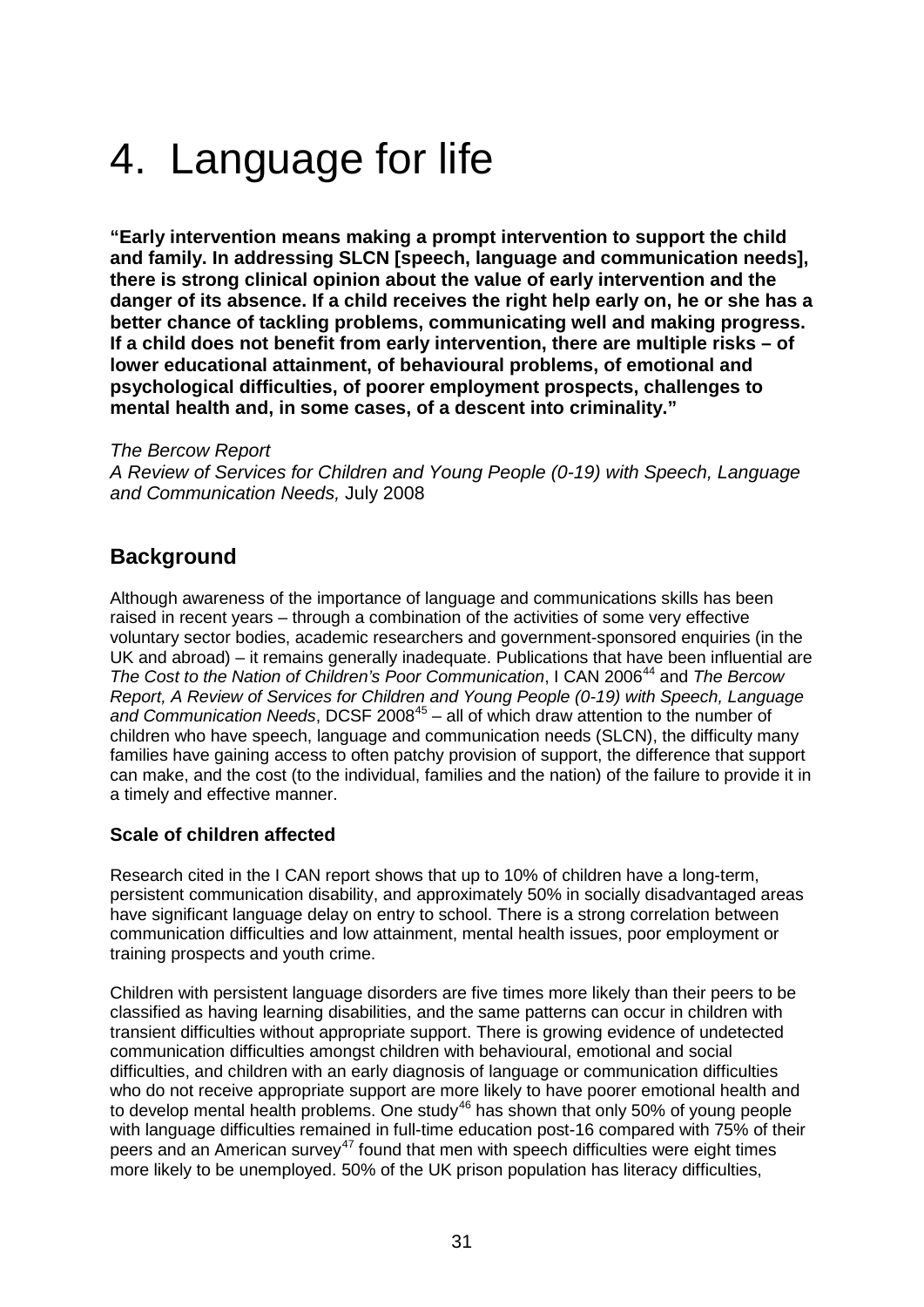compared with 17% of the general population, and 35% of offenders have only basic level speaking and listening skills.

But with the right support, many children with language delay linked to social disadvantage go on to catch up with their peers, and those with a pre-school history of persistent disorders that can be resolved by age 5½ (which appears to be a critical age)<sup>[48](#page-81-19)</sup> go on to perform within normal limits. Yet early years staff feel inadequately equipped to help these children,<sup>[49](#page-81-20)</sup> and over 60% of primary teachers lack confidence in their ability to meet children's language needs. [50](#page-81-21)

#### **Costs to the nation**

The costs – not only personal, educational and social, but also economic – of failing to meet these needs adequately are high. The I CAN report describes an American review of early intensive language support programmes showing significant academic gains, reduced need for special education, improved health, higher employment and earnings for families. A cost benefit analysis showed long-term benefits and returns that ranged from 4:1 to 17:1 (*i.e.* \$4- 17 benefit/saving for every \$1 spent). It also points out that no such cost benefit analysis has been done of similar programmes in the UK, and that "too little is known about the relative cost effectiveness of different approaches" (I CAN 2006, p 11). The 2004 Audit Commission report on youth justice<sup>[51](#page-81-22)</sup> included a fictional case study of a 15 year-old ('James's story') reflecting a real life situation; it describes and costs a series of interventions from concerns about speech and language development at age 6 to a second custodial sentence by age 15 (total cost £153,687), and compared this to the cost of alternative strategies assuming the avoidance of crime (£43,243) – a cost benefit of £111,444 (which doesn't include the wider societal costs of anti-social behaviour and crime).

#### **Bercow Report**

The Bercow Report recommendations included a research programme to enhance the evidence base and inform delivery of better outcomes for children with SLCN, including the cost effectiveness and efficiency of different interventions and models of collaboration. This has been commissioned from the Centre for Educational Development, Appraisal and Research (CEDAR), University of Warwick. [52](#page-81-23)

The Bercow Review highlighted the extent to which the ability to communicate underpins a child's social, emotional and educational development, and the fact that there is insufficient understanding of this amongst policy-makers and commissioners nationally and locally, professionals and service providers, and sometimes parents and families themselves. The previous government published an action plan, *Better Communication, [53](#page-81-24)* in response to the review, including the development of the Every Child a Talker initiative, establishment of a Communication Council, the appointment of a Communication Champion and a National Year of Speech, Language and Communications (to be held in 2011).

Bercow's other recommendations aimed to ensure that early identification and intervention are recognised as essential; that a continuum of universal, targeted and specialist services, delivered by an appropriately skilled and supported workforce, is created around families that need them; that health services and children's services, including schools, work together in support of children and young people with SLCN through more and better joint working; and that there is greater consistency and equity in provision of support for SLCN. On publication of *Better Communication*, Directors of Children's Services were sent a ministerial letter urging them to think how local services could improve the lives of children with SLCN, including the possibility of a member of the Children's Trust Board being nominated to lead on speech, language and communication.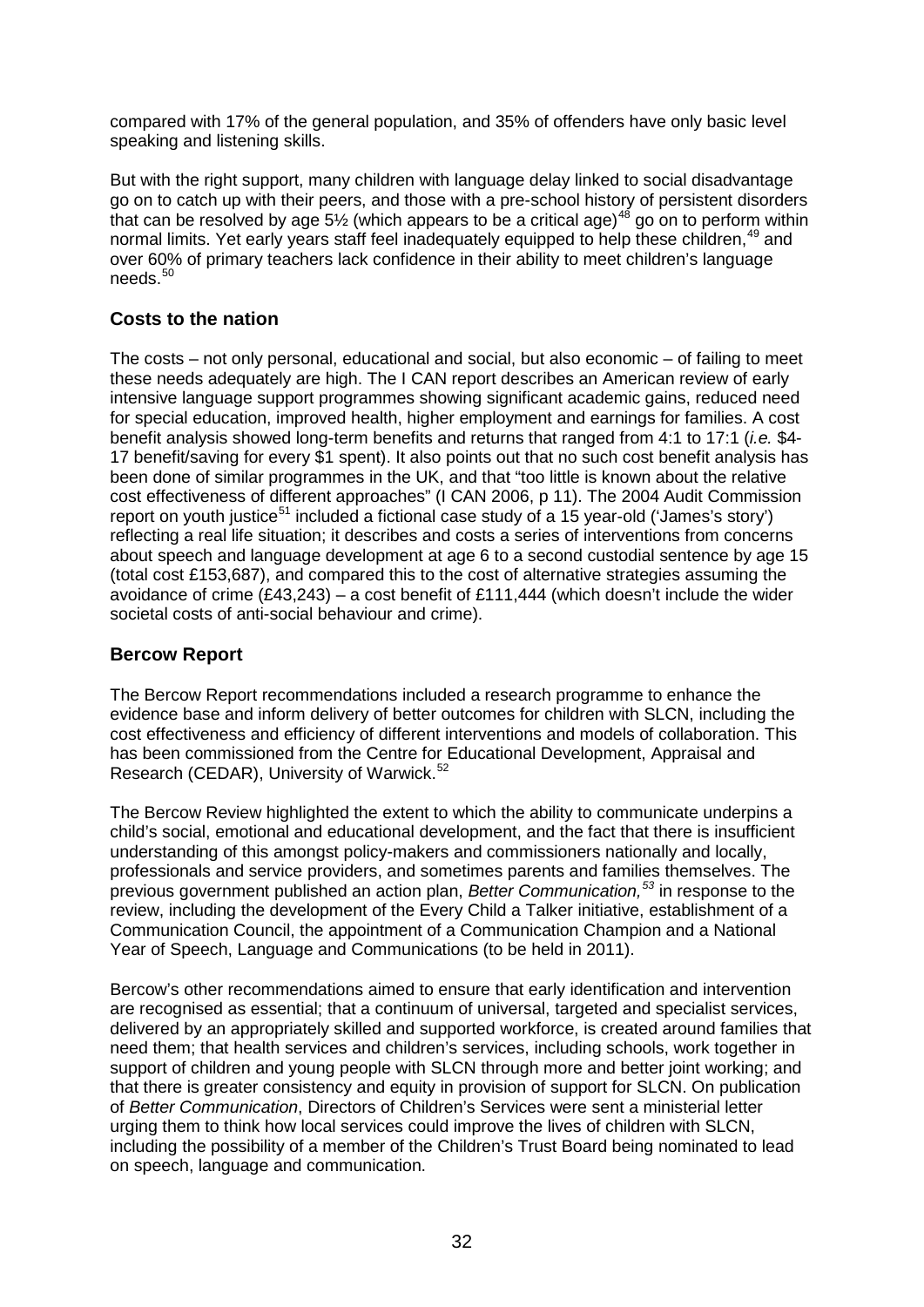#### **Key requirements**

I CAN identified a number of key requirements, many of which were echoed by Bercow. These include the importance of communication skills being emphasised in guidance to early years settings and schools; the importance of interactions between parents/carers and their children, the early linguistic environments of young children (in the home and in early years settings and schools), and the value of practitioners/teachers working with parents to develop children's communication skills. Given the 'critical age' for resolving language difficulties, effective support or intervention in the early years is vital to improving persistent disorders or speed up the resolution of transient difficulties. And a skilled and confident workforce is vital, with the ability to identify communications problems at an early age, and distinguish between transient and persistent difficulties so that appropriate interventions can be put in place.

The examples of effective local practice outlined below illustrate a number of approaches to these issues.

## **Effective local practice**

#### **1. I CAN Early Talk, Kent**

In 2004, concern about the number of children with severe speech, language and communication needs requiring a specialist unit place in a primary school, rather than attending their local primary school, and the research evidence underpinning the I CAN Early Talk model, led to a joint partnership agreement with I CAN to develop Kent's first specialist Early Talk centre.

#### **Aim**

The aim was to offer a targeted, multi-agency approach to supporting young children with severe speech, language and communication needs, so that they could participate in everyday activities and attend their local primary school – empowering parents as coeducators in a programme that could be delivered in a nursery, children's centre or home. Local needs analysis between the speech and language therapy service and specialist teaching service indicated that 10-12 children a year in the Ashford district had severe speech, language and communication needs that would benefit from an intensive specialist approach to enable them to access the Foundation Stage Curriculum.

#### **Delivery**

The Ashford Better Communicators Service established a virtual team including a Speech and Language Therapist (SLT), a Learning Support Assistant, a children's centre teacher, an Early Years Special Educational Needs Coordinator (SENCO), and staff from a nursery based in a children's centre. A referral pathway was established to identify the four children who enter the service every two terms. A joint assessment by the SLT and Early Years SENCO follows identification, and targets are set in partnership with the parents. Parents receive regular support from the virtual team and a dedicated parents' support group. After two terms, the child returns to his/her home nursery and the virtual team continues to offer the child and parents targeted support, including support in making the transition to the Reception class and follow-up support until the end of the Reception year.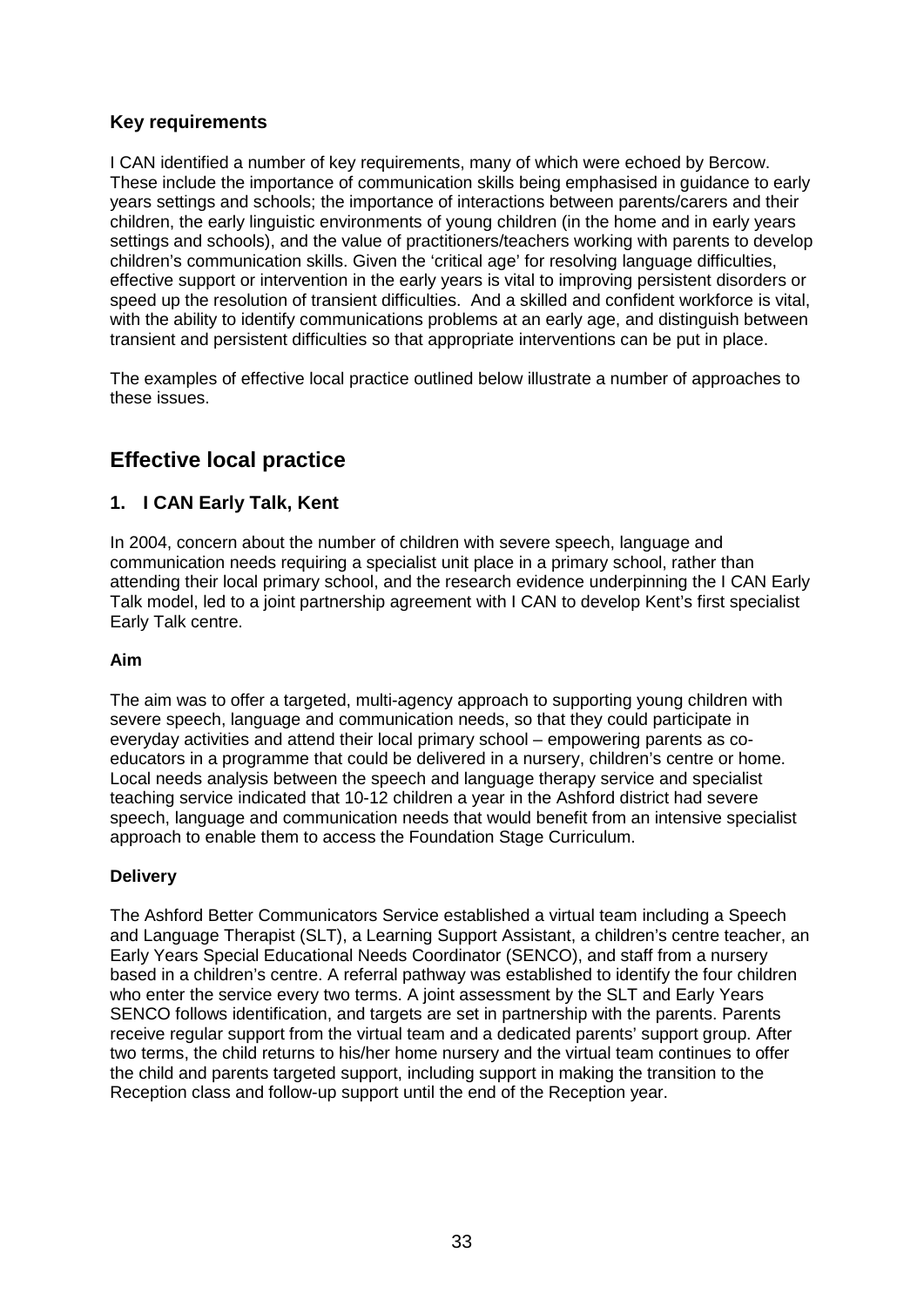#### **Impact**

In 2008-09:

- 92 per cent of the children supported attended their local primary school and made good progress, rather than requiring specialist language provision
- 70-80 per cent demonstrated an increase in their understanding and use of language
- only one child out of 12 needed a statement of Special Educational Need
- some children's scores increased so much they were no longer classified as having a disorder
- parents reported a very high satisfaction rate
- all the children supported made progress above expectation, with a positive impact on their progress in other areas of the Early Years Foundation Stage Curriculum
- home nurseries reported an increase in their capacity to support children with severe speech, language and communication impairments.

The success of the programme has led to the development of a peripatetic approach in another part of the county, and to a new partnership between the Council, NHS and I CAN to roll out the full Early Talk model in three other areas of Kent.

The programme was delivered to 37 children at a project cost of £46,300, indicating a social return on investment of £1.37 for every £1 invested.

#### **2. Language for Life Reception Project, Blackburn with Darwen**

The Reception Project was one strand of a three-year project across Key Stages 1, 2 & 3 in Blackburn with Darwen schools. It was developed collaboratively with mainstream staff, advisory teachers and specialist speech and language therapists.

#### **Aims**

It aims to:

- identify the language levels of all children entering the reception year
- increase the knowledge and skills of teachers and support staff
- raise the language levels of all the children in the year group through provision of universal, targeted and specialist provision
- identify children whose language skills are significantly below the level needed to access the curriculum and provide them with appropriate interventions, and those whose language skills are well developed to ensure that they can be stretched to reach their full potential
- support the smooth transition of children with identified speech and language needs into Key Stage 1.

#### **Delivery**

All Reception children are screened for their level of understanding using the British Picture Vocabulary Scale (BPVS) and the Derbyshire Language Scheme: Rapid Screening Test (DLS: RST).

The BPVS assesses a child's understanding of vocabulary, while the RST assesses a child's ability to process different amounts of information. This test involves the child following simple instructions of increasing length and information using everyday objects.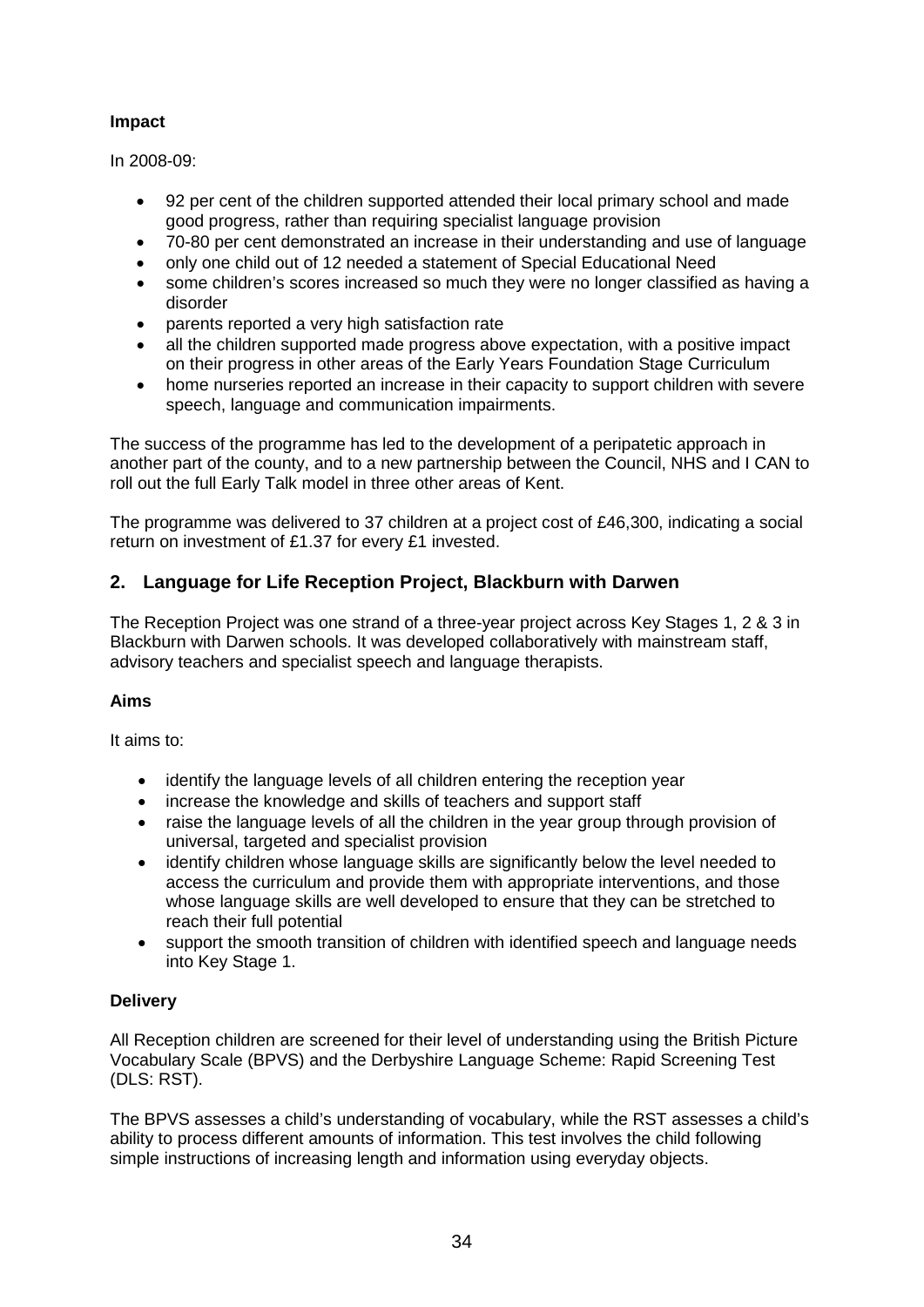There are particular arrangements for those for whom English is an additional language (EAL), with assessments in the home language helping to establish whether there is a language/vocabulary delay or whether it is purely an EAL issue.

By enhancing the language learning environment, *all* children can be supported to develop their language skills further within the mainstream classroom. The Vocabulary Box is a targeted intervention intended for children who have a gap of more than one year between their actual age and their vocabulary age equivalent, or who are below a 4 word level of understanding, or are entering school with a vocabulary age of below 3 years.

Children who are targeted for direct intervention are reassessed on the British Picture Vocabulary Scale (BPVS) and 'ratio gains' calculated at the end of the summer term. This provides one way of measuring the children's progress and highlights any remaining language difficulties as they transfer into Year 1. Over a hundred Foundation Stage staff have been trained in the delivery of specific language assessments, and the language screening of nearly 3,000 Foundation Stage children within 37 mainstream infant schools has improved outcomes for many children. It identified children with, or at risk of, language delay, with appropriate interventions tracked and monitored on school provision maps. The majority of Blackburn with Darwen staff in reception classes have received training on how to scaffold their language interactions and enhance the language facilitation and teaching within continuous provision, and have been coached in the delivery of The Vocabulary Box.

#### **Impact**

Outcomes have improved, both for children receiving targeted interventions and for cohorts as a whole, leading Ofsted to describe the project as an excellent example of a school-based project which, when "introduced in the most challenging primary schools has shown outstanding improvements in attainment and progress from Foundation Stage to Key Stage 2, significantly bridging the gap between pupils with SEN and all pupils." (Ref No 889 January 2009).

#### **3. Language for Life Strategy, Nottinghamshire**

#### **Aims**

The strategy draws together the collaborative practice developed over a decade through joint working between children's centres, the local authority and NHS with the aim of developing language-rich environments for *all* children aged 0-7 and to enable early identification and support for children with speech, language and communication difficulties.

Aims of the strategy include:

- provision of a framework for the early identification and support of children with early language delay
- support for parents in understanding and strengthening their role in their children's language development
- provision of continuing professional development (CPD) for practitioners working with children and families to embed improvement of language-rich environments.

#### **Delivery**

A key feature of the strategy is the support of other practitioners by the speech and language therapy (SLT) team, in particular training of the health visitor team to enable them to include a language screen of every two year-old as part of the Healthy Child Programme 2-2½ year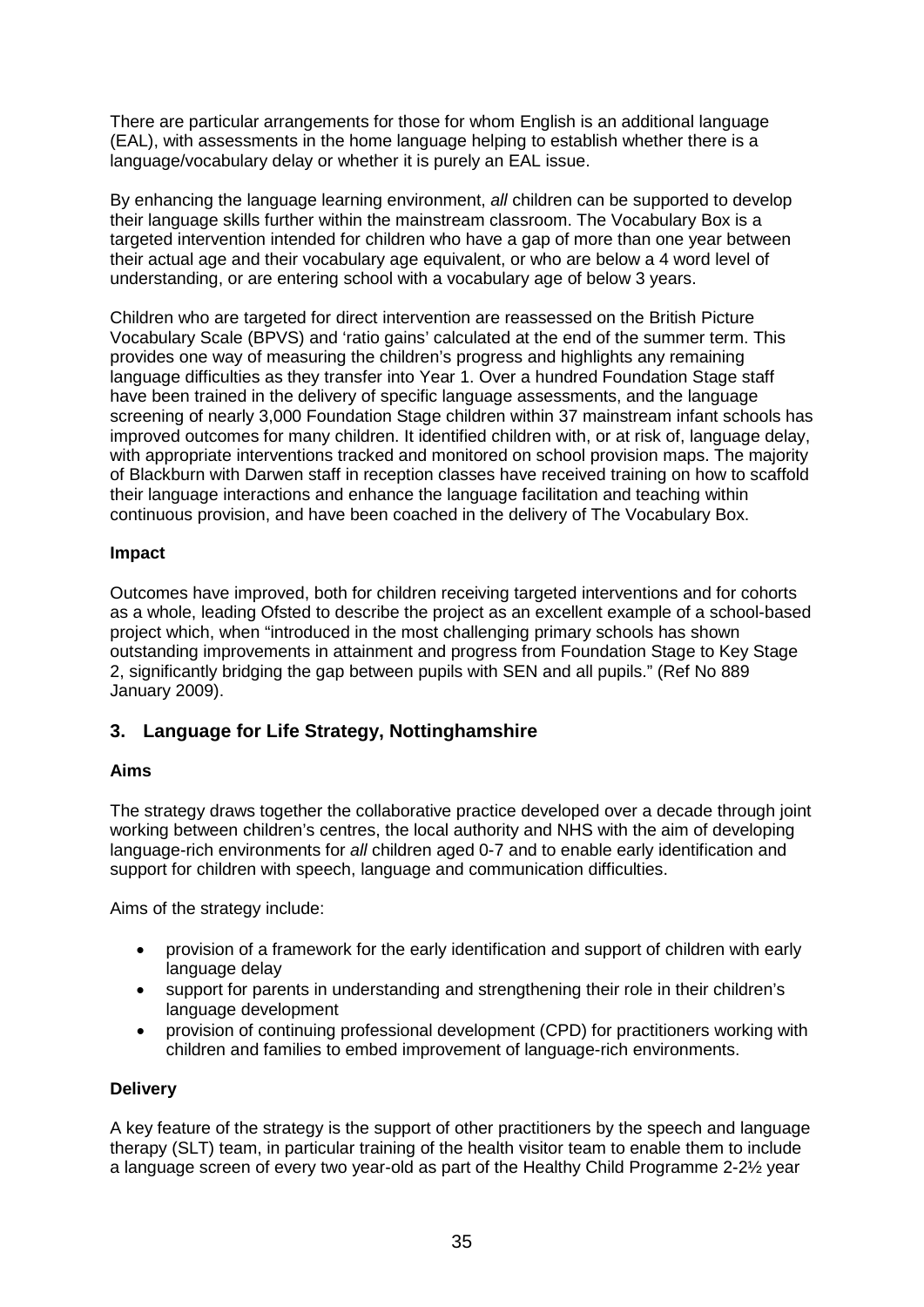development check. Each children's centre has a language lead, SLT provision and a Home Talk worker – an early years practitioner with training and support from the SLT who supports families of children with delayed language development. All parents are talked through a leaflet appropriate to their child's level of language development to encourage their support, and a range of support/intervention is available – from an invitation to children's centre activities to promote language-rich environments to a programme of visits by a Home Talk worker or referral to the NHS SLT service.

#### **Impact**

There has been a substantial increase in referrals of children of two years and under to the SLT service as early identification strategies improve. The vocabulary of a cohort of children in 18 nursery classes rose dramatically after practitioner training and mentoring: the cohort's average standardised scores on the British Picture Vocabulary Scale (BPVS) rose from 43 in 2007 (before training) to 67 in 2009 (a score of 50 is the age-standardised average), while the percentage scoring below 25 fell from 30% in 2007 to 6% in 2009.

Building capacity in the early years workforce has led to a reduction in the specialist SLT input from an initial two days a week per children's centre to one day a week per children's centre in the 30% most disadvantaged areas and half a day a week in the other 70% of centres.

#### **4. Every Child a Talker, Barking and Dagenham**

#### **Aims**

The aims were to:

- improve early language development, initially for children in targeted settings, but eventually across the whole LA
- establish Early Language Lead Practitioners (ELLPs) in 32 targeted settings, providing expertise and support to other practitioners in their own and linked settings, and to parents to develop their skills in the development of early language
- increase practitioner knowledge and understanding of children's early language development and how to support it
- increase parental understanding of and involvement in their children's language development.

#### **Delivery**

Two Early Language Consultants (ELCs) delivered an intensive, innovative, well-researched training programme to develop 32 Early Language Lead Practitioners (ELLPs) in school nursery and reception classes, children's centres, day nurseries and pre-schools. The ELLPs then delivered training and support to their Early Years Foundation Stage (EYFS) teams (341 practitioners). Training and support was also extended to parents/carers, childminding development officers, childminders, play and communication workers and newly qualified teachers.

#### **Impact**

The number of children ahead of the level expected for their age in four targeted areas of communication development almost doubled (20% to 37%). There was an increase in confidence in parents/carers in encouraging their children's communication development across all five topics evaluated; 93% of participating parents reported an improvement in their child's speech and language development. Results have shown an increase in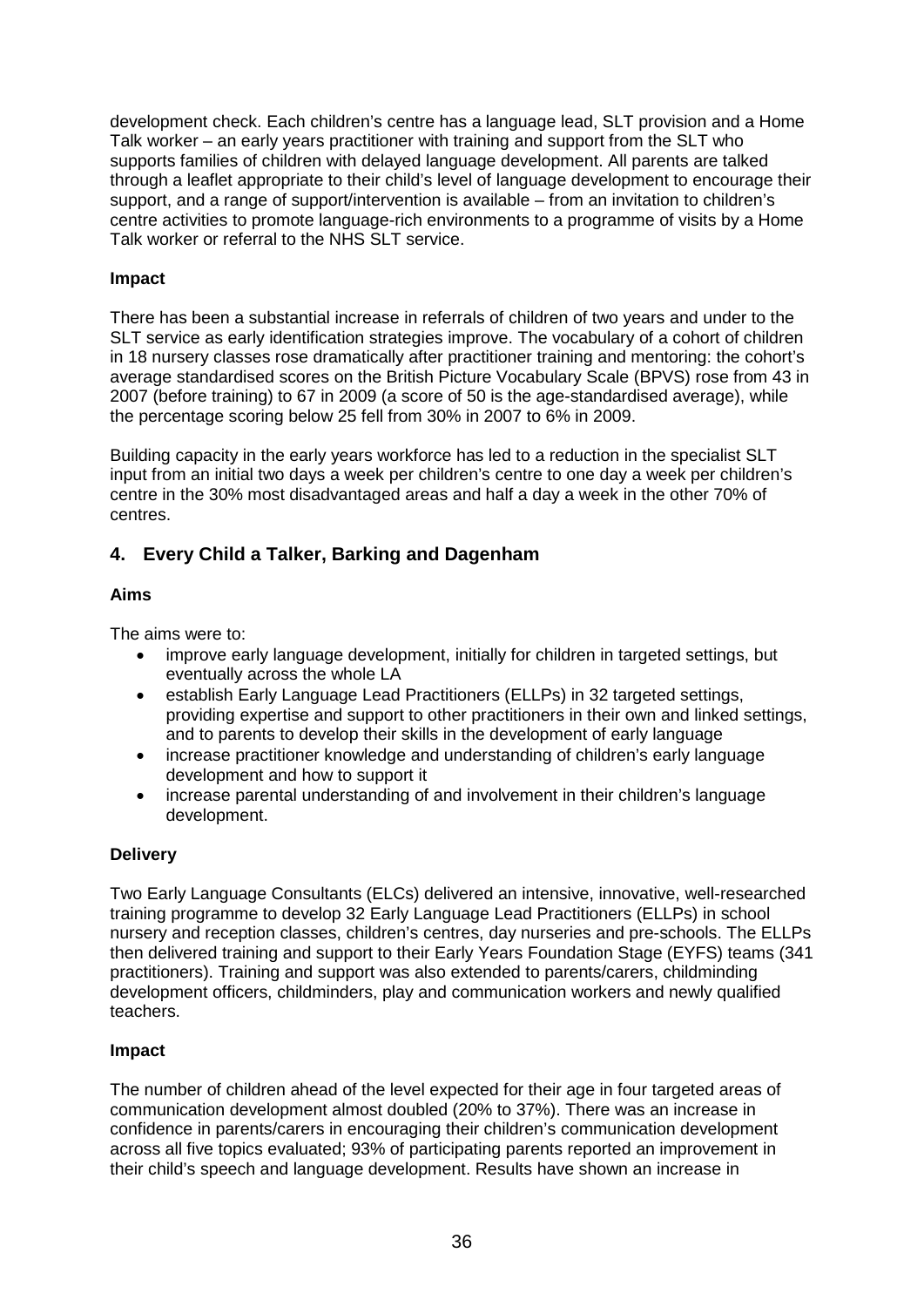confidence, knowledge and skills in all ELLPs and EYFS practitioners in supporting early language development and identifying communication difficulties: confidence ratings of ELLPs more than doubled, and practitioners' ratings increased across all settings following the training. Pre-training, ELLPs were observed to use an average of six key skills (in timed observations); post-training they used an average of 11.

# **5. Talk Matters, Leicester City**

Publication of foundation stage profile results nationally showed that the achievement gap between children and young people in Leicester and the rest of the UK at 11 years (Key Stage 2) and at 16 years in GCSE performance, was apparent at the foundation stage, demonstrating the need to intervene early. Indications that as many as 70% of Leicester's children were below national averages in communication, language and literacy development (CLLD) at the end of the foundation stage highlighted the severity of the problem.

#### **Aim**

The clear aim is to improve children's communication skills, which impacts on children's health, educational attainment and economic success into adulthood.

#### **Delivery**

The Talk Matters strategy is being delivered through children's centres and operates at three levels:

- 1. Community raising awareness of the importance of interacting with children to support their communication and language development; ensuring that all providers and practitioners have appropriate training and resources; ensuring a range of community development activities that support language-rich environments.
- 2. Family ensuring that all families: receive good information and guidance during pregnancy and early childhood on how to promote their child's communication skills from birth; understand the stages of communication development and are encouraged to engage in all areas of their child's learning; have access to resources that promote good communication and know where to get help early if they think their child needs it.
- 3. Child every child has assessments of their communication development at 9 and 24 months; receives the earliest possible intervention once a difficulty is identified; has access to language rich environments from birth to 5 years; experiences positive daily interactions with a carer if they attend a Leicester early years setting.

A universal, multi-agency, city-wide approach to developmental screening at 9 and 24 months is being piloted that can be implemented by a range of professionals. A coherent suite of four age-related preventative activities are being delivered in all children's centres to help ensure that parents get the right information to keep them talking to their babies from birth, instead of intervening when something goes wrong. The aim is to have all early years practitioners trained to the Speech and Language Communications Framework (SLCF) universal level, and every setting to have one person trained to an enhanced level.

#### **Impact**

For the second year running, percentage improvements in CLLD have increased in excess of agreed targets. Outcomes for children are improving, with an increase from 27% at a good level of achievement in 2006 to 44% in 2009.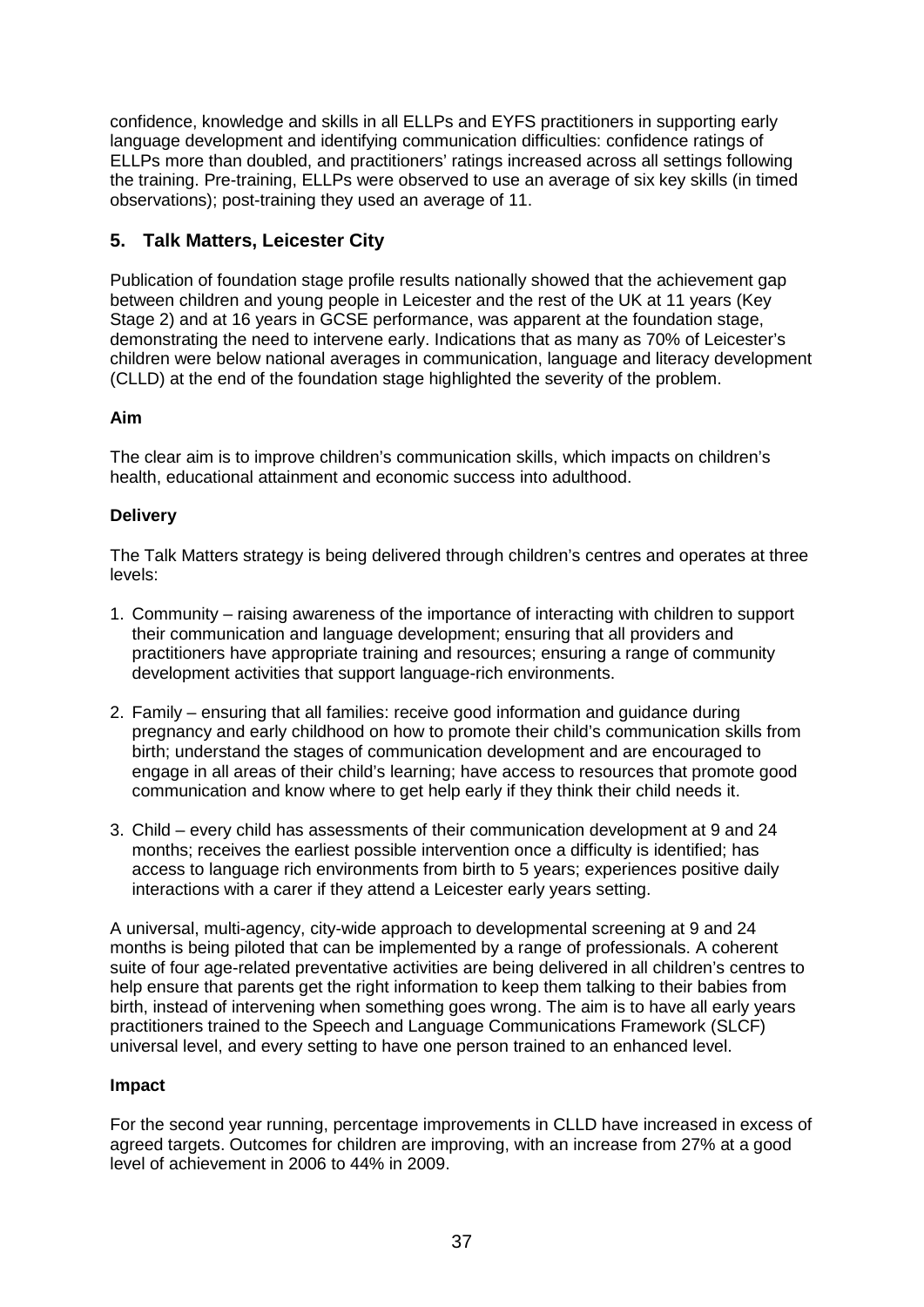# **Conclusion**

Research cited in the I CAN report illustrates the scale of children affected and the multiple risks they face: up to 10% of children have a long-term, persistent communication disability, and approximately 50% in socially disadvantaged areas have significant language delay on entry to school. There is a strong correlation between communication disability and low attainment, mental health issues, poor employment or training prospects and youth crime. It is, therefore, a cause for considerable concern that, despite awareness of the importance of language and communication skills being raised in recent years, it remains generally inadequate. This was reinforced by the Bercow Report which highlighted the fact that there is insufficient understanding of this amongst policy-makers and commissioners nationally and locally and sometimes parents and families themselves. A National Year of Speech, Language and Communications, to be held in 2011, is most timely and should be fully exploited to address this shortcoming.

What is crucial is that, with the right support, many children with language delay go on to catch up with their peers, and those with a pre-school history of persistent disorders that can be resolved by age 5½ go on to perform within normal limits. Yet early years staff feel inadequately equipped to help these children,<sup>[54](#page-81-0)</sup> and over 60% of primary teachers lack confidence in their ability to meet children's language needs. [55](#page-81-1) This undoubtedly warrants national attention and action. There is, however, encouraging evidence emerging from a variety of local areas. Significantly, all five effective local practice examples featured in this chapter targeted support during this 'window' involving a large scale training programme and dissemination of information to equip staff and parents alike. The impact of these effective interventions has been hugely successful, as evidenced by marked improvements in children's learning and achievement, practitioners' confidence and parental feedback.

#### **Key messages**

- The scale of children affected is considerable: up to 10% of children have a longterm, persistent communication disability, and approximately 50% in socially disadvantaged areas have significant language delay on entry to school. There is a strong correlation between communication difficulties and low attainment, mental health issues, poor employment or training prospects and youth crime.
- As there is insufficient understanding amongst policy-makers and commissioners nationally and locally, and sometimes parents and families themselves, raising awareness of the importance of language and communication skills and creating language rich environments is urgently needed.
- With the right support, many children with language delay go on to catch up with their peers, and those with a pre-school history of persistent disorders that can be resolved by the age of 5½ (which appears to be a critical age). Effective support or intervention in the early years is vital to improving persistent disorders and speeding up the resolution of difficulties linked to social disadvantage.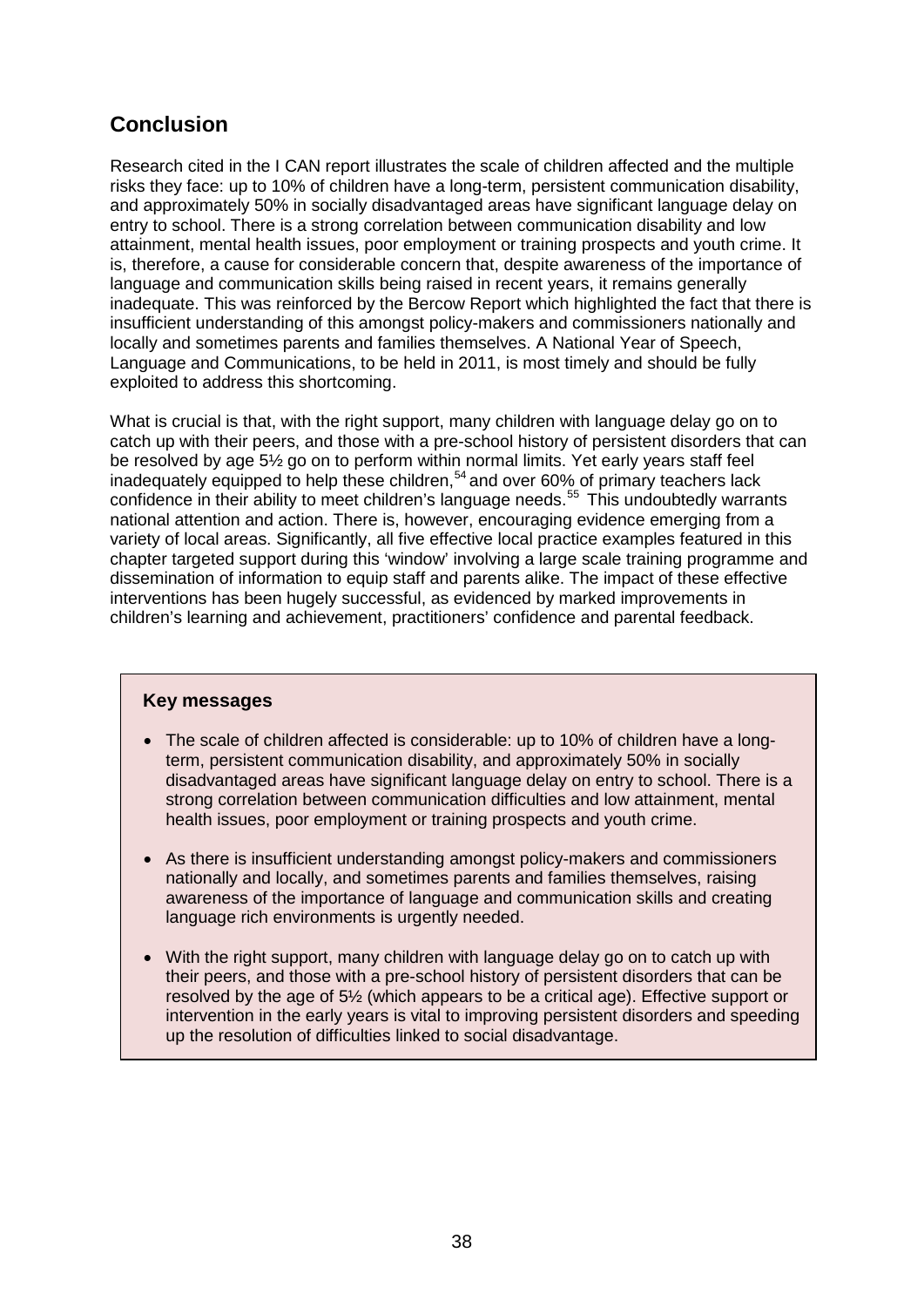- A skilled and confident workforce is critical, with the ability to identify communication problems at an early age, and distinguish between transient and persistent difficulties so that appropriate interventions can be put in place. Yet many early years staff feel inadequately equipped to help these children, and over 60% of primary teachers lack confidence in their ability to meet children's language needs.
- Effective local practice was characterised by a large scale training programme and dissemination of information to equip staff and parents alike in successfully targeting early intervention and support, resulting in marked improvements in children's learning and achievement, practitioners' confidence and parental feedback. Other key characteristics included the effective use of data, not least to track progress, building capacity through sharing the knowledge of specialist staff, and strong parental engagement.
- The National Year of Speech, Language and Communication 2011 should be fully exploited.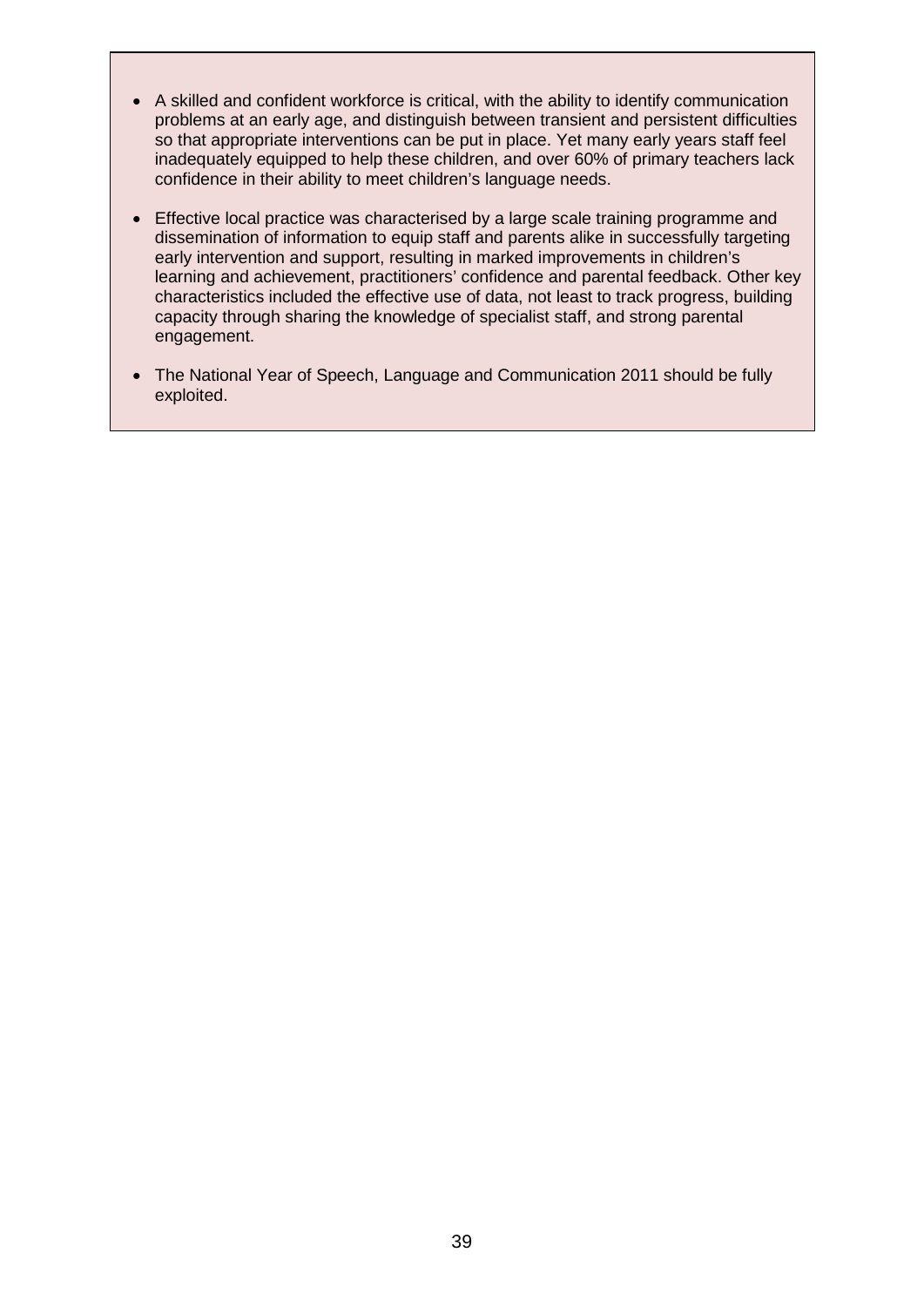# 5. Engaging parents

**"One message that came out loud and clear from this work was the importance of the influence that parents have on the lives of their children. The best parents can protect their children from the disadvantages associated with poverty or chaotic living arrangements, while other parents need more support to give their children a good start in life. Tailored, joined up services, with the family at the centre, can give struggling parents a network of support in bringing up their children to be happy, safe and well."**

Kim Bromley-Derry, Chair of the National Family Intervention Strategy Group Letter to Secretary of State, 18<sup>th</sup> March 2010

# **Background**

It is generally accepted that parents, and parenting, are the primary – both in the sense of the first, and the most significant – influence on children, with profound consequences for their future lives. There is now far greater understanding of the importance of the early development of children in determining later outcomes. Hence the recent upsurge of interest in supporting parents in their vital role, particularly those for whom external intervention and support is necessary in order to achieve that end. This may be to compensate for perceived lack of skill (however caused) in their parenting abilities, or to assist in dealing with particular difficulties arising in some children; or, quite frequently, a combination of the two.

In its programme for government, the Coalition Government commits to encourage shared parenting from the earliest stages of pregnancy – including the promotion of a system of flexible parental leave; and put funding for relationship support on a stable, long-term footing, and make sure that couples are given greater encouragement to use existing relationship support.<sup>[56](#page-81-2)</sup> As Statham and Smith have observed, "there are relatively few interventions focussed on relationship support, or on reducing parenting stress (*Mellow Parenting* is an exception), despite the fact that disharmonious relationships and parenting stress are known to be important factors in relation to child outcomes" (Statham and Smith 2010).<sup>[57](#page-82-0)</sup>

# **Good parenting**

According to the classic review of research literature on the impact of parental involvement by Professor Charles Desforges,<sup>[58](#page-82-1)</sup> "the most important finding is that parental involvement in the form of 'at home good parenting' has the most significant positive effect on children's achievement. In the primary age range, the impact of different levels of parental involvement is more significant than differences associated with variations in the quality of schools… Differences between parents in their level of involvement are associated with social class, poverty, health and also with parental perception of their role and their levels of confidence in fulfilling it" (Desforges 2003).

The Effective Provision of Pre-School Education Project (EPPE) [59](#page-82-2) was the first major European longitudinal study of a national sample to look at the impact of different types of pre-school experience on children's later progress. It found a strong relationship between a child's intellectual skills and their family background characteristics on entry to pre-school. This reduces (though is still strong) by the time children enter primary school – indicating that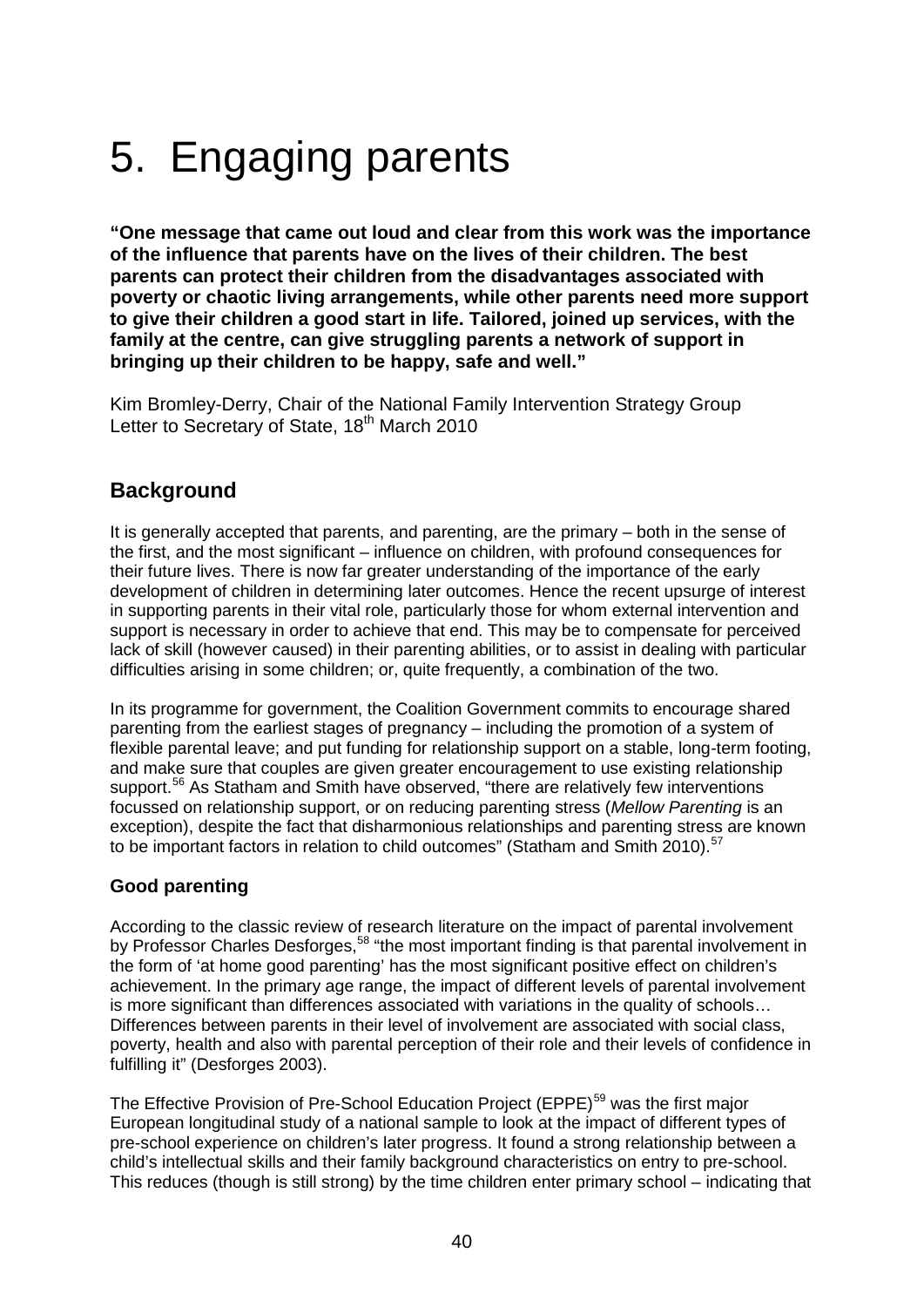pre-school provision can reduce, but not eliminate, the effects of social factors. It also found that the quality of the home learning environment was only moderately associated with mothers' educational level, and observed that "what parents do with their children is more important than who parents are…Young mothers with few qualifications can improve their children's progress…" (Institute of Education 2003). EPPE's findings are consistent with American research findings $60$  that family characteristics have a greater impact on outcomes than pre-school factors, but the effect of attending pre-school is greater than the effect of social disadvantage. The EPPE research concluded that both the quality and quantity of the pre-school experience are influential and these and the home learning environment "can be seen as more susceptible to change through policy and practitioner initiatives than other child or family characteristics, such as SES [socioeconomic status]" (Institute of Education 2003).

Another study $61$  concluded that self perception is closely linked to the motivation to change, and that parents' literacy and numeracy are key components of influence on children's educational achievements, particularly at the lowest parental literacy and numeracy levels. Since major economic disadvantage, poor psychological wellbeing and lack of civic participation are concentrated among those with the lowest literacy and numeracy levels, the study suggests that policy-makers should focus their attention on these groups, not only encouraging participation in courses but also acknowledging the highly disadvantaged contexts in which many parents live.

## **Parenting programmes**

The former DfES funded Parenting Early Intervention Pathfinders (PEIP) from 2006-2008, in which 18 local authorities (LAs) each implemented one of three parenting programmes (selected as having a sound evidence base for their effectiveness) with parents of children aged 8-13 years: Incredible Years, Triple P and Strengthening Families, Strengthening Communities. Evaluation of the pathfinders $62$  found that there were high levels of positive gains for parents and children; parental course completion rates were good; the training successfully improved parents' mental well-being and parenting skills and the behaviour of their children. The three programmes produced comparable improvement outcomes but cost effectiveness varied between LAs using the same programme, indicating the importance of local policy and organisational factors. Other findings included the value of local parents (with appropriate training) acting as peer facilitators, the low recruitment of fathers (12% of participants), the wide range of minority ethnic groups (23.9% of the total) accessing courses, and the proportion of boys (66%) and children with statements of special educational needs (17.7% – six times higher than the population as a whole). Some schools were very positive, and were involved in the identification of families, the provision of premises and of staff as facilitators.

Main recommendations were that systematic parenting support should be rolled out across the UK, and that any of the three programmes in the project may be selected. Specific recommendations included that, given the multiple differences between the three programmes yet the similarity of outcomes, other courses might be equally effective, and priority should be given to finding and evaluating alternatives. Parents should be recruited for programmes by all means possible, and decisions should be made in partnership with parents. Courses should be appropriate to the development stage and needs of children and families and set within a coordinated system of care in which there is a range of support options. Particular attention should be given to involving fathers. Funded crèche provision, contact between sessions, transport and refreshments were important to engaging and retaining parents with social and community support being important to aid the continued mutual support of groups after courses end.

There are now a great many parenting programmes. The Children's Workforce Development Council (CWDC), in partnership with the National Academy for Parenting Research (NAPR),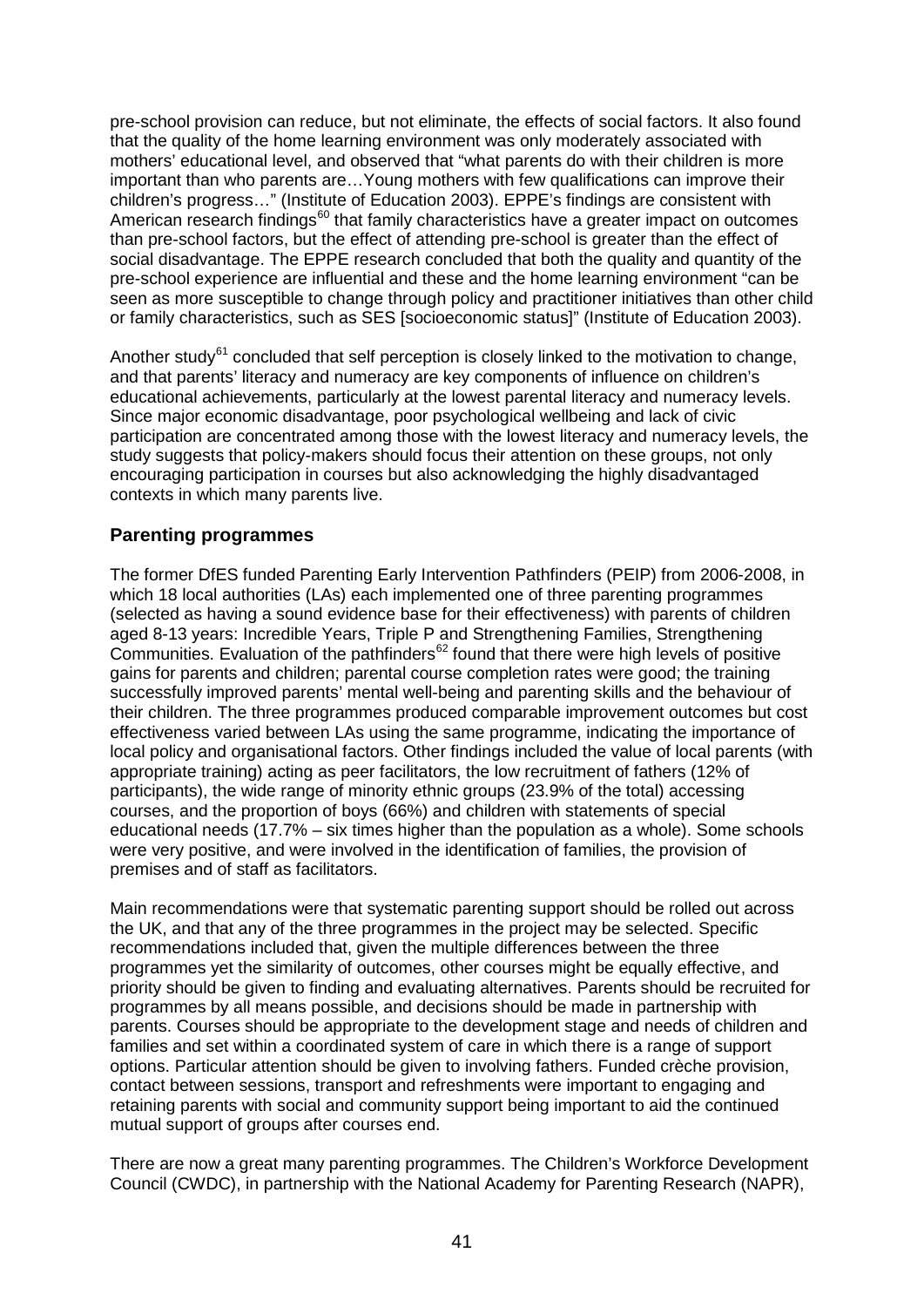has developed a Commissioning Toolkit<sup>[63](#page-82-6)</sup> of such programmes, which currently lists 122 examples, 114 of which have been evaluated and rated by NAPR. NAPR gathers and evaluates evidence on parenting practice, refines and develops courses for use by practitioners, and is running eight research projects into 'what works' in various aspects of parenting support. These include reducing youth offending, helping children achieve, interventions for 'hard to reach' families and factors contributing to successful foster placements.

#### **Characteristics of successful interventions**

Several national agencies have also been involved in the collection and dissemination of evidence on effective practice. Notably, the former Government commissioned a review of the international evidence, [64](#page-82-7) which concluded that early *and* later interventions work in practice; early interventions produce better and more durable outcomes, but late intervention is better than none. It identified a number of characteristics of successful interventions: a strong theory base and clearly articulated model of change; measurable, concrete objectives as well as overarching aims; close attention to getting, keeping and engaging parents; multiple access/referral routes; more than one method of delivery; group work, where parents can benefit from social aspects of working with peers, and individual work where problems are severe or parents are not ready/able to work in a group (often including home visits and tailored one-to-one support); appropriately trained, skilled and supported staff; a focus on specific parenting skills; 'cognitive' interventions for changing beliefs, attitudes and selfperceptions.

It identified the need for more comparative, rigorous and robust research, including randomised controlled trials wherever possible, and concluded with some key findings relevant to national policy: parenting support benefits families; many parents need support at some point, and efforts to 'normalise' access to support seem likely to generate strong benefits and increase take up, especially at critical points for early intervention. Results repeatedly show that it is difficult for stressed families to benefit from parenting programmes whilst facing multiple disadvantage, so policies that reduce everyday stresses (including poverty, unemployment, poor health, housing and education) will support parents in caring for their children.

The Youth Justice Board (YJB) has published a source document<sup>[65](#page-82-8)</sup> of international evidence on parenting support within the youth justice context and guidance on key elements of effective practice,<sup>[66](#page-82-9)</sup> summarising the evidence from the source document into messages for practice. These include the fact that research convincingly demonstrates that parenting support can provide an effective mechanism for preventing and reducing youth offending and anti-social behaviour; that working with parents is almost certainly a prerequisite for effective intervention with young people who are offending or at risk of it; that interventions can be effective at all stages – both early and later intervention have been found to have positive outcomes; that most successful work in this field takes a strengths-based approach, building on families' own understanding of 'what works' and their existing skills and abilities, not focusing solely on problems, risk factors and deficits in parents' skills and circumstances. It summarises the legislative framework for parenting support, including parenting orders, and highlights the recent growth in voluntary sector work with parents in this context.

The National Institute for Health and Clinical Excellence (NICE) has published guidance<sup>[67](#page-82-10)</sup> on parent training/education programmes in the management of children with conduct disorder (serious behaviour problems which can affect a child's development or interfere with their ability to lead a normal life) aged 12 years or younger. This recommends group-based programmes, only recommending individual-based programmes where families' needs are too complex for such an approach, and says all programmes should: be based on principles of social learning theory; include ways of improving family relationships; offer enough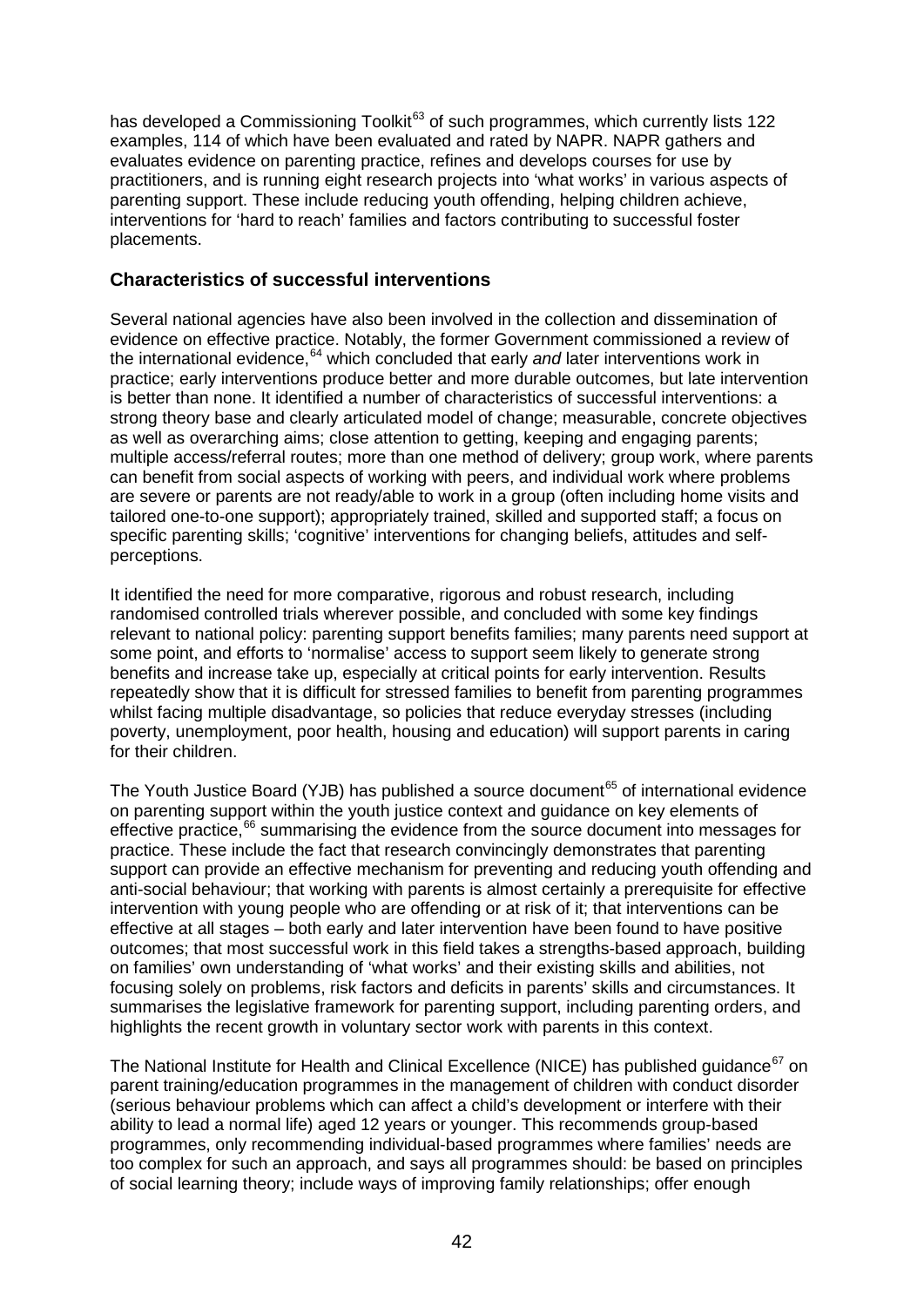sessions to be helpful (usually 8-12); help parents identify their own goals; include role play, with homework between sessions to apply learning in the family situation; be given by people who are suitably trained, skilled and supported; follow the programme's manual to ensure consistency.

Many of the above features are apparent in the effective practice examples below.

# **Effective international practice**

# **1. Roots of Empathy**

Roots of Empathy (ROE) is a parenting programme for school children aged 3 to 14, currently being delivered with great success to over 50,000 children per year in 2,000 classrooms in Canada (where it first started), USA, Australia and, for the last two years, in the Isle of Man. It will be introduced in Northern Ireland this year.

## **Aims**

The programme teaches young school-children how to parent babies in the first year of their lives, by bringing parents and an infant into the classroom over a 9-month period. Children who may never have experienced nurturing, attuned parenting at home, are exposed to 9 months of an excellent role model, with potentially significant effects on their future parenting attitudes and skills. Its fundamental goal is to break the intergenerational cycle of violence and poor parenting. Its specific aims are to foster the development of empathy; to develop emotional literacy; to reduce levels of bullying, aggression and violence; to promote children's good social behaviours; and to prepare students for responsible and responsive parenting.

Roots of Empathy prepares schoolchildren for parenthood through literal hands-on experience of how to handle and interact with a real-life baby. There is a strong focus on abuse prevention, the view being that children are never too young to learn about shaken baby syndrome, sudden infant death syndrome, foetal alcohol spectrum disorder and the dangers of second-hand smoke. It has also been identified as an anti-bullying programme; because children are taught to understand how others feel and are encouraged to take responsibility for their actions and inactions, good social behaviours rise and incidents of bullying and aggression fall.

#### **Delivery**

In a classroom setting, children share in nine monthly visits with a neighbourhood parent, infant, and trained instructor. The instructors conduct 18 further visits without the family. Babies are aged 2-4 months at the beginning of the programme and about 1 year at the conclusion, a period of enormous growth and development. Over this time, the students learn how to see and feel things as others see and feel them, and understand how babies develop. Children who may never have experienced loving, caring or empathic parenting in their own lives have nine months of exposure to, and indeed sharing in, parenting of that nature.

As the programme progresses, the students become attached to 'their' baby as they observe the continuum of the infant's development, celebrate milestones, interact with the baby, learn about an infant's needs and witness its development. The programme also has links to the school academic curriculum. Students use maths skills to measure, weigh and chart the development of their baby. They write poems for the baby, and read stories that tap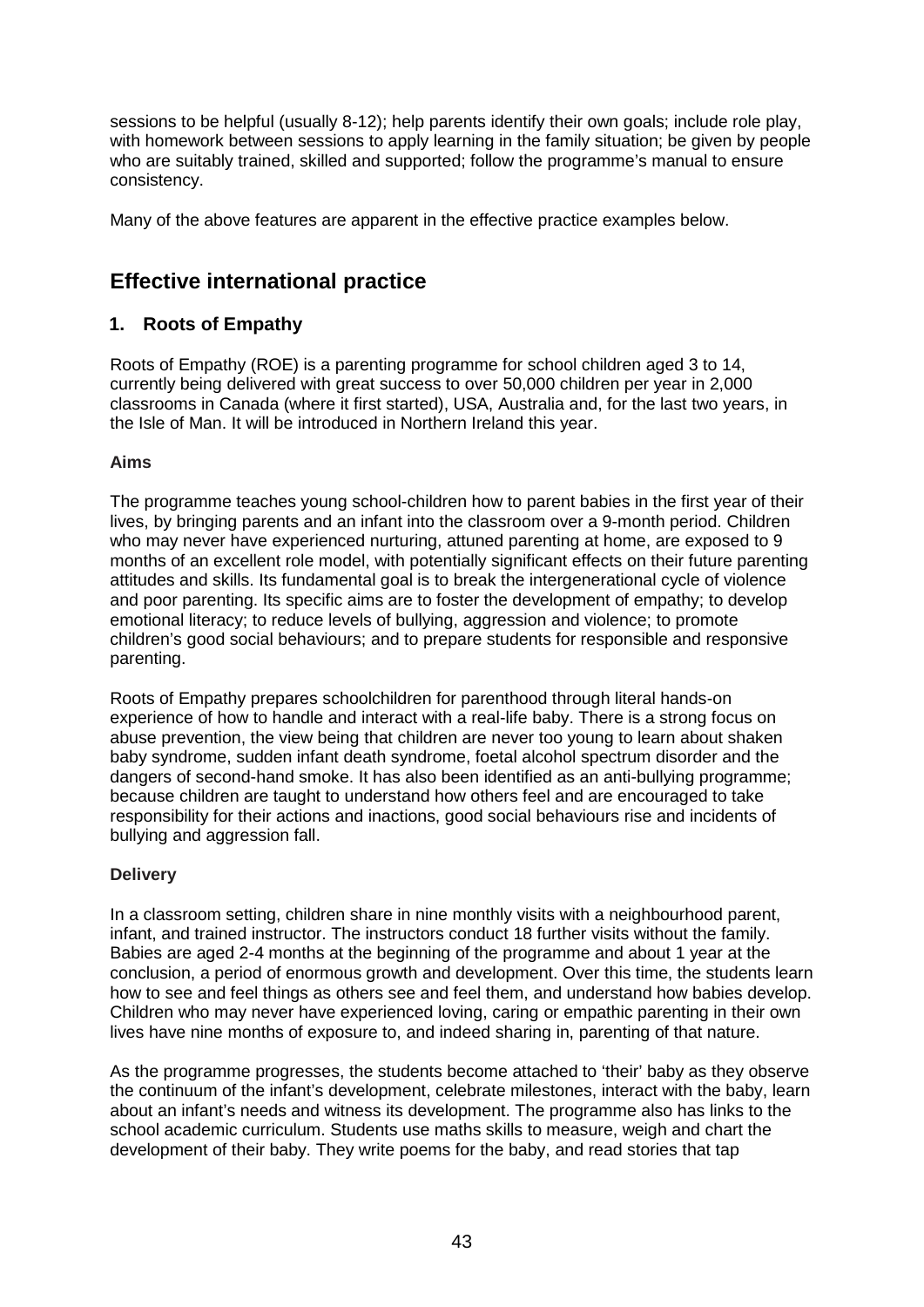emotions, such as fear, sadness, anger and shyness. School children on the programme learn to relate to their own feelings, as well as recognise these same emotions in others.

#### **Impact**

A series of research evaluations at the University of Vancouver have found that, compared with control classrooms, children in the Roots of Empathy classrooms had increased understanding of emotions; increased perspective taking; increased good social behaviours such as helping, sharing, cooperating, being kind and trustworthy; and decreased aggression and bullying. The children also show more responsible attitudes to pregnancy and marriage. The hope is that they will become more competent parents who will be less likely to abuse their children.

# **2. Every Family Initiative, Australia**

Evidence from household surveys of Australian parents show that parenting problems are  $common.$  For example, Sanders et al $^{68}$  $^{68}$  $^{68}$  found that a large number of parents from diverse socioeconomic backgrounds reported that their children had significant behavioral and emotional problems. 29% of parents of 2-12 year-olds had significant conduct problems and 9% of children met diagnostic criteria for oppositional defiant disorder. More concerning was the high prevalence of coercive or ineffective parenting practices, with over half of parents reporting using practices such as smacking and 70% reporting shouting and becoming angry with their children.

#### **Aims**

In an effort to forestall the development of mental health problems in children, an initiative known as *Every Family* was implemented as a population level intervention known as the Triple P – Positive Parenting Programme. Triple P is a behavioural family intervention based on social learning principles. Originally developed in Australia in the 1970s and now used widely in a range of countries and situations, it is a programme known for its standardised training and accreditation processes and is one of the few evidence-based public health interventions for parenting.

#### **Delivery**

The programme targeted parents of 4-7 year old children who were making the transition to primary school in South Brisbane. All five levels of the Triple P system of intervention were employed including a local mass media strategy, a primary care strategy targeting general medical practitioners, and three more intensive levels of parenting intervention delivered by a range of other service providers from the health and education sectors.

#### **Impact**

A computer assisted telephone interview (CATI) of a random sample of households in each community was conducted at pre-intervention and after two years of intervention to assess programme outcomes. Survey results showed that in Triple P communities:

- more parents had completed a Triple P programme and had greater awareness of it
- there were significantly greater reductions in the number of cases of clinically elevated and borderline behavioural and emotional problems as assessed on the Strengths and Difficulties Questionnaire (SDQ)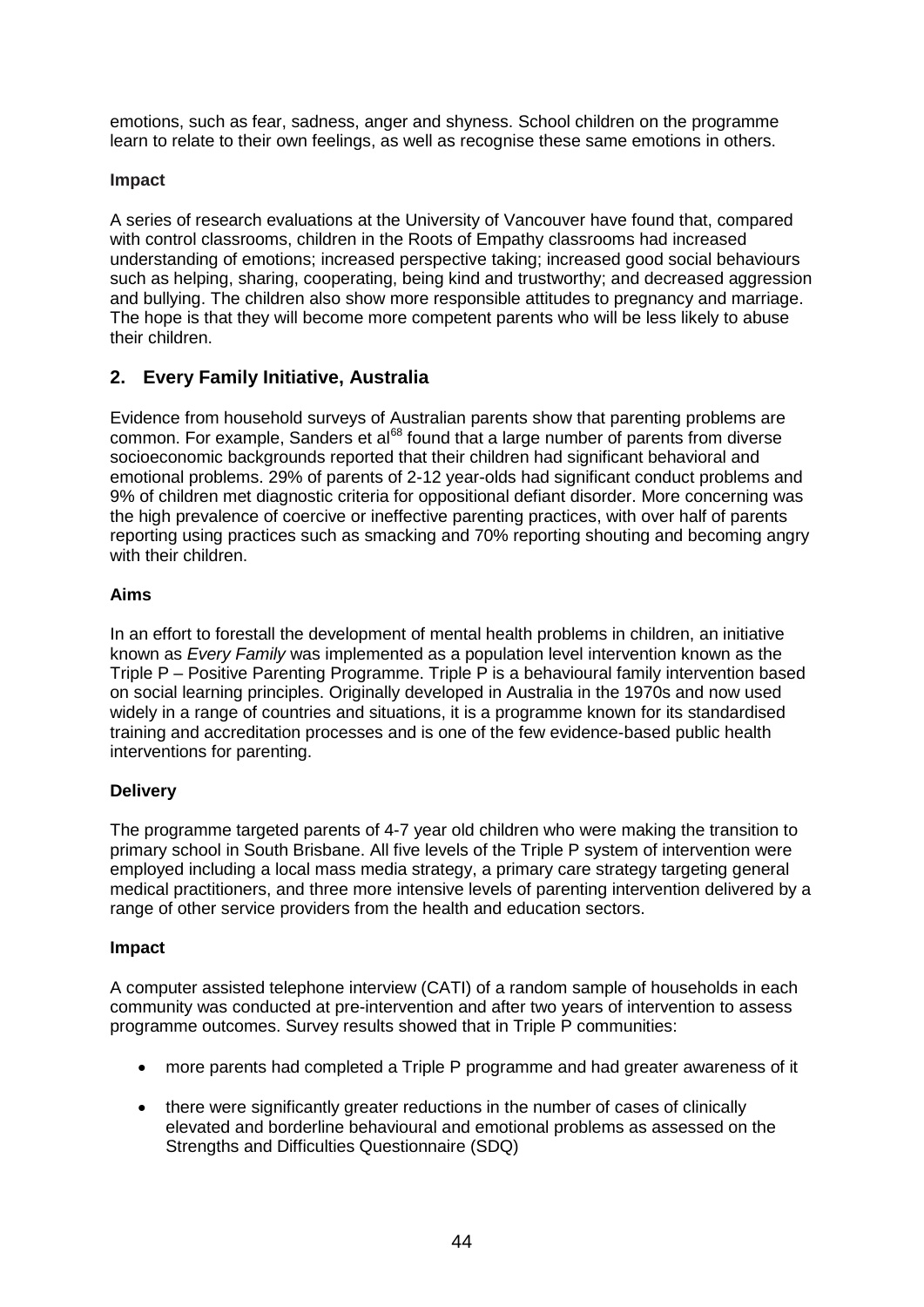• there was a greater reduction in the prevalence of parental reports of depression, stress and coercive parenting.

The researchers conclude that if the intervention effects achieved were replicated across Australia there would be 31,199 fewer children entering school with significant psychological or social problems.

#### **3. Incredible Years**

#### **Aims**

The Incredible Years parent, teacher, and child training programmes are a comprehensive set of curricula designed to promote social competence and prevent, reduce, and treat conduct problems in young children. The programmes were developed in the 1980s by Carolyn Webster-Stratton, a Canadian educational psychologist with a public health nursing background.

#### **Delivery**

The programmes target children aged 2 to 12 who exhibit or are at risk of conduct problems. Trained facilitators use interactive presentations, videotape modelling and role-playing techniques to encourage group discussion, problem solving and sharing of ideas.

The parent training component teaches parents interactive play and reinforcement skills, non-violent discipline techniques, logical and natural consequences, problem solving strategies; addresses family risk factors such as depression, marital discord, poor coping skills, poor anger management and focuses on ways to further their children's academic and social competence.

The teacher training component focuses on strengthening teachers' classroom management skills. It seeks to help teachers encourage and motivate students, promote students' social behaviour and cooperation with peers and teachers, teach anger management and problem solving skills, and reduce classroom aggression.

The child training component, known as the Dina Dinosaur curriculum, emphasises skills related to developing emotional literacy, having empathy with others or taking their perspective, making and keeping friends, managing anger, solving interpersonal problems, following school rules, and succeeding at school. It is designed for use as a 'pull out' treatment programme for small groups of children who exhibit conduct problems.

#### **Impact**

There have been numerous randomised controlled trials in various countries validating the programmes' effectiveness. The parent training has been shown to reduce conduct problems and improve parenting interactions; these improvements have been sustained up to 3 years after the intervention. The teacher training component has been shown to improve children's behaviour in the classroom (improvements include less hyperactivity, antisocial behaviour, and aggression and more social and academic competence) and teachers' classroom management skills. The child training component resulted in significantly improved social skills and positive conflict management strategies with peers, in addition to reduced child behaviour problems at home and school.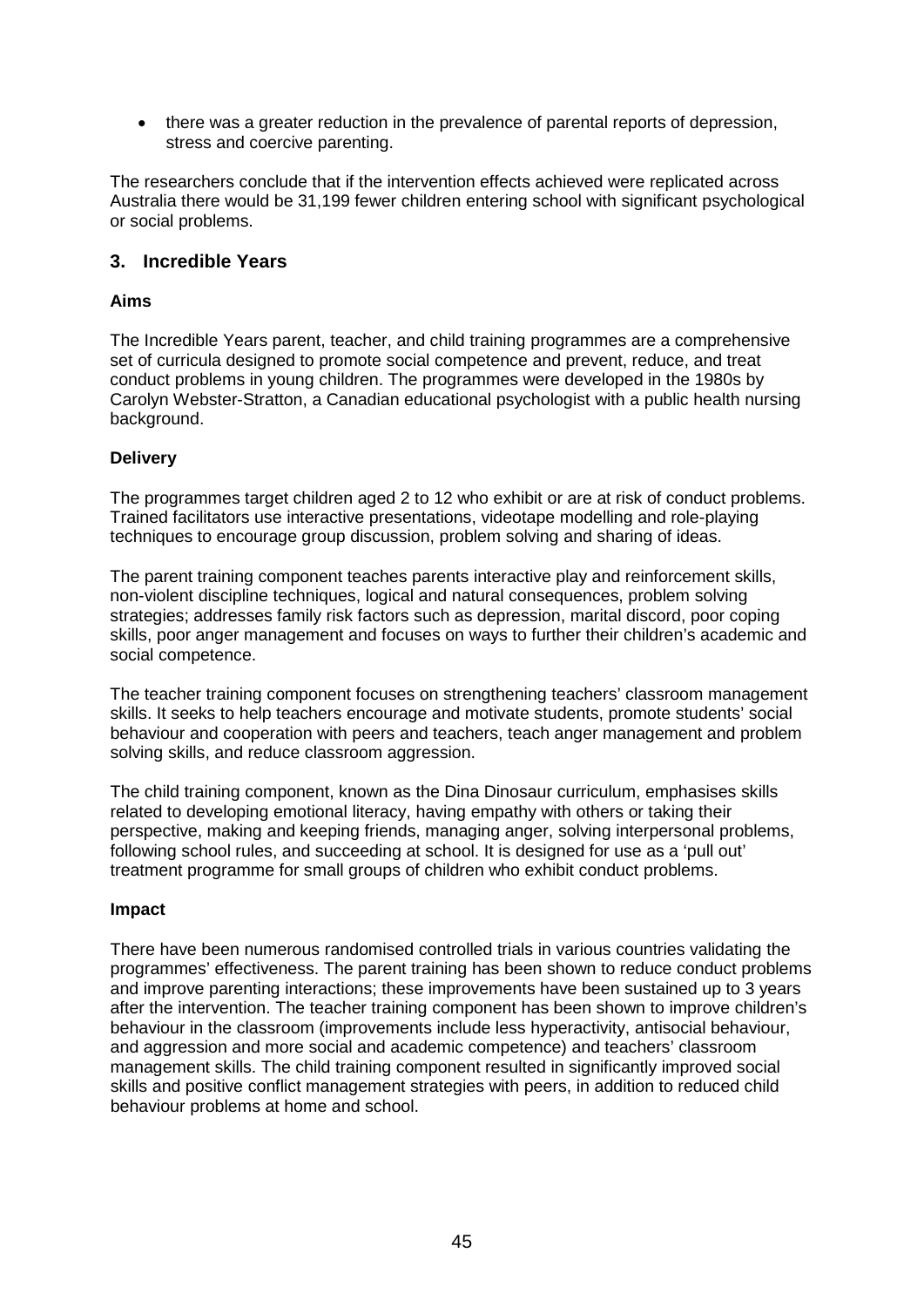# **4. Harlem Children's Zone, New York**

Harlem Children's Zone (HCZ) is a holistic approach to rebuilding a community so that its children develop high expectations and progress on to college and the labour market. Harlem has suffered from generations of economic deprivation, leading to high crime rates, high unemployment and worse health outcomes for its almost entirely black residents. HCZ is a not for profit organisation that began in 1970 as a small agency working to prevent truancy. In 1997, the agency began a network of programmes for a 24-block area. By 2007, the Zone Project had grown to almost 100 blocks, and today the organisation serves more than 10,000 children and more than 7,400 adults.

#### **Aim**

The aim of the project is to create a 'tipping point' so that children are surrounded by an environment of college-orientated peers and supportive adults. The project website states that, "For children to do well, their families have to do well. And for families to do well, their community must do well. That is why HCZ works to strengthen families as well as empowering them to have a positive impact on their children's development."

## **Delivery**

A wide range of services are provided for children aged 0–18 and their families. The 'pipeline' begins with The Baby College, a series of workshops for parents of children aged 0–3 where they learn parenting skills, including the importance of reading to young children. The pipeline goes on to include programmes for children of every age through to college, such as the Harlem Gems pre-school programme. The network includes in-school and afterschool social health and community building services, in addition to Promise Academy schools. Part of the programme includes training Harlem Peacemakers, who are placed in the elementary schools and academies to train young people who are committed to making their neighbourhoods safe for children and families. There is a 'Fitness and Nutrition Centre' offering free classes to children in karate, fitness and dance, an obesity programme and an asthma initiative due to the very high levels of children in the area with asthma caused by poor housing.

#### **Impact**

This approach has achieved outstanding success, especially in driving up educational achievements. In 2009, 87% of Promise Academy 8th graders performed at the standard grade level in maths, compared with an estimate of only 7% among black 8th graders nationally. A very recent evaluation by Harvard University found that the Promise Academy students outperform the typical white student in New York City in maths. The overall budget for 2009 was over \$66 million, an average of \$5,000 per child. Only one third of this comes from government, with the majority coming from charitable donations or from individuals.<sup>[69](#page-82-12)</sup>

# **Effective local practice**

# **1. Families and Schools Together (FAST) – Save the Children**

In 2008, Save the Children identified the need for a more effective approach to engaging parents in supporting their children's success in school – particularly very disadvantaged families. They commissioned external research<sup>[70](#page-82-13)</sup> to review the evidence on existing provision to determine which programmes had greatest impact on children's development and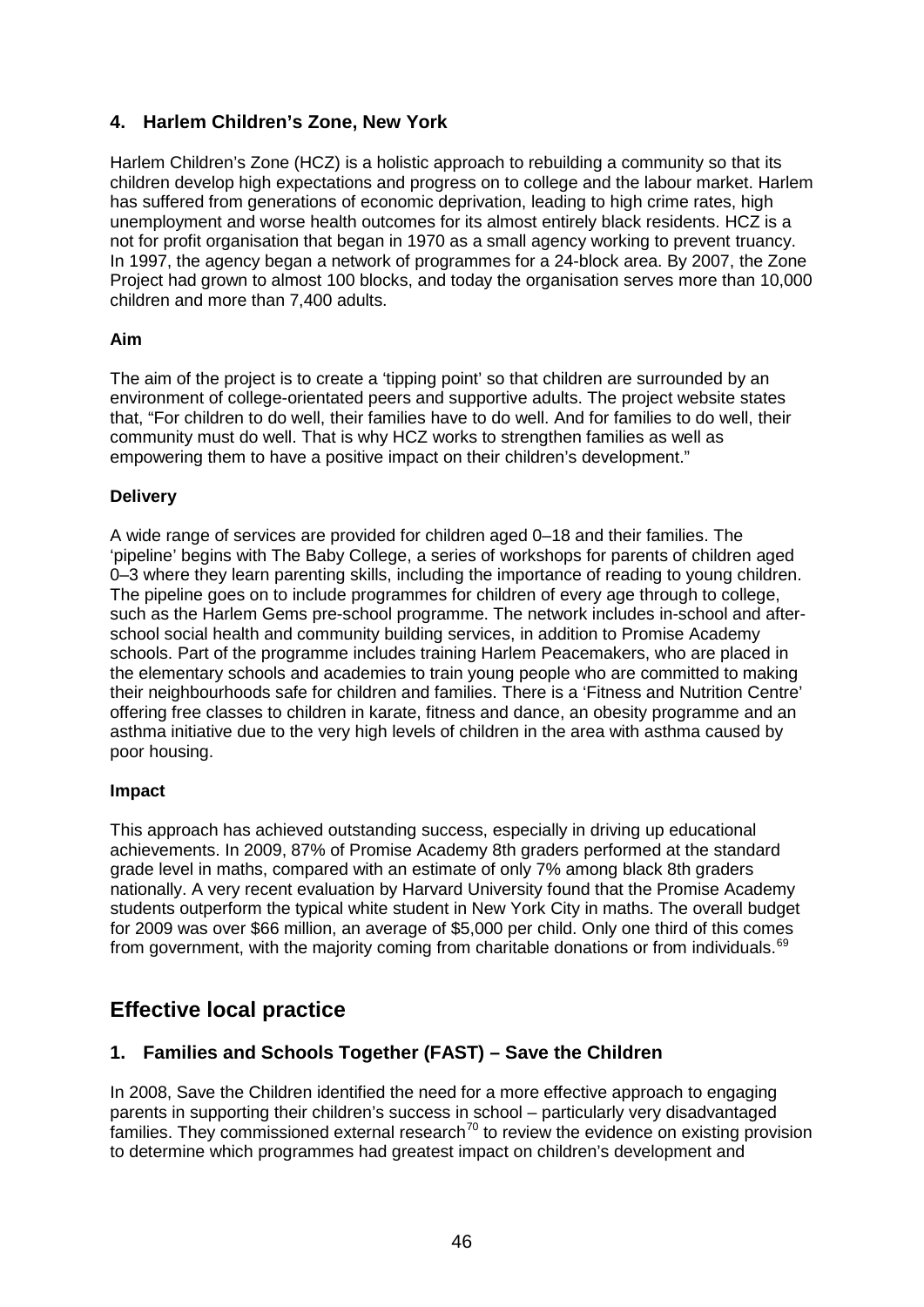educational achievement, and to highlight the components of an intervention strategy most likely to engage low income and isolated families.

Families and Schools Together, a well established and highly regarded American programme which is being used in a number of local authorities, was found to fit Save the Children's wider parental engagement programme principles and the two organisations developed a partnership in 2009 with the aim of extending access to the FAST programme across the UK.

### **Aims**

FAST is an eight-week, family programme designed to build protective factors to increase child well-being and enhance children's resilience. Its aims are to: enhance family functioning; prevent children from experiencing school failure; and reduce the stress that families experience from daily life.

#### **Delivery**

FAST trainers co-produce programme adaptations with locally representative teams to facilitate direct delivery of the programme to children and families whilst protecting the core components of the programme. Facilitators always include at least 25% local parents or young people, depending on the age range of the target group. School-based groups can serve up to 40 families at a time, divided into 'hubs' of up to ten families, to foster quality engagement and support. Each team has at least four members per hub: one to three parent partners, an older child from the school, a school partner and community-based partner(s) from health or social work. There are three sequenced stages: community outreach; a universal participatory and experiential eight-week curriculum to build relationships between parents and children, parents and schools, and parents and other parents within the community; and, after 'graduation', 22 monthly parent-led meetings to maintain the family networks that have been developed and identify community development goals.

Each of the eight weekly sessions includes six key elements: a meal shared as a family unit; family communication games played at a family table; time for parents to talk with other local parents; a self-help parent group; one-on-one parent-child time; and a fixed lottery that lets every family win once, followed by a closing game. These core components aim to strengthen the bonds within and between families, and between families, the school and the community.

#### **Impact**

Parents and teachers are given post-programme questionnaires, which are sent to the FAST project at Middlesex University for analysis against a number of objectives. The most recent outcome evaluation (June 2010), based on evidence from eight local authorities, shows, for example: improvements in family expressiveness, family relationships and parent-child relationships; 77% responded that they are now more able to support their child in education; 91% of parents agreed/strongly agreed that the FAST team had empowered them through the way they ran the programme; and 100% felt that the team had provided information, support and resources, supported them in decisions, and respected them as individuals.

# **2. Barnardo's Community Mums and Dads Programme, Reading**

#### **Aims**

The Barnardo's Community Mums and Dads Project (CMD) was commissioned by Reading Borough Council in March 2008 as part of a three-year strategy aimed at strengthening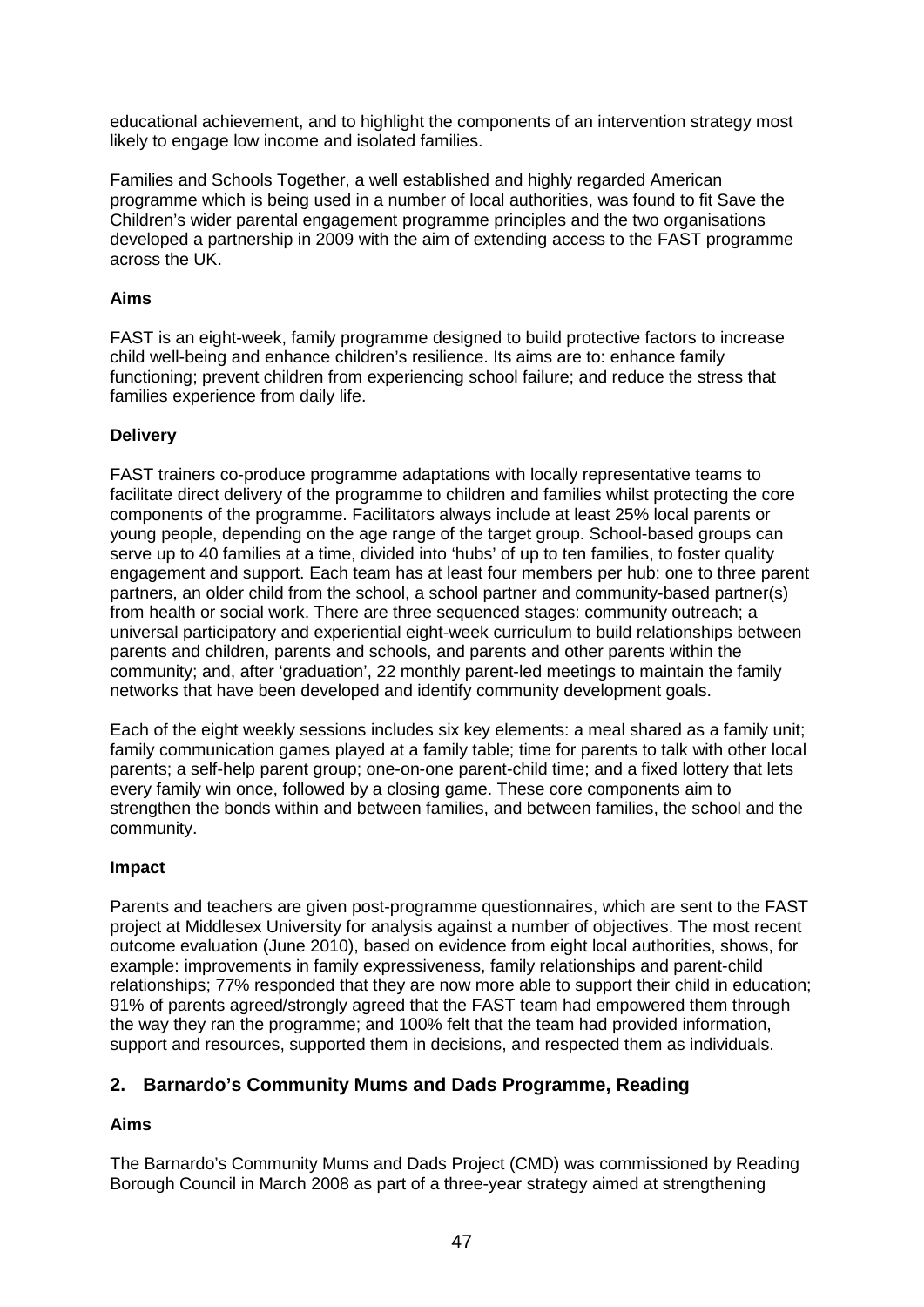communities through mobilising resources within the community itself. It aims to support families to prevent crisis intervention within their lives from other services; enable vulnerable families to access services in their local community; improve parenting skills and increase families' confidence and understanding of their child's development; and develop capacity within the local community.

#### **Delivery**

The project, located in Southcote children's centre, is managed by a Barnardo's project worker. The programme is being delivered with the help of volunteers from the local community, who have undergone structured training provided by Barnardo's head office and the project. CMD is evidence based, designed around the University of Bristol's Childhood Development Programme.

The project works with 'hard to reach' families around parenting, health and emotional well being. It is a friendly, informal and confidential home visiting programme in which local volunteer mums and dads offer useful ideas, reassurance and information 'as one parent to another'. Community mum/dad knows first hand the realities of being a parent and can offer a 'friendly listening ear'. Whilst she/he shares her/his own experiences, and those of other parents, she/he firmly believes that parents are the experts on their own children.

#### **Impact**

Progress was evaluated against a range of criteria; 28 of the 34 families demonstrated significant improvement in their situation.

The CMD programme has strengthened the children's centre's capacity around early learning, family support, health and support into employment through reaching out to socially excluded parents/families. The volunteers have reported that the training and work experience with Community Mums and Dads have enabled them to gain employment, gain essential experience to get into training/careers in social care and given them personal satisfaction. CMD volunteers help children's centres run activities/groups for families, for example a 'first time mums' group at Southcote children's centre; the programme is devised by participants with the volunteer mums and includes discussions around topics such as health, parenting and potty training, and talks from invited speakers on issues of concern such as speech and language, weaning and breastfeeding.

#### **3. Parents as First Teachers Programme, Islington**

#### **Aims**

'Parents as First Teachers' (PAFT) is a parenting programme delivered largely in the home which aims to engage parents in supporting their child's learning and development. Offered through a nursery school and children's centre, the programme aims to: better identify vulnerable families; engage families, including fathers, with their children's development and learning, increasing both their knowledge and self confidence as parents; engage 'hard to reach' families who were unlikely to access services by attending the centre; improve early identification of special educational needs and other needs, and support families to access specialist services such as speech and language therapy as early as possible; and support families in stopping small difficulties becoming more serious.

#### **Delivery**

Staff in the nursery school and children's centre attend the recognised PAFT five day training course before delivering the programme, which is offered universally and has no formal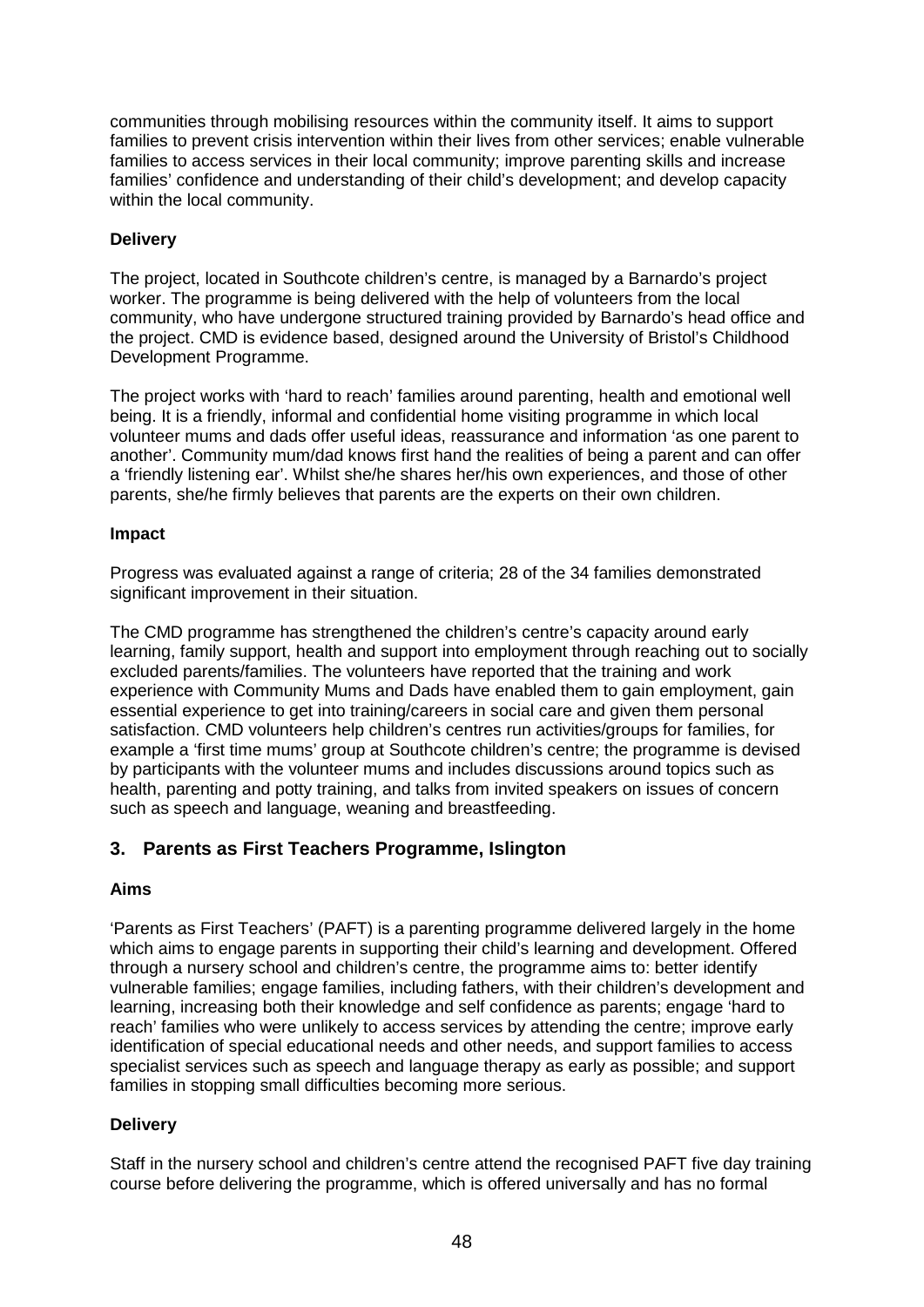referral process, so is non-stigmatising. It is carried out largely in the home, making it very accessible to families. Visits are monthly, or more frequent if required, and last for around an hour. They include developmental information appropriate to the child's age including what to expect now and in the near future; an activity linked to a particular aspect of development using cheap household materials; sharing a book and a rhyme with the family and information on specific parenting 'issues' linked to the child's age and stage of development. Staff share what they observe about the child with the family and ask for their observations. Staff plan and record the visit using simple pro-formas provided by the programme which includes checking against developmental milestones. Concerns about the child's development are shared with the family. The practitioner, with the family's consent, may then refer the family to a more specialist service such as speech and language therapy.

Families are recruited through a mixture of word of mouth, active promotion through the centre and recommendations from other professionals, most significantly the health visiting team who identify families they judge would most benefit. The programme is open to any family living in the area immediately around the children's centre who are about to have a baby or have a child under three. Informally, it is possible to target more vulnerable families through recommendations from other professionals.

#### **Impact**

Most of the children in the programme show at least good progress towards developmental milestones. Where there is delay, advice or referral is offered: a number of families have accessed the clinical psychology service, and others have begun to use other resources and facilities. The consideration of developmental 'milestones' with families meant both that practitioners and parents were able to identify possible difficulties early, and parents had a clearer understanding of why they may need extra support.

Over the last year, the programme has supported 60 families at a cost of £17,550, equating to £292 per family.

# **Conclusion**

The research evidence, international experience and effective local practice are as one in their core message: good parenting is crucial to good outcomes for children and young people, and effective parenting support *does* help improve parenting, leading to improved outcomes not only for children but for parents and families. Moreover, disadvantage is not a block to good parenting but low levels of literacy and numeracy and confidence are obstacles, and self-perception contributes to motivation to change – so it is important to persuade parents that engaging in their child's development can make a difference and to build positively on their existing strengths. This includes involving them in decisions, including identifying their own goals. Many parents need support at some point, and normalising access and including peers as facilitators help recruitment. Continuing investment in developing workforce skills and capacity is essential to effectively engage with parents, an issue that is explored more in the next chapter. More and better research, including randomised controlled trials (see Empowering Parents, Empowering Communities example in chapter 7) and comparative studies, is still needed.

Further and perhaps deeper insights can be drawn from the international experience both within this chapter and chapter 3. Roots of Empathy, which was developed in Canada and is currently being delivered to over 50,000 children per year in a range of countries, is a shining example. As a parenting programme for school children as young as 3 years old, its aim is truly intergenerational: children who may never have experienced nurturing, attuned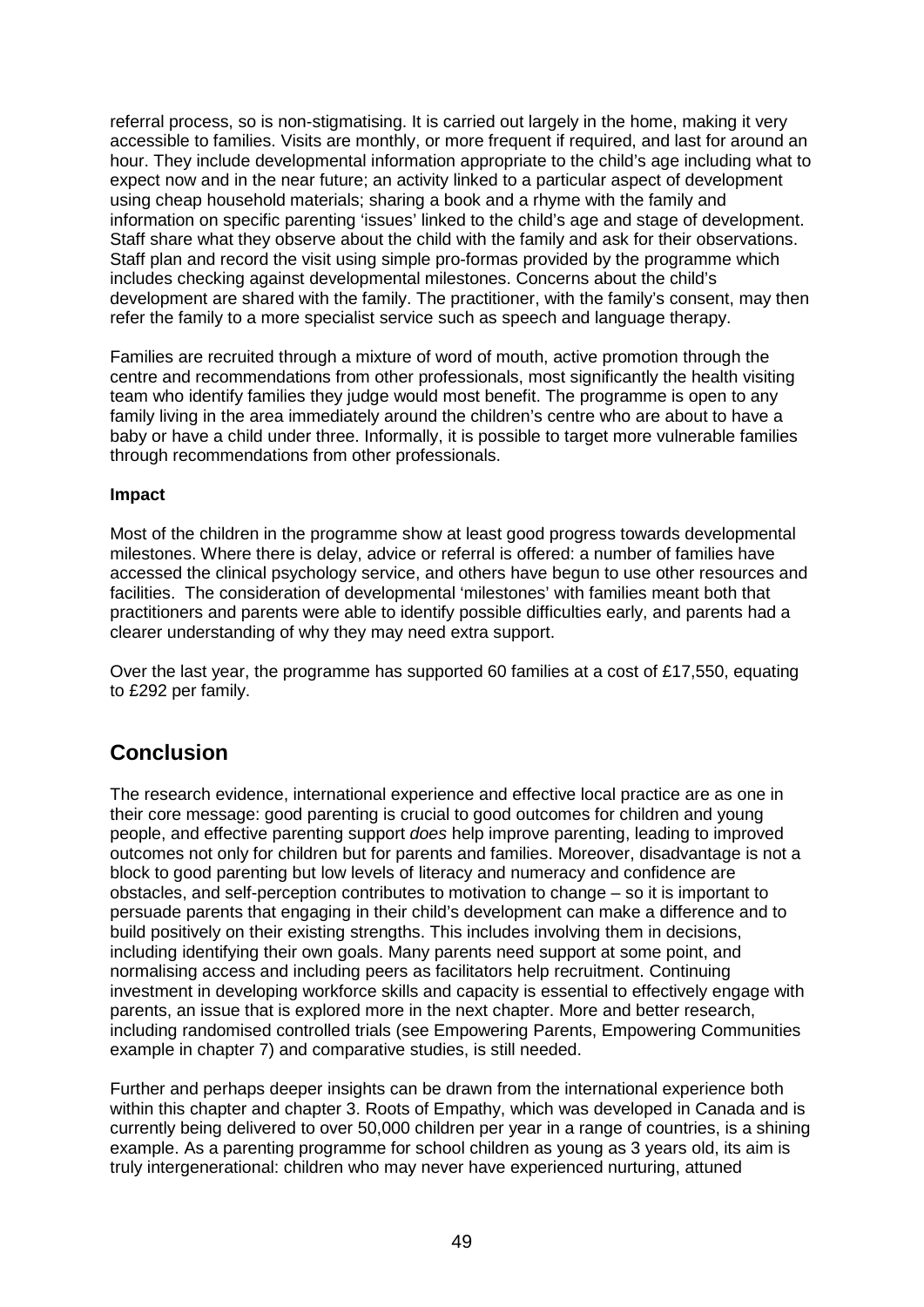parenting at home, are exposed to 9 months of an excellent role model, with potentially significant effects on their future parenting attitudes and skills.

The well-developed approaches of Sweden and the Netherlands, which lead both the UNICEF and OECD league tables for child well-being, warrant closer scrutiny. In Sweden, parenting education is taken very seriously: 98% of all maternity clinics offer parenting education in groups to first-time parents; and 60% allow repeat parents to participate. The Netherlands, too, treats parenting as a priority, with support offered to all families: a national network of youth and family centres was created to provide advice and help on parenting at neighbourhood level; and community schools and other facilities offer advice and support on parenting. Given these two countries' positions of strength and what we now know about the significant impact that parenting has on a child's development, together with research on early brain development (see chapter 3), the UK would benefit from "what is needed is a whole society attitude shift to parenting akin to those achieved with seat belt wearing and drink driving. Instead of parenting being seen as a private matter which must not be invaded, it should be celebrated as a matter where achieving high standards is in everyone's interest, and it is socially acceptable for everyone to recognise they are able to learn" (Wave Trust 2010).

#### **Key messages**

- Parents are the most significant influence on children, and parenting has profound consequences for their future lives, so it is important to persuade parents that engaging in their child's development can make a difference, and to build positively on their existing strengths and actively involve them in decisions.
- Disadvantage is not a block to good parenting but low levels of literacy and numeracy and confidence are obstacles, and self-perception contributes to parents' motivation to change – so it is particularly important to persuade such parents to engage with support services by convincing them that they can bring real and lasting benefits to their children.
- As most parents need support of some kind at some time and effective parenting support does help improve parenting, systematic parenting support should be rolled out across the UK.
- A whole society attitude shift to parenting is needed: parenting should be celebrated as a matter where achieving high standards is in everyone's interest, and it is socially acceptable for everyone to recognise they are able to learn, rather than being seen as a private matter which must not be invaded.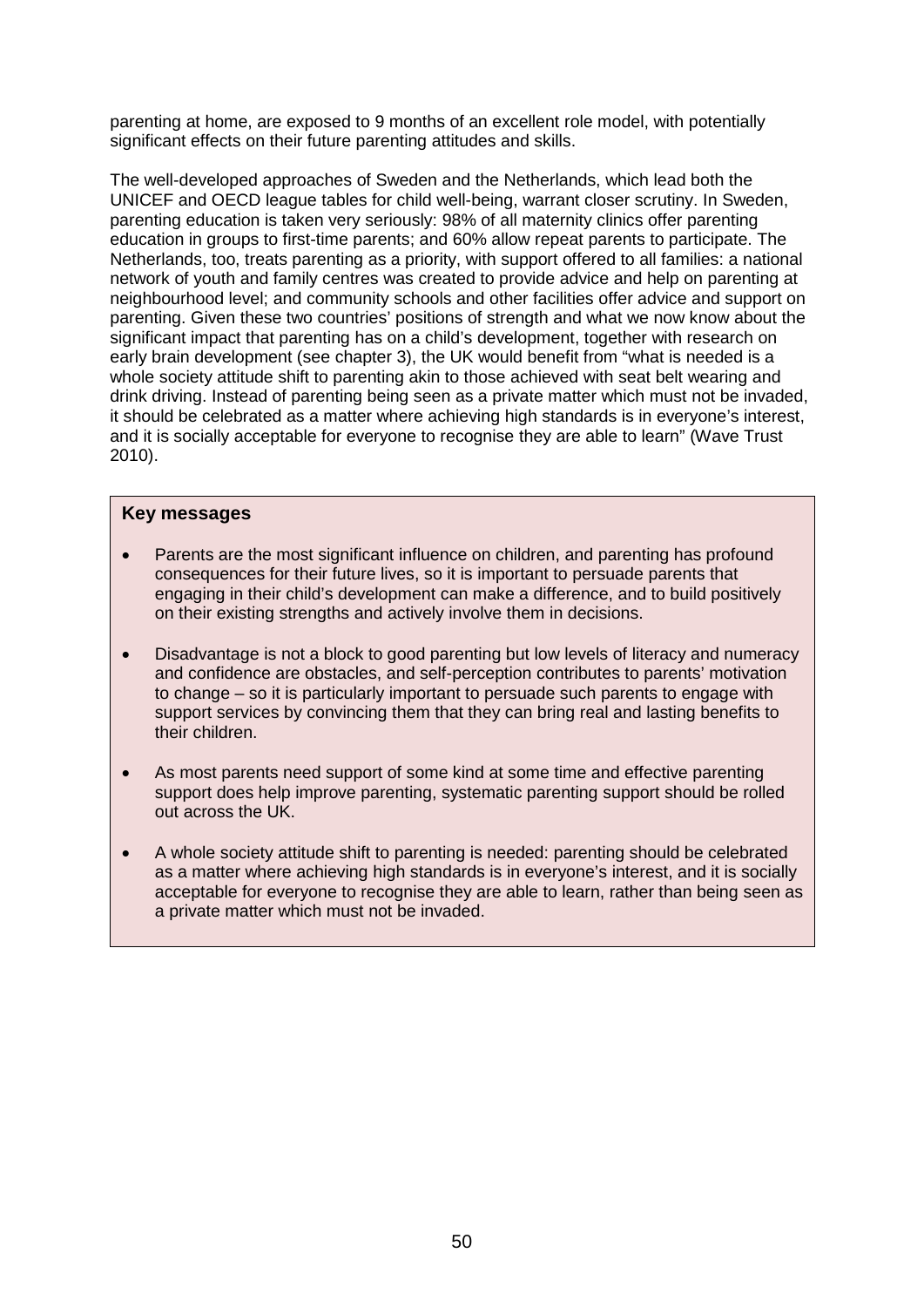# 6. Smarter working, better services

**"Now is a good time to reflect on the immense efforts made in the last five years to integrate universal and more specialist services for children and young people. We have come a long way and seen massive investment in our schools and early years settings and increased attention paid to preventative services and early intervention. But there is much more to do – we have not yet achieved what we set out to do, to provide a seamless continuum of services from the universal to the specialist, designed and tailored to the needs of the child, rather than professional silos."**

Marion Davis, President, Association of Directors of Children's Services (ADCS) *Expect the Unexpected*, ADCS Presidential Reception, London, 15<sup>th</sup> April 2010

# **Background**

'Every Child Matters' led to the introduction of a new framework for integrated working within children's services designed to change the way that services are delivered, and to shift the focus so that children's needs are identified early, assessed and result in appropriate, timely support. The central plank of this agenda was interagency collaboration at all levels of accountability, "Radical reform is needed to break down organisational boundaries" (DfES  $2003$ ).<sup>[71](#page-82-14)</sup>

# **Leadership**

The quality of leadership will be key in determining both how far there is a shift of emphasis towards early intervention, and how effective it will be. When resources are scarce, and the workforce feels under pressure, there is a tendency to defend (or at least cling to) the *status quo* which can make innovation and change harder to implement; but it is only by doing things differently that better outcomes will be achieved. Many of the examples in this publication describe interventions which bring the greatest benefits to disadvantaged groups, but have significant secondary benefits to society more broadly – not least, financial savings further down the line. Some require changes in work practices, others depend for their success on engaging the community more broadly; all require committed leadership to bring them about, both nationally and locally.

There needs to be clarity of purpose, and a determination to make improvements, *because it's the right thing to do*. The practice examples described constitute a powerful body of evidence for refocusing the efforts of services towards better identification of vulnerable groups and individuals. And for more effectively engaging them in the process of heading off or reducing problems, rather than just 'picking up the pieces' when something has gone seriously wrong – often at considerable cost, both human and financial.

# **Commissioning**

Commissioning is the central function of local areas as it decides how best to use resources in the public interest. Effective commissioning applies evidence of 'what works' to improve outcomes for local people and will become increasingly important as budgets are reduced. It provides a robust, credible and objective way of making decisions about the use of scarce public resources so that they have maximum positive impact on the lives of children and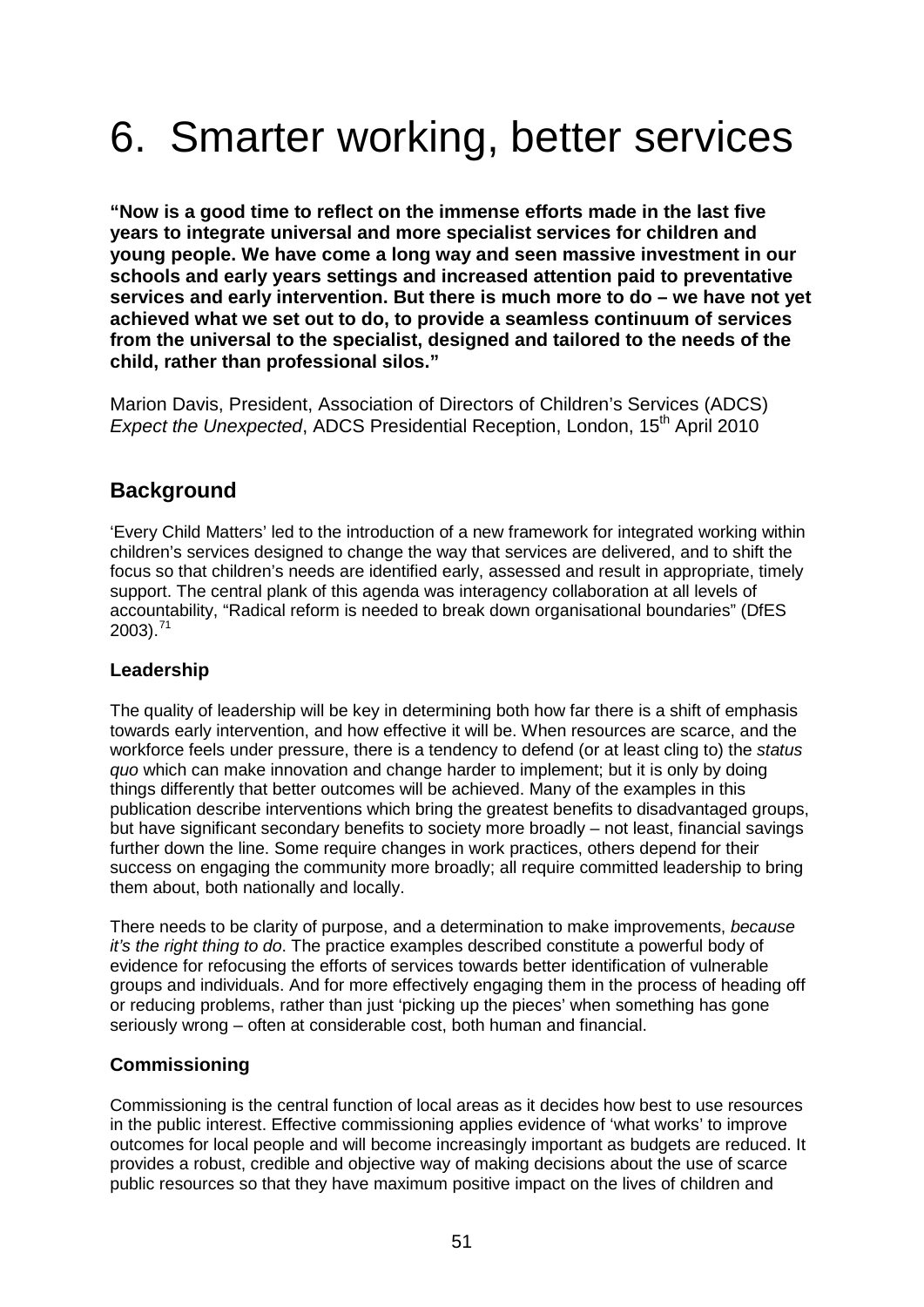families. Effective commissioning starts with a strategic understanding of how the whole system works and how the total resource is being used. Despite the progress made in recent years, it is still very evident that there are children and families slipping through the system until problems escalate and high cost services are needed. Powerful professional groups, traditional service configuration and weak leadership can all conspire to hinder radical change.

Commissioning has four steps, which for early intervention and prevention means:

- 1. **Understanding** and persuading people that the system needs to change by using local and national evidence of what works to reduce the need for high cost, last resort services. This evidence should be supplemented by analysis of the costs of different parts of the existing system and remodelling work and tested through stakeholder engagement including the views of children, young people and parents. Commissioners will also need to have fruitful relationships with all local schools and develop a shared agenda on early intervention and prevention. A key to success is understanding that early intervention and prevention require a reorientation of the system at all levels – from governance, leadership and strategy to the behaviour of all frontline practitioners and the way they work with families, using an appreciative approach to the Common Assessment Framework (see below).
- 2. **Planning** developing and agreeing strategy and plans for action with stakeholders including service users, service providers (from all sectors) and elected members. The key to success is for the planning process to include agreement of change so that action follows words. Increasingly, commissioners have developed and agreed commissioning standards, which include requirements for all practitioners to work preventatively. They have also developed and agreed a commissioning policy that makes clear their attitude to the provider market, specifications, performance measurement and management, outsourcing and to competition, all with a bias towards what will make prevention easier.
- 3. **Doing** having decided how to commission change, whether through behaviour change, system and process change or by changing provider leadership or by outsourcing to a new or existing freestanding service provider, then strategic commissioning teams need to lead and manage change at all levels in the system.
- 4. **Reviewing** by measuring and managing performance of the system, of groups of children and individuals and the contribution of each service provider and then taking immediate remedial action by working with providers including schools.

# **Universal services**

Universal services and settings – principally schools, children's centres and primary health care – play critical roles in ensuring children's needs are identified early. Often they are the places where emerging difficulties can be first spotted, or where children, young people and their families will themselves first ask for help. They are also often the most appropriate setting within which the extra help children need can be delivered. A key finding from a recent report commissioned by the former DCSF was that professionals working in schools and early years settings need better preparation to enable them to identify when children may need extra help or are at risk of harm, and to have the confidence to act on their concerns.[72](#page-82-15)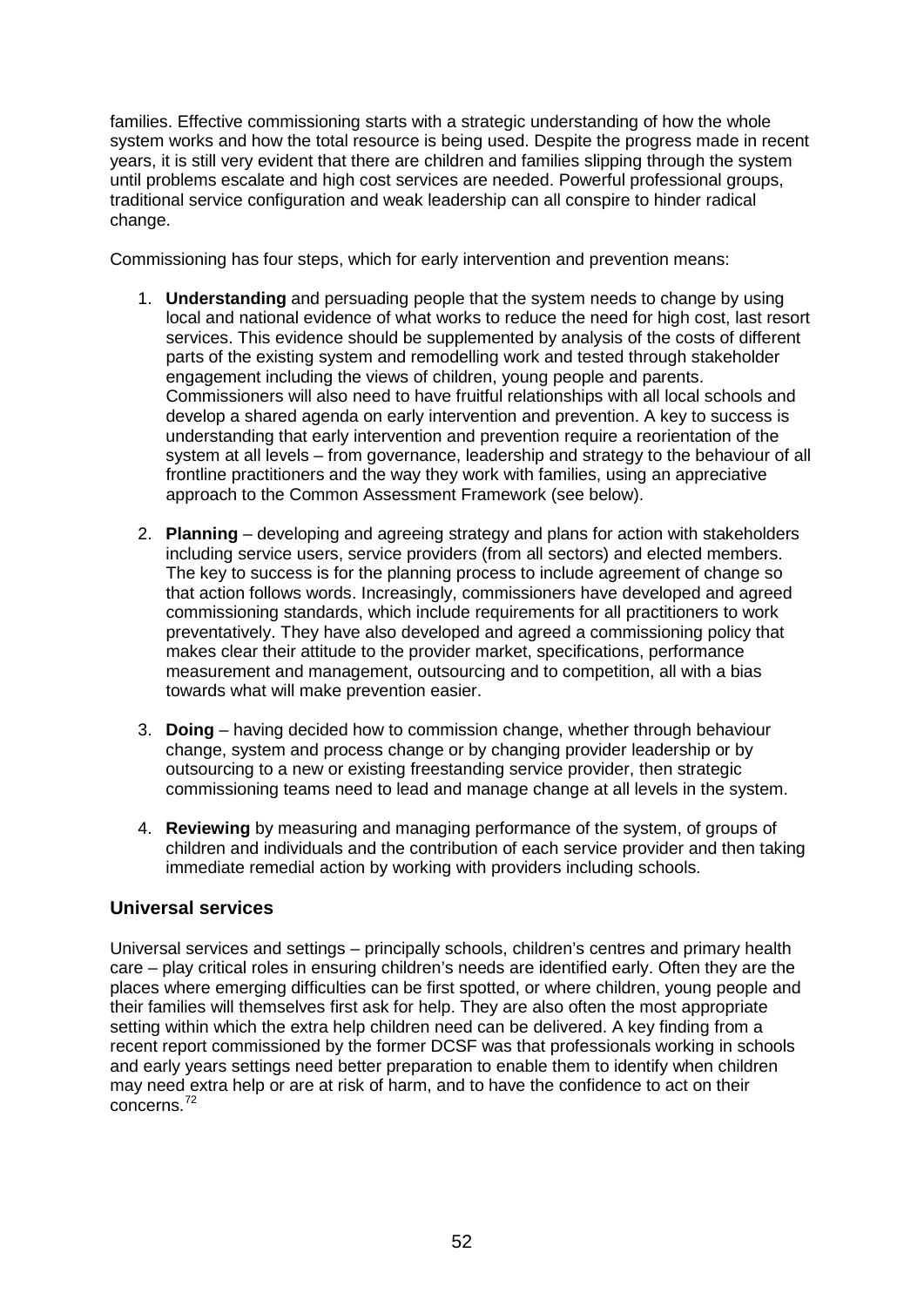## **CAF (Common Assessment Framework)**

The Lead Professional, Team Around the Child (TAC) and, most notably, the Common Assessment Framework (CAF) are examples of multi disciplinary programmes that require change in the behaviours of all practitioners, crossing professional boundaries and requiring high levels of cooperation and trust between services. The challenge for commissioners now is to mainstream these processes and behaviours, challenging services, where there is insufficient evidence that they improve outcomes.

The CAF is a standardised approach to conducting assessments of children's' and families additional needs, and for developing and agreeing on a process through which agencies work together to meet those needs. It aims to enable early identification of needs, leading to planned and co-ordinated provision of services for children, young people or their families with additional needs. Children and families experience a range of needs at different times in their lives. However, while all children and young people require access to high-quality universal services, some of them also benefit from targeted support to address additional needs which may relate to education, health, social welfare or other areas. An estimated 20- 30% of children and young people have additional needs at some point in their lives. This could be for a limited period, or on a longer-term basis. It is this group for whom targeted support within universal settings will be most appropriate.<sup>[73](#page-82-16)</sup>

A range of research studies, as well as inspection reports, have found that the CAF is being used variably across agencies and localities. The Local Authorities Research Consortium (LARC), involving over 20 local areas and led by NFER (National Foundation for Educational Research), recently found that, "despite the successes of the CAF process in supporting improved outcomes, it was clear, that there were inconsistencies and confusion about the CAF process (namely, the use of the pre-CAF assessment, the information recorded on CAF forms, the format of TAC meetings and/or the role of the lead professional). There is a need, therefore, for national bodies to support local areas to implement and embed the CAF process uniformly and to investigate the long-term impact of the process on outcomes for children, young people and families" (NFER 2010).<sup>[74](#page-82-17)</sup>

#### **Continuum of services**

The overall message from the recent research review conducted for the former DCSF (as cited above) was that it is inappropriate to view earlier intervention as an alternative to later intervention, when difficulties have become established. The problems in many, if not most, situations where children have additional needs, are multi-faceted and may persist and be intergenerational. It is unrealistic to believe that they can be easily resolved simply by being identified at an early stage. Many children and families are likely to need continuing support, and interventions at a number of points. Rather than looking upon earlier intervention as an alternative to later intervention, a better model would be a continuum of services that are appropriate at different stages in the life course of problems, with the pertinent issue being to identify the most appropriate intervention to match specific needs at a particular point. Some children and families may need ongoing support, while others may have their needs addressed sufficiently by an 'earlier' intervention to not require later interventions.<sup>[75](#page-82-18)</sup>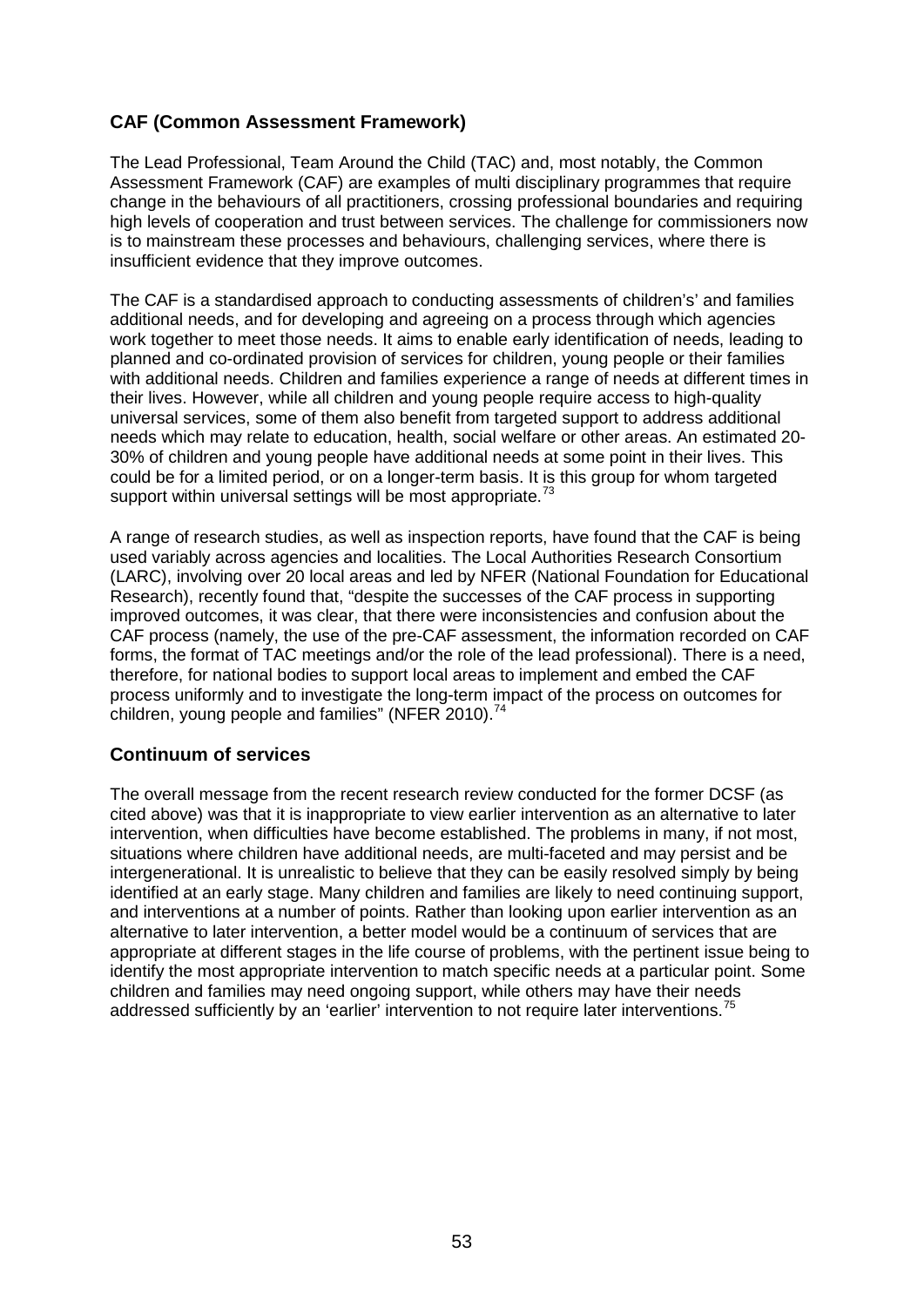

The diagram above, often referred to as 'the windscreen', illustrates the continuum of needs and services, and where the CAF and the lead professional role fit. It is expected that the majority of CAFs will be undertaken within universal services. The benefits of providing intervention from an earlier stage in a child or young person's life will, for some, be prevention of the need for longer term involvement with specialist services, while for others it should provide a smoother transition into these services. 'The windscreen' illustrates how a child or young person with additional needs can be supported earlier and, if necessary, through the transition into the more specialist services such as social care and child and adolescent mental health services (CAMHS). It shows that children and young people do not simply go to the right of the windscreen and remain there. It is important to note that there are children and young people who access targeted and specialist services from time to time for support or treatment. However, this may only be for a short period of time before their case is closed or they are discharged from the service. It is important for specialist services to remember that any child or young person should have the relevant support in place when they no longer require their services. This will ensure that the individual can continue to be supported at a low level to prevent any further intervention being required from specialist services.

#### **Multi-disciplinary working**

Nurturing and sustaining strong relationships both between agencies and with families themselves are absolutely fundamental to the success or otherwise of integrated working. Indeed, in a comparison of European systems, two themes appeared repeatedly and crossnationally as the basis for effective integration: working together with other agencies and maintaining a focus on the family as a whole. The interrelationship between the two was noted since a focus on the family as a whole means that a wider network of services is likely to be involved. Professional time was the most important resource, as time was needed to develop effective working relationships with other professionals. The factors that facilitated good inter-disciplinary and inter-agency work point to a professional and managerial culture that values the development of good working relationships both with families and with other professionals.<sup>[76](#page-82-19)</sup> In his progress report on child protection in England of last year, Lord Laming presented a mixed picture of the quality of multi-agency collaboration, "despite considerable progress in interagency working, often driven by Local Safeguarding Children Boards and multi-agency teams who strive to help children and young people, there remain significant problems in the day-to-day reality of working across organisational boundaries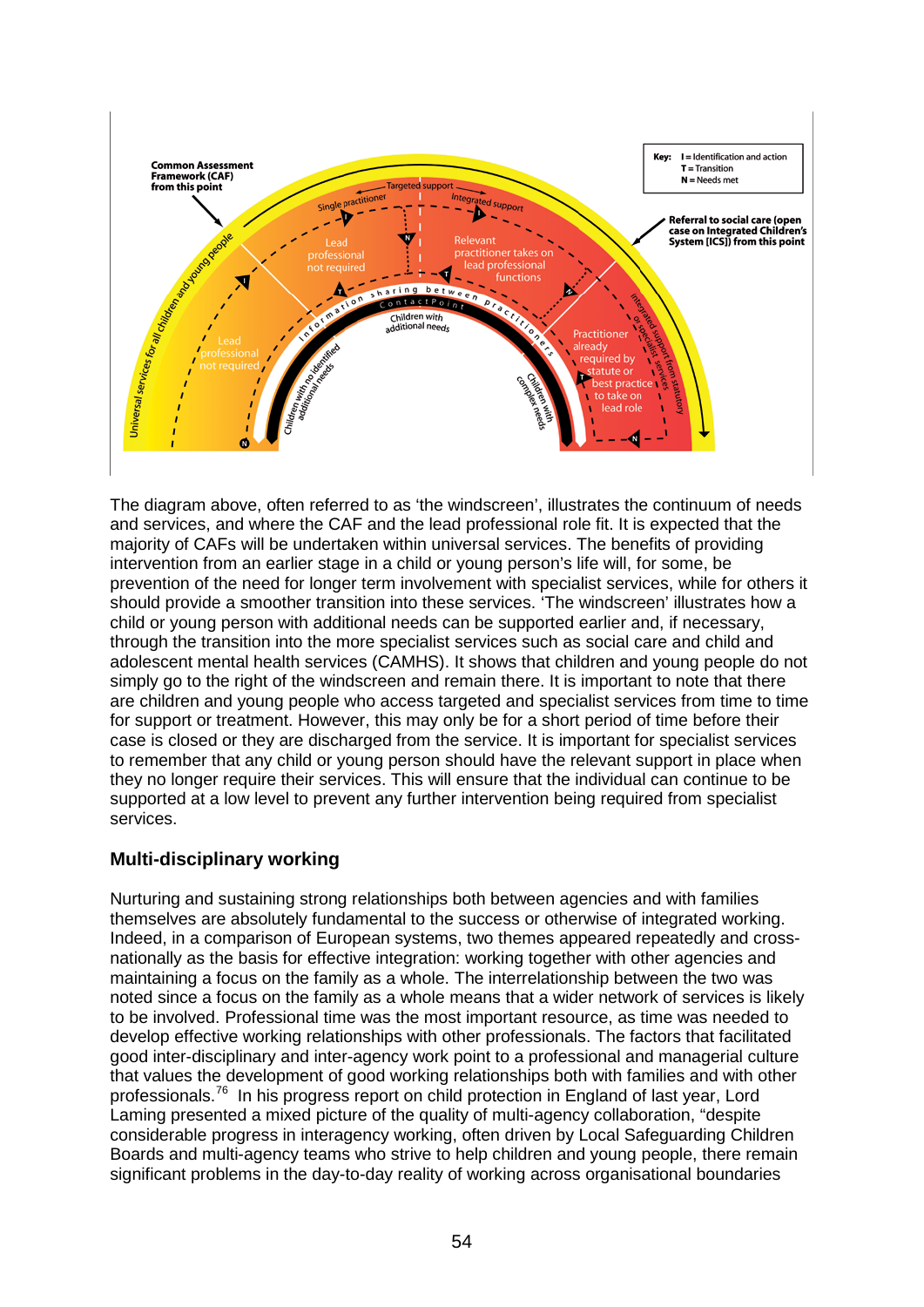and cultures, sharing information to protect children and a lack of feedback when professionals raise concerns about a child. Joint working between children's social workers, youth workers, schools, early years, police and health too often depends on the commitment of individual staff and sometimes this happens despite, rather than because of, the organisational arrangements. This must be addressed by senior management in every service" (Laming 2009).<sup>[77](#page-82-20)</sup>

# **Partnership with families**

There is a risk that children's centres, schools and health services marginalise those who are already disadvantaged, because these children or their families are less able or willing to access the provision offered. This needs to be mitigated by effective outreach strategies and finding out what kinds of support and help such families would value and use.<sup>[78](#page-82-21)</sup> A number of studies have summarised the characteristics of services that parents and children in need of support value and take up. These are services which are easily accessible, have practitioners who are approachable and responsive and are culturally sensitive. They attend to strengths as well as needs and focus on supporting both child and parent.<sup>[79](#page-82-22)</sup> A review of international approaches to parenting support notes a distinction between parenting programmes and support services with a 'go-structure', whereby the worker *goes* to the family, and those with a 'come-structure', whereby the parent must *come* to the service. 'Gostructure' approaches were reported to improve access to hard-to-reach populations, as they were able to overcome factors such as parents' inertia, uncertainty, lack of confidence or fear of rejection, which could deter them from accessing services.<sup>[80](#page-82-23)</sup>

A significant body of evidence has built up around the 'Family Partnership Model' developed and pioneered in practice by Professor Hilton Davis of the Centre for Child and Parent Support at King's College London.<sup>[81](#page-82-24)</sup> The basic principle of this model is that services should be based upon the concept of *partnership* with families with the quality of the professional's relationship with the client(s) at the heart of the delivery. However, at the end of its first year, the 'Narrowing the Gap' programme reported that there was more evidence of services feeling confident in listening to children and young people, and in encouraging them to participate, than there was with families and parents. It seems that professionals in all kinds of settings may lack confidence and experience in working directly with parents and families, particularly if they are disadvantaged. It was suggested that professionals, including teachers, should be encouraged to go out more and talk to people – parents especially – because face to face communication is always more effective in building relationships than letters and leaflets. Gaining trust through health services attached to children's centres, for example through family nurse partnerships or targeting intensive health visiting, is a wellknown means of building strong relationships with parents when their children are very young.

Earlier in the year, the Children's Workforce Development Council (CWDC) published 'The common core of skills and knowledge<sup>,[82](#page-82-25)</sup> for the children's workforce that includes working in partnership with children, young people, families and carers. It is based on good communication being central to working with children, young people, families and carers. It helps build trust, and encourages them to seek advice and use services. It is key to establishing and maintaining relationships, and is an active process that involves listening, questioning, understanding and responding. To build a rapport with children, young people, their parents and carers, it is important to be respectful, understanding and honest. People become engaged when relationships are continuous and their lives improve as a result.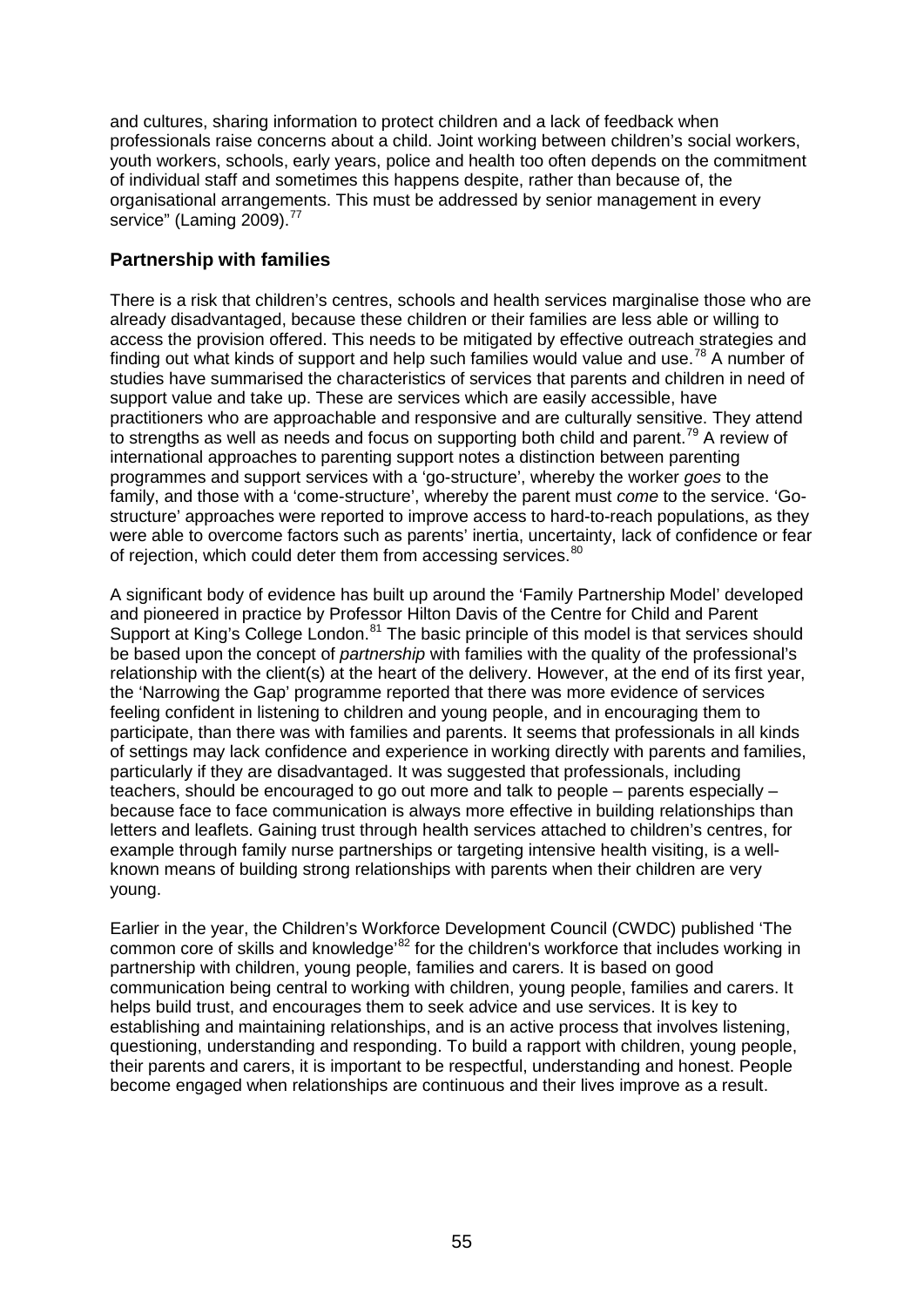# **Effective local practice**

# **1. Integrated Locality Working, Southend**

#### **Aims**

From 2004, the children's partnership piloted 'multi-agency clusters', with multi-professional teams working with clusters of schools. The aim was to improve outcomes for children, young people and their families by providing speedier and more effective multi-agency responses, focus support on the whole family and improve joint working relationships between services, schools and agencies.

In January 2007, learning from the 'multi-agency clusters' informed the next stage of development, the aims of which were to: further strengthen early intervention and prevention and to become even sharper at matching provision to the levels of need of children and families; reduce the level of referrals to acute services, particularly children's social care; secure buy-in for a single assessment (CAF) and a single point of contact to enable families to tell their stories once and to enable better matching between assessment of need and multi-agency services provided.

#### **Delivery**

To achieve the above aims, a model was developed which focused strongly on shared, multi-agency processes, supported through co-location of staff. The model includes a relatively simple four-staged process of intervention, delivered through three localities. This enables services to target and plan provision to meet the needs of individual children and young people through integrated processes ensuring effective ways of identifying and reducing children and families at increased risk.

The approach to the CAF, within an easy-to-understand and well communicated model, is the most significant factor in making the difference. The CAF is the only assessment tool used in Southend to identify additional needs. In January 2007, all other referral mechanisms were collapsed into the CAF framework, thus making the use of CAF mandatory to access any form of additional support.

All children whose needs cannot be met within their universal setting have a CAF undertaken in partnership with them and their parents/carers, which identifies additional needs and strengths. Young people's views are fundamental to the assessment process; additional supporting tools have been designed to ensure that the voice of the child is heard, regardless of their age and ability. Families agree a lead professional and the assessment identifies the level of support required. Depending upon the level, children and families will either be supported by Stage 2 Team around the Child and Family (TACAF) or Stage 3 Children and Family Panel. The way of working builds upon the family's strengths and aspirations rather than the professional's needs and wishes. TACAF operates as a supportive team; parents and young people have the opportunity to discuss their needs with key practitioners and play an active role in the delivery of support to their family. There is a recognition that support is delivered in partnership with the parents/carers, acknowledging their key role in improving outcomes for their family. If after three months no significant impact on desired outcomes has been achieved, a further discussion will take place with the family, as they may require a more intensive sustained support package via the Children and Family Panel (Stage 3).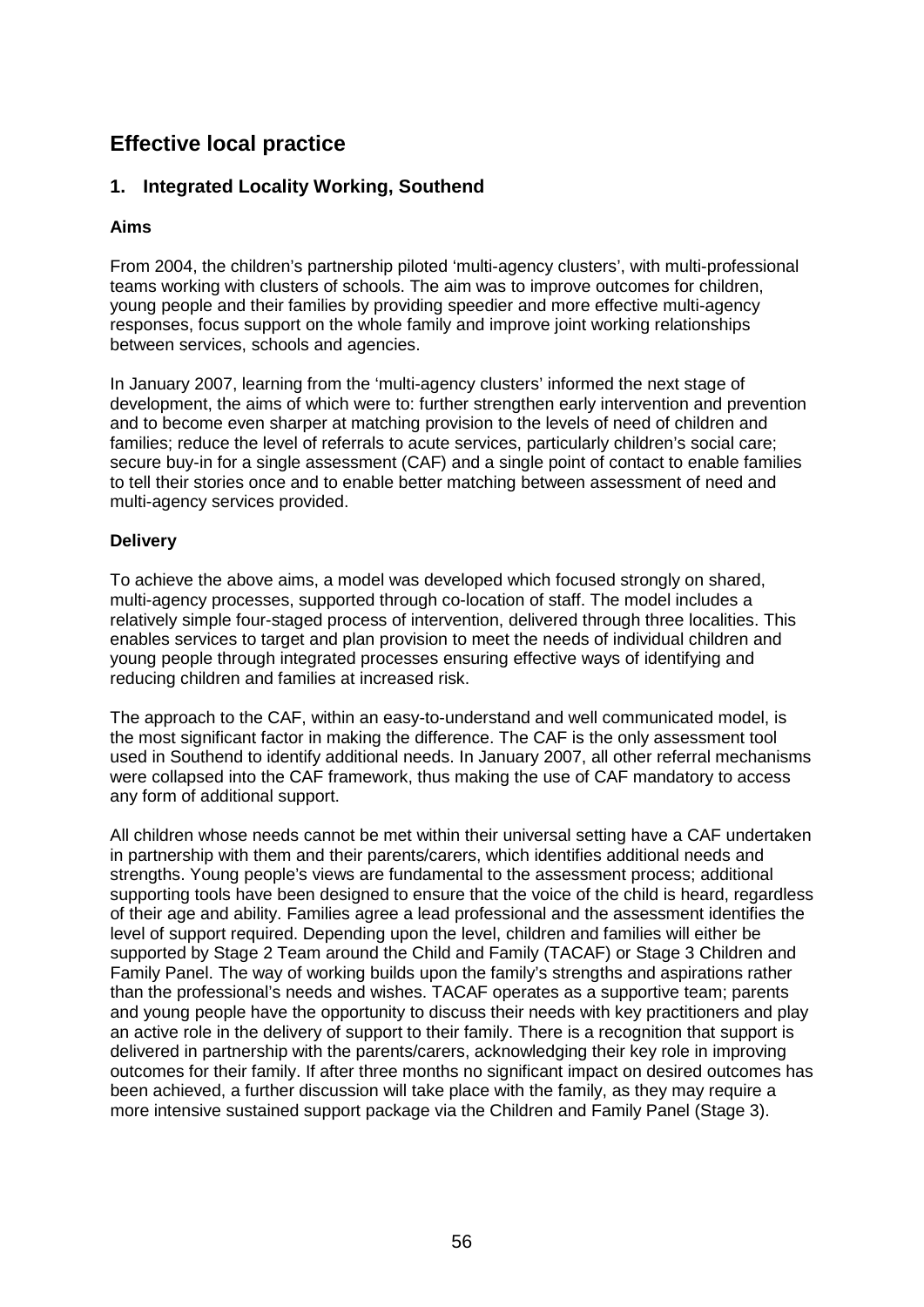#### **Impact**

Between 2007 and 2009, the model has led to 29% of cases successfully moving down and 8% moving up (only half of which have needed specialist services) through the staged model of intervention. Over the same period, there have been significant reductions in referrals to social care (and corresponding savings) from 647 to 480 cases.

## **2. Family Support Model, Warrington**

#### **Aims**

The aims were to develop a model for integrated working which would show evidence of the impact on outcomes for children, young people and their families, and provide practitioners with clear procedures for integrated working so that the CAF, role of the lead professional and information sharing would become part of day-to-day working practices.

#### **Delivery**

The model was developed as a direct result of two pilot studies; the first, in 2004-05, being on information sharing and assessment (ISA), and the second on the CAF. The first pilot involved a multi-agency group of frontline practitioners, and focused on challenges in multiagency working, using real-life case studies to explore the issues. The group identified a number of barriers, such as a lack of common language. It was evident that these barriers affected the quality of services being delivered, including services being slow to react, resulting in uncoordinated support for those children showing early signs of additional needs.

Findings from the first pilot influenced the second pilot on the CAF which ran in 2005-06. This involved two high schools, a primary school and a children's centre, alongside all partners working within these settings (e.g. health, Connexions). The findings from the pilot were very positive and helped to shape the current family support model.

The model has three distinctive features: assessing a child's level of need before and after multi-agency intervention, thereby creating a baseline to track progress; an 'information hub'; and support to practitioners through the use of Service Allocation Meetings (SAMs). The 'information hub' enables practitioners to request background information from the CAF, social care, education, children's centres and Connexions databases. Between February 2006 and December 2009, there were 3,322 background searches. There is strong buy-in from universal services, with the largest portion (38%) of searches being requested by children's centres.

SAMs are regular meetings where practitioners who have completed a CAF but who are not confident to identify needs or services, can consult a multi-agency panel of professionals. Based on the information in the CAF and the ensuing multi-agency discussion, recommendations are made on how best to support a child or family. No final decision is made until the family is consulted. In addition, each care plan used as part of the model is subject to discussion with parents and children, to ensure the process is working for them.

SAMs are found to be an important resource for practitioners, particularly those working in schools, as they offer regular opportunities to seek advice and guidance from a range of agencies. Over 70% of all CAFs discussed at SAMs come from schools, who are also the largest portion (24%) of lead professionals engaged in Warrington's family support model.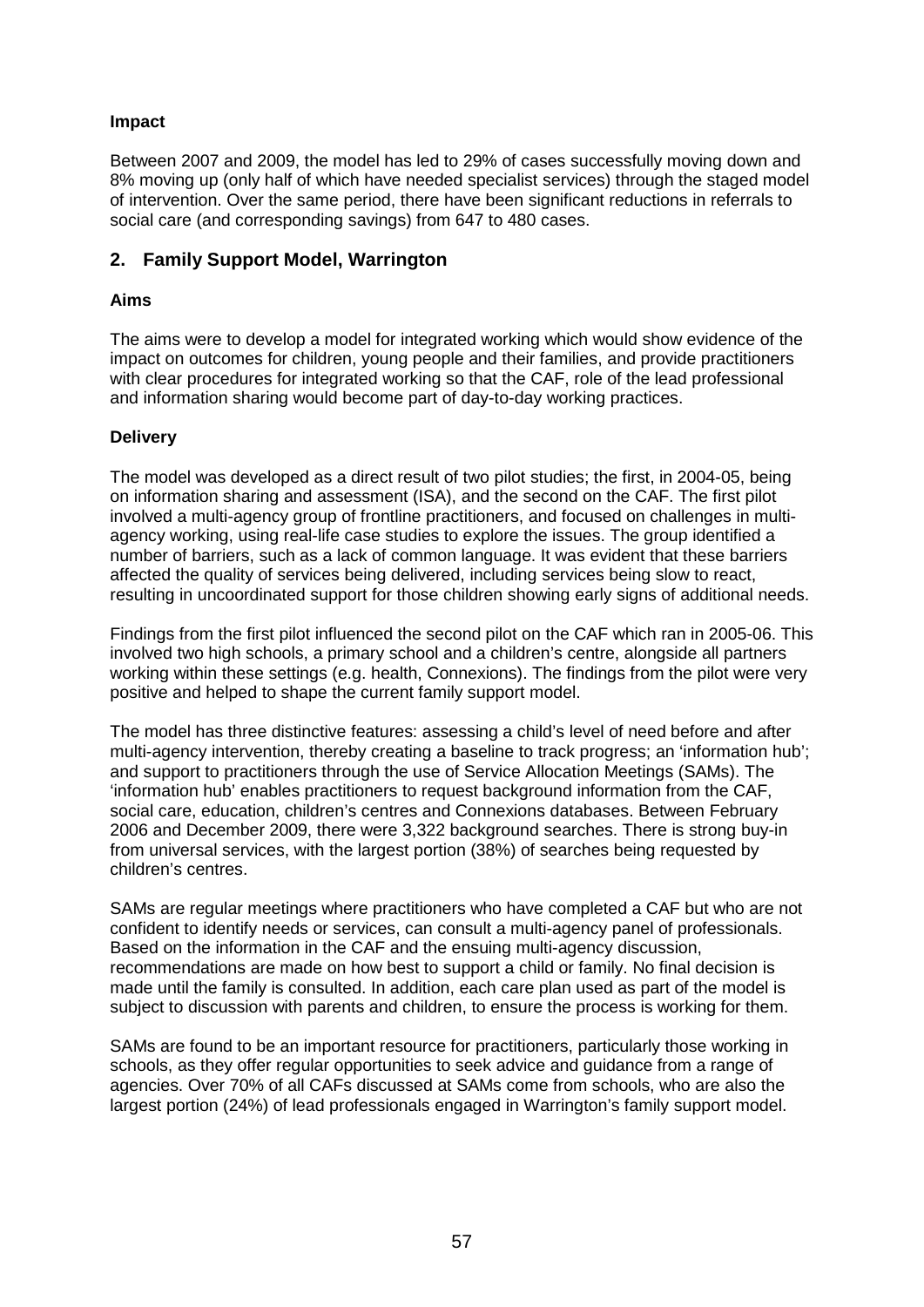#### **Impact**

The model is having a positive impact with more than 50% of children and young people showing a decreasing level of need due to early intervention, which is mirrored by children and families reporting that they feel the model has had a positive impact on their lives.

In 2008-09, 529 families were supported through the model at a total cost of £158,000 and a net cost per family of £6.00 per week.

#### **3. Building Bridges, Family Action**

#### **Aims**

Inspired by research and in partnership with a number of local areas (Lewisham, Hackney, Southwark, Luton, Newham, Tower Hamlets, Coventry) over the last decade, Family Action has been delivering its 'Building Bridges' service which aims to intervene early in meeting the needs of families where parents have severe and enduring mental health problems.

Children of parents with mental ill-health are twice as likely to experience a childhood psychiatric disorder. Evidence shows that the risk of significant harm to the child resulting from a parent's mental health can be mitigated where the adult is supported to gain insight into their mental health problems, parent positively and prioritise family tasks.

#### **Delivery**

The starting point for the service is families' perceptions of their needs and the issues they want to address. It is delivered by professional family support workers (qualified to NVQ Level 3) who, under the supervision of a qualified social worker, make home visits to assist with practical issues as well as provide emotional support; staff are available at times when other services are not, such as night-time, weekends and bank holidays. They aim to help members of the family improve their relationships with each other; to help parents access and coordinate their relationships with other agencies and professionals, and to promote better communication between these agencies about the needs of the whole family: the adult as parent or carer and the separate, related needs of the child.

Activities are wide-ranging: engaging children in the family in an understanding of their parent's/parents' mental health problems; helping a parent manage their child's challenging behaviour which could otherwise increase parental stress; accompanying parents and their children to children's centres so they gain confidence to use these services regularly (this is very important to parents with mental health problems who can feel different and stigmatised and often need to be supported to use universal services).

#### **Impact**

An evaluation indicated the service is having significant impact on improving outcomes for vulnerable children and parents. As a result of the support provided, there have been reductions in the number of parents experiencing mental health problems and in turn the need for acute hospitalisation and children being taken into care. Evidence from one health visiting area suggested that the intervention of Building Bridges had contributed to halving the number of vulnerable families on their caseload.

Over the course of one year, 40 families can be supported at a cost of £3,500 per family. Over two years, the estimated savings to: the Department for Education and local authority are £114,400; the Department for Work and Pensions are £158,400; and the NHS are £67,200.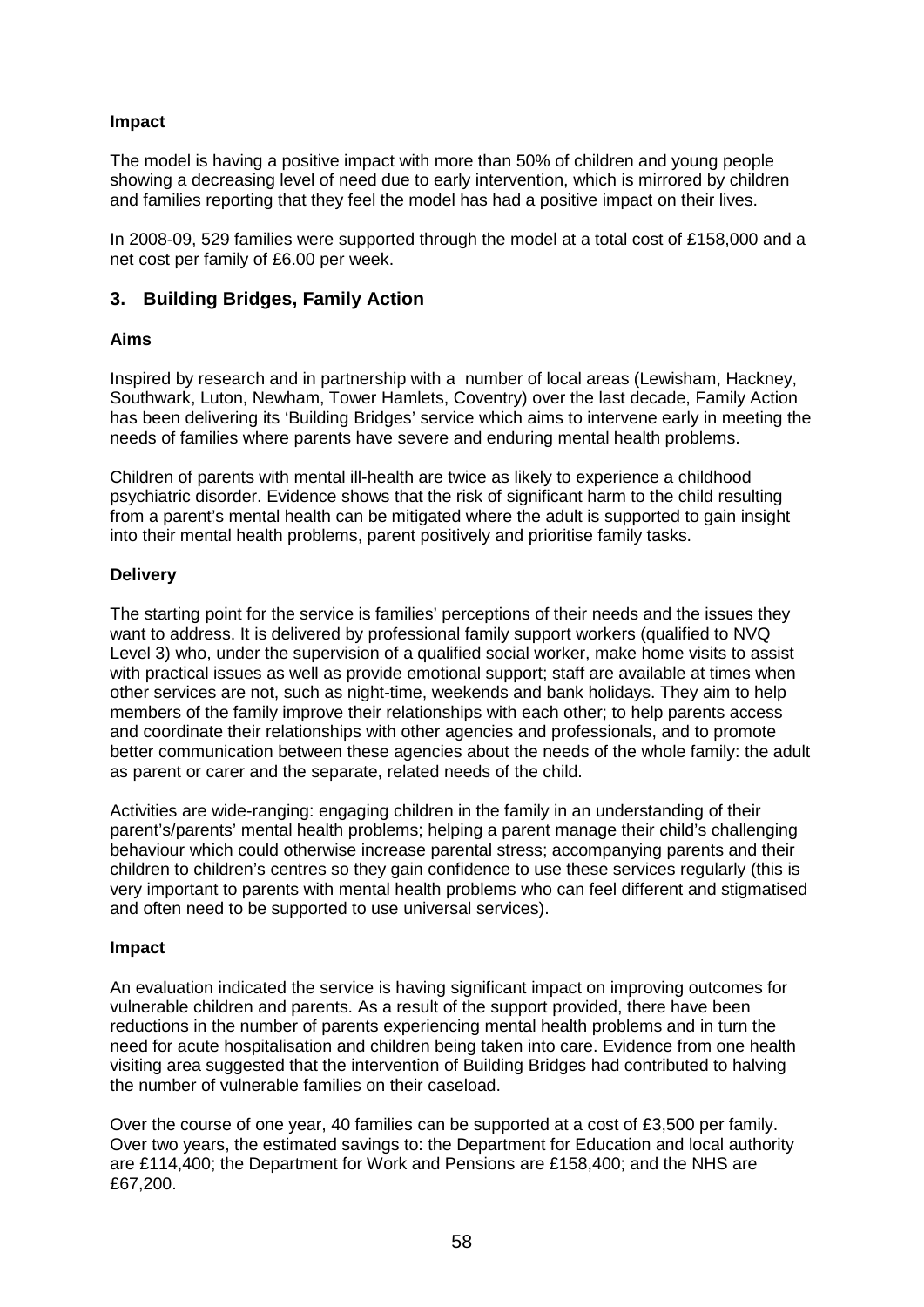# **4. Springboard Project, Blackpool**

### **Aims**

The aims of the Springboard Project were to improve outcomes for 60 families at a high threshold of need and for the multi-disciplinary team to act as change agents within their own agencies.

#### **Delivery**

Initially, a virtual team was established made up of professionals from a wide range of services. In the second year, the project was extended into new locality teams staffed by key workers (who could be drawn from any practice group) and police officers with access to a central team of 'specialists', including education, substance misuse and mental health practitioners. The locality teams work in family homes on a 365-day basis; staff contracts were changed to enable them to meet the needs of families all year round.

The locality teams ensure that each family has a family assessment, based on looking at each individual's needs and building on the strengths of the family; a key worker to coordinate services and be the main point of contact for the family and the professionals working with them; and access to a commissioning budget to enable things to be done differently.

It is important to note that Springboard did not develop and operate on its own, but was part of a wider effort to promote better collaboration at all stages of the family work process. Thus in August 2006 the 'budget holding lead professional' pilot project was initiated, which assisted the development of the CAF and the TAC model. In 2007, the parenting team was established offering intensive parenting input to families which were experiencing difficulty. This is accomplished through the Positive Parenting Programme and Webster Stratton programmes (see chapter 5). Training on helping parents to develop their parenting skills is now being offered to a wider staff group for which parenting is not normally a core part of the service.

#### **Impact**

An evaluation by Salford University indicated that the project has resulted in significant improvements for the children and families concerned since it was first introduced, including major reductions in recorded domestic violence incidents (74%), children placed in care (88%) and family involvement with services concerned with child protection (80%). Long term savings for services have been identified. Due to the success of the project, the decision has been taken to mainstream this approach and it is currently being rolled out across Blackpool.

# **5. Targeted Family Support, Exeter/Action for Children**

#### **Aims**

Action for Children's Intensive Family Support project aims to improve outcomes for vulnerable children and families through a continuum of services embedded in a universal service. The Exeter project was established as an exemplar of this approach.

#### **Delivery**

The project is based on two children's centres and offers a wide menu of universal and targeted services alongside intensive case work provided by the project social workers. This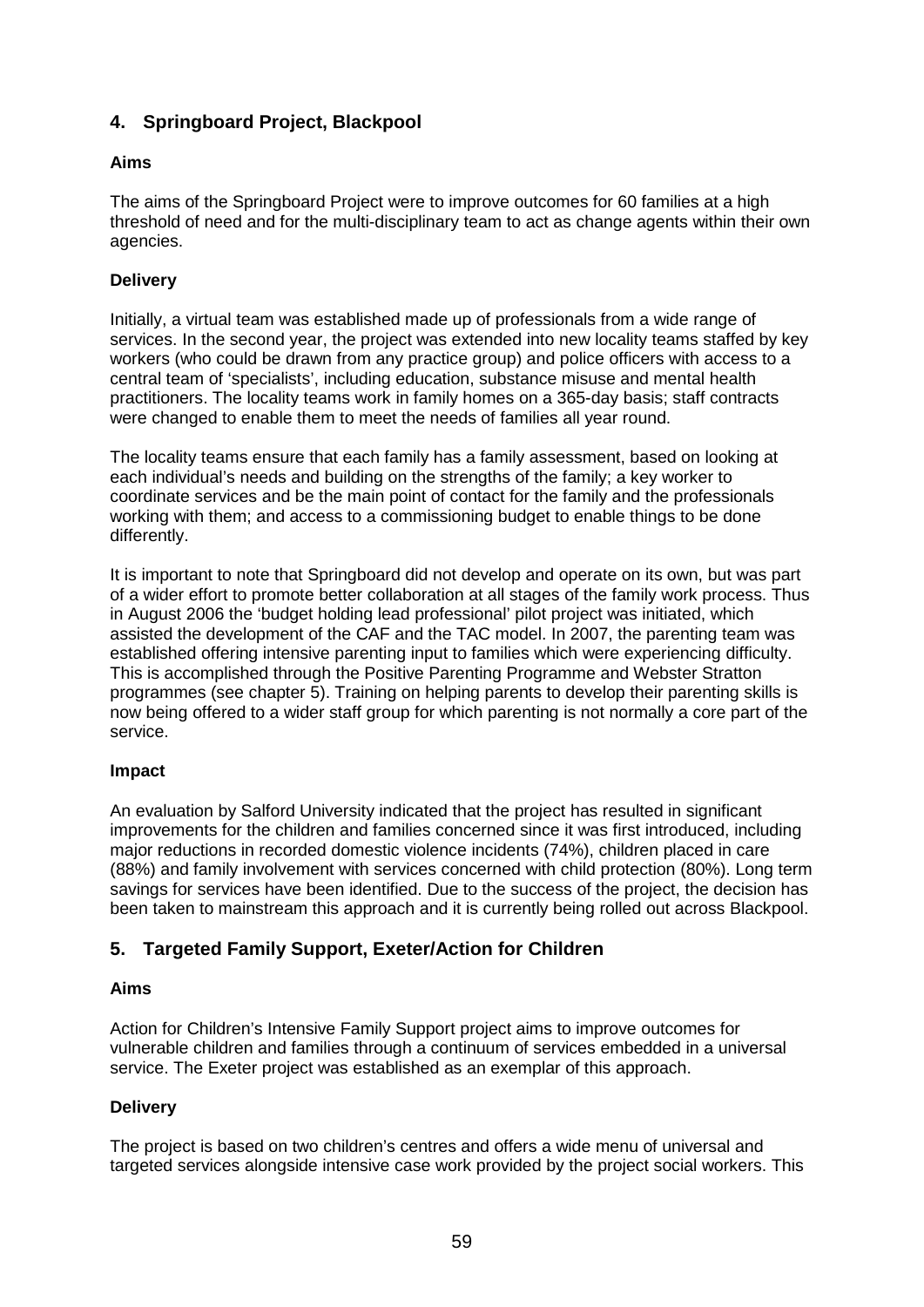range means staff can work to ensure families are offered, and take up. Access to services at different tiers of need. The team is led by a qualified social worker, and all staff have received extensive training, including in the Webster Stratton Incredible Years approach (see chapter 5), and the family workers team have also had training in attachment/bonding.

There is a service level agreement with the local authority's children's department enabling the centres to deal with referrals from the local authority in relation to children in need, looked after children and child protection. However, the universal nature of the project means that there is flexibility for the staff to construct service packages across the span of universal and targeted provision, in line with the needs of the whole family. For example, parents who might be finding their parenting role particularly challenging, or where there were safeguarding concerns identified, could be bridged into the universal parenting groups, in addition to receiving a tailored case work response. The resulting diversity of parent group membership was achieved without any apparent evidence of a sense of stigma for anyone. Group members interviewed as part of an independent evaluation characterised their parenting capacity in very similar terms.

The emphasis of the project is on bridging families into universal services, if they had previously *only* been in receipt of a targeted service. The converse is also true, in that staff are alert to the potential change(s) in the circumstances of a child or family. A striking feature of practice in the project is that the groups are open to and used by a range of families, including those with very complex needs and those with low level additional needs.

#### **Impact**

An independent evaluation found that families using the centres had a high level of need upon entry to the service, which, following support, had led to positive outcomes for them.

# **6. Family Intervention Projects**

Family Intervention Projects (FIPs) provide intensive support to families with multiple social, economic, health and behaviour problems. Intervening early alongside services working more efficiently with vulnerable families is central to the Government's commitment to unlock social mobility and tackle child poverty, which contributes to the Coalition Government's commitment to investigate a new approach to support families with multiple needs. Recently published official statistics,<sup>[83](#page-82-26)</sup> covering services in England up to March 2010, indicate that FIPs have been broadly successful in effectively engaging and improving outcomes for these families and the wider community:

- 4,870 families received an intervention up to 31 March 2010 and 3,518 between 1 April 2009 and 31 March 2010 (a measure of service capacity).
- 93% of families were either still receiving a family intervention on 31 March 2010 or had exited for a successful reason between 1 April 2009 and 31 March 2010 (a measure of service effectiveness).
- A total of 914 families exited the intervention between 1 April 2009 and 31 March 2010. 51 families were excluded from the analysis because they provided both positive and negative reasons. Of the remaining 863 families:
	- o 79% (678 families) left for a successful reason (e.g. formal sanctions had been lifted)
	- $\circ$  11% (95 families) left for a reason that cannot be counted as a success or a failure (e.g. family moved away, child taken in care)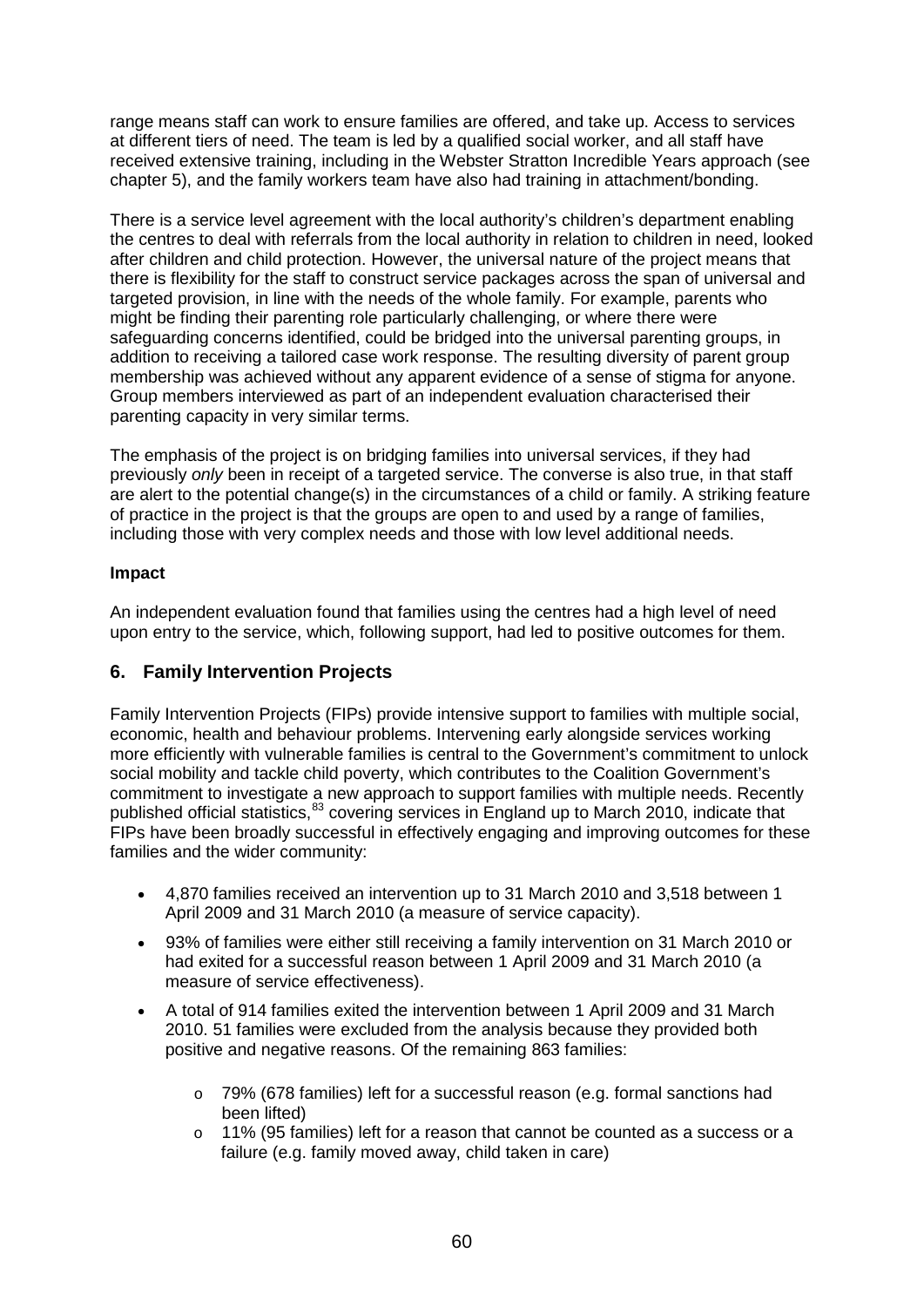- $\circ$  10% (90 families) left for an unsuccessful reason (i.e. the family refused to engage).
- For each of the four 'domains' that were identified between 2-4 key relevant measures of family outcome were combined and a percentage reduction in risk calculated against each outcome (measures of service outcomes). There was, on average, a:
	- $\circ$  47% reduction in the number of families experiencing risks associated with poor family functioning, including poor parenting, marriage, relationship & family breakdown, domestic violence or child protection issues
	- $\circ$  47% reduction in the number of families involved in anti-social behaviour and crime
	- o 34% reduction in the number of families with health issues including mental or physical health and drug or alcohol problems
	- $\circ$  34% reduction in the number of families with education and employment issues.

The effective local practice examples below illustrate how to overcome some of the inherent difficulties in interagency working and develop successful partnerships with families.

# **Conclusion**

Energetic and visionary leadership, combined with effective joint commissioning, is critical in shifting emphasis towards early intervention, and delivering effective whole system change. There needs to be a clarity of purpose, and a determination to make improvements, *because it's the right thing to do*. Moreover, staff in all settings need to have an increased understanding of the principles of early intervention, of how they can identify early difficulties, of how they should respond, and of the role of others.

Evidence from a variety of sources – in particular Lord Laming and NFER – and comment from the ADCS President have reached the same conclusion: considerable progress has been made in interagency working, but there is much more to do. The need for a continuum of services is not in dispute, as, even with early identification, many children and families are likely to need continuing support and interventions at various stages in the life course of their situations. However, while there is a consensus on the model for best supporting children and families, some areas seem to be struggling to make it a reality for those which it is designed to serve.

The effective local practice examples featured in this chapter offer some pointers for overcoming barriers to working across organisational boundaries and cultures. First and foremost, they all embraced a key message from the literature: they invested time to build trust and strong relationships. It is no coincidence that the first two examples succeeded in developing an effective model for interagency working on the back of pilot projects with practitioner involvement and a mandate to reality check the task ahead, which, in the Warrington example, involved real-life case studies. Schools and children's centres, moreover, were central to the pilots, as well as the work that flowed from them. Indeed, evidence from the effective local practice contained not just in this chapter but the whole of this practice guide strongly suggests that children's centres in particular lie at the 'hub' of a continuum of support. This brings with it the added benefit of removing a sense of stigma for vulnerable children and families, as in the case of the Building Bridges project and targeted family support project in Exeter, both run by the third sector in collaboration with local statutory agencies.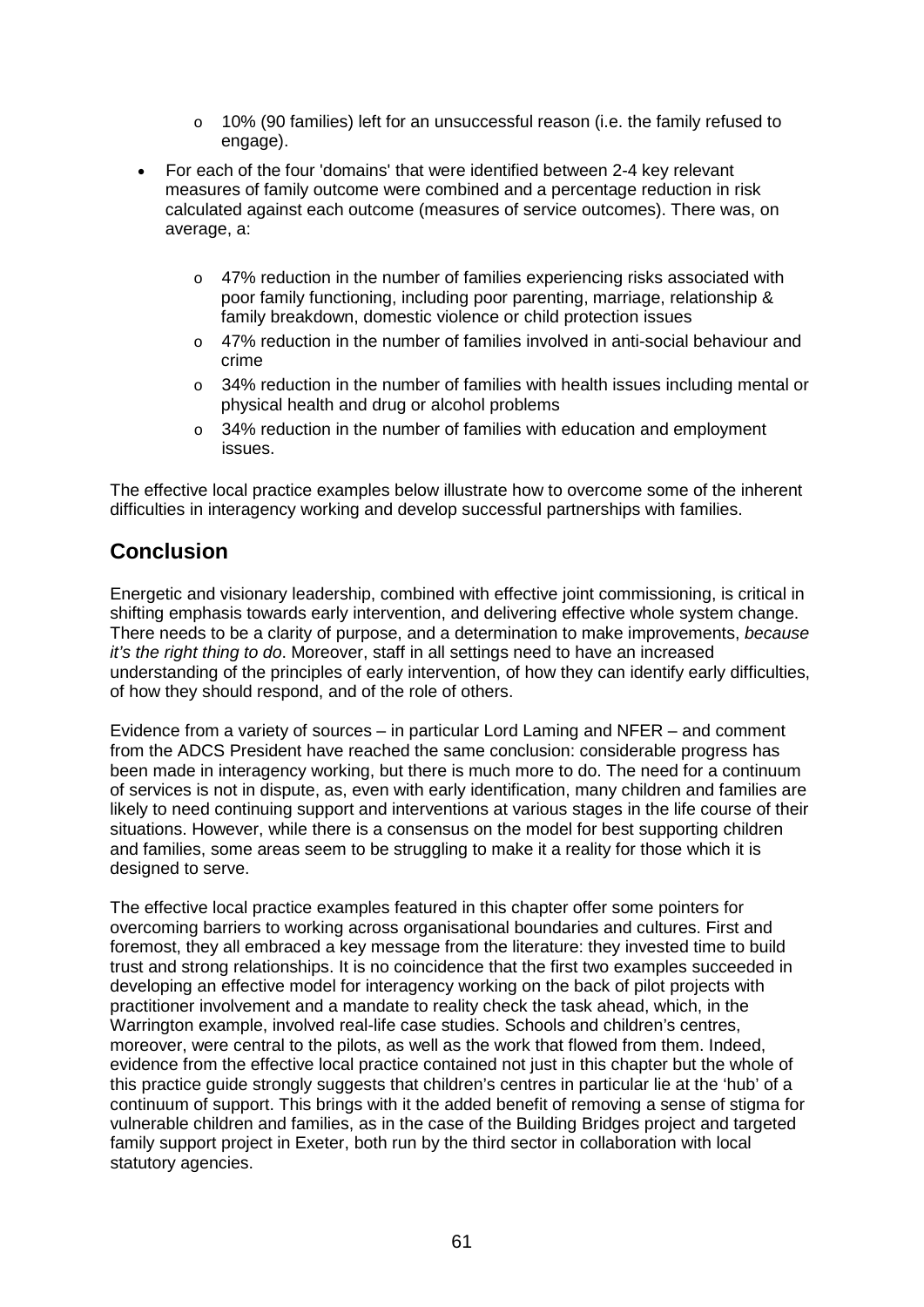The inability to invest the time needed to build trust, relationships and effective interagency working, and, ultimately, to secure buy-in, may go some way to explaining the inconsistencies and confusion encountered in the use of tools to promote interagency working, notably the CAF. Another reason is that CAF has not yet developed into *the* standardised tool for conducting assessments for children's' or families additional needs, and for developing and agreeing on a process through which agencies work together to meet those needs. Thus the approach developed by Southend is instructive, as it made the CAF the only assessment tool used to identify additional needs; all other such tools were collapsed into the CAF, thus making the use of CAF mandatory to access any form of additional support. Not surprisingly, therefore, Southend cited its approach to the CAF, within an easy-to-understand and well communicated model, as the most significant factor in making the difference.

The challenges posed by interagency working represent only one side of the coin; the other side is working with parents and families. Research has shown that the interpersonal qualities of the practitioner are the strongest determinant of whether or not people engage with interventions. It is suggested, therefore, that services should be based upon the concept of *partnership* with families with the quality of the professional's relationship with the client(s) at the heart of the delivery. There is also evidence that professionals in all kinds of settings may lack confidence and experience in working directly with parents and families, particularly if they are disadvantaged. 'The common core of skills and knowledge', which includes working in partnership with children, young people, families and carers, updated by the CWDC earlier in the year, is timely and provides a firm foundation for addressing this key area for development. Having common skills across the workforce is important to effective delivery, but it is also important to cost-effective delivery, since without this there is risk of duplication or even conflicting interventions.

Developing a collaborative approach that integrates the views and strengths of parents and families, rather than imposing solutions, was a common characteristic of all five effective practice examples featured in this chapter and of the FIPs (Family Intervention Projects). Two of these – Building Bridges and the Springboard Project in Blackpool (now mainstreamed due to its success) – centred on visiting families in their homes and being available at times when other services are not: night-time, weekends and bank holidays. In the case of Blackpool, this involved changing staff contracts so that the needs of families could be met 365 days of the year.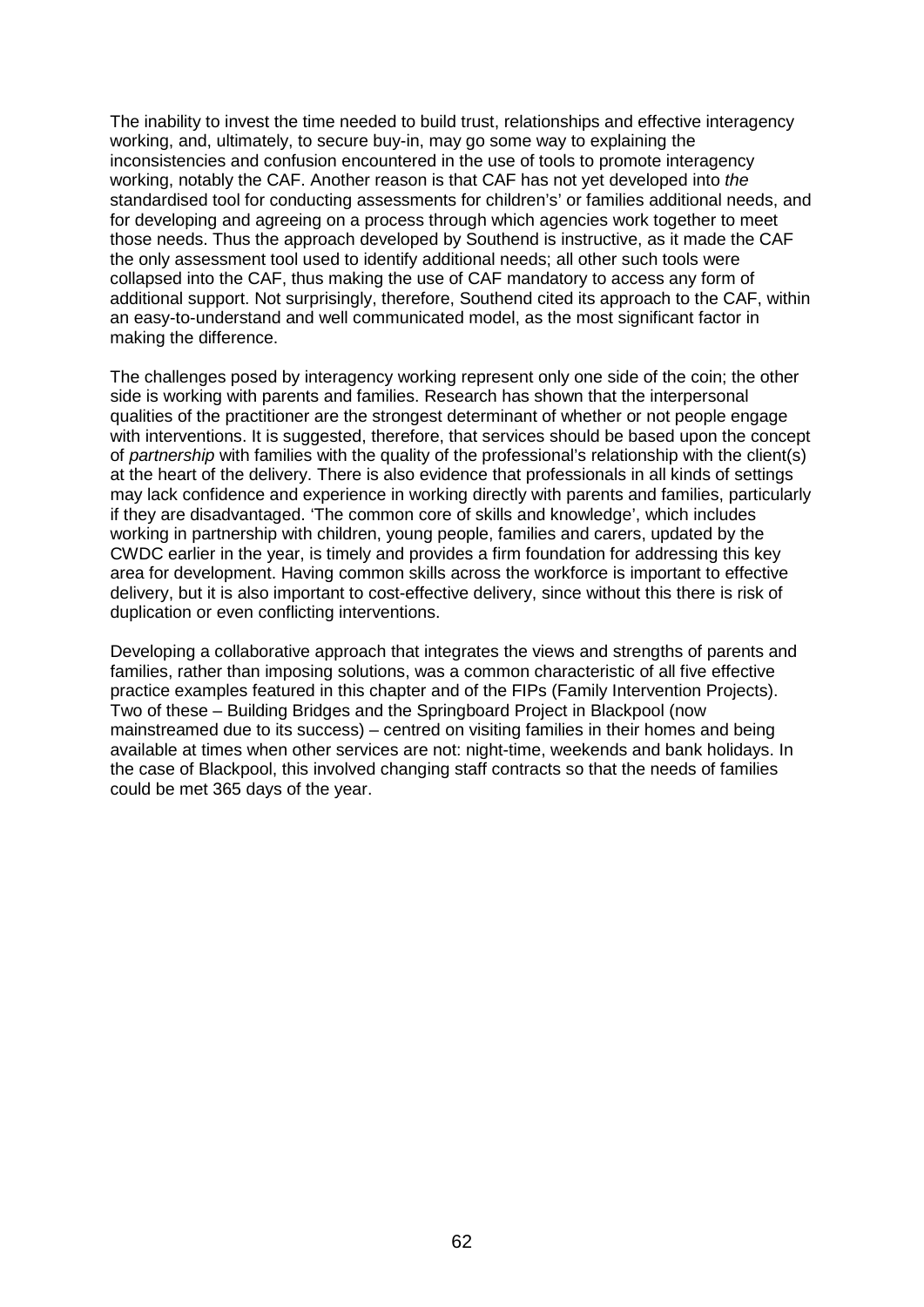#### **Key messages**

- When resources are scarce, and the workforce feels under pressure, there is a tendency to defend (or at least cling to) the *status quo* which can make innovation and change harder to implement; but it is only by doing things differently that better outcomes will be achieved. Energetic and visionary leadership, combined with effective joint commissioning, is therefore critical in delivering whole system change.
- Effective commissioning applies evidence of what works to improve outcomes for local people and will become increasingly important as budgets are constrained. It provides a robust, credible and objective way of making decisions about the use of scarce public resources so that they have maximum positive impact on the lives of children and families.
- As some children and families need ongoing support, while others may have their needs met sufficiently by an 'earlier' intervention to prevent later interventions, a continuum of services is needed to identify the most appropriate intervention to match specific needs at a particular point.
- Considerable progress has been made in inter-agency working, but there is still much more to do. Key characteristics of effective integrated working that need to be in place everywhere include having a shared vision, clear understanding of needs and identification of gaps, sharp focus on improving outcomes for children, young people and families, clear and consistent messages communicated to staff and families, and an underpinning integrated workforce development strategy. Time needs to be invested to build trust, strong relationships and, ultimately, to secure buy-in from all agencies.
- To overcome the inconsistencies and confusion about the CAF (Common Assessment Framework) process, it should be developed into *the* standardised tool for conducting assessments for children's additional needs, and for developing and agreeing on a process through which agencies work together to meet those needs.
- Evidence suggests that professionals in all kinds of settings may lack confidence and experience in working directly with parents and families, particularly if they are disadvantaged. Continuing investment in developing workforce skills and capacity is essential to effectively engage with parents.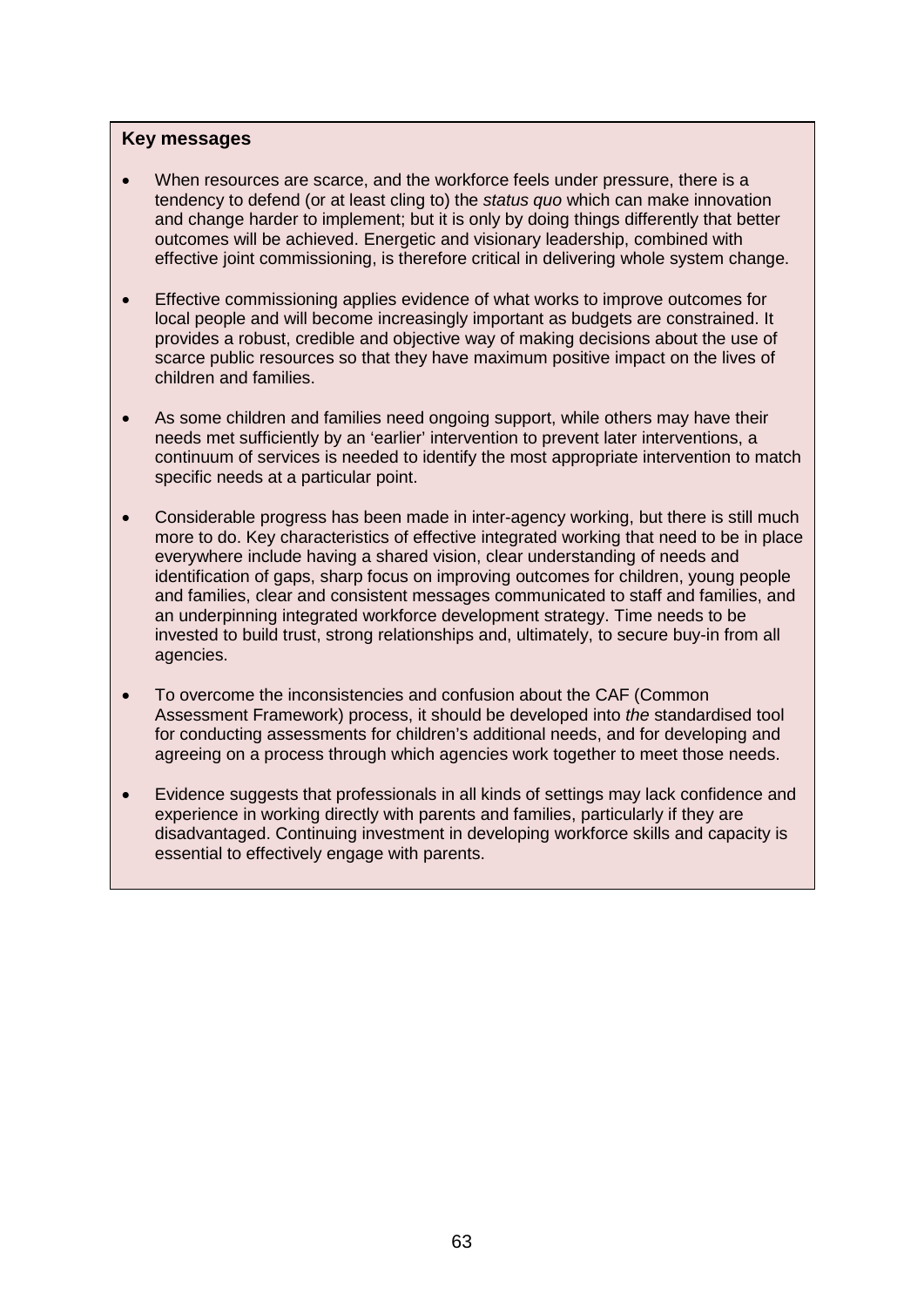# 7. Knowledge is power

**"Knowledge is power – power to do good – but only if you share it…In the past I would contend, too much of what passed for evaluation of any particular process or project was often not much more than a measurement of quantity – how many young people were signed up for this or that particular scheme, for instance – rather than a thoughtful analysis of what each individual may or may not have gained from the project. Did it have a life-changing impact for them? How did it improve their life chances?**

**"So we have to be smarter, we have to think about how children have actually benefited (or not) from our policies and investment; about the timeliness of interventions, and whether departments and agencies have done as much cross-cutting work as they can. In the coming years, all of our interventions must be targeted on the people who will benefit most, and provided in the way that will help them best. So I am really switched on to good practice. Where is it? And how do we learn from it? How do we discover the best models for public services in times like these?"** 

Tim Loughton Parliamentary Under-Secretary of State for Children and Families Speech to C4EO 'Excellence and Evidence – Making the Difference' Conference  $29<sup>th</sup>$  June 2010

# **Background**

Ensuring that reliable and relevant evidence is used systematically to design, develop, implement, evaluate, cost, commission and decommission early interventions is vitally important, particularly in the current economic climate. We can learn much from international experience. In short, if we cannot provide evidence to show that an intervention is having a positive impact, how can we justify funding it? This seems to be a systemic weakness, since as recently as 2008 the 'Narrowing the Gap' programme pulled no punches on the use of data, "Unfortunately, the programme suggests there are sometimes difficulties or deficits at every stage of the process…first, the right data is not always available, and when it is it can't always be accessed in a timely fashion. Nor is it always sufficiently reliable or presented in a way that makes it easy to use…Second, the programme found that sufficient analytical capacity isn't always present within children's services" (*Narrowing the Gap* 2006). It went on to suggest that steps are needed to raise awareness in children's services about how to gather and use data to inform their work, and about the benefits of having analytical expertise on hand to help with this.

These weaknesses are echoed in the lessons drawn from the C4EO validation process used to assess the submissions for effective local practice in early intervention.

Those interventions which are judged to be effective practice by C4EO tend to use evidence as an integral part of the process and seem to perceive it as an aid to innovation. First, there is clarity of purpose through clearly stated aims, namely, stating precisely what the interventions are seeking to achieve. The interventions are informed by a comprehensive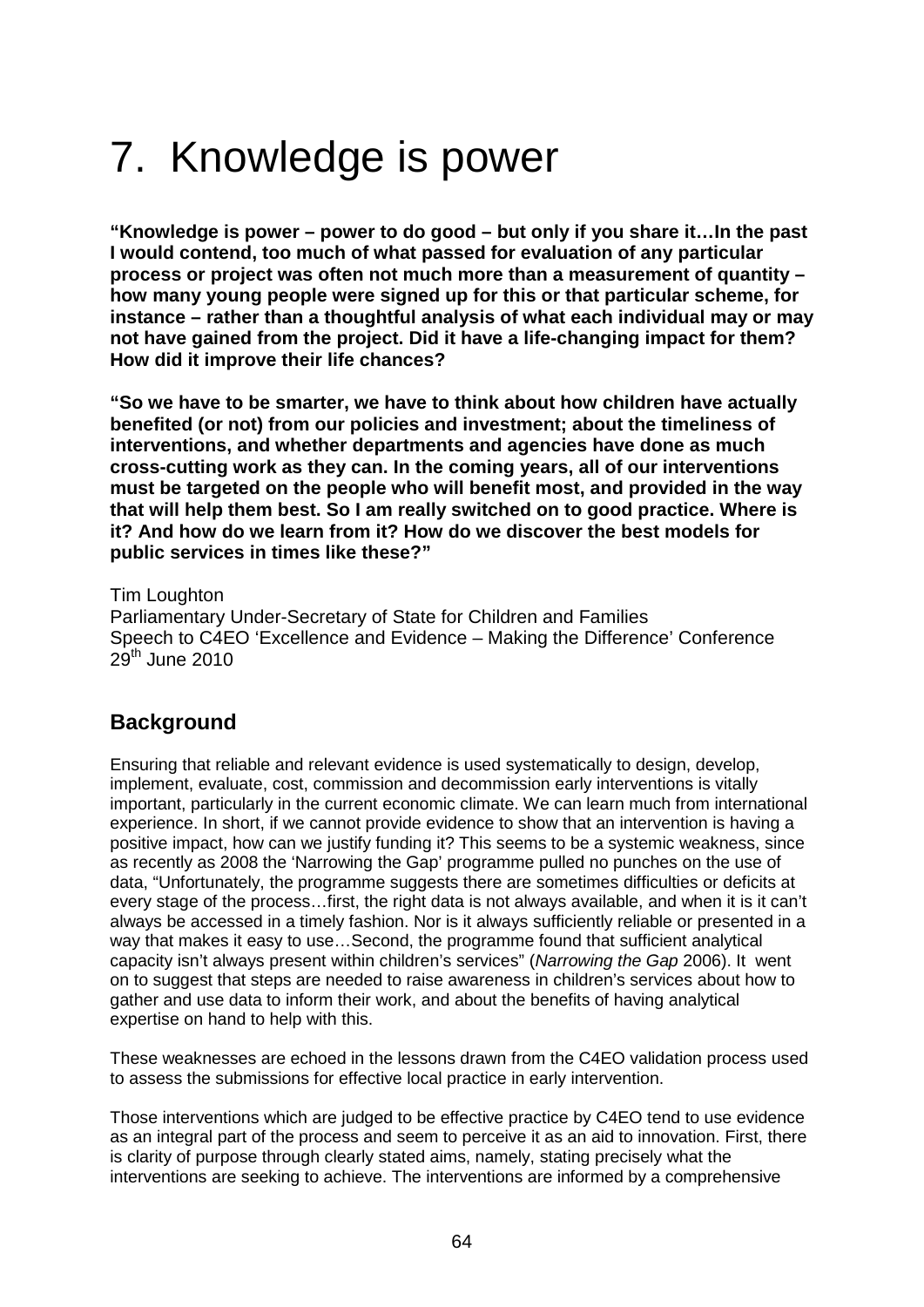evidence base, from local, national and even international sources. In parallel, there is a clear analysis of local needs, including feedback from children, families and practitioners. The most successful interventions tended to undertake a developmental stage, through piloting the approach and making adjustments in light of this early experience. Critically, efforts are made to establish a baseline: the point at which the intervention was first implemented. This enabled the intervention to be tracked at key stages following its implementation to measure impact on outcomes and whether it was delivering its stated aims. There is also evidence of feedback from children, young people and families.

Action for Children and the New Economics Foundation have produced a helpful practice guide $84$  to commissioning that addresses some of the issues highlighted above. It can be used alongside the nine-step commissioning framework $85$  and other resources available as part of the Commissioning Support Programme.<sup>[86](#page-83-0)</sup> Action for Children and the New Economics Foundation argue that universal and targeted services have a better chance of preventing problems from occurring in children's lives if they are supported by commissioning decisions that are made with longer-term improvements to children's outcomes and wider social benefits in mind. In light of the current recession and predicted public sector spending cuts, it is more important than ever to commission services that provide value for money. Published in tandem with *Backing the Future,* [87](#page-83-1) the guide is designed to illustrate how the call for governments to back the services that make a difference to children's lives can be supported by improvements to commissioning practices. The parameters that are set when services are commissioned determine the scope a provider has to design services that will have a significant impact on children's lives and a lasting impact on the communities in which they live.

It is common for the rhetoric around commissioning to be focused on 'outcomes' while in practice there is still more of a focus on 'outputs' in tender documents. This is in large part encouraged by national measurement frameworks, such as National Indicator Sets, which, on balance, contain more output indicators than outcome indicators. A careful distinction between outcomes and output indicators is important, because measuring 'success' on the basis of outputs alone can be misleading. 'Turning the Curve' is a toolkit based on the concept of outcome-based accountability (OBA).<sup>[88](#page-83-2)</sup> OBA is a conceptual approach to planning services and assessing their performance that focuses attention on the results – or outcomes – that the services are intended to achieve. It takes a number of years to achieve some outcomes. In measuring the effectiveness of an intervention it may, therefore, be more appropriate to measure intermediate outcomes or the distance travelled towards an outcome.

# **Successful programmes**

A number of research institutes have reviewed the evidence about the results from a vast array of programmes, which can help to inform policy-makers in deciding which programmes to select. For example, in a review<sup>[89](#page-83-3)</sup> of 800 violence prevention and early intervention programmes, the Center for the Study and Prevention of Violence at the University of Colorado identified just 11 'Blueprint' programmes, which meet high standards of effectiveness. These 11 programmes include Multi-Systemic Therapy (see Islington example below and chapter 8), Nurse Family Partnership (see chapters 3 and 8) and The Incredible Years (see chapters 5 and 8)**,** which are being tried out in this country in different local areas.

#### **Common characteristics of successful programmes**

Research by the Washington State Institute for Public Policy<sup>[90](#page-83-4)</sup> suggests that the most successful programmes tend to share some common characteristics: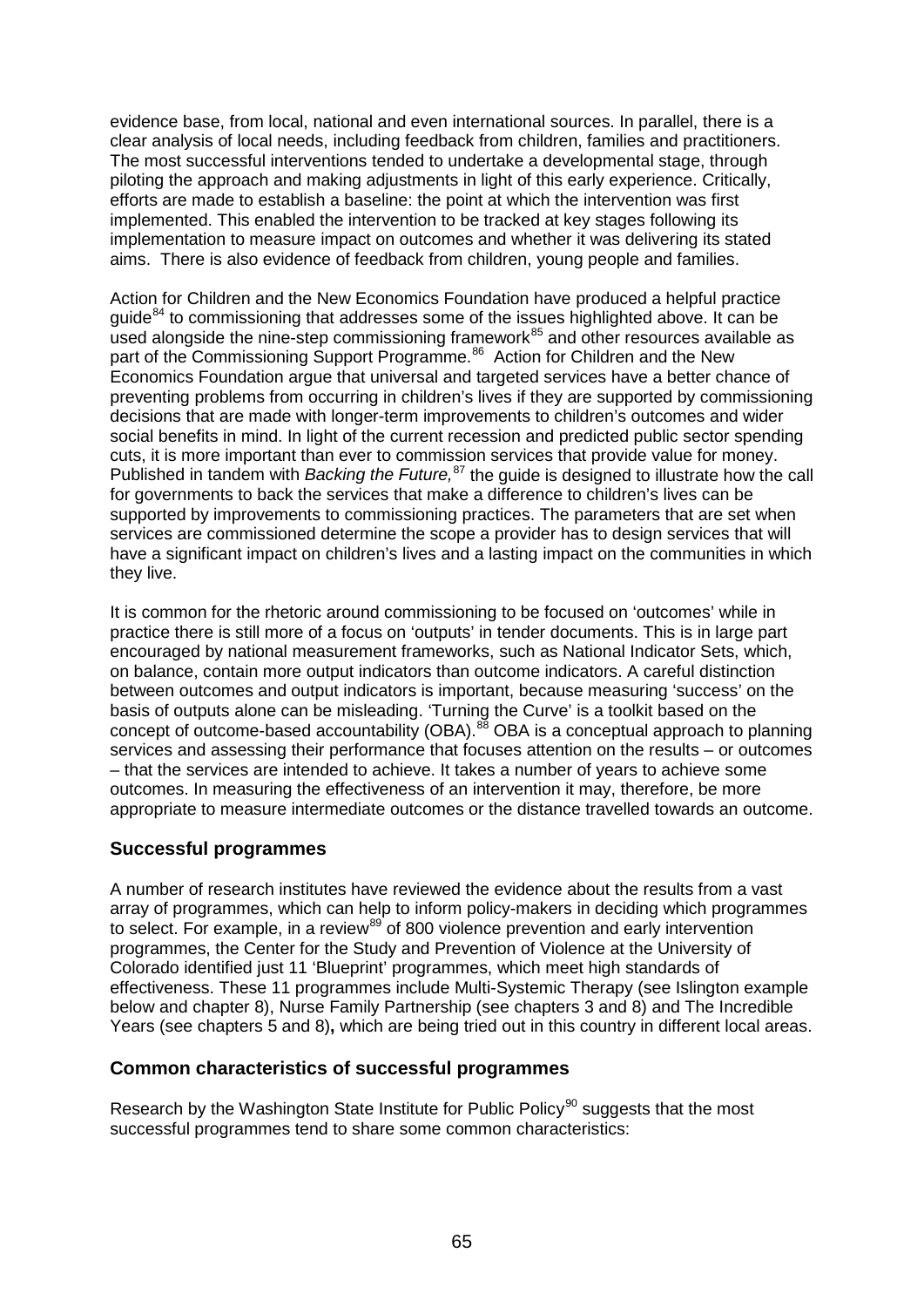- **They target specific populations**. For example, the Family Nurse Partnership programme targets low-income, first-time single mothers and has been shown to be effective. Trials of the programme in the USA with lower need populations have shown the benefits are less.
- **They are intensive**. Programmes with strong impacts on child welfare outcomes tend to provide intensive services, meaning a high number of service hours, often coupled with a requirement for a high level of engagement from participants. For example, the Homebuilders® model of intensive family preservation services provides 24-hour staff availability to families in crisis, small staff caseloads, home-based counselling and services, and short programme duration (four to six weeks) with a high number of service hours.
- **They focus on behaviour**. Effective programmes are likely to take a behavioural approach (as opposed to an instructional approach), such as coaching parents oneon-one during play sessions with their children.
- **They include both parents and children**. Many successful programmes take an approach that acknowledges the central role of the parent-child relationship in child outcomes.
- **They stay faithful to the programme**. Some successful programmes have demonstrated the importance of maintaining adherence to the programme model. When looser criteria have been applied the results have not been so good or may even make matters worse.

## **Evaluation Checklist, Harvard**

The Center on the Developing Child at Harvard University (see chapter 3) has produced a guide to help prepare decision-makers to be better consumers of evaluation information, which is summarised below. It is organised around *five key questions* that address both the substance and the practical use of rigorous evaluation research.

#### **1. Is the evaluation design strong enough to produce trustworthy evidence?**

Evaluations that randomly assign children to either receive programme services or to a notreatment comparison group provide the most compelling evidence of a programme's likely effects. Other approaches can also yield strong evidence, provided they are done well.

#### **2. What programme services were actually received by participating children and families and comparison groups?**

Programme designers often wish to see a model set of services, but children or families who are enrolled in 'real' programmes rarely have perfect attendance records and the quality of the services received rarely lives up to their designers' hopes. Knowing the reality of programme delivery 'on the ground' is vital for interpreting evaluation results. At the same time, sometimes a comparison group is able to access services in their community that are similar to those provided as part of the intervention. If so, then differences between the services provided to the programme and contrast groups may be smaller than would exist in a community where those services are not available.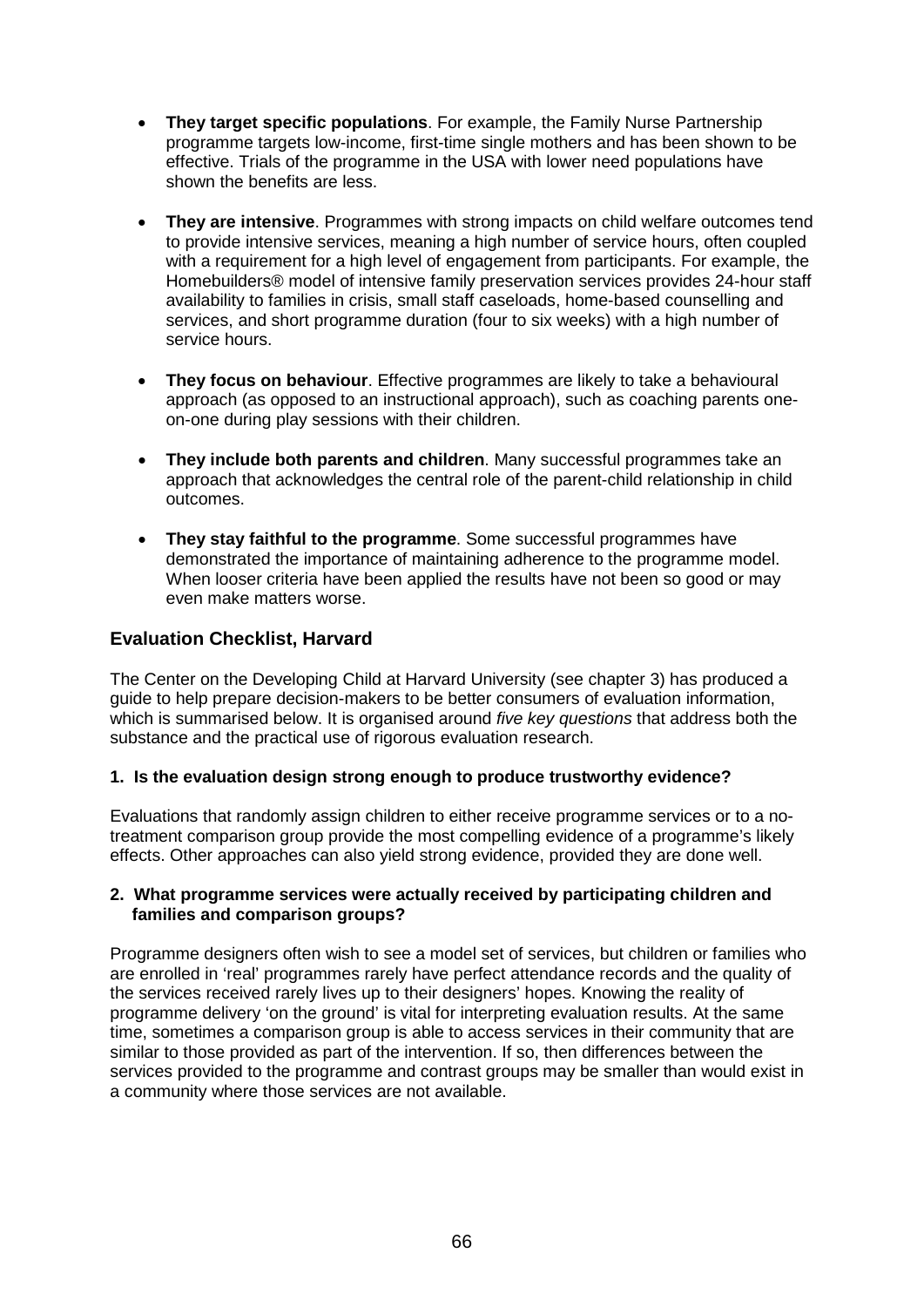#### **3. How much impact did the programme have?**

The difference between the outcomes for children and/or families who received services versus those of the comparison group are often expressed as 'effect sizes'.

#### **4. Do the programme's benefits exceed its costs?**

A key 'bottom line' issue for any intervention is whether the benefits it generates exceed the full costs of running the programme. This covers how costs and benefits are determined and what they mean for a programme that is being considered for implementation.

#### **5. How similar are the programmes, children and families in the study to those in your constituency or community?**

Programme evaluations have been conducted in virtually every state and with children of diverse ethnicities and socioeconomic backgrounds. Knowing how the characteristics and experiences of comparison-group children compare to the characteristics and experiences of children in your own constituency or community is important for determining the relevance of any evaluation findings.

## **Cost effectiveness**

As indicated by the evaluation checklist developed by Harvard, establishing whether an intervention is cost effective is an important factor (see chapter 8). The OECD $^{91}$  $^{91}$  $^{91}$  suggests that expenditure on children should be regarded as if it were an *investment portfolio*, subjected to a continuous iterative process of evaluation, reallocation and further evaluation to ensure child well-being is actually improved. In general, effective early interventions are strongly advocated as cost effective in the long run given their potential to avoid a range of social problems later on  $92$ ; to decrease the chance of needs "escalating to the next level" (Regional Centres of Excellence, 2008[93\)](#page-83-7); and to reduce "failure demand" when a problem isn't resolved and "bounces back" (Bartlett,  $2009<sup>94</sup>$  $2009<sup>94</sup>$  $2009<sup>94</sup>$ ). However, the literature concludes that the effects and/or savings take time to filter through the system, given the time lag between early childhood and adolescence<sup>[95](#page-83-9) 96</sup>. There is also a general lack of studies and no agreed methodology to calculate potential financial savings from preventative services.<sup>[97](#page-83-11)</sup> As a result, the literature finds that it is difficult to produce evidence to convince commissioners.

C4EO has developed a model to help assess the cost of effective interventions at a time of reducing resources. A new Microsoft excel based template is now available to help local authorities: <http://www.c4eo.org.uk/costeffectiveness/default.aspx>

# **Effective international practice**

# **1. Alberta Initiative for School Improvement (AISI), Canada**

AISI is a bold approach to supporting the improvement of student learning and performance by encouraging teachers, parents, and the community to work collaboratively to introduce innovative and creative initiatives based upon local needs and circumstances. Teachers are given considerable scope to conduct research projects on issues relevant to their individual schools and districts.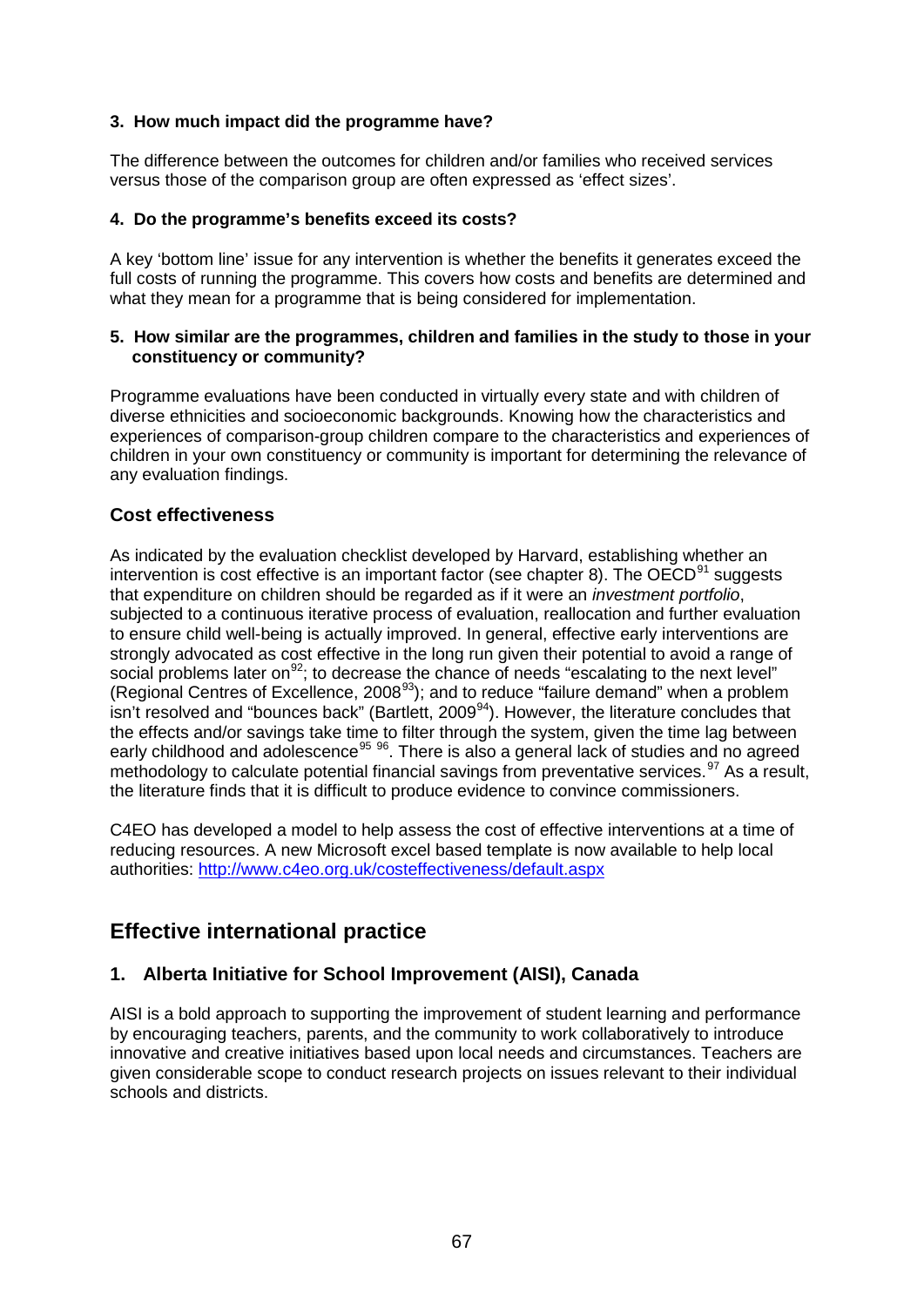## **Aim**

The aim of AISI is to improve student learning through initiatives that enhance student engagement and performance and reflect the unique needs and circumstances of each school authority.

#### **Delivery**

All projects (over 1,700 to date) report their progress online to parents and fellow professionals. As part of the initiative, professionals also make links with projects across the state researching similar issues in a drive to help ensure findings are shared and disseminated.

Two areas of focus for research projects have been assessment for learning and student‑led enquiry – professionals working in these areas have come together to share their project findings and best practice and are now leading the discussion on how to improve practice across schools through an online forum and professional events.

Support is provided to school authorities, through working directly with local AISI coordinators to meet project requirements and to continually improve upon their projects. The AISI website - <http://www.education.alberta.ca/aisi> - is a one-stop shop for all information about AISI. The contents include background information; a clearinghouse of AISI projects and promising practices; and supporting documents for planning and implementing AISI projects.

#### **Annual report**

AISI projects require an annual report. The final annual report includes a summative evaluation for all the years that the project was funded. The annual report includes:

- Results achieved in relation to baseline and targets for quantitative and qualitative measures.
- Description of evidence of success achieved or description of quality measures.
- Actual expenditures and expense percentages in relation to the original budget estimates.
- Responses to open-ended questions. The open-ended questions for the final (summative) report focused on the following areas:
	- student learning outcomes achieved
	- other project goals achieved
	- lessons learned
	- effective practices (including parental involvement) that demonstrated the greatest impact on student learning and educational practices
	- sustainability and integration
	- summary statement of project results including conclusions and implications for continued improvement in student learning.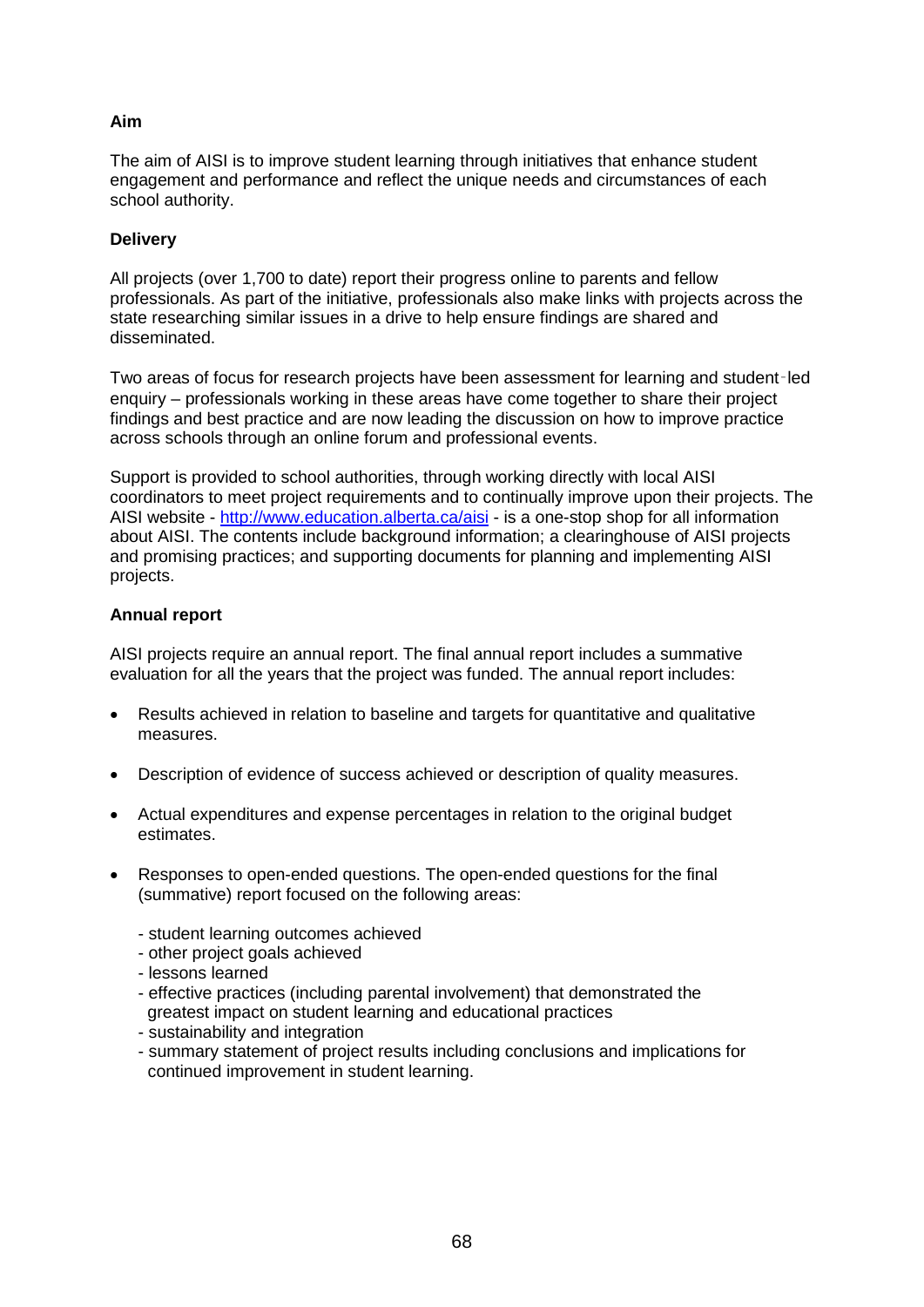#### **Data analysis**

Four analyses are performed on project data to determine success:

- 1. Results that met or exceeded annual **targets.**
- 2. Results that improved over the **baseline.**
- 3. Magnitude of improvement through **effect size analysis.**
- 4. Relative effects of various project categories through **meta-analysis**.

#### **Impact**

Independent research has shown statistically significant improvements in student performance across socioeconomic groups, arising specifically from these projects on collaborative discipline-based enquiry along with assessment for learning.

# **Effective local practice**

#### **1. Evaluation of Parenting Programme, Southwark**

#### **Aims**

Empowering Parents, Empowering Communities (EPEC) aims to improve the parenting and the mental health of children outcomes in Southwark through courses run by trained parent volunteers. It is being evaluated by the Institute of Psychiatry using a multi-centre randomised controlled trial (RCT) and an observational matched cohort control study, and the evaluation is on the International Standard Randomised Controlled Trial register<sup>[98](#page-83-12)</sup> (a widely-used registration system, with links to the World Health Organisation international trials search programme).

#### **Delivery**

The research is guided by three hypotheses, which underlie the aims of the programme: that parents attending EPEC groups will report greater reductions in children's problems compared with those in control groups; that they will report less stress and greater confidence in their own parenting skills by the end of the intervention compared with the controls; and that they will rate the peer-led groups as being acceptable in teaching them about positive parenting skills. Half of the parents in the RCT arm of the study take part in the intervention (i.e. attend the EPEC programme) immediately (the intervention group); the other half do so after about 10 weeks (the control group). Parents in the matched control cohort may or may not take part in the EPEC programme (depending on their willingness), and are recruited through advertisement (they must not be receiving any other parenting support). All the parents are asked to complete questionnaires at the beginning and end of an 8-week period. The target number of evaluation participants is 80 in the RCT arm (40 in each group) and 160 in the observational arm.

The programme is open to parents in Southwark who are experiencing difficulties in managing the behaviour of a child aged between 2 and 11. They must be able to read and write English, to commit to attending the weekly EPEC groups and must be living with the child (who must have no significant developmental delays). The programme ("Being a parent") comprises eight two-hour sessions delivered over consecutive weeks in local schools and community centres by pairs of peer facilitators, who are recruited from local communities and reflect the ethnic diversity of parents attending the groups. Each group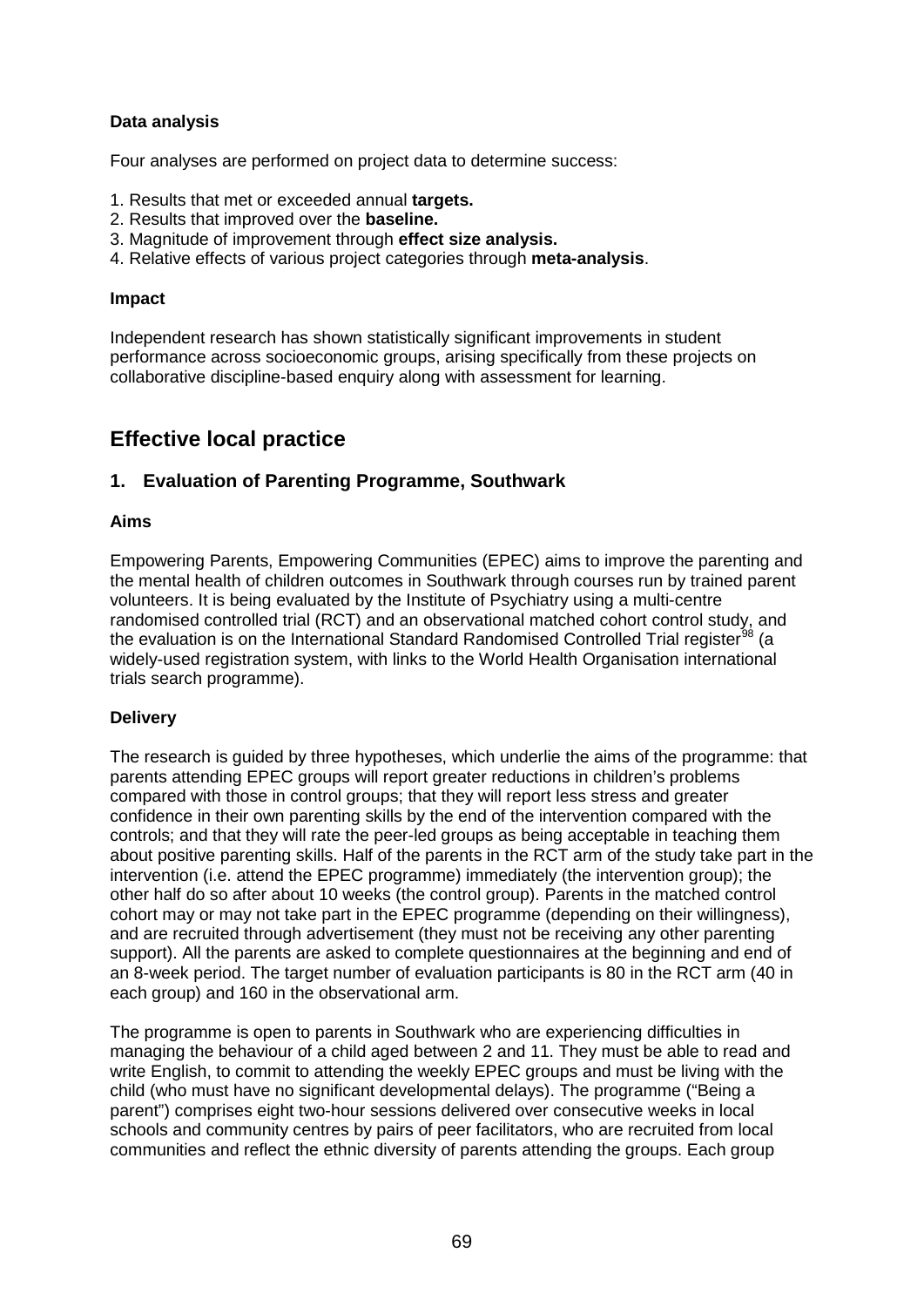includes 6-12 parents, who are given handouts which summarise the weekly session content and corresponding homework activities.

#### **Impact**

The child outcomes (parent reported) are measured in three ways: the Strengths and Difficulties Questionnaire, 25 items under five scales – emotional problems, conduct problems, hyperactivity/inattention, peer relationship problems and prosocial behaviour (caring for others); the Eyberg Child Behaviour Inventory, a 36-item scale measuring problem behaviours and their frequency; and the Concerns about My Child Questionnaire, parental identification and assessment of their child's problem behaviours. The parent outcomes (selfreported) are measured by the Parenting Stress Index, 36 items under three scales – parental distress, difficult child and parent-child dysfunction; the Arnold-O'Leary Parenting Scale, a 30-item measure of parenting competencies; and a modified version of the Training Acceptability Rating Scale to assess the value to parents of the EPEC training.

The evaluation is taking place from January 2010 to June 2011. Although still early days, with no formally published results yet, an article about the EPEC programme in *The Guardian[99](#page-83-13)* included some promising preliminary figures from the evaluation.

# **2. Adolescent Multi-Agency Support Service (AMASS), Islington**

#### **Aims**

Following a successful pilot that was characterised by a very high investment in evaluation, Islington developed an Adolescent Multi-Agency Support Service (AMASS) to support families to enable young people aged 10-16 to remain at home or in foster placement, and to improve outcomes for young people.

#### **Delivery**

Islington historically had a high number of looked after children, with many being placed out of borough away from their local community. An external audit highlighted that many had major behavioural difficulties in the home, school and community which parents and professionals were struggling to manage prior to entry into care.

AMASS was launched in 2007, using approaches from Multi Systemic Therapy (MST), an American intervention designed to help adolescents seen to be at risk of offending (see chapter 8 for a detailed description). However, the Islington service diverges in several ways from MST, most distinctly in its joint delivered intervention with social workers, and the colocated wraparound multi-agency team that supports the family. AMASS delivers a sixmonth, high intensity parent/carer empowerment intervention with assertive outreach to the young person around education and positive activity. Of the young people in the programme, 23% had statements of special educational need, almost all had previously been referred to CAMHS, four had been referred for inpatient treatment and two had been sectioned under the Mental Health Act.

#### **Impact**

The University of Bedfordshire was commissioned to undertake an evaluation<sup>[100](#page-83-14)</sup> of the work of AMASS; there has also been continual internal evaluation. The majority of primary outcomes are measured through data sharing with partner agencies; secondary and tertiary outcomes are measured through interviews with parents/carers before and after intervention. An extended cost offset analysis is being conducted to consider the impact of AMASS and avoidance of care placements.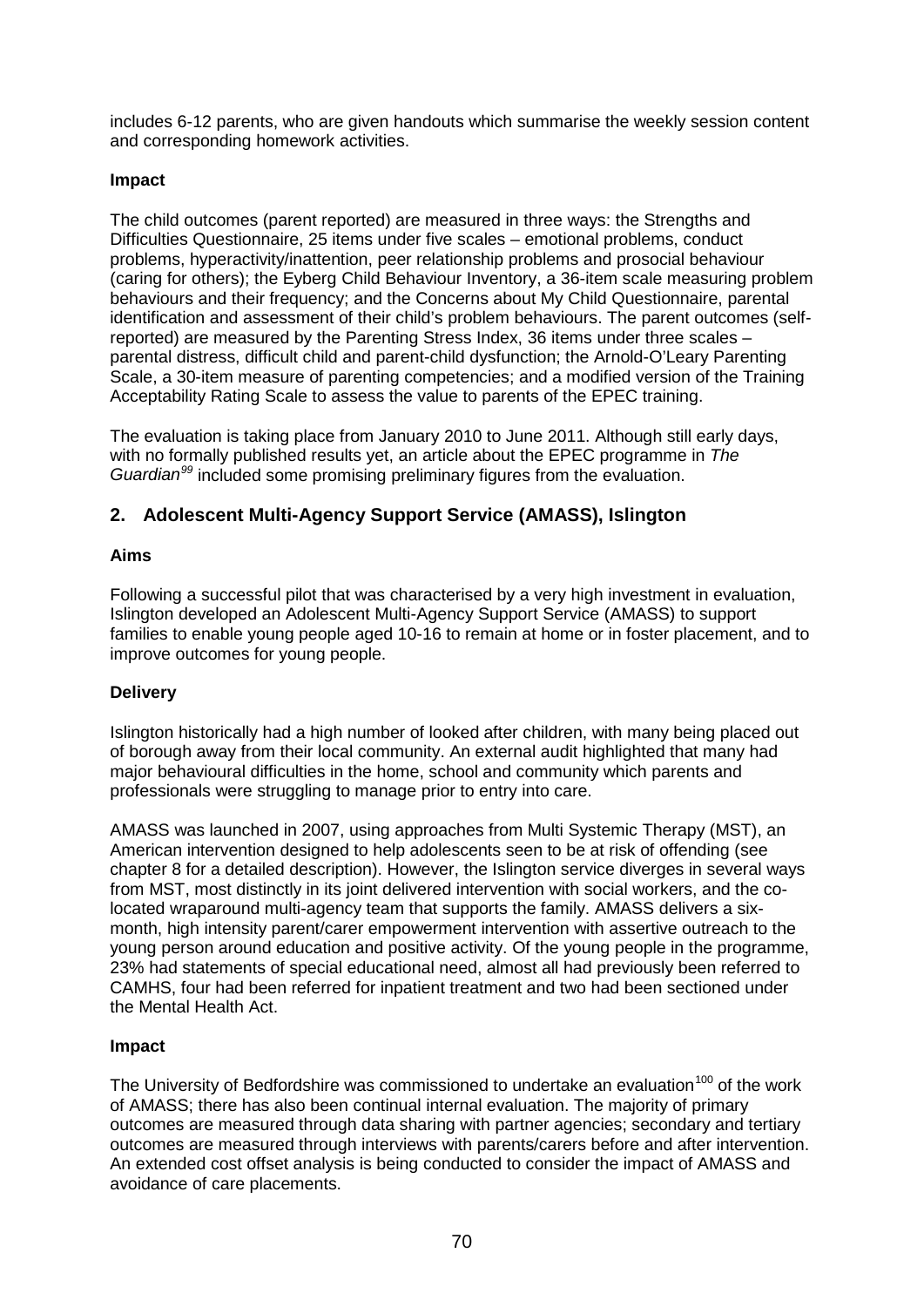The University of Bedfordshire report summarised, "AMASS is a high quality service, dealing with a very challenging group of young people...The qualitative and quantitative data provided strong indications that it was succeeding in reducing the use of care and improving family functioning for many of the families worked with" (Brodie et al, 2009, p 4).

Results so far have shown many positive outcomes. Between June 2007 and June 2010, AMASS worked with 66 families. Of these, 35 completed all phases of the intervention, 17 are still in the programme and the service was withdrawn from 14 for various reasons. Of the 35 completed cases, 28 were home stability packages. After one year, 26 remained at home; after three years, 21 remained at home or within family. Of six fostering stability packages, four remained stable after one year; after three years, three of the six remained stable.

71% of the young people were still engaged in some form of education one year on from the start of an intervention, and only 14% have been subject to exclusion following the end of intervention (43% before).

Over a one-year period, the number of young people entering care fell from 38 to 14, a reduction of 63%. The University of Bedfordshire estimates that each £1 invested in the service produces a saving to the residential care system of £1.46, with reduced future costs the saving per £1 invested is estimated at £1.80. In 2009/10, 38 families were supported at a cost of £780,000, equating to £20,526 per family. Estimated savings to the local authority over 1 year are around £372,188 through preventing young people entering care, with savings set to increase to £522,000 as the cost of the service reduces. A revised staffing model is to be implemented in 2010/11 to achieve the full savings identified by the University of Bedfordshire.

## **3. Using data to make a difference to young children's outcomes, Southwark**

#### **Aim**

Southwark Transition and Assessment Record (STAR) is a universal assessment and record keeping system. It builds on work previously done with reception classes ('Making a big difference'), and focuses on developing the use of data in settings to inform strategic planning. It was introduced through targeted and time-limited support from early years consultants in selected 'lead' schools and settings in each locality in Southwark, from which practice is extended through mentoring and buddy networking.

#### **Delivery**

New materials were piloted to support the learning and development requirements of the Early Years Foundation Stage (EYFS), and schools in each locality were identified for intensive support in their introduction; interrogation of the 2007 Foundation Stage Profile data identified 12 schools with more than 20% of children scoring in the lowest 20% range, and a higher proportion scoring below the threshold. Headteachers and senior managers were engaged to support the approach, which involved analysis and review of qualitative and quantitative data, with support for practitioners from early years consultants. Continuing professional development (CPD) needs and resources were identified, and staff were helped to use data to identify the most vulnerable children, and agree new tasks for each term to improve quality and outcomes. The consultants used specific, detailed guidance on how to interrogate and contextualise the data, and work centred on three key questions: What does your data analysis tell you about how well children are learning and achieving? What do the data and monitoring evidence tell you about improvement priorities for 2008-09? What does data tell you about any additional team development and provision requirements for 2008- 09?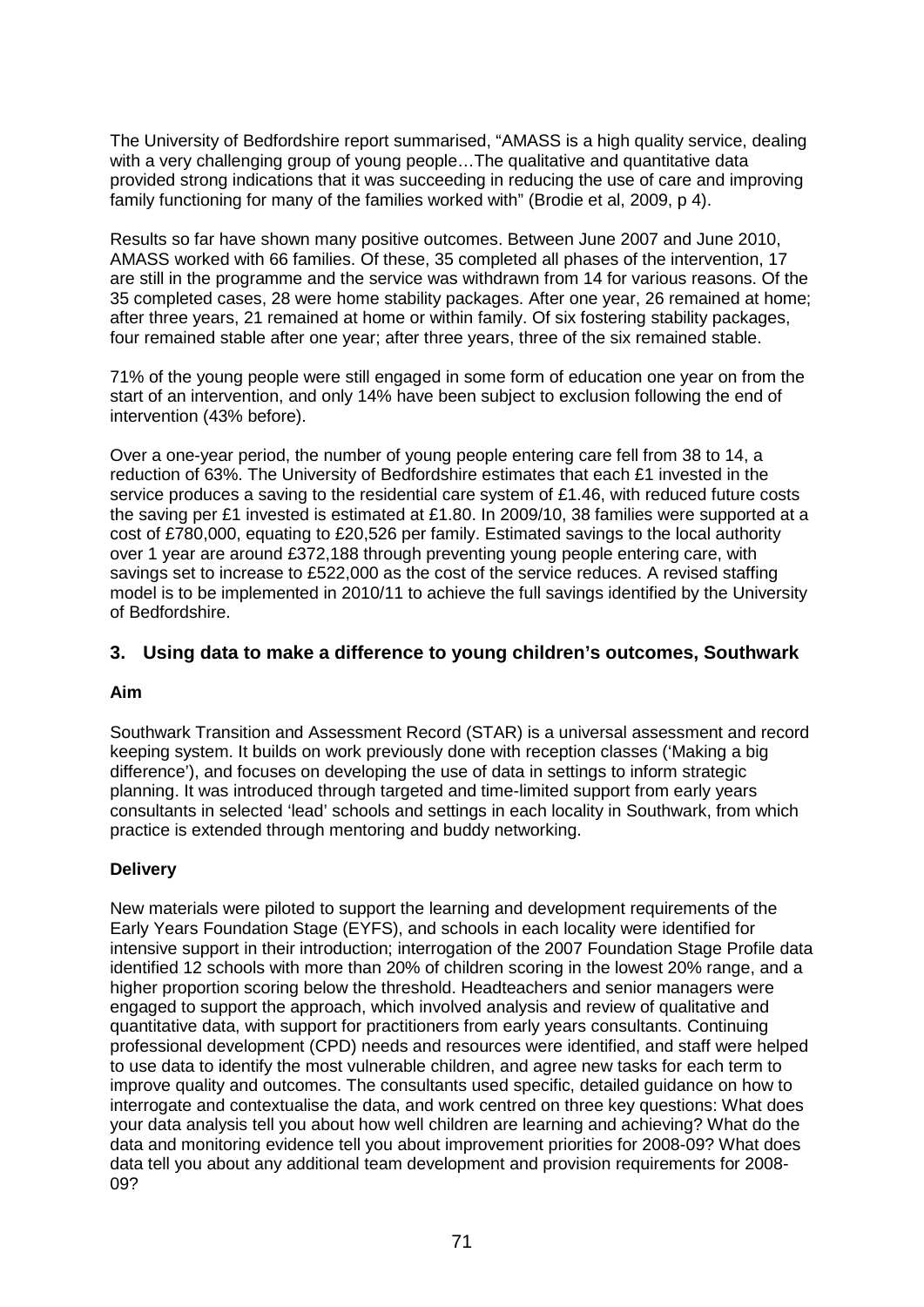The Head of Early Learning and Achievement made monitoring visits to the 12 schools, school improvement partners carried out close monitoring and reviews with early years colleagues, and data reviews were held each term with the EYFS Regional Advisor from National Strategies.

This one year period of intensive support has led to schools now having common assessment materials to support the statutory requirements of the EYFS Profile, which provide a consistent approach to formative and summative assessment and influence planning and practice. The new materials support how Southwark Council collects and analyses data, and the system determines how support and advice is offered at management level in schools, and informs strategic planning – with data analysis becoming an integral part of new initiatives to improve outcomes. A different set of schools received intensive support the following year.

#### **Impact**

Outcomes in one school, written up as a case study, improved particularly dramatically: for example, emotional development results rose from 11% to 93%, language for communications and thinking from 30% to 86% and numbers as labels for counting from 70% to 95%. But the project's success was apparent across the borough, with improvements ranging from 5% to 50%. The work was repeated in 2008-09 in a further 14 schools and results again improved; Southwark's overall results improved by 9% from 2007 to 2009.

# **Conclusion**

Having the capacity to marshal and use evidence to inform all stages of implementing interventions is vitally important, especially in the current economic climate. How else can we discern whether an intervention is having a positive impact or not? The evidence, including from the C4EO validation process itself, points to a systemic weakness in the use of data. It is in this area that we have most to learn from international experience, as is evident from all the international case studies featured in this publication. Typically, they involve randomised controlled trials (RCTs) to test the difference between the outcomes for children and/or families who received services versus those of the comparison group who did not. While it needs to be acknowledged that the application of RCTs is not appropriate to certain interventions, for example on ethical grounds, there is considerable scope to extend their use to interventions in this country. Not only do they help gauge the effectiveness of an intervention but they also help to shed light on its cost effectiveness. Therefore the inclusion in this chapter of a multi-centre RCT of the 'Empowering Parents, Empowering Communities' programme in Southwark is timely.

Sufficient analytical capacity within children's services needs to be addressed as a workforce development priority (both nationally and locally), not least because it calls into question the value for money of the very interventions aimed to support children and families, particularly the most vulnerable. Such a response could consider the powerful 'bottom-up' model successfully pioneered in Alberta, Canada in relation to school improvement and pupil performance, whereby teachers are provided with support and advice and encouraged to conduct research projects on issues relevant to their school, and share and disseminate the findings online with other teachers *and families*. If applied to England and beyond schools, this could trigger a quantum leap in empowering practitioners and help to mobilise families to take greater responsibility for their own well-being on an unprecedented scale. Knowledge of 'what works' would be easily accessible to every citizen, through the power and popularity of the internet and social networking sites, rather than being a repository for a select few. This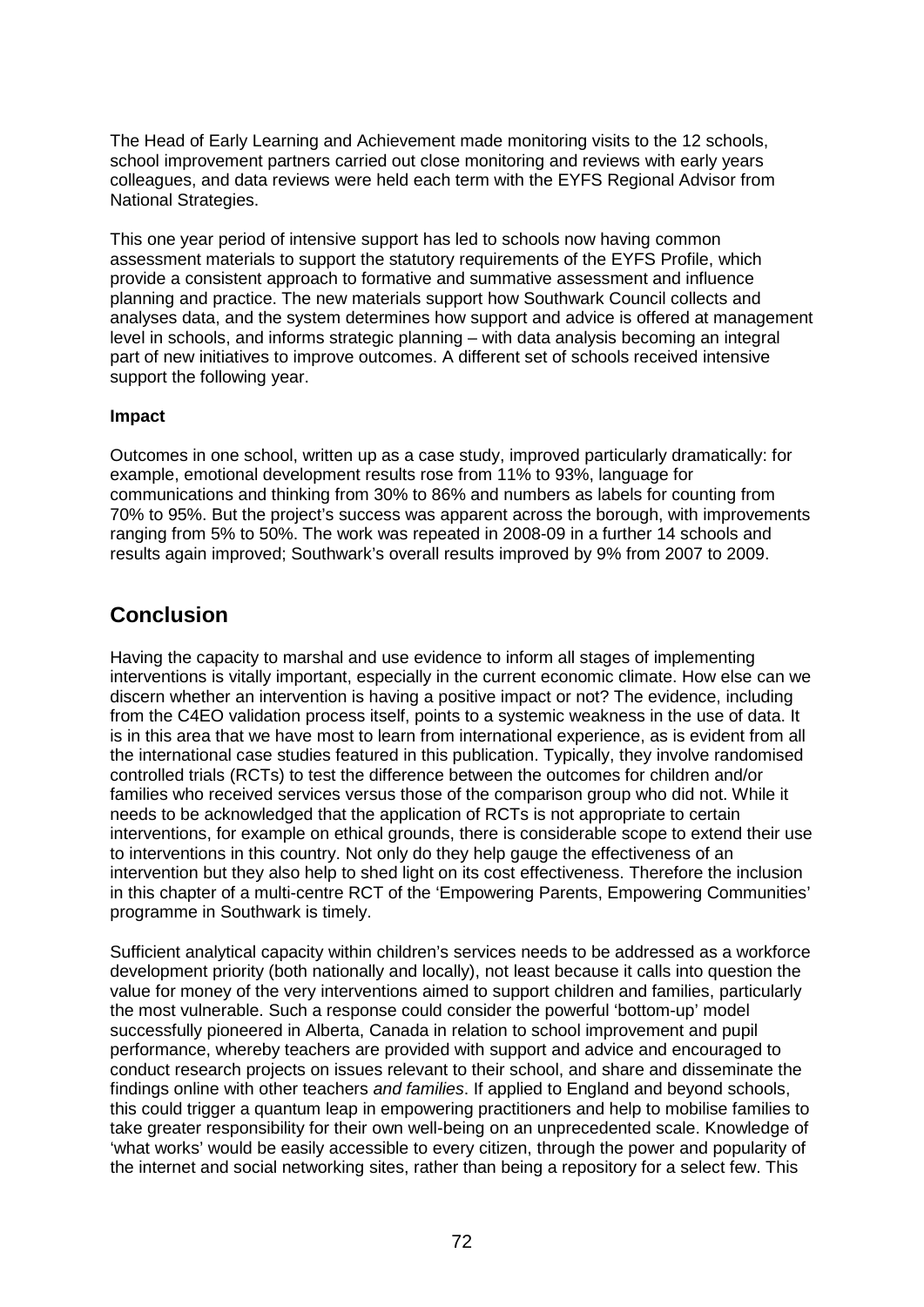offers the potential for the most vulnerable and disenfranchised in society to be transformed from passive recipients of largely state intervention to informed and engaged citizens.

#### **Key messages**

- Evidence suggests that the use of data is a systemic weakness. In short, if we cannot provide evidence to show that an intervention is having a positive impact, how can we justify funding it? Evidence should be used as an integral part of the process and as an aid to innovation. We can learn much from international experience in this area.
- International research suggests that the most successful programmes tend to share common characteristics: they target specific populations; they are intensive; they focus on behaviour; they include both parents and children; and they stay faithful to the programme.
- Effective local practice is characterised by clarity of purpose; interventions are informed by a comprehensive evidence base; there is a clear analysis of local needs, including feedback from children, families and practitioners; and, critically, there is a baseline to enable the intervention to be tracked at key stages following its implementation to measure impact on outcomes.
- Sufficient analytical capacity within children's services needs to be addressed as a workforce development priority (both nationally and locally).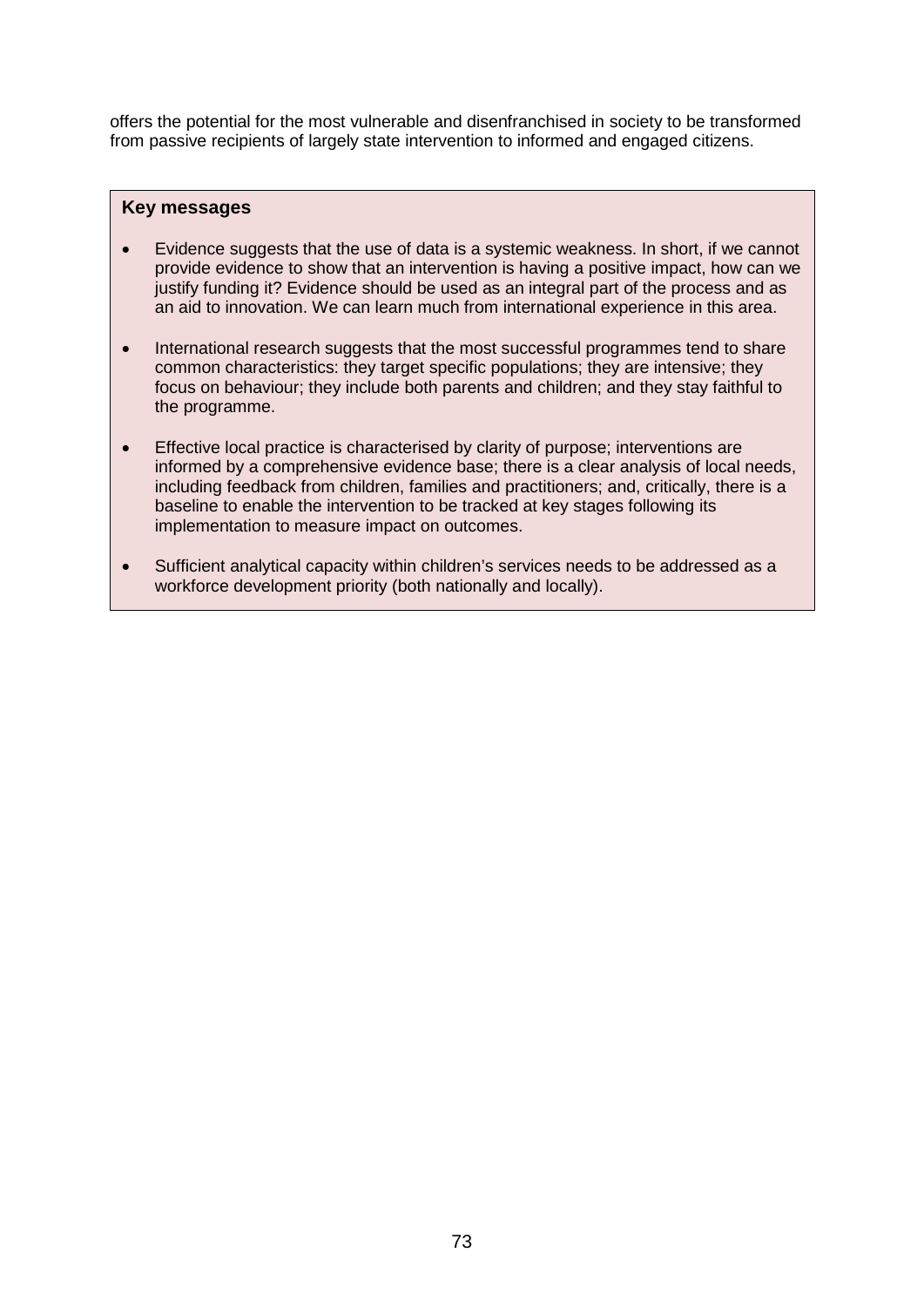## 8. Where is it best to invest?

**"Although there is a temptation to cut back on investment in early intervention in tough financial periods, the experience of countries like Finland in the 1990s suggests that governments often regret, with hindsight, the long-term costs of making such short-term savings. The challenge being grappled with in the best systems around the world is not, therefore, deciding whether to maintain spending on prevention, but working out how to get better value out of the money already being invested."**

*Power in People's Hands: Learning from the World's Best Public Services* Cabinet Office, July 2009

## **Background**

This relatively short, final chapter pinpoints those areas which the evidence from the earlier chapters suggests are having the greatest impact on improving the lives of children, families and communities, especially the most disadvantaged, and, over time, saving money as a result of fewer costlier interventions further down the line. The aim is to assist policy-makers in deciding where to allocate scarce resources and thereby achieve better value for money. It should be recognised that some of these priority areas interlock, for example breastfeeding can be a distinct area in its own right (as in the case of the Blackpool initiative) or it can be subsumed into a wider approach (as in the case of the Nurse Family Partnership). Similarly, children's centres work across a range of areas, some of which may also be distinct in their own right, for example support for speech, language and communication needs. Thus the priority areas highlighted below can be configured according to different combinations.

In its recent first-ever report<sup>[101](#page-83-0)</sup> on child well-being in its 30 member countries, the OECD shows that average public spending by OECD countries up to age six accounts for only a quarter (24%) of all child spending, rising to 36% during the middle third and rising again to nearly 41% during the last third. Nobel Prize winning economist Professor James Heckman of the University of Chicago proposes a developmental model of investment during childhood that shifts this pattern of spending: investment in children should be most intensive during early childhood and should taper off as children age. Heckman's model is based on compelling evidence from a range of disciplines, the essence of which has been summarised in chapter 3. Taking up this theme, the OECD notes that, "country spending profiles examined are not consistent with the theory and evidence on child well-being. In contrast, there is little or no obvious rationale for why so many governments place the weight of their spending during the period of late childhood" (OECD 2009).<sup>[102](#page-83-1)</sup> Consequently, the OECD argues that spending on young children is more likely to generate positive changes and, indeed, is likely to be fairer for more disadvantaged children. It also notes that, "The UK stands out as increasing early investment in recent years, but reinforcement of this trend for disadvantaged older children is also needed" (OECD 2009).<sup>[103](#page-83-2)</sup>

In general, targeted approaches tend to be judged more cost effective than universal approaches; and there is some evidence that within targeted programmes, such as the Nurse Family Partnership and the Incredible Years parenting programme (both featured below), cost effectiveness is likely to be greater for the individuals with higher levels of need. As Statham and Smith<sup>[104](#page-83-3)</sup> point out, an intervention targeted on specific 'at risk' individuals,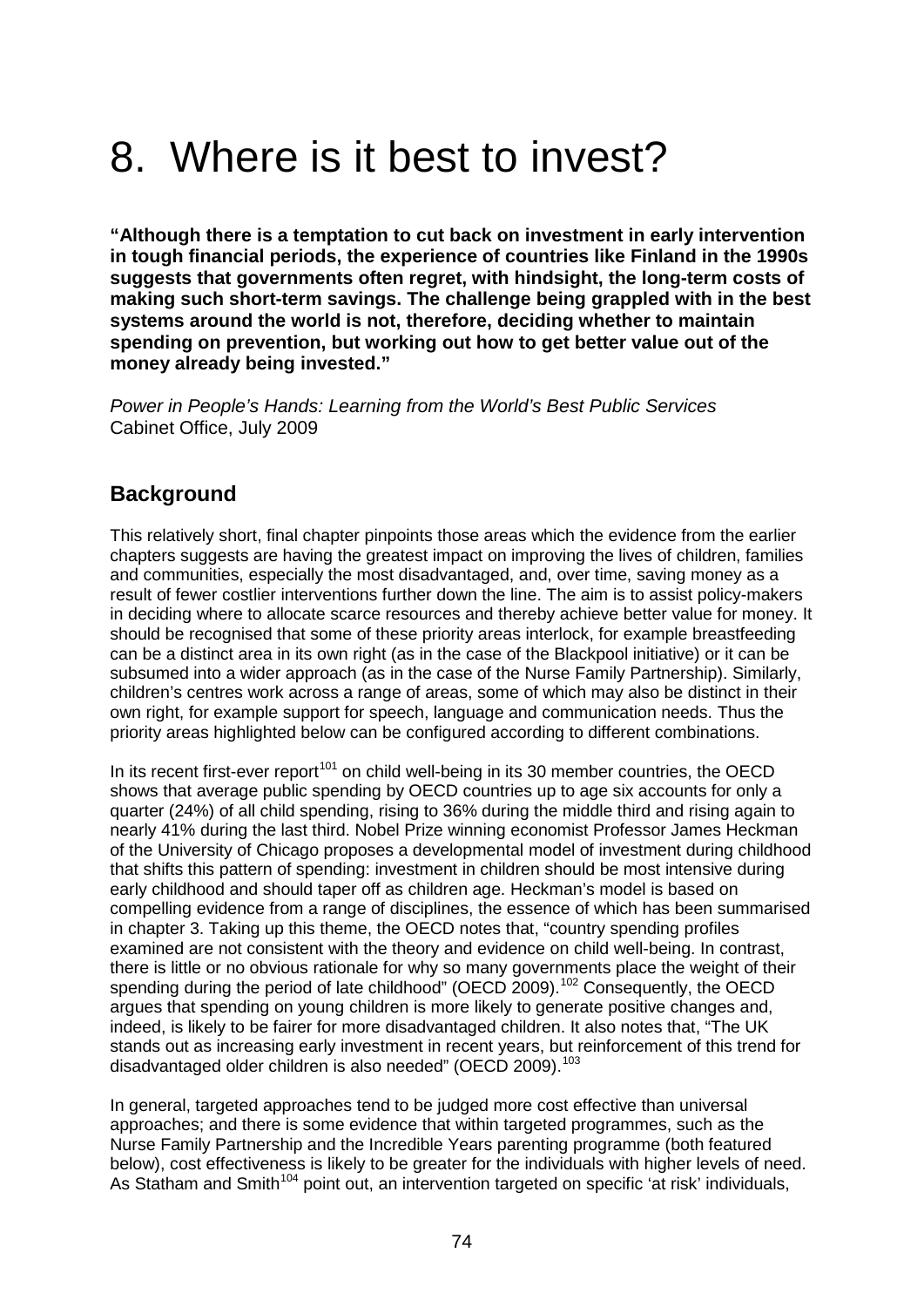such as the Family Nurse Partnership, costs relatively little (£30 million was allocated to develop the scheme over three years in 20 sites).

Each of the five main chapters in this practice guide is now revisited in the same order as they appear in the body of this guide. Drawing on research findings and effective international, national and local practice, including, where available, information on costs of effective interventions at project level, it is suggested that spending in the specific areas below warrants priority. Three of the recommended interventions – Nurse Family Partnership, Incredible Years and Multi-Systemic Therapy – are among the 11 'Blueprint' programmes identified by the Center for the Study and Prevention of Violence at the University of Colorado to meet high standards of effectiveness, as part of a review of 800 early intervention programmes.<sup>[105](#page-83-4)</sup>

## **The best start in life**

#### **Priority area 1: Children's centres and early years**

As the effective practice examples show, children's centres lie at the 'hub' of a continuum of support: often where emerging difficulties can be first spotted, or where children, young people and their families will themselves first ask for help, and often the most appropriate setting within which the extra help children need can be sourced and delivered. The prevalence of children's centres is illustrated by the fact that they feature extensively throughout this practice guide. And the most effective practice examples from both home and abroad, together with key research findings, strongly indicate that **outreach** is an essential factor in ensuring that interventions target and support the most vulnerable in the community.

The following examples appear to be most effective and provide financial returns for the efficient investments.

#### Breastfeeding Initiatives

As noted in chapter 3, the significant benefits of breastfeeding have been clearly illustrated. Yet breastfeeding rates in England are among the lowest in Europe. This was the focus of the effective practice example in Blackpool where 903 young mothers from disadvantaged areas were helped to adopt breastfeeding throughout 12 children's centres. This partnership between the PCT and children's centres led to a 16% increase in Blackpool's breastfeeding rates over a three-year period at a cost of £29,811 or £33 per mother per year. This indicates a social return on investment of £1.56 for every £1 invested, with estimated savings to the Department of Health of £57,500 over a two-year period.

#### Nurse Family Partnership (NFP)

Developed in the USA, the NFP programme provides intensive visitation by nurses to lowincome, at-risk young women bearing their first child; the nurses continue to visit the home for two years after birth. A systematic review<sup>[106](#page-83-5)</sup> of the costs and long-term benefits of the NFP programme identified costs at just over \$9,000 per child, with an average benefit of more than \$26,000 per child (i.e. \$17,000 net benefit per child), based on the longer term outcomes up to the age of 15. In 2009, a follow-up study<sup>[107](#page-83-6)</sup> indicated that the programme has a major effect on the future criminality of the mothers who participate in the programme, reducing crime outcomes by 38.2%. NFP also reduces the future crime levels of the youth by 15.7% compared with similar youth who did not participate in the NFP programme. In addition to crime outcomes, the NFP programme has been shown to reduce child abuse and neglect and increase educational test scores.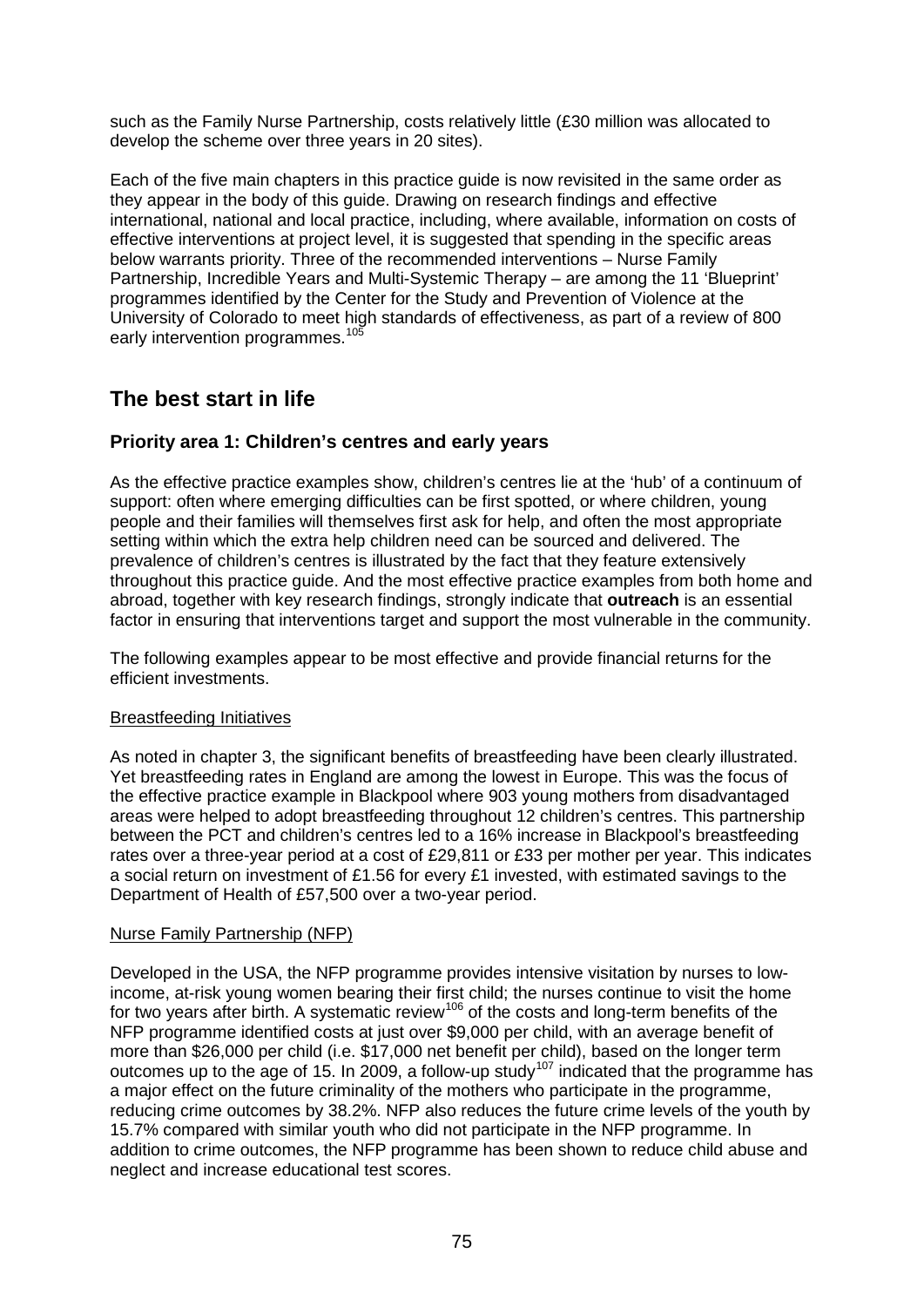The programme is voluntary and in the first wave of test sites in England has been taken up by 87% of the families who have been offered it. After promising early findings<sup>[108](#page-83-7)</sup> the programme is now being tested across England. It is important to note that the full cost savings from the United States are unachievable in England, since the latter already has universal health visitor services, albeit at a lower level of intensity.

## **Language for life**

#### **Priority area 2: Speech, language & communication needs**

As noted in chapter 4, research shows that up to 10% of children have a long-term, persistent communication difficulty, and upwards of 50% have transient difficulties on entry to school, and that there is a strong correlation between communication difficulties and low attainment, mental health issues, poor employment or training prospects and youth crime. However, with the right support, many children with transient difficulties go on to catch up with their peers, and those with a pre-school history of persistent disorders that can be resolved by age 5½ go on to perform within normal limits. The costs – not only personal, educational and social, but also economic – of failing to meet these needs adequately are high. I CAN cite an American review of early intensive language support programmes showing significant academic gains, reduced need for special education, improved health, higher employment and earnings for families. A cost benefit analysis showed long-term benefits and returns that ranged from 4:1 to 17:1 (*i.e.* \$4-17 benefit/saving for every \$1 spent).

The 2004 Audit Commission report on youth justice<sup>[109](#page-83-8)</sup> included a fictional case study of a 15 year-old ('James's story') reflecting a real life situation; it describes and costs a series of interventions from concerns about speech and language development at age 6 to a second custodial sentence by age 15 (total cost £153,687), and compared this to the cost of alternative strategies assuming the avoidance of crime (£43,243) – a cost benefit of £111,444 (which doesn't include the wider societal costs of anti-social behaviour and crime).

All five effective local practice examples featured in chapter 4 targeted support during the age 5½ 'window' involving a large scale training programme and dissemination of information to equip staff and parents alike. The impact of these effective interventions has been hugely successful with evidence of marked improvements in children's learning and achievement, practitioners' confidence and parental feedback.

The I CAN Early Talk effective local practice example in Ashford, Kent, has been costed by C4EO. The programme resulted in 92% of the 37 children with complex language needs supported being able to attend their local primary school without the need to access specialist language provision at a project cost of £46,300, indicating a social return on investment of £1.37 for every £1 invested.

## **Engaging parents**

#### **Priority area 3: Parenting programmes**

As noted in chapter 5, parents are the most significant influence on children, and parenting has profound consequences for their future lives. The former DfES funded Parenting Early Intervention Pathfinders (PEIP) from 2006-2008, in which 18 local authorities (LAs) each implemented one of three parenting programmes with parents of children aged 8-13 years,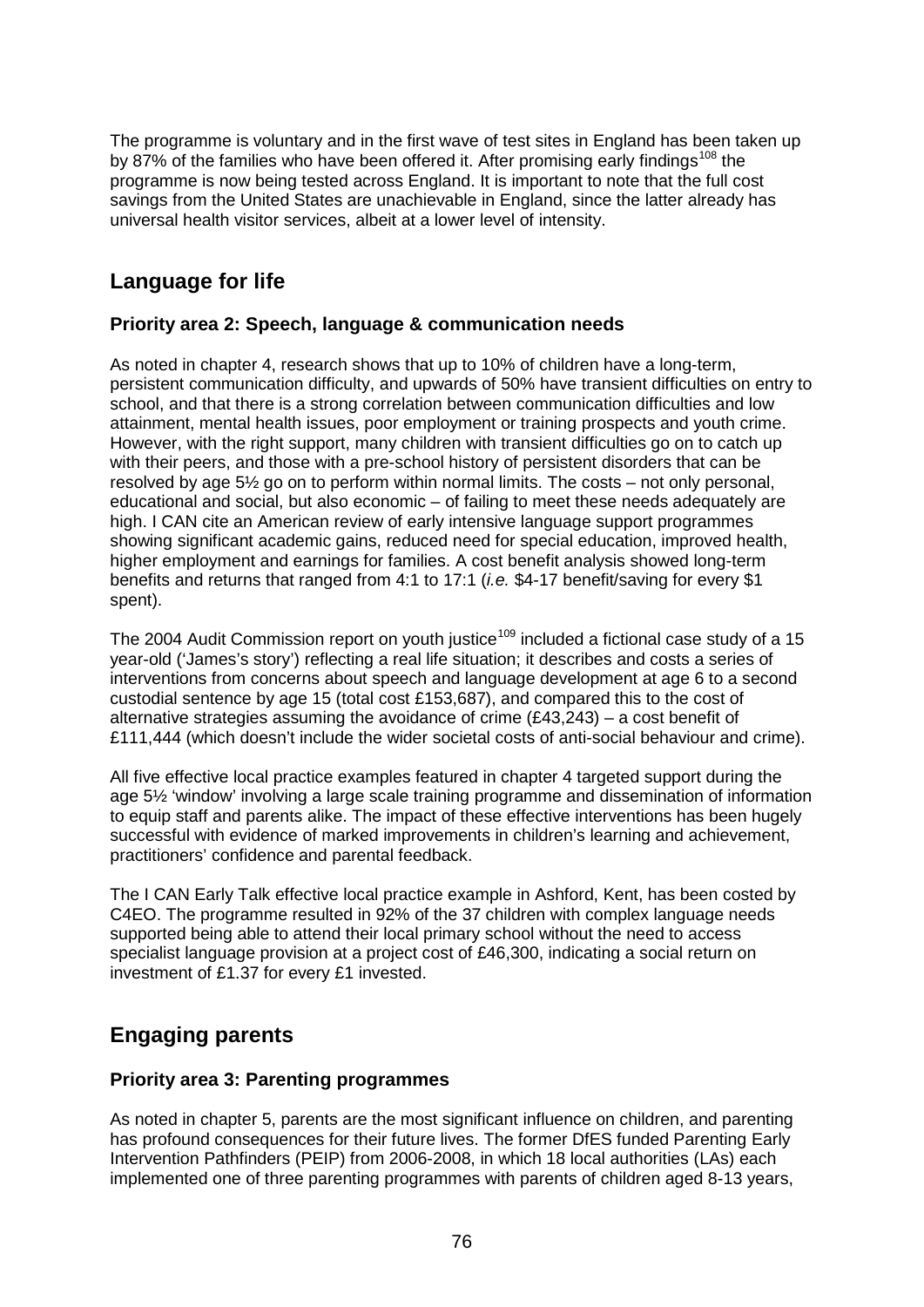selected as having a sound evidence base for their effectiveness: Incredible Years, Triple P and Strengthening Families, Strengthening Communities. Evaluation of the pathfinder<sup>1</sup> found that there were high levels of positive gains for parents and children; parental course completion rates were good; the training successfully improved parents' mental well-being and parenting skills and the behaviour of their children; the three programmes produced comparable improvement outcomes; cost effectiveness varied between LAs using the same programme, indicating the importance of local policy and organisational factors.

The National Institute for Health and Clinical Excellence (NICE) appraisal on conduct disorder in children states that programmes should be clinically effective and cost effective (see also chapter 5). In the UK it has been estimated that the cumulative cost to public services of children with troubled behaviour is 10 times that for other children (£70,019 compared to £7,423). The mean extra cost is more than £15,000 a year, of which families themselves bear a third (mainly through reduced earnings); education services bear a third; health services and the benefit system each bear 15% and social care services bear 6%.<sup>[111](#page-83-10)</sup> By contrast, a full cost effectiveness analysis of the Incredible Years basic parenting programme in the UK concluded that it "improves child behaviour…at a relatively low cost and was cost effective compared with the waiting list control. This parenting programme involves modest costs [an average of  $£1,344$  per child] and demonstrates strong clinical effect, suggesting it would represent good value for money for public spending" (Edwards et al, 2007).<sup>[112](#page-83-11)</sup>

This was reinforced by a very recent study $113$  of the same programme conducted in four urban areas in the Mid-Eastern region of Ireland, which, through using the primary outcome results from a randomised controlled trial, showed that the parenting programme significantly reduced behavioural problems among children throughout the sample, with a long-run rate of return that compares favourably to more intensive and costly alternatives. The study also observed that other benefits, such as improvements in educational attainment and associated increases in productivity and earnings capacity, reductions in substance abuse, benefits to victims of reduced crime and benefits accruing to the parents as a result of the programme, are likely to push these returns higher.

## **Smarter working, better services**

### **Priority area 4: Targeted family support**

Research carried out for Action for Children by the New Economics Foundation (see also chapter 7) estimated that in its Caerphilly Family Intervention Project and East Dunbartonshire Family Service – targeted interventions designed to catch problems early and prevent them from recurring – between £7.60 and £9.20 worth of social value was generated for every pound invested. In these cases the increased returns to the state were mainly generated by reductions in costs associated with increased tax revenue; decreased benefit payments; reduced costs of crime and anti-social behaviour; reduced health costs for children; and the reduction of long term costs such as specialist education and care provision.<sup>[114](#page-84-0)</sup>

C4EO has costed two family support services validated as effective local practice featured in chapter 6. The first is the Family Support Model in Warrington which was delivered to 529 families in 2008-09 at a total cost of £158,000 and a net cost per family of £6.00 per week. During this period, 57% of families supported showed a reduction in the level of need. The second example is the Building Bridges service delivered by Family Action which supports children and families where parents have severe and enduring mental health problems. Over the course of one year, 40 families can be supported at a cost of £3,500 per family. Over two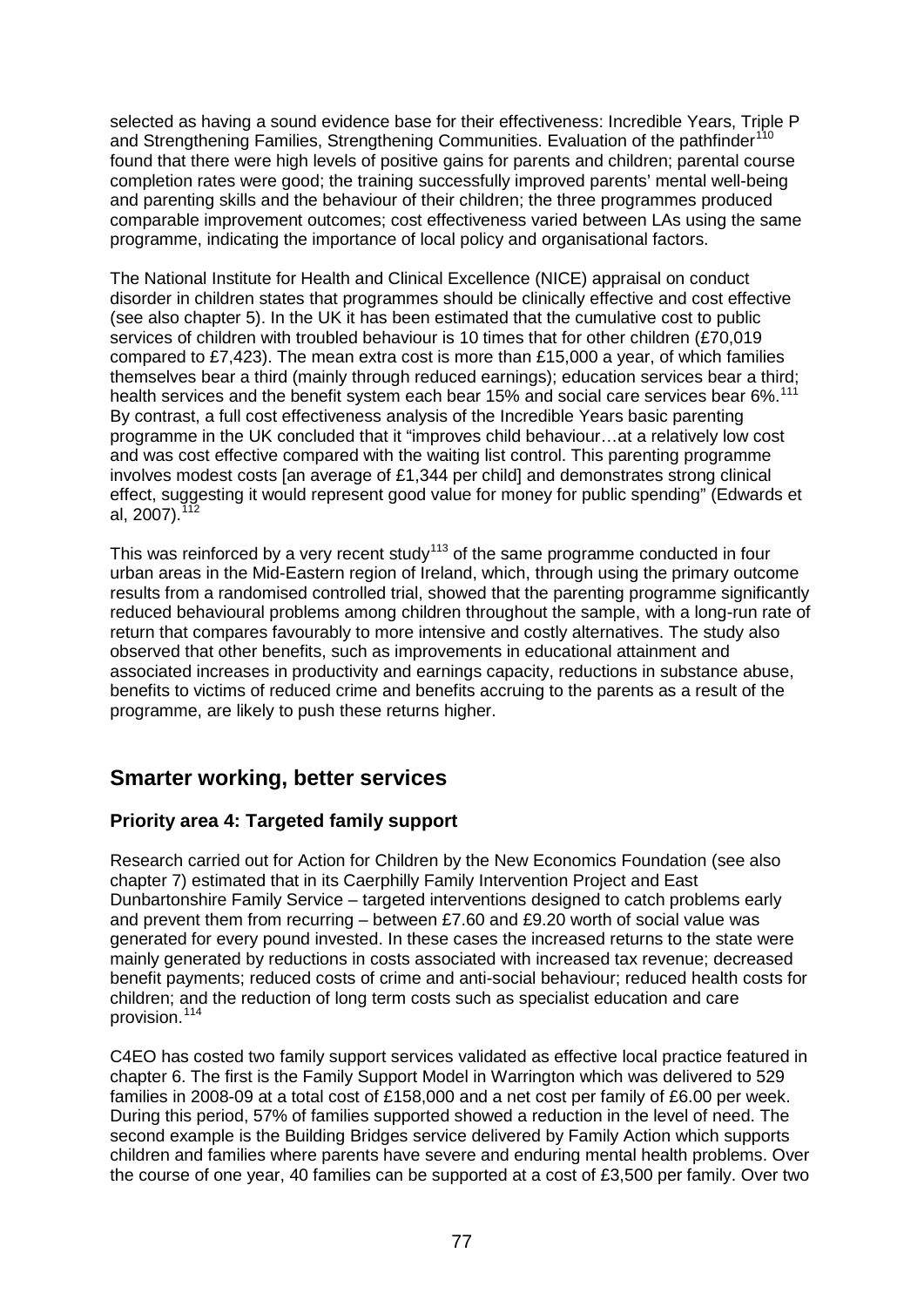years, the estimated savings to: the Department for Education and local authority are £114,400; the Department for Work and Pensions are £158,400; and the NHS are £67,200.

### **Knowledge is power**

#### **Priority area 5: Young people on the edge of care**

Multi-Systemic Therapy (MST) was developed to provide scientifically validated, costeffective, community-based treatment for young people aged 10 to 17 with serious behaviour disorders who are at high risk of out-of-home placement. Rigorous evaluation and replication in clinical and community settings in the United States mark it out as a particularly effective intervention for adolescents with conduct disorders. MST views individuals as living within a complex social network encompassing individual, family, and extra-familial (peer, school, neighbourhood) factors. MST uses the strengths in each young person's social network to promote positive change in his or her behaviour. The overriding purpose of MST is to help parents deal effectively with their child's behavioural problems; help them cope with family, peer, school and neighbourhood problems; and reduce or eliminate the need for out-of-home placements. To empower families, MST also addresses identified barriers to effective parenting (e.g. parental drug abuse, parental mental health problems) and helps family members build an indigenous social support network involving friends, extended family and neighbourhoods. Despite its high cost, MST has been demonstrated as a cost-effective treatment for decreasing the antisocial behaviour of violent and chronic juvenile offenders. MST cost approximately \$3,500 per young person in one replication site in South Carolina, which compared favourably with the average cost of the State's institutional placement at approximately \$18,000 per young person for a time period of about 59 weeks post referral.<sup>[115](#page-84-1)</sup>

Against this backdrop Islington has developed the Adolescent Multi Agency Support Service (AMASS) which enables young people to remain at home or in foster placement, through utilising some of the approaches common to MST. The Islington service differs from MST in several ways, most distinctly in its jointly delivered intervention with social workers, and the co-located wraparound multi-agency team that supports the family. As noted in chapter 7, an evaluation by the University of Bedfordshire has validated the effectiveness of the service in terms of reducing the use of care and improving family functioning for many of the families supported. For the age group directly supported by the service, the number of young people aged 10 to 16 entering care fell from 63 in 2006/07 to 40 in 2007/08, a reduction of 36%; and, over the same period, the number of young people entering residential care fell from 38 to 14, a reduction of 63%. The University of Bedfordshire estimates that each £1 invested in the service produces a saving to the care system of £1.46, with reduced future costs the saving per £1 invested is estimated at £1.80. In 2009/10, 38 families were supported at a cost of £780,000, equating to £20,526 per family. Estimated savings to the local authority over 1 year are around £372,188 through preventing young people entering care, with savings set to increase to £522,000 as the cost of the service reduces.

## **Conclusion**

This chapter has sought to provide a steer for both national and local policy-makers in deciding where best to allocate scarce resources, especially in the current economic climate, since "investment in proven interventions…is the prudent way to ensure positive outcomes for children and their families" (Utting 2004, p 95).<sup>[116](#page-84-2)</sup> By drawing on a combination of international evidence, mainly from the United States and, to a lesser extent, Scandinavia, and effective local practice, a small cluster of areas and interventions emerges as spending priorities: children's centres and early years (in particular breastfeeding initiatives and the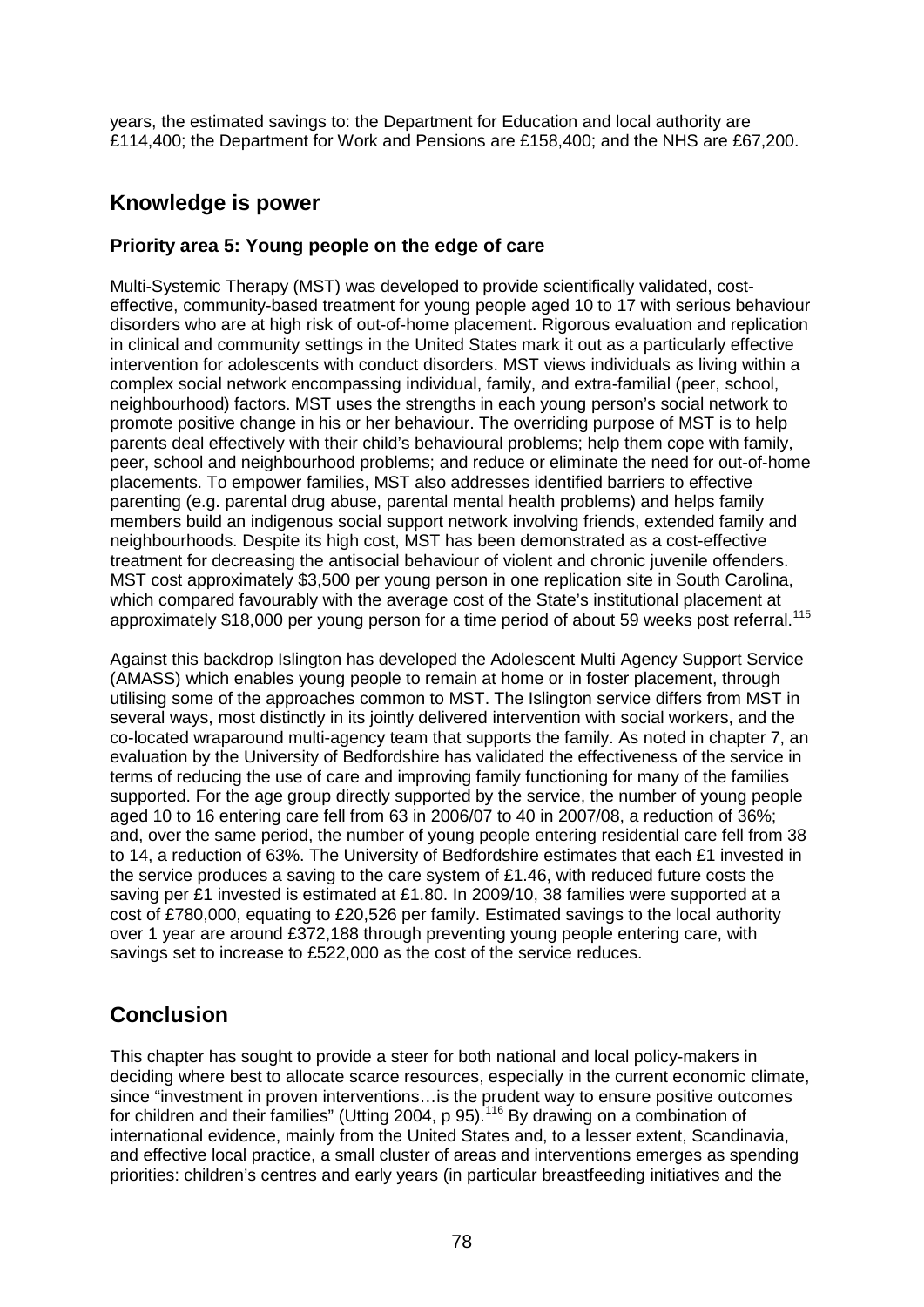Nurse Family Partnership); speech, language and communication needs; parenting programmes; targeted family support; and young people on the edge of care. This cluster strikes a balance between intervening early and recognising the reality of still needing to support vulnerable older children, young people and families.

#### **Key messages**

- The temptation to cut back on investment in early intervention in times of austerity needs to be resisted, as governments often regret, with hindsight, the long-term costs of making such short-term savings. The challenge is not, therefore, deciding whether to maintain spending on early intervention, but working out how to get better value out of the money already being invested.
- The powerful body of research (home and abroad) showing that what a child experiences during the early years (starting in the womb) lays the foundation for the whole of their life, makes a compelling case for prioritising investment in this area.
- In general, targeted approaches tend to be judged more cost effective than universal approaches. Yet there is little comparative evidence to determine which approach might be most 'cost effective'. The evidence suggests that it is unlikely to be a question of one or the other. What is needed is a range of interventions able to provide support at different levels of need.
- Spending should be prioritised on children's centres and early years (in particular breastfeeding initiatives and the Nurse Family Partnership); speech, language and communication needs; parenting programmes; targeted family support; and young people on the edge of care.
- Three of the recommended interventions Nurse Family Partnership, Incredible Years and Multi-Systemic Therapy – are among the 11 'Blueprint' programmes identified by the Center for the Study and Prevention of Violence at the University of Colorado to meet high standards of effectiveness, as part of a review of 800 early intervention programmes.[117](#page-84-3)
- The OECD suggestion that expenditure on children should be regarded as if it were an *investment portfolio*, and be subjected to a continuous iterative process of evaluation, reallocation and further evaluation to ensure child well-being is actually improved, poses a formidable but necessary challenge to this nation. Learning from international experience in particular can be invaluable in helping us to move forward, though, ultimately, tough decisions need to be taken at a national and local level in the best interests of children, families and, indeed, the long-term prosperity of the country.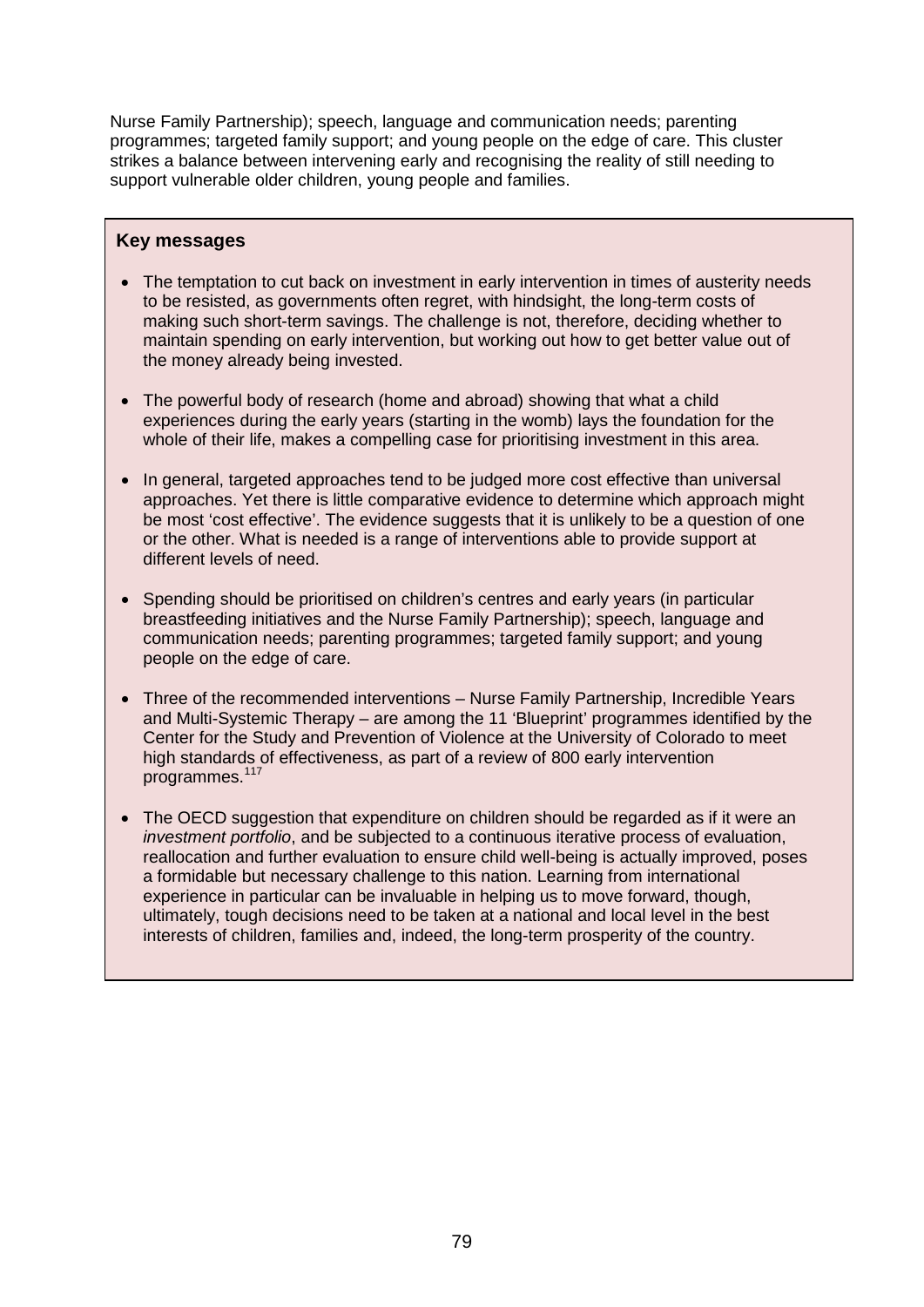# Appendix I

# Membership of Expert Group

Kim Bromley-Derry, ADCS (Chair of Expert Group) Clare Barham, DfE Richard Bartholomew, DfE Simon Bird, C4EO Samantha Callan, Centre for Social Justice Ian Curryer, Nottingham City Council Helen Dent, Family Action Hilary Ellam, CWDC Dave Hill, LB Croydon Patrick Leeson, Ofsted Sarah Nicholls, Croydon PCT Sharon O'Donnell, NFER Honor Rhodes, The Tavistock Centre Kate Stanley, Institute for Public Policy Research June Statham, Thomas Coram Research Unit, Institute of Education Clare Tickell, Action for Children Sara Tough, Swindon Council Tricia Younger, NICE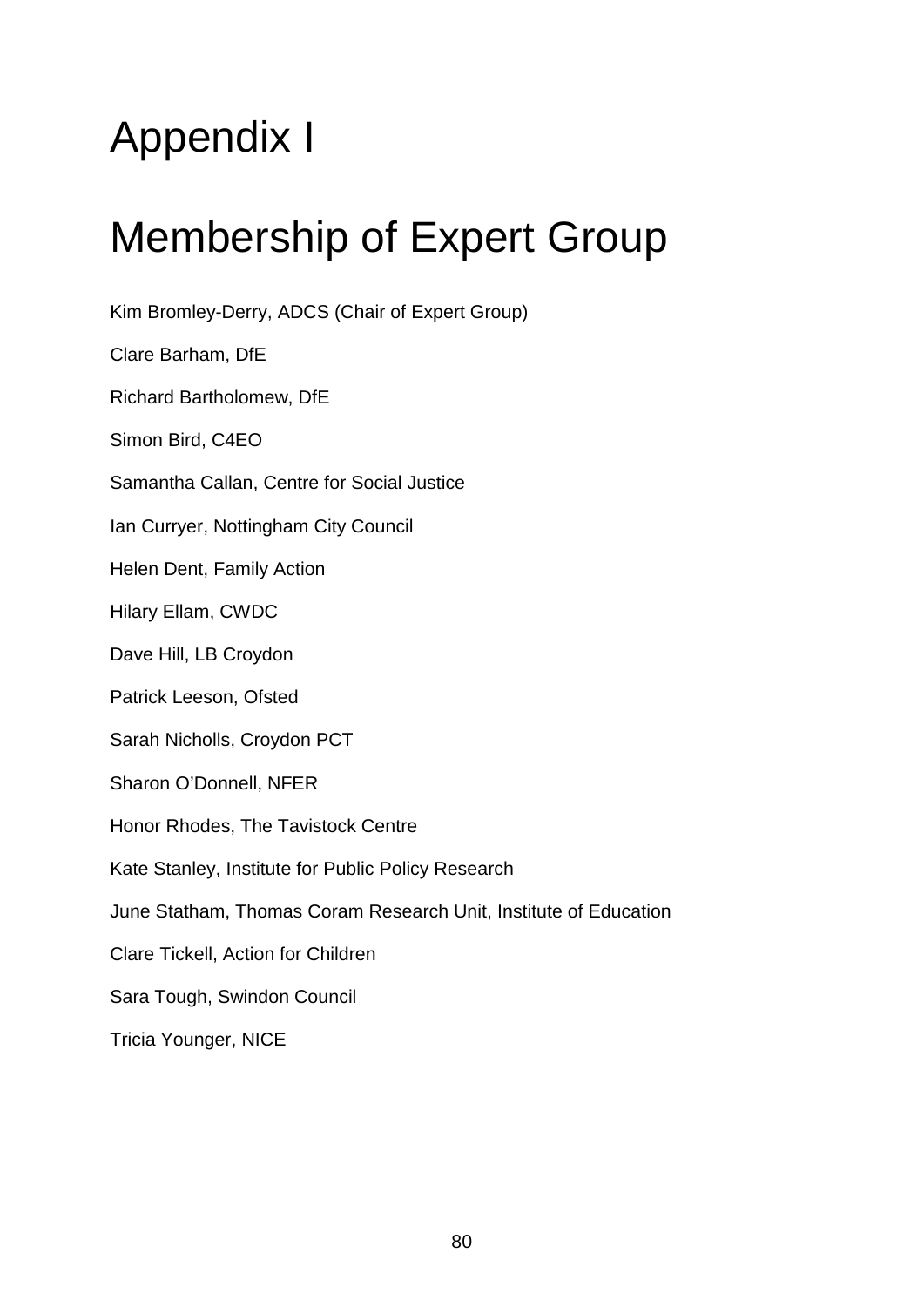## References

<sup>6</sup> Heckman J 2006. *Investing in Disadvantaged Young Children is an Economically Efficient Policy.*<br>New York, 10<sup>th</sup> January 2006

Early identification, assessment of needs and intervention: The Common Assessment Framework for children and young people, A guide for managers, CWDC, 2009<br>http://www.dcsf.gov.uk/everychildmatters/resources-and-practice/IG00063/

<sup>8</sup> HM Government 2010. The Coalition: our programme for government. Cabinet Office, May 2010.<br><sup>9</sup> Cabinet Office 2010. Available from: http://www.cabinetoffice.gov.uk/newsroom.aspx

<sup>10</sup> Allen, G. and Smith I.D. 2008. *Early Intervention: Good Parents, Great Kids, Better Citizens*. The Centre for Social Justice and The Smith Institute, September 2008.

<sup>11</sup> Wave Trust, 2010. *International experience of early intervention for children, young people and their families. August 2010.* 

*families.* August 2010. <sup>12</sup> Statham J and Smith M March 2010. *Issues in Earlier Intervention: Identifying and supporting children with additional needs*. Thomas Coram Research Unit, Institute of Education, University of London.

<sup>13</sup> Dyson A, Hertzman C, Roberts H, Tunstill J and Vaghri Z 2009. *Childhood development, education and health inequalities. Report of task group. Submission to the Marmot Review*

http://www.ucl.ac.uk/gheg/marmotreview/consultation/Early\_years\_and\_education\_report <sup>14</sup> Jefferis BJMH, Power C and Hertzman C 2002. *Birth weight, childhood socioeconomic* 

*environment, and cognitive development in the 1958 British birth cohort study.* BMJ 325:305. <sup>15</sup> Jenkins H, Meltzer PB, Jones T, Brugha P, Bebbington M, Farrell D, Crepaz-Keay and Knapp M 2008. *Foresight Mental Capacity and Wellbeing Project. Mental health: Future challenges.* London: The Government Office for Science.

<sup>16</sup> Gluckman P D and Hanson M A 2006. *Adult disease: Echoes of the past.* European Journal of Endocrinology 155, suppl\_1: S47-S50.

<sup>17</sup> Barker DJP 1998. *In Utero programming of chronic disease.* Clinical Science 95: 115-128.

<sup>18</sup> The Marmot Review 2010. *Fair Society, Healthy Lives: A Strategic Review of Health Inequalities in*<br>England Post-2010, February 2010

<sup>19</sup> Perry B D 2002. Childhood experience and the expression of genetic potential: what childhood *neglect tells us about nature and nurture.* Brain and Mind 3: 79100.

<sup>20</sup> Feinstein L 1999. *Preschool educational inequality? British children in the 1970 cohort.* London: Centre for Economic Performance and University College. <sup>21</sup> Feinstein L and Duckworth K 2006. *Development in the Early Years.* Centre for Research on the

Wider Benefits of Learning, Research Report 20.

<sup>22</sup> Lexmond J and Reeves R 2009. *Building Character*. London: Demos.

<sup>23</sup> Harvard University 2008. *In Brief The Science of Early Childhood Development*. June 2008

<sup>24</sup> Tremblay R E 2006. *Prevention of Youth Violence: Why not Start at the Beginning?* Published online: 25 July 2006. Springer Science & Business Media, Inc.

<sup>25</sup> Tremblay R E and Japel C 2003. *Early Prevention of Adult Antisocial Behaviour*, pp 205-242. Edited by David P Farrington and Jeremy W Coid, Cambridge University Press.

<sup>26</sup> Tremblay R E 2008. *Understanding development and prevention of chronic physical aggression: towards experimental epigenetic studies.* Philosophical Transactions of the Royal Society London B Biol Sci; 363(1503): 2613-2622.<br><sup>27</sup> See WHO website: http://www.who.int/topics/breastfeeding/en/

<sup>28</sup> Bolling K, Grant C, Hamlyn B and Thornton A 2005. *Infant Feeding Survey*, Dept of Health, London.

 <sup>1</sup> Bishop D V M and Adams 1990. *A Prospective Study of the Relationship Between Specific Language Impairment, Phonological Disorders and Reading Retardation*, Journal of Child Psychology and Psychiatry 31

<sup>2</sup> Available from http://www.c4eo.org.uk/narrowingthegap/default.aspx?themeid=9&accesstypeid=1

<sup>3</sup> Statham J and Smith M March 2010. *Issues in Earlier Intervention: Identifying and supporting children with additional needs*. Thomas Coram Research Unit, Institute of Education, University of London.

<sup>4</sup> Ofsted 2010. *The special educational needs and disability review. A statement is not enough.* September 2010<br>
September 2010<br>
Securing good outcomes for all children and young people<br>
SDCSF 2010. Early intervention: Securing good outcomes for all children and young people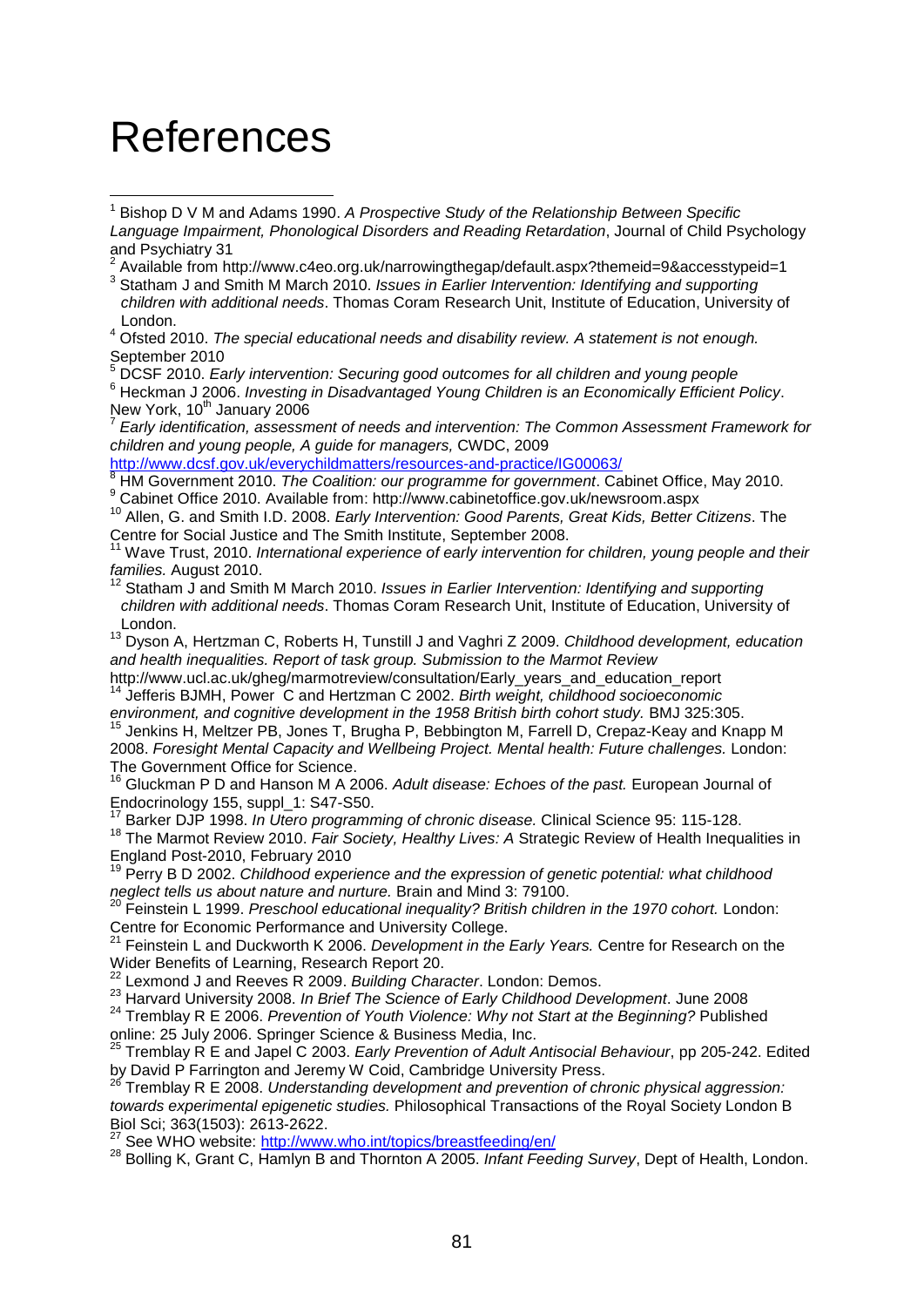29 DHSSPS 2004. *Inequalities and Unfair Access Issues Emerging from the DHSSPS 2004 Equality and Inequalities in Health and Social Care: A Statistical Overview Report: Health and Social Wellbeing: Young Mothers and Breastfeeding Rates*

<sup>30</sup> Gomez Papi A B N et al 1998. *Kangaroo Method in Delivery Room for Full-Term Babies*, An. Esp Pediatr. 48, No 6: 631-633.

<sup>31</sup> Moore E<sub>R</sub>. Anderson G C and Bergman N 2007. *Early skin-to-skin contact for mothers and their healthy newborn infants.* Cochrane Database for Systematic Reviews, Issue 3. Art. No: CD003519. DO1: 10.1002/14651858. CD003519. pub2

<sup>32</sup> Bull J, McCormick G, Swann C and Mulvihill C 2004. *Ante- and post-natal home visiting programmes: a review of reviews.* Health Development Agency, London. <sup>33</sup> Wilkinson R and Pickett K 2009. *The Spirit Level: Why More Equal Societies Always Do Better*,

Allen Lane, UK.<br><sup>34</sup> Killen K 2000. Childhood lasts for generations. Kommuneforlaget, Sweden.

<sup>34</sup> Killen K 2000. *Childhood lasts for generations.* Kommuneforlaget, Sweden. <sup>35</sup> Socialstynelsen 1997. Support in Parenting. Department for Social Welfare, HM Government. SOU 1997: 161. Sweden

<sup>36</sup> Bremberg S E 2006. *New tools for parents: Proposals for new forms of parent support.* Swedish National Institute of Public Health, Stockholm.

<sup>37</sup> Socialstynelsen 1997. Support in Parenting. Department for Social Welfare, HM Government. SOU 1997: 161. Sweden

<sup>38</sup> Johnson Z, Howell F and Molloy B 1993. *Community Mothers Programme: Randomised Controlled Trial of Non-Professional Intervention in Parenting.* BMJ, Volume 306, pp 1449-52.

<sup>39</sup> Washington State Institute for Public Policy 2004. *Benefits and Costs of Prevention and Early Intervention Programs for Youth, 17<sup>th</sup> September 2004* 

*Intervention Programs for Youth*, 17th September 2004 <sup>40</sup> Washington State Institute for Public Policy 2006. *Evidence-Based Public Policy Options to Reduce Future Prison Construction, Criminal Justice Costs, and Crime Rates*, October 2006

<sup>41</sup> Barnes J, Ball M, Meadows P, McLeish J and Belsky J 2008. *Nurse-Family Partnership programme*<br>– first vear pilot sites in England. Report to DCSF, May 2008.

<sup>42</sup> The Centre for Social Justice 2008. *Breakthrough Britain: The Next Generation – A policy report from the Early Years Commission. September 2008* 

<sup>43</sup> The Centre for Social Justice 2008. *Breakthrough Britain: The Next Generation – A policy report from the Early Years Commission.* September 2008 <sup>44</sup> Available from:

<http://www.ican.org.uk/upload2/chatter%20matter%20update/mcm%20report%20final.pdf> <sup>45</sup> Available from:<http://www.dcsf.gov.uk/bercowreview/docs/7771-DCSF-BERCOW.PDF>

<sup>46</sup> Snowling M.J., Adams J., Bishop D.V.M. and Stothard S.E. (2001) *Educational Attainments of School Leavers with a Pre-school History of Speech-Language Impairments* IJLCD Vol 36

<sup>47</sup> Clegg J., Hollis C. and Rutter M. 1999. *Life Sentence: What Happens to Children with Developmental Language Disorders in Later Life?* RCSLT Bulletin November

<sup>48</sup> Bishop D V M and Adams 1990. *A Prospective Study of the Relationship Between Specific Language Impairment, Phonological Disorders and Reading Retardation*, Journal of Child Psychology and Psychiatry 31

<sup>49</sup> Locke A., Ginsborg J. and Peers I. (2002) *Development and Disadvantage: Implications for Early Years* IJCLD Vol 27 No 1

<sup>50</sup> Sadler J. (2005) *Knowledge, Attitudes and Beliefs of the Mainstream Teachers of Children with a Pre-school Diagnosis of Speech / Language Impairment Child Language Teaching and Therapy* Vol 21, 2

51 Available from: [http://www.audit-](http://www.audit-commission.gov.uk/SiteCollectionDocuments/AuditCommissionReports/NationalStudies/Youth%20Justice_report_web.pdf)

[commission.gov.uk/SiteCollectionDocuments/AuditCommissionReports/NationalStudies/Youth%20Jus](http://www.audit-commission.gov.uk/SiteCollectionDocuments/AuditCommissionReports/NationalStudies/Youth%20Justice_report_web.pdf) [tice\\_report\\_web.pdf](http://www.audit-commission.gov.uk/SiteCollectionDocuments/AuditCommissionReports/NationalStudies/Youth%20Justice_report_web.pdf)<br>
<sup>52</sup> Available from: http://www2.warwick.ac.uk/fac/soc/cedar/better/

53 Available from: [http://publications.education.gov.uk/eOrderingDownload/Better\\_Communication.pdf](http://publications.education.gov.uk/eOrderingDownload/Better_Communication.pdf)<br>54 Locke A., Ginsborg J. and Peers I. (2002) Development and Disadvantage: Implications for Early *Years* IJCLD Vol 27 No 1.

<sup>55</sup> Sadler J. (2005) *Knowledge, Attitudes and Beliefs of the Mainstream Teachers of Children with a Pre-school Diagnosis of Speech / Language Impairment* Child Language Teaching and Therapy Vol 21, 2.

<sup>56</sup> HM Government 2010. *The Coalition: our programme for government*. Cabinet Office, May 2010.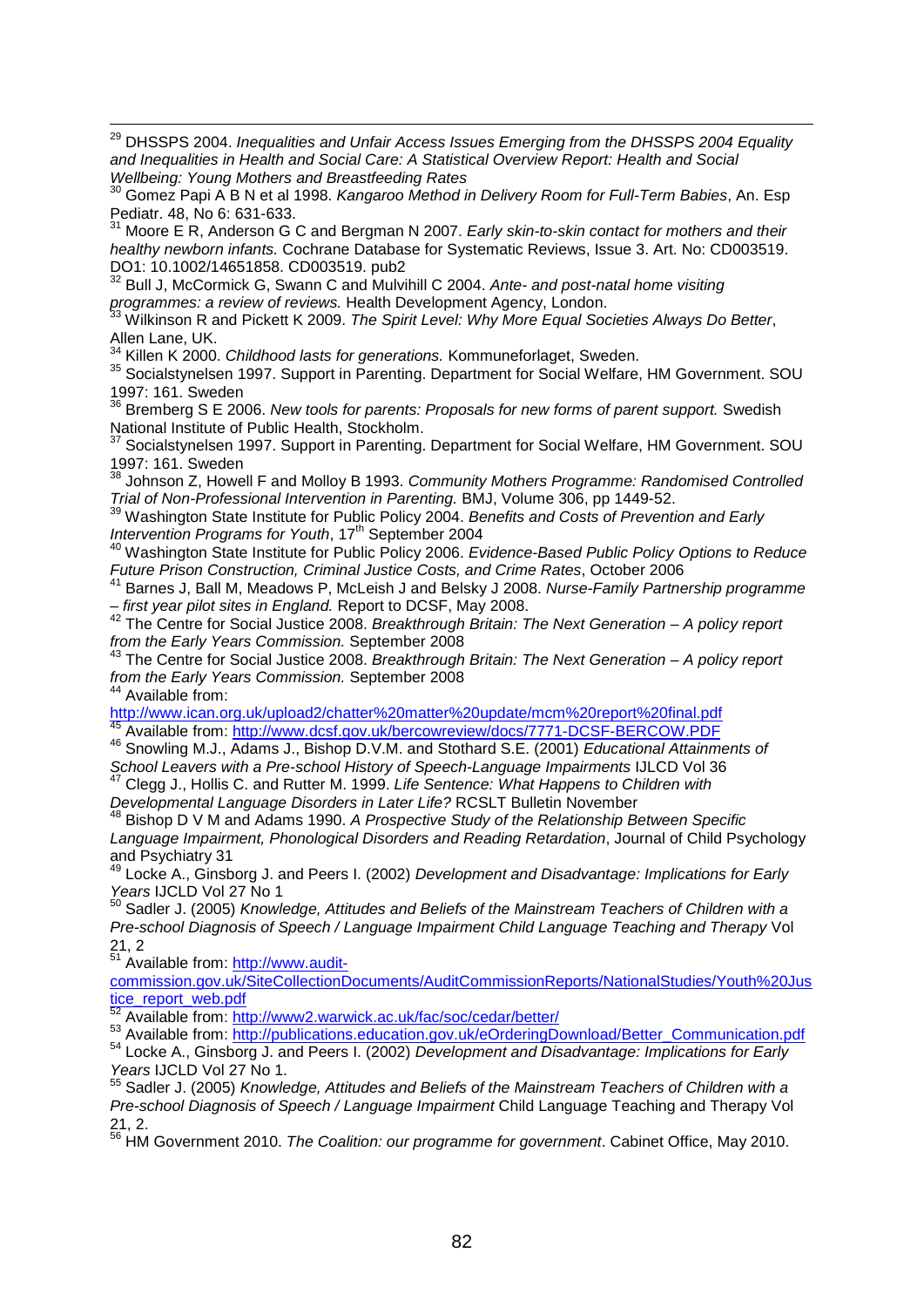57 Statham J and Smith M March 2010. *Issues in Earlier Intervention: Identifying and supporting children with additional needs*. Thomas Coram Research Unit, Institute of Education, University of London.

<sup>58</sup> Desforges C 2003. *The impact of parental involvement, parental support and family education on pupil achievement and adjustment: a literature review*, DfES.

<sup>59</sup> Institute of Education, University of London 2003. *The Effective Provision of Pre-school Education Project*

60 National Institute of Child Health and Human Development (NICHD) Study of Early Child Care and Youth Development<br><sup>61</sup> New light on literacy and numeracy, Institute of Education, University of London, 2006

<sup>62</sup> Parenting Early Intervention Pathfinder Evaluation, CEDAR, University of Warwick, 2008<br><sup>63</sup> Available from: [http://www.cwdcouncil.org.uk/working-with-parents-and-families/commissioning-](http://www.cwdcouncil.org.uk/working-with-parents-and-families/commissioning-toolkit)

[toolkit](http://www.cwdcouncil.org.uk/working-with-parents-and-families/commissioning-toolkit)<br><sup>64</sup> DfES 2004. What Works in Parenting Support?

<sup>65</sup> YJB 2008. Parenting Source Document<br><sup>66</sup> YJB 2008. Key Elements of Effective Practice – Parenting<br><sup>67</sup> Available from:<http://www.nice.org.uk/TA102><br><sup>67</sup> Sanders M R, Ralph A, Sofronoff K, Gardiner P, Thompson R, Dwyer *population approach to reducing the behavioural and emotional problems in children making the transition to school.* Journal of Primary Prevention, 29(3), 197-222

 $^{69}$  Harvard University, 2009. Harlem Children's Zone; Are high quality schools enough to close the achievement gap?<br> $^{70}$  Sove the Children 2000, the state of all the children 2000 that  $\sigma$ 

*achievement gap?* <sup>70</sup> Save the Children 2009. *Helping Families Support Children's Success at School*. <sup>71</sup> Department for Education and Skills 2003. *Keeping children safe*. London: HMSO

<sup>72</sup> Statham J and Smith M March 2010. *Issues in Earlier Intervention: Identifying and supporting children with additional needs*. Thomas Coram Research Unit, Institute of Education, University of London.

<sup>73</sup> *Early identification, assessment of needs and intervention: The Common Assessment Framework for children and young people, A guide for managers, CWDC, 2009*<br>http://www.dcsf.gov.uk/everychildmatters/resources-and-practice/IG00063/

LARC2 [Local Authorities Research Consortium Year 2]: integrated children's services and the CAF *process*

National Foundation for Educational Research, March 2010

<sup>75</sup> Statham J and Smith M March 2010. *Issues in Earlier Intervention: Identifying and supporting children with additional needs*. Thomas Coram Research Unit, Institute of Education, University of London.

<sup>76</sup> Katz I and Hetherington R 2006. *Co-operating and Communicating: A European Perspective on Integrating Services for Children*, Child Abuse Review Vol 15: 429-439 <sup>77</sup> Laming 2009. *The Protection of Children in England: A Progress Report*. The Lord Laming. March

 $\frac{1}{2}$  2009. London: HMSO

<sup>8</sup> Statham J and Smith M March 2010. *Issues in Earlier Intervention: Identifying and supporting children with additional needs*. Thomas Coram Research Unit, Institute of Education, University of London.

<sup>79</sup> Referenced in Statham J and Smith M March 2010. *Issues in Earlier Intervention: Identifying and supporting children with additional needs*. Thomas Coram Research Unit, Institute of Education,

University of London. <sup>80</sup> Boddy, J., Statham, J., McQuail, S., Petrie, P. and Owen, C. (2009a) *Working at the 'edges' of care? European models of support for young people and families. Executive summary.*<br>http://www.dcsf.gov.uk/research/data/uploadfiles/DCSF-RBX-09-07.pdf

at Hup.//www.dcsf.gov.uk/research/data/spicedines/DOSF-RBX-DOSF-PERS-RBS-RBA<br>Braun D, Davis H and Mansfield P 2006. *How Helping Works. Towards a shared model of process.* October 2006. Parentline Plus<br><sup>82</sup> CWDC 2010. The common core of skills and knowledge – At the heart of what you do.

<sup>82</sup> CWDC 2010. *The common core of skills and knowledge – At the heart of what you do.* <sup>83</sup> DfE 2010. *Monitoring and evaluation of family intervention projects to March 2010*. Published 15 September 2010 and available from http://www.dcsf.gov.uk/rsgateway/DB/STR/d000956/index.shtml

<sup>84</sup> Action for Children and New Economics Foundation 2009. *A guide to commissioning children's* 

services for better outcomes. Backing the Future: Practice guide 3.<br><sup>85</sup> HM Government (2006). *Joint planning and commissioning framework for children, young people and maternity services* (London: DCSF and Department of Health Ministers).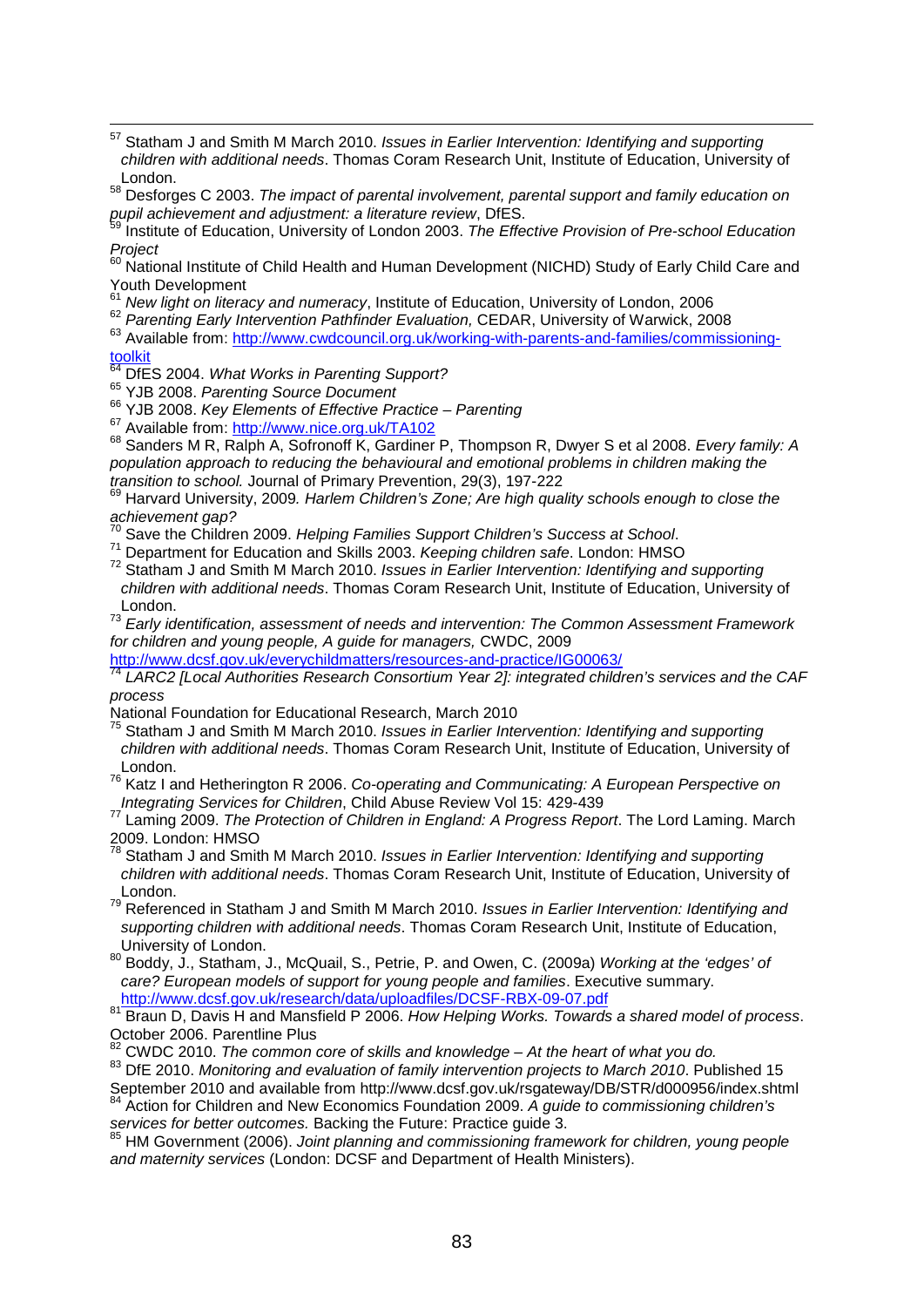<sup>86</sup> The Commissioning Support Programme provides support for Children's Trust partners with a range of online resources, training events and networks to help commissioners share best practice. Available at http://www.commissioningsupport.org.uk/

New Economics Foundation 2009. *Backing the Future: why investing in children is good for us all.* NEF with the support of Action for Children.

<sup>88</sup> DCSF 2008. *Better Outcomes for Children and Young People – From Talk to Action*. London:DCSF.

<sup>89</sup> Center for the Study and Prevention of Violence at the University of Colorado 2001. *Blueprints for Violence Prevention*. Juvenile Justice Bulletin July 2001. US Department of Justice, Office of Justice Programs, Office of Juvenile Justice and Delinquency Prevention.

<sup>90</sup> Washington State Institute for Public Policy 2008. *Evidence based programs to prevent children entering and remaining in the child welfare system: benefits and costs for Washington.*

<sup>92</sup> Action for Children and the New Economics Foundation, 2009. *Backing the Future: why investing in children is good for us all.*

<sup>93</sup> Regional Centres of Excellence (2008). *How to be Successful in Commissioning Children's* 

Services. London: DCSF, available from:<http://www.rcoe.gov.uk/rce/aio/49085><br>
<sup>94</sup> Bartlett J 2009. Getting more for less – efficiency in the public sector. DEMOS, 28 July 2009.<br>
<sup>95</sup> Beecham J and Sinclair I 2007. Costs a

<sup>96</sup> Lindsay G, Davies H, Band S, Cullen M A, Cullen S, Strand S, Hasluck C, Evans R and Stewart-Brown S 2008. *Parenting Early Intervention Pathfinder Evaluation*. Research Report DCSF-RW054.

London: DCSF<br><sup>97</sup> Bartlett J 2009. Getting more for less – efficiency in the public sector. DEMOS, 28 July 2009. <sup>97</sup> Bartlett J 2009. *Getting more for less – efficiency in the public sector*. DEMOS, 28 July 2009.<br><sup>98</sup> Available from: <u>http://www.controlled-trials.com/ISRCTN01962337</u>

<sup>99</sup> The Guardian 2010. *Be a better parent – and improve your child's mental health*. Featured in The Guardian on the  $24<sup>th</sup>$  August 2010 and available from

<http://www.guardian.co.uk/lifeandstyle/2010/aug/24/parents-improve-childrens-mental-health>

<sup>100</sup> Brodie I, Lanyon C and Forrester D 2009. *Evaluation of Adolescent Multi-Agency Support Service*  (AMASS) Islington. Child and Family Welfare Unit, University of Bedfordshire, February 2009.<br><sup>101</sup> OECD 2009. *Doing Better for Children*. September 2009<br><sup>102</sup> OECD 2009. *Doing Better for Children*. September 2009<br><sup>103</sup> O

<span id="page-83-0"></span>

<span id="page-83-1"></span>

<span id="page-83-2"></span>www.oecd.org/dataoecd/21/6/43590251.pdf

<span id="page-83-3"></span><sup>104</sup> Statham J and Smith M March 2010. *Issues in Earlier Intervention: Identifying and supporting children with additional needs*. Thomas Coram Research Unit, Institute of Education, University of London.

<span id="page-83-4"></span><sup>105</sup> Center for the Study and Prevention of Violence at the University of Colorado 2001. *Blueprints for Violence Prevention*. Juvenile Justice Bulletin July 2001. US Department of Justice, Office of Justice Programs, Office of Juvenile Justice and Delinquency Prevention.

<span id="page-83-5"></span><sup>106</sup> Washington State Institute for Public Policy 2004. *Benefits and Costs of Prevention and Early* 

<span id="page-83-6"></span><sup>107</sup> Drake E K, Aos S and Miller MG 2009. *Evidence-Based Public Policy Options to Reduce Crime and Criminal Justice Costs: Implications in Washington State*. Victims and Offenders, 4: 170-196, 2009.

<span id="page-83-7"></span><sup>108</sup> Barnes J, Ball M, Meadows P, McLeish J and Belsky J 2008. *Nurse-Family Partnership programme* 

**<sup>109</sup>** Available from: [http://www.audit-](http://www.audit-commission.gov.uk/SiteCollectionDocuments/AuditCommissionReports/NationalStudies/Youth%20Justice_report_web.pdf)

<span id="page-83-8"></span>[commission.gov.uk/SiteCollectionDocuments/AuditCommissionReports/NationalStudies/Youth%20Jus](http://www.audit-commission.gov.uk/SiteCollectionDocuments/AuditCommissionReports/NationalStudies/Youth%20Justice_report_web.pdf) [tice\\_report\\_web.pdf](http://www.audit-commission.gov.uk/SiteCollectionDocuments/AuditCommissionReports/NationalStudies/Youth%20Justice_report_web.pdf)<br>
110 Parenting Early Intervention Pathfinder Evaluation, CEDAR, University of Warwick, 2008

<span id="page-83-10"></span><span id="page-83-9"></span><sup>111</sup> Scott S et al 2001. Multicentre controlled trial of parenting groups for childhood antisocial behaviour *in clinical practice*, British Medical Journal 323

<span id="page-83-11"></span><sup>112</sup> Edwards R T, O´Ce´illeachair A, Bywater T, Hughes D., Hutchings J., 2007. *Parenting programme for parents of children at risk of developing conduct disorder: cost effectiveness analysis.* British Medical Journal, doi:10.1136/bmj.39126.699421.55<br><sup>113</sup> O'Neill D, McGilloway S, Donnelly M, Bywater T and Kelly P 2010. *A Cost-Benefit Analysis of Early* 

<span id="page-83-12"></span>*Childhood Intervention: Evidence from an Experimental Evaluation of the Incredible Years Parenting Program*. March 2010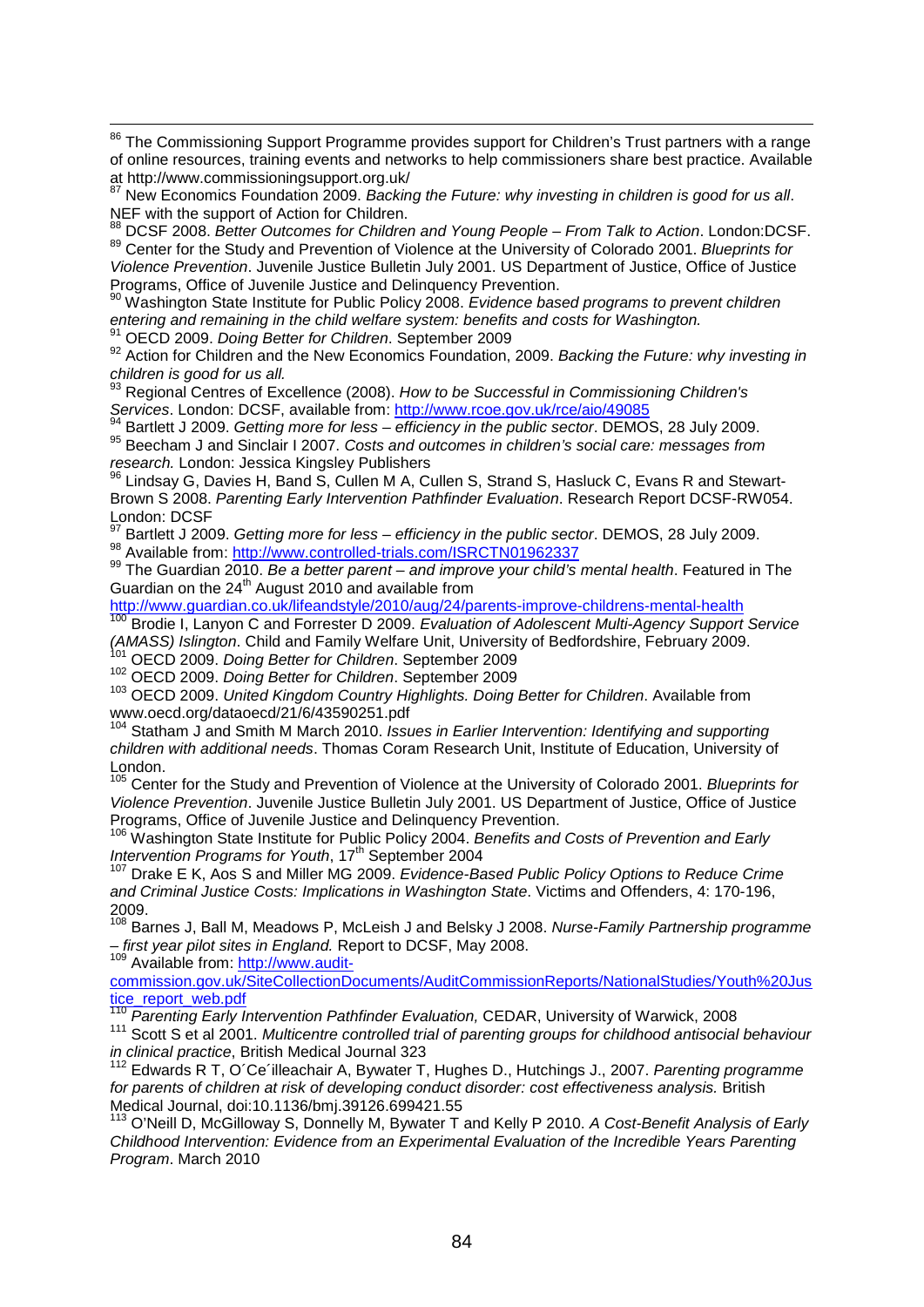<span id="page-84-0"></span><sup>114</sup> Action for Children and the New Economics Foundation, 2009. *Backing the Future: why investing in children is good for us all.* 

<span id="page-84-1"></span><sup>115</sup> Center for the Study and Prevention of Violence at the University of Colorado 2001. *Blueprints for Violence Prevention*. Juvenile Justice Bulletin July 2001. US Department of Justice, Office of Justice

<span id="page-84-2"></span><sup>116</sup> D Utting 2004 in *Support from the Start. Working with young children and their families to reduce the risks of crime and anti-social behaviour*. DfES Research Report 524, 2004 <sup>117</sup> Center for the Study and Prevention of Violence at the University of Colorado 2001. *Blueprints for* 

<span id="page-84-3"></span>*Violence Prevention*. Juvenile Justice Bulletin July 2001. US Department of Justice, Office of Justice Programs, Office of Juvenile Justice and Delinquency Prevention.